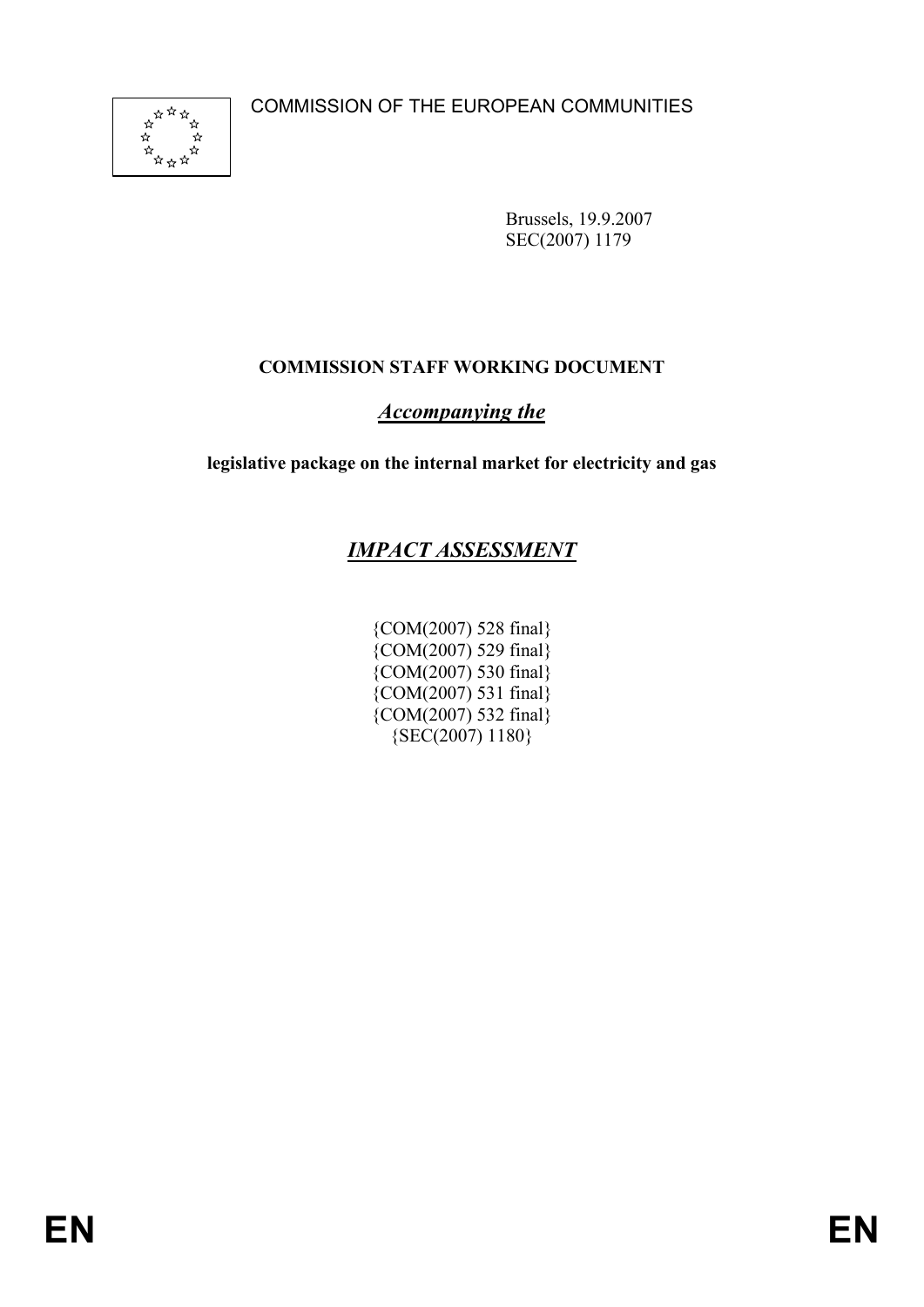#### **Lead DG**: DG TREN

#### **Other involved services**: SG, SJ, DG COMP, DG ECFIN, DG EMPL, DG ENTR, DG ENV, DG INFSO, DG MARKT, DG SANCO, JRC.

#### **Agenda planning or WP reference**: 2007/TREN/007

#### Political context

A first liberalisation package was adopted in the late 1990s. Directive 96/92/EC concerning common rules of the internal market in electricity entered into force on 19 February 1997, whereas Directive 98/30/EC on common rules for the internal market in natural gas entered into force on 10 August 1998. These Directives were repealed following the adoption of a second regulatory package in 2003 (in particular Directive  $2003/54/EC$  for electricity<sup>1</sup> and Directive  $2003/55/EC$  for gas<sup>2</sup>).

During this time, the basic concepts of the internal energy market have become embedded in terms of the legal framework, institutional arrangements and the physical infrastructure such as IT equipment. However, at the same time, meaningful competition does not exist in many Member States. Often customers do not have any real possibility of opting for an alternative supplier. Even customers who have successfully changed supplier are often not satisfied with the range of offers they receive. In summary, stakeholders do not yet have a high degree of confidence in the internal market.

Since the informal Hampton Court meeting of Heads of State and government in 2005, followed by the Green paper on an European Strategy for sustainable, competitive and secure Energy adopted by the Commission in March 2006 (COM (2006)105 final), energy and especially the energy internal market, have increasingly become political priorities on the European Commission's, Council's and Parliament's agenda.

As a consequence of shortcomings identified, the Commission conducted throughout 2005 and 2006 an inquiry for the gas and electricity sectors under competition law. The problems are not just the result of incomplete implementation of the existing 2003 Directives, but also the result of built-in structural and regulatory problems not yet addressed. Even in Member States where the current legislation is being fully implemented, problems remain to be solved.

On 10 January 2007, the Commission presented a Communication to the European Parliament and the Council titled "Energy for a changing world". Within this general framework, the Commission adopted two specific papers related to the functioning of the internal market for electricity and gas.

One is a Communication named "Prospects for the internal gas and electricity market", whereas the other is a sector enquiry launched on 13 June 2005, pursuant to Article 17 of Regulation 1/2003 EC. In both documents, the Commission concluded that consumers and

<u>.</u>

<sup>1</sup> Directive 2003/54/EC of the European Parliament and of the Council of 26 June 2003 concerning common rules for the internal market in electricity and repealing Directive 96/92/EC (OJ L 176,  $15.7.2003$ , p. 37).

Directive 2003/55/EC of the European Parliament and of the Council of 26 June 2003 concerning common rules for the internal market in natural gas and repealing Directive 98/30/EC (OJ L 176, 15.7.2003, p. 57).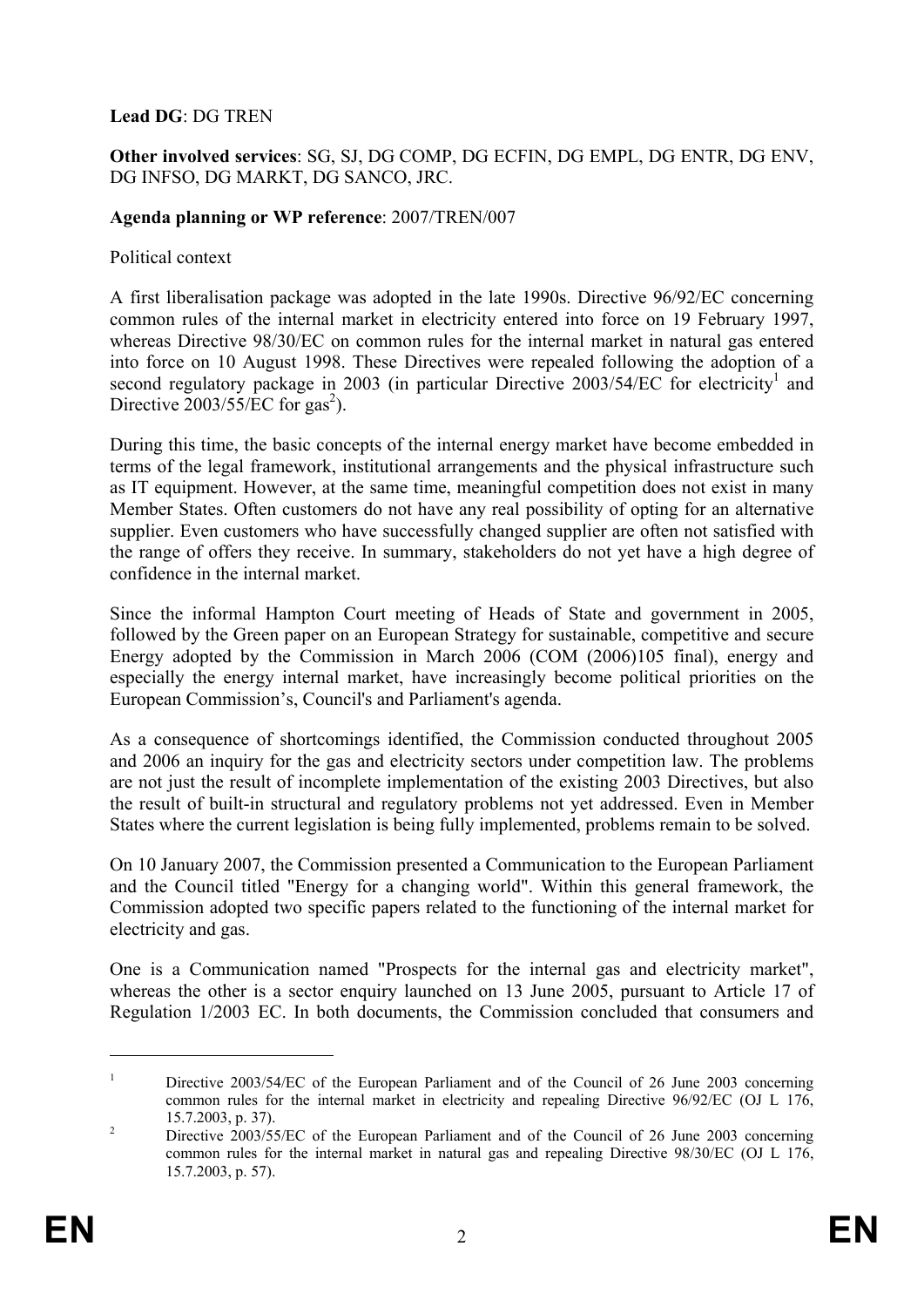businesses were losing out because of inefficient and expensive gas and electricity markets. Particular problems include high levels of market concentration; vertical integration of supply, generation and infrastructure leading to a lack of equal access to, and insufficient investment in infrastructure; and possible collusion between incumbent operators to share markets.To tackle these problems, the Commission announced it would pursue follow up action in individual cases under the competition rules (anti-trust, merger control and state aids) and act to improve the regulatory framework for energy liberalisation in place since 2004.

The persistent nature of infringements demonstrates to a certain extent also the insufficiencies and shortcomings of the current EC legal framework arising from the directives. Energy regulators are not granted the necessary powers and independence enabling them to ensure that open markets that function in an efficient and non discriminatory manner are put into place. In addition, the existing legal framework does not allow for a proper and efficient regulation of the cross border issues relating to gas and electricity network access. The fact that access to cross border interconnectors is often granted in a preferential manner shows that current rules are insufficient. Finally, the legal and functional unbundling of network operators that are vertically integrated with production and supply activities, which is provided for under the current directives, does not succeed in ensuring equal access to the networks for all suppliers.

The 2007 Spring European Council invited the Commission to propose further measures, in particular as regards effective separation of supply and production activities from network operation, the further harmonisation of the powers and strengthening of the independence of the national energy regulators, the establishment of an independent mechanism for national regulators to cooperate, the creation of a mechanism for transmission system operators to improve coordination of networks operation and grid security, cross-border trade and grid operation, and increased transparency in energy market operations. The European Council also underlined the need to strengthen security of supply in a spirit of solidarity between Member States.

The European Parliament, in its Resolution on Prospects for the internal gas and electricity market adopted on 10 July 2007, expressed a strong political support in favour of a common energy policy. As regards the internal market, the European Parliament considered in particular that "*transmission ownership unbundling is the most effective tool to promote investments in infrastructures in a non-discriminatory way, fair access to the grid for new entrants and transparency in the market"*. It underlined however that other measures are also necessary and that the differences between the electricity and gas markets may call for a partially different implementation. The European Parliament also called for enhancing *"cooperation between national regulators at EU level, through a EU entity, as a way to promote a more European approach to regulation on cross-border issues".* Finally, the European Parliament report entails a series of indications on the functioning of the internal market of electricity and gas.

Summary of the Commission services' analysis

In the following impact assessment, a number of options were examined and compared. The Commission services' analysis can be summarised for each of the main policy measures.

- Further TSO unbundling: complete separation of ownership between the transmission networks and generation/supply interests (full ownership unbundling) is the solution that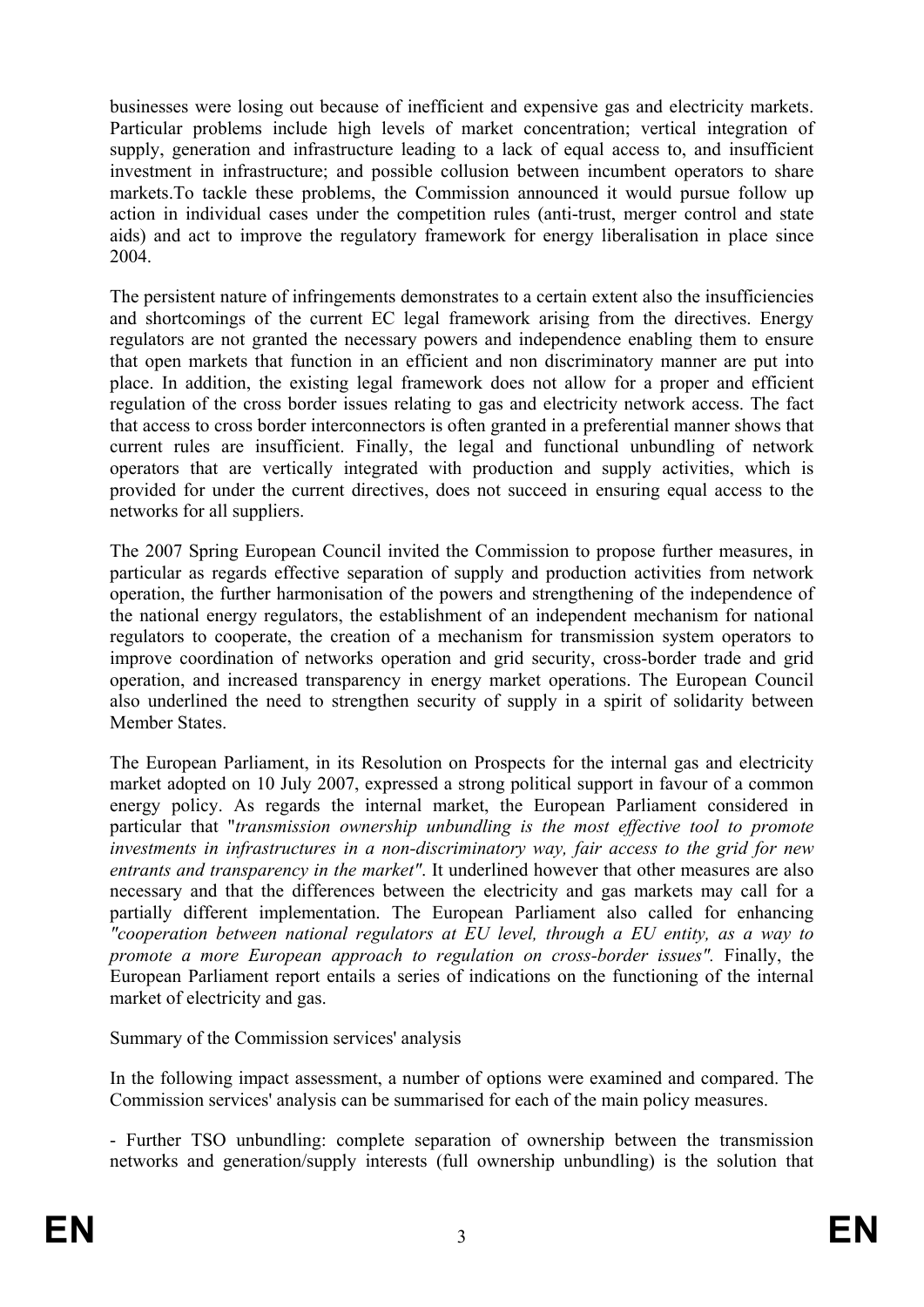offers the best guarantees from a competition point of view. The level of regulation required to implement full unbundling is also lower than for an ISO and even more so than in the case of regulated unbundling.

- Enhancing the role and coordination of regulators: the status quo is not a viable option, as it emerged from both the findings of the Commission and the stakeholder consultation. Increasing regulators' powers and independence should be extremely beneficial for competition, ensuring a level-playing field for companies in Europe. The costs are very limited compared to expected benefits in terms of market functioning. The lack of coordination between regulators, which was unanimously criticised, would be better addressed through the structure of a Community agency with strong involvement of all EU regulators. The option of setting up a single European regulator is premature at this stage and is likely to encounter strong resistance from a number of Member States and stakeholders.

- Co-ordination between TSOs: Increasing TSO co-ordination is absolutely essential. A balance can be struck between regulatory oversight and "do nothing" by introducing formal coordination between TSOs, the so-called "ETSO  $/GE^+$ " option, which appears to be suitable for attaining the objective pursued.

- Increased transparency for wholesale markets: Stakeholders supported a full range of data disclosure covering capacity, storage and energy flow data. This is not contradictory with the necessity to protect confidentiality and prevent collusion. A unified approach to improving transparency based on a set of pan-European high level standards of data disclosure for gas and electricity, as proposed by the Commission services, would be very much welcomed by market players.

- Actions to regulate long-term contracts in gas. At this stage, the conclusion of the costbenefit analysis of further legislative measures concerning long-term contracts in gas was not conclusive.

- Access to gas storage facilities: competition on the gas storage market would benefit from legal unbundling and the implementation of current ERGEG guidelines on gas storage operations.

**-** The Commission services will look further into the potential benefits that could be expected from creating strategic stocks for gas at EU level. The level of support from stakeholders for such measures is limited for the time being.

- Changes to the framework for investment in gas import infrastructures: Article 22 of Directive 2003/55/EC (gas Directive) for investment in gas infrastructure and criteria for TPA exemptions need to be amended. There is a clear added value from EU action at this level, in order to create favourable conditions for investment.

- DSO unbundling: the benefits from further unbundling at the distribution level are not overwhelmingly higher than costs. Due to the recent entry into force of the last liberalisation date in a number of Member States, it would seem to be disproportionate to go a step further in forcing unbundling in this activity.

- Further actions relates to consumer protection: the Commission services propose to adopt an Energy Charter which should provide a suitable level of protection at EU level, in particular against energy poverty.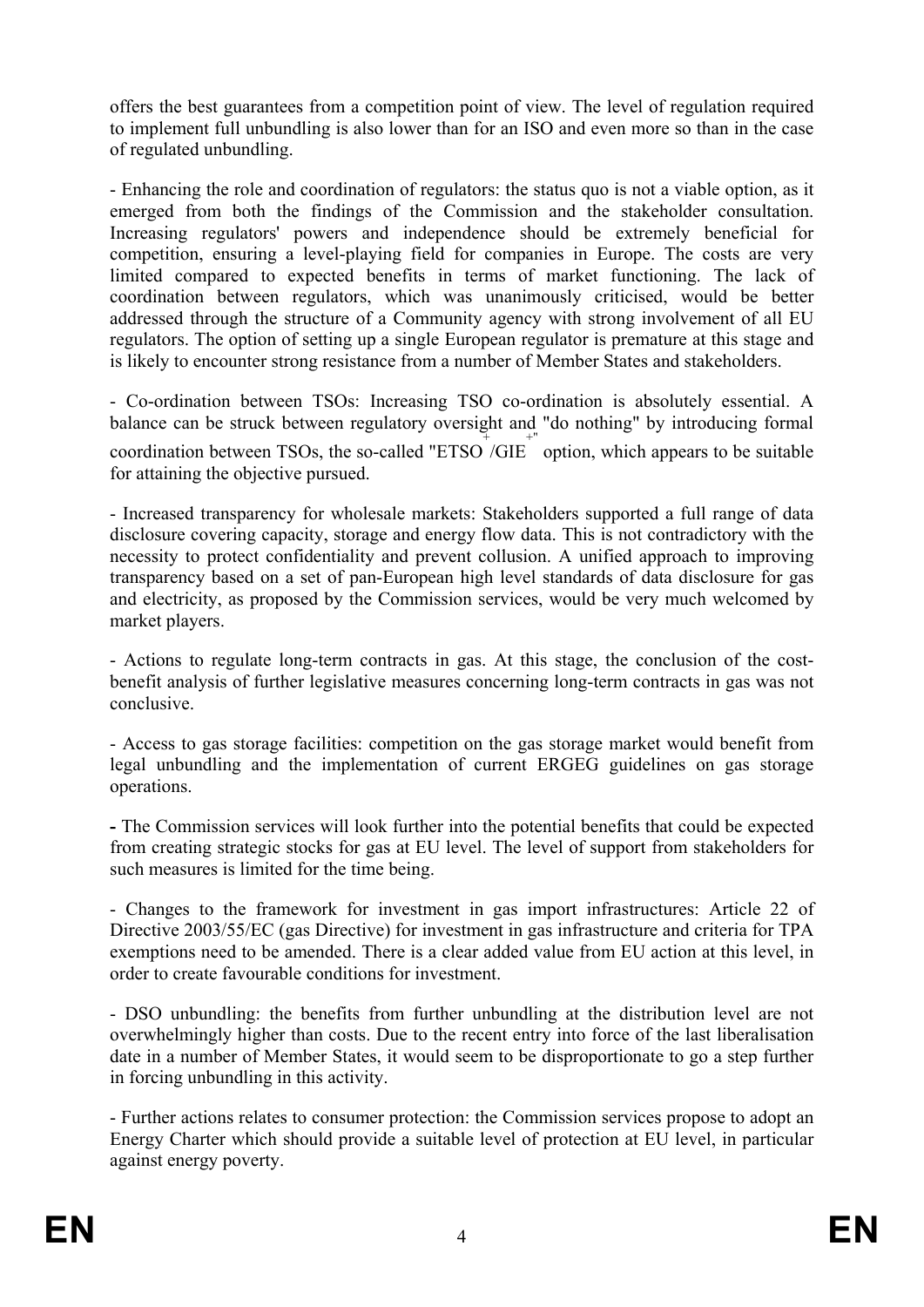- A combination of regulatory measures could ensure that the strategic importance of the EU gas and electricity networks is properly taken into account and that the EU unbundling requirements are correctly respected also by third country companies.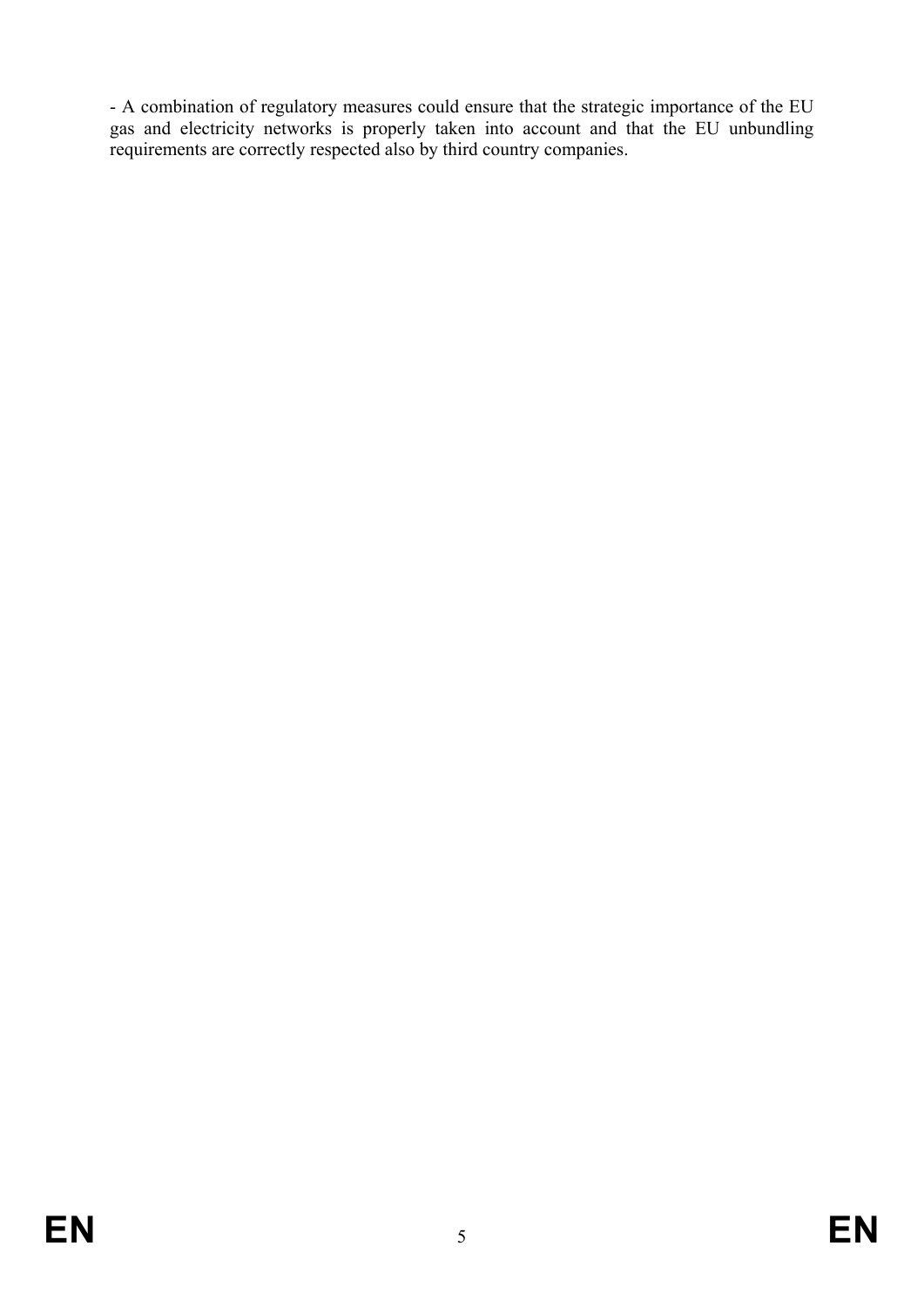# **TABLE OF CONTENTS**

|        | COMMISSION STAFF WORKING DOCUMENT Accompanying the legislative package on<br>the internal market for electricity and gas COM(2007) 528 final COM(2007) 529 final<br>COM(2007) 530 final COM(2007) 531 final COM(2007) 532 final SEC(2007) 1180 Impact |  |
|--------|-------------------------------------------------------------------------------------------------------------------------------------------------------------------------------------------------------------------------------------------------------|--|
|        |                                                                                                                                                                                                                                                       |  |
| 1.1.   |                                                                                                                                                                                                                                                       |  |
|        |                                                                                                                                                                                                                                                       |  |
| 1.1.1. |                                                                                                                                                                                                                                                       |  |
| 1.1.2. |                                                                                                                                                                                                                                                       |  |
| 1.1.3. |                                                                                                                                                                                                                                                       |  |
| 1.1.4. |                                                                                                                                                                                                                                                       |  |
| 1.2.   |                                                                                                                                                                                                                                                       |  |
| 1.3.   |                                                                                                                                                                                                                                                       |  |
| 1.3.1. |                                                                                                                                                                                                                                                       |  |
| 1.3.2. |                                                                                                                                                                                                                                                       |  |
|        |                                                                                                                                                                                                                                                       |  |
| 2.1.   |                                                                                                                                                                                                                                                       |  |
| 2.2.   |                                                                                                                                                                                                                                                       |  |
| 2.3.   |                                                                                                                                                                                                                                                       |  |
| 2.4.   |                                                                                                                                                                                                                                                       |  |
| 2.5.   |                                                                                                                                                                                                                                                       |  |
|        |                                                                                                                                                                                                                                                       |  |
| 3.1.   | Improving competition through better regulation, unbundling and reducing                                                                                                                                                                              |  |
| 3.1.1. |                                                                                                                                                                                                                                                       |  |
| 3.1.2. |                                                                                                                                                                                                                                                       |  |
| 3.1.3. | Efficiency and productivity of the sector and competitiveness of EU companies 19                                                                                                                                                                      |  |
| 3.2.   | Improving security of supply by strengthening the incentives for sufficient                                                                                                                                                                           |  |
| 3.2.1. |                                                                                                                                                                                                                                                       |  |
| 3.2.2. | Security of supply and energy dialogue with our main suppliers in gas 20                                                                                                                                                                              |  |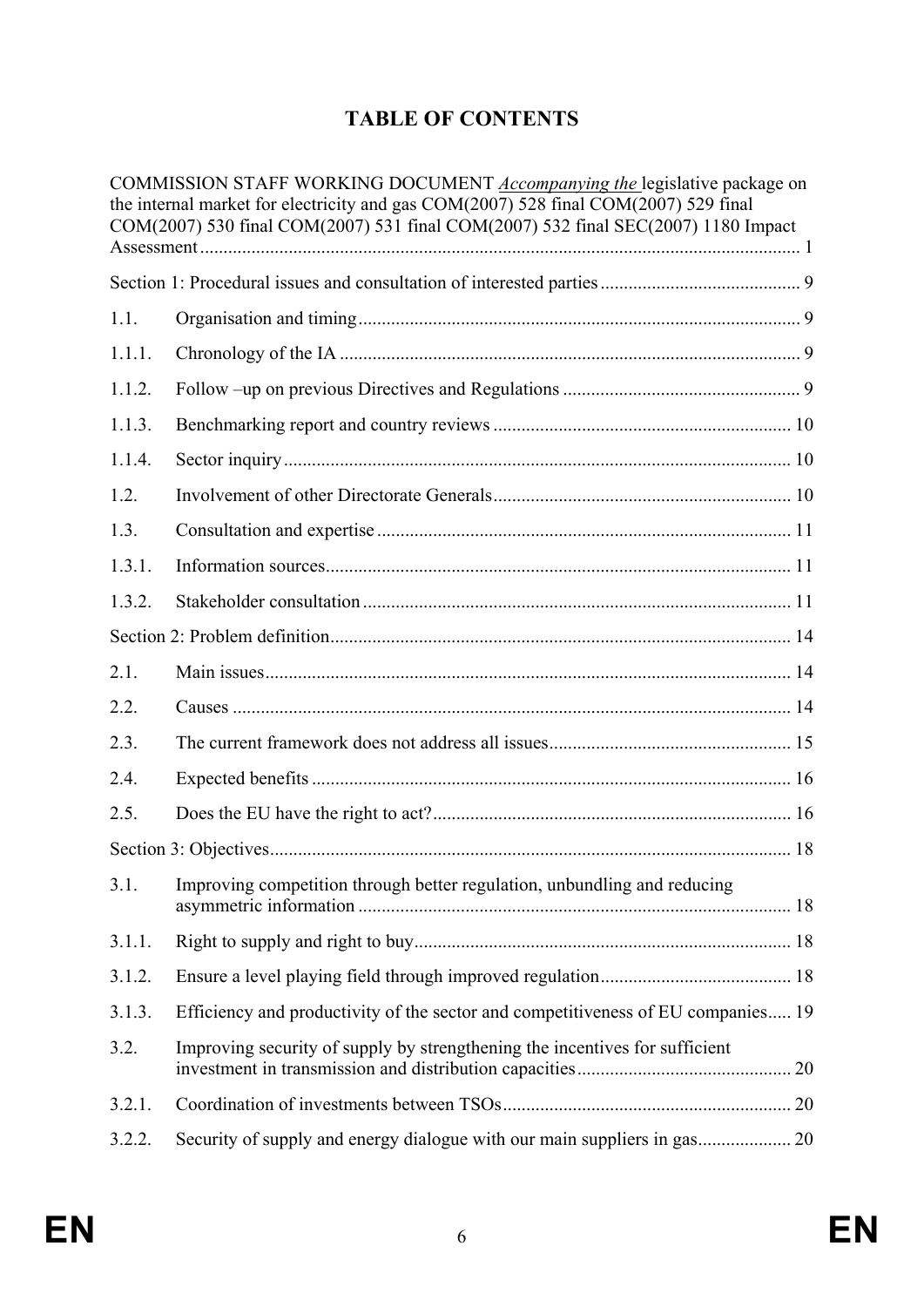| 3.2.3. |                                                                                                                                                                 |    |
|--------|-----------------------------------------------------------------------------------------------------------------------------------------------------------------|----|
| 3.3.   |                                                                                                                                                                 |    |
| 3.4    | Control of Third Country Investments in EU Energy (Electricity and Gas)                                                                                         |    |
|        |                                                                                                                                                                 |    |
| 4.1.   | Improving competition through better regulation, unbundling and reducing                                                                                        |    |
| 4.1.1. | Strengthened TSO unbundling including the two options of full ownership                                                                                         |    |
|        |                                                                                                                                                                 |    |
|        |                                                                                                                                                                 |    |
|        |                                                                                                                                                                 |    |
| 4.1.3. | Improving co-operation between EU energy regulators (either: 1. through existing<br>ERGEG function, 2. a more formal Agency approach or 3. an EU regulator) and |    |
|        |                                                                                                                                                                 |    |
|        |                                                                                                                                                                 |    |
| 4.1.4. |                                                                                                                                                                 |    |
| 4.1.5. | Modifying the treatment of pre-liberalisation long-term contracts for gas                                                                                       | 27 |
| 4.1.6. | Enhanced Unbundling of DSOs including increasing regulatory scrutiny and                                                                                        | 27 |
| 4.1.7. |                                                                                                                                                                 |    |
| 4.2.   | Improving security of supply by strengthening the incentives for sufficient                                                                                     |    |
| 4.2.1. | A new framework for gas storage and the imposition of requirements for strategic                                                                                |    |
| 4.2.2. |                                                                                                                                                                 |    |
| 4.3.   |                                                                                                                                                                 |    |
| 4.4.   | Interaction between the shortcomings of the internal energy markets and the                                                                                     |    |
|        |                                                                                                                                                                 |    |
| 5.1.   |                                                                                                                                                                 |    |
| 5.1.1. |                                                                                                                                                                 |    |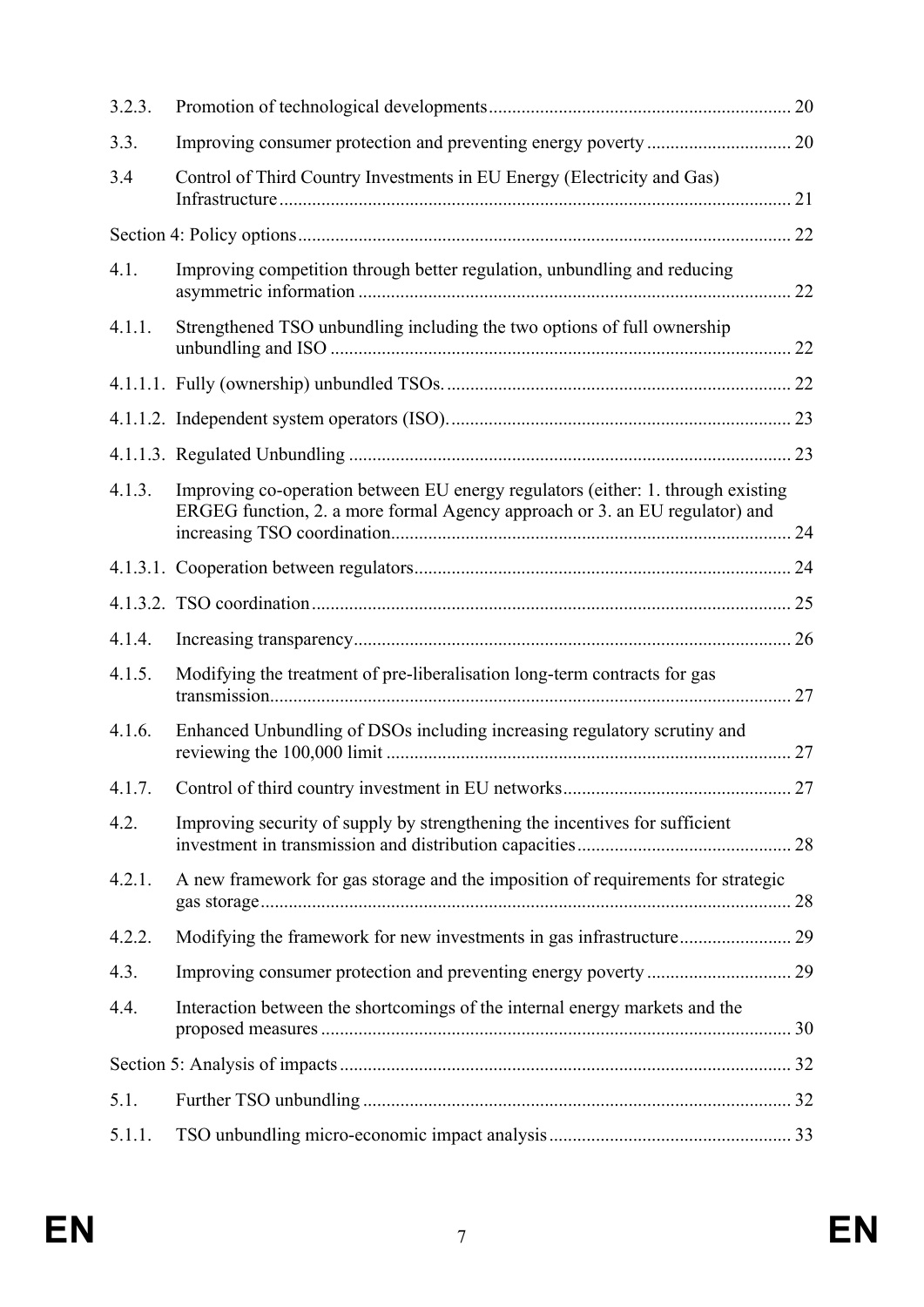| 5.1.2.  |                                                                                      |  |  |
|---------|--------------------------------------------------------------------------------------|--|--|
| 5.1.3.  |                                                                                      |  |  |
| 5.1.4.  |                                                                                      |  |  |
| 5.1.5.  |                                                                                      |  |  |
| 5.1.6.  |                                                                                      |  |  |
| 5.1.7.  |                                                                                      |  |  |
| 5.1.9.  |                                                                                      |  |  |
| 5.1.10. |                                                                                      |  |  |
| 5.2.    |                                                                                      |  |  |
| 5.3.    |                                                                                      |  |  |
| 5.4.    |                                                                                      |  |  |
| 5.5.    |                                                                                      |  |  |
| 5.6.    |                                                                                      |  |  |
| 5.7.    |                                                                                      |  |  |
| 5.8.    |                                                                                      |  |  |
| 5.9.    | Changes to the framework for investments in major electricity and gas infrastructure |  |  |
| 5.10.   |                                                                                      |  |  |
| 5.11.   |                                                                                      |  |  |
| 5.12.   |                                                                                      |  |  |
| 5.13.   |                                                                                      |  |  |
| 5.15.   |                                                                                      |  |  |
|         |                                                                                      |  |  |
|         |                                                                                      |  |  |
| 6.1.    |                                                                                      |  |  |
| 6.12.   | The comparison of options led the Commission services to draw up a summary table     |  |  |
|         |                                                                                      |  |  |
|         |                                                                                      |  |  |
|         |                                                                                      |  |  |
|         | Annex V: Views of stakeholders on the impact of proposed policy measures  94         |  |  |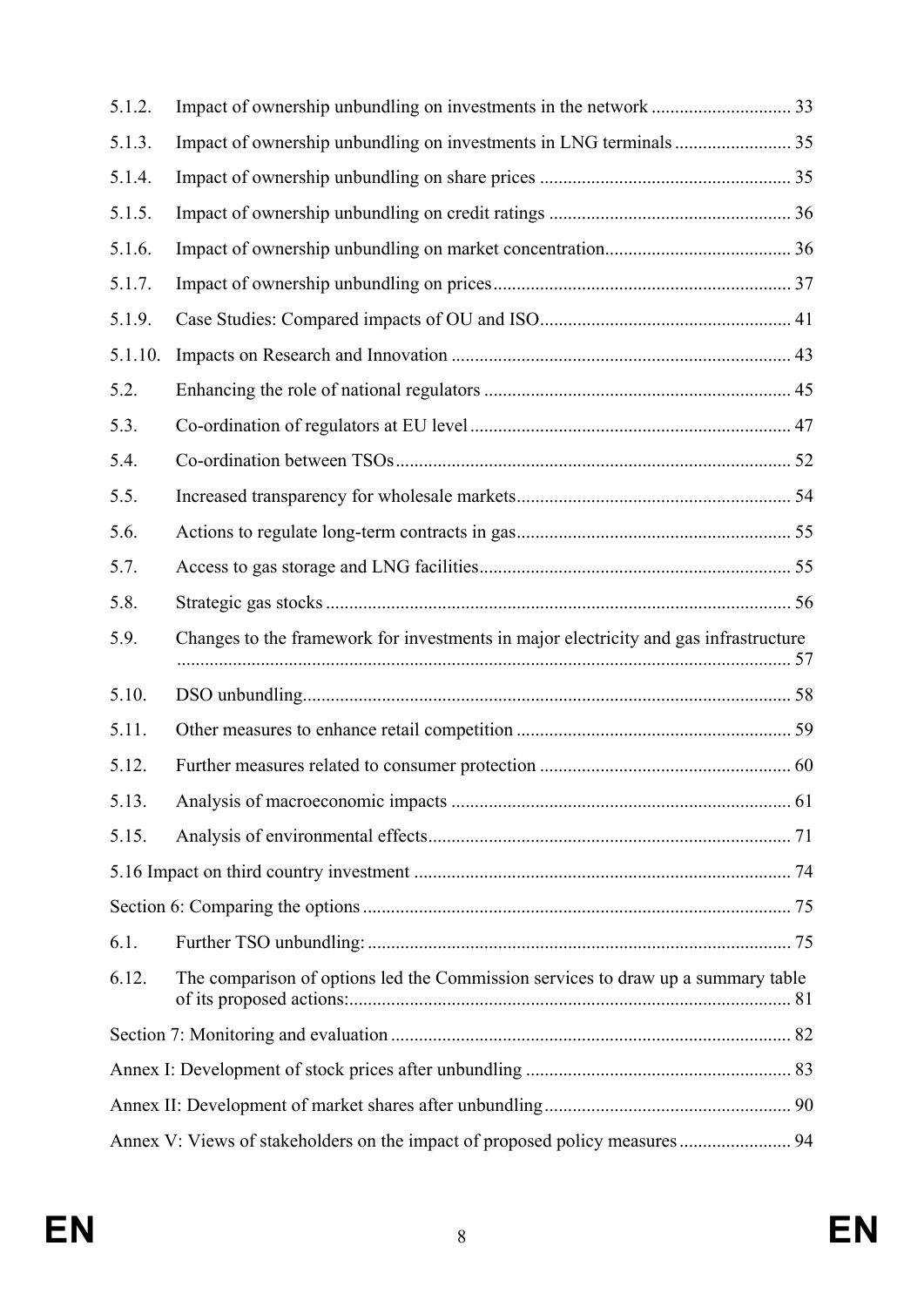| Annex VI: Credit ratings of large European energy companies (S&P ratings)  105 |  |
|--------------------------------------------------------------------------------|--|

### **SECTION 1: PROCEDURAL ISSUES AND CONSULTATION OF INTERESTED PARTIES**

#### **This impact assessment was prepared in view of a package of legislative measures designed to address the issues identified by the Commission in its Communication of 10 January 2007 (reference: COM(2006)841)**

#### **1.1. Organisation and timing**

This impact assessment accompanies the legislative proposal which is part of the Commission's 2007 Work Programme under reference 2007/TREN/007.

## *1.1.1. Chronology of the IA*

The Energy and Transport Directorate General of the European Commission (DG TREN), launched in September 2006 the preparatory work for this impact assessment to assess policy options related to the completion of the internal energy market for gas and electricity.

Whilst preparing the internal energy market report (COM 2006(841), published on 10 January 2007, DG TREN decided also to study a number of possible changes to the legislation currently in force. The policy options contained in this impact assessment were developed in the following way.

#### *1.1.2. Follow –up on previous Directives and Regulations*

Nearly all Member States failed in implementing properly and on time the second liberalisation package. Infringements proceedings were started against 20 Member States in 2004; some are still open and may eventually be brought to the Court of Justice.

Most of the Member States were not able to comply with the two Directives within the oneyear timeframe set by the directives . The "2003 second package" was quite ambitious and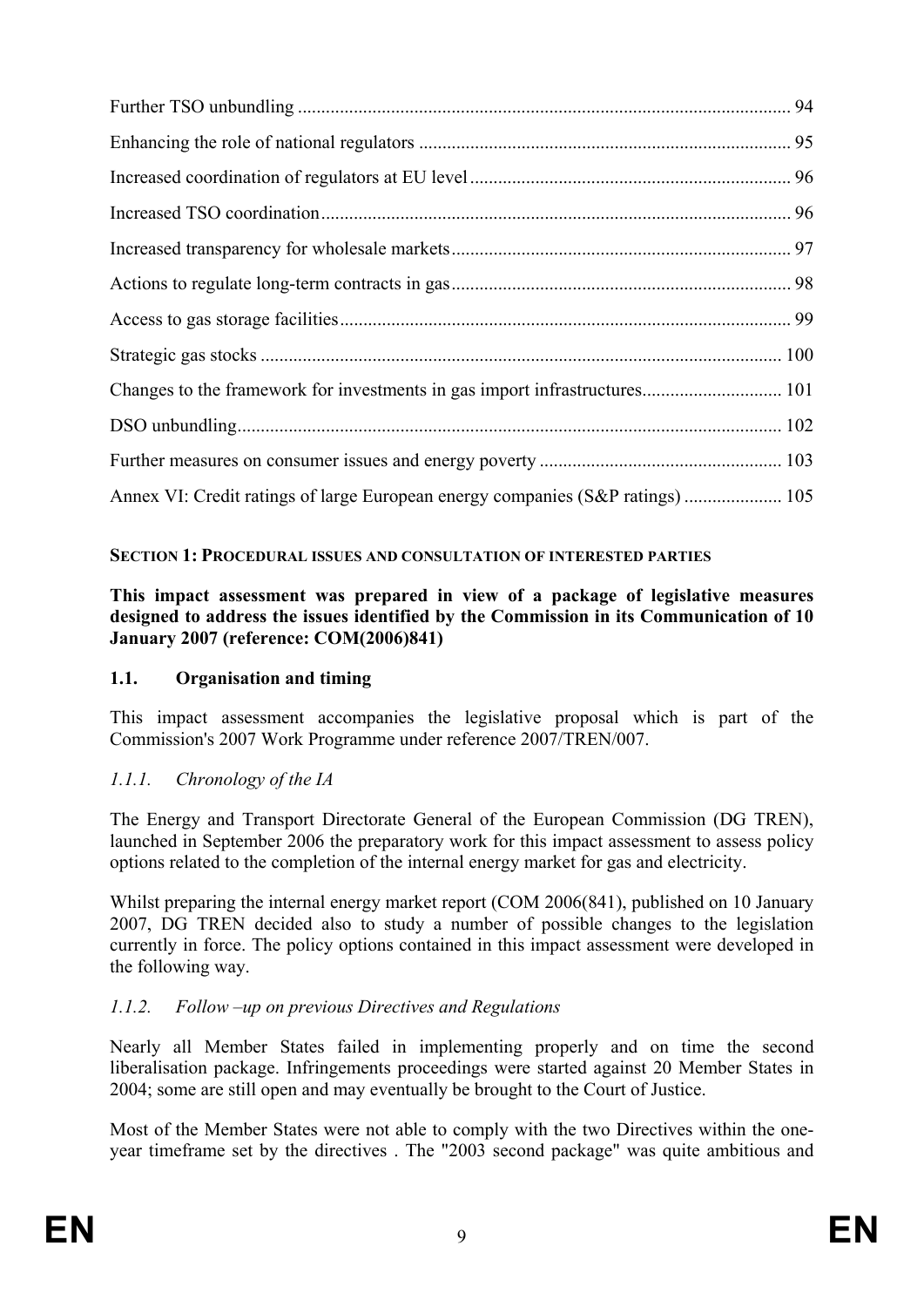required important changes in the sector. The most important changes concerned the structure of the vertically integrated companies (legal unbundling), the preparation of the full opening of the market by 1 July 2007 and the reinforcement of the powers of the national regulators.

## *1.1.3. Benchmarking report and country reviews*

In addition to the annual benchmarking exercise of the Member States, DG TREN decided in 2006 to adopt a new approach, based on on-site visits to most of the Member States in order to assess the functioning of the internal market at national level. These reports were made public as an annex to the main 2006 report.

### *1.1.4. Sector inquiry*

Decided in June 2005 by the Commission and completed in January  $2007<sup>3</sup>$ , the sector inquiry led by DG COMP (in close cooperation with DG TREN) provided a significant input for the assessment of the functioning of the Energy internal market.

The Commission's 2006 assessment of progress incorporating both the sector inquiry and indepth country reviews of the functioning of the electricity and gas markets in Member States confirmed the slow progress in building a truly competitive integrated European market. This was not just the result of incomplete implementation of the existing 2003 Directives, but also the result of in-built structural and regulatory problems not yet addressed. Even in Member States where the current legislation is being fully implemented, problems remain to be solved.

In March 2007, the European Council formally asked the Commission to prepare new legislative measures.

#### **1.2. Involvement of other Directorate Generals**

Given the cross-cutting nature of the planned impact assessment work, DG TREN set up an inter-service steering group. The steering group included the Secretariat General, the Legal Service, and the following Commission Directorate Generals: Competition, Economic and Financial Affairs, Employment, Enterprise, Environment, Information Society and Media, Internal Market, Health and Consumer Protection and the Joint Research Centre. The first meeting of the steering group took place on 9 November 2006, in order to discuss, amend and finally approve the Terms of Reference of an external study (contractor: ECORYS). The contract was signed in December 2006. Due to the sensitivity for stakeholders (in particular market players) of some policy options, an additional consulting firm (Moffatt Associates)was chosen in order to support the work of ECORYS, specifically to assess the questions of ownership unbundling of transmission system operator and transparency of data.

In addition to this external consultation, the Commission services used their own econometric model in order to quantify the impacts of certain measures.

1

 $3$  COM(2006) 851.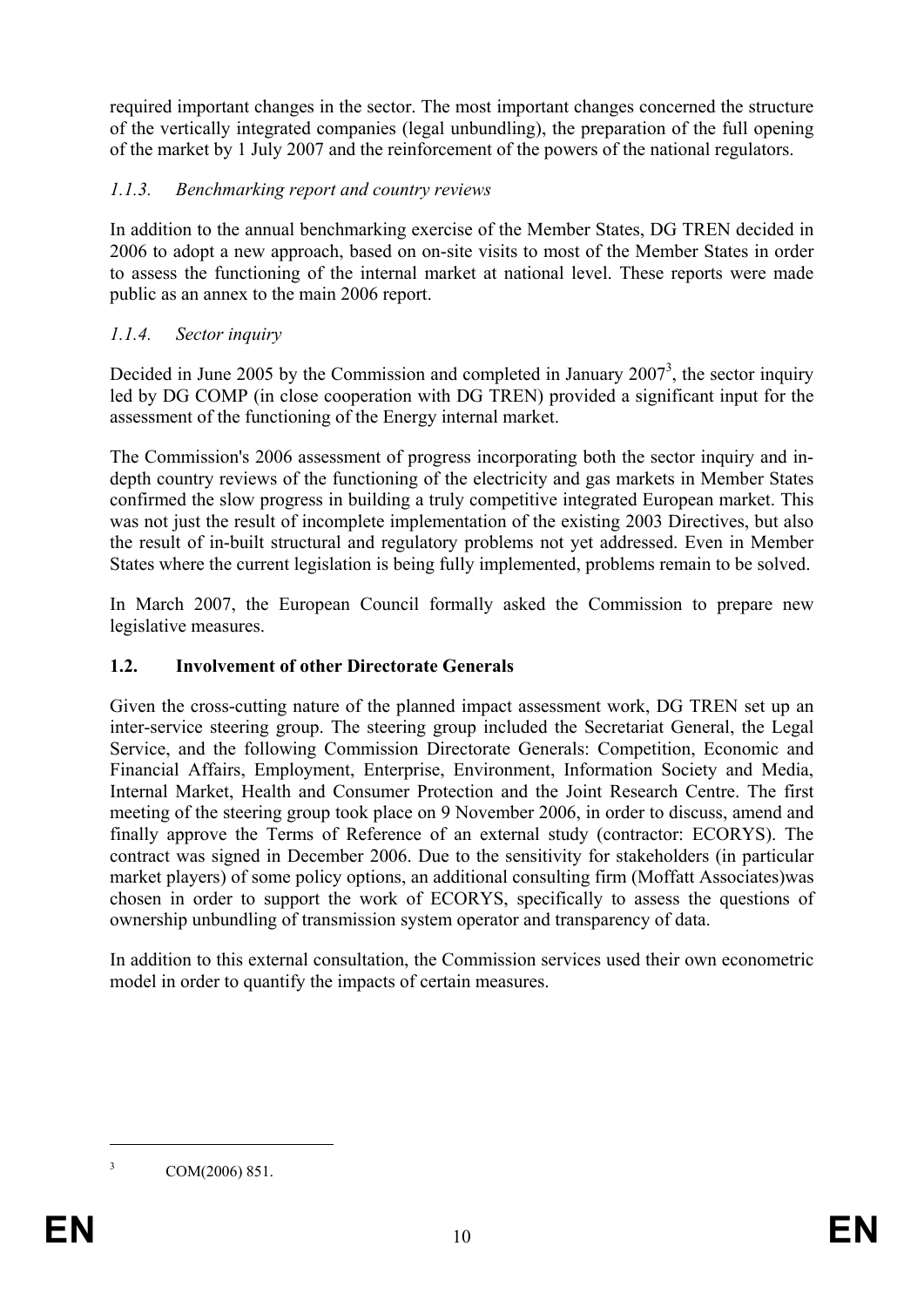## **1.3. Consultation and expertise**

## *1.3.1. Information sources*

The Commission services used several information sources in order to prepare this impact assessment.

- First, it drew upon the results of the abovementioned report on the internal market and the competition sector enquiry.
- Second, it has maintained very regular contacts, usually under the form of meetings or conferences, with a wide range of stakeholders, including Member States, regulators, companies operating in the electricity and gas sector, consumer organisations, trade unions, financial institutions…
- Third, DG TREN decided to rely on a consultant in helping it prepare the impact assessment, in particular concerning stakeholder consultation on a number of policy options contained in the 10 January communication.
- Fourth, the Commission requested the advice of the European Regulators Group for Electricity and Gas (ERGEG) on possible new legislative measures. These ERGEG papers are public<sup>4</sup>.

On 12 January 2007, a kick-off meeting between the consultant and the steering group took place. The objective was to verify the full understanding of the scope of the project with consultants, as well as to indicate some specific organizational and practical arrangements of the team. The log-frame methodology was chosen. ECORYS also proposed to adopt a web questionnaire to meet scale and time constraints, disseminating via a web site and enabling on-line answers.

It was agreed that the consultant would draft a preliminary report, based on a questionnaire which was to be prepared on the basis of input provided by the Commission. The members of the steering group established the list of stakeholders who should be targeted for consultation. The scope of the list offered an opportunity to a wide spectrum of stakeholders to provide their views.

## *1.3.2. Stakeholder consultation*

Stakeholder consultation on the measures to complete the internal market for gas and electricity started very early. The Commission invited stakeholders to give their views to the green paper adopted in March 2006. This document already included the idea that the internal market legislation for electricity and gas should be amended. 1500 contributions were sent to the Commission.

With regard to consultation of Member States, following the adoption of the January 2007 Communication "An energy policy for Europe", the Commission presented its Communication to the Council, and explained the main findings in several Council Energy working group meetings. Member States commented on it and, via the Council of Ministers,

4

1

See ERGEG website at www.ergeg.org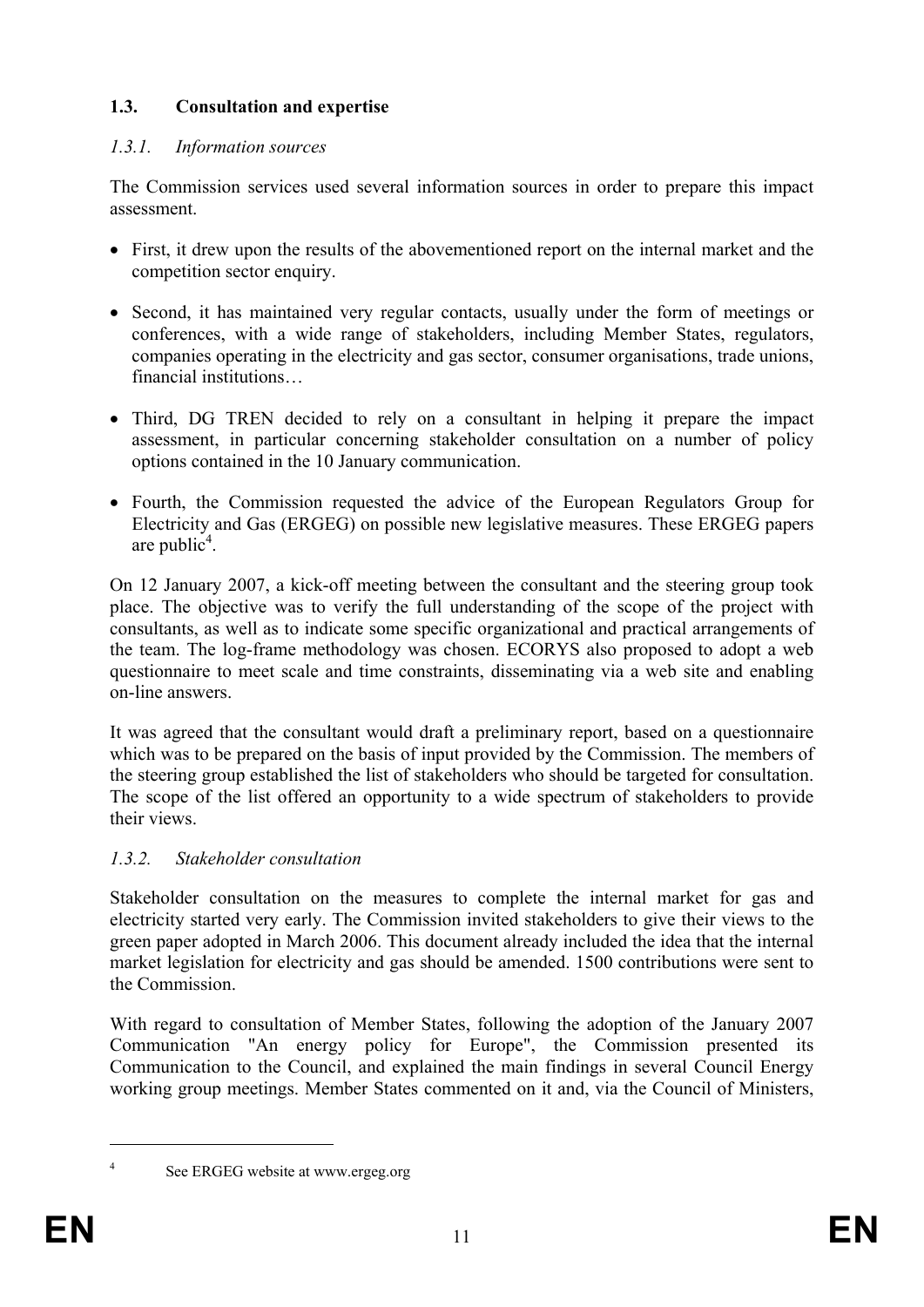each Member State finalised a position paper. Some Member State have expressed detailed views on the content of the internal market report.

In addition, a targeted consultation took place early 2007, which was conducted by ECORYS and Moffatt Associates. The following stakeholders were consulted:

**Regulators:** ERGEG (European Regulators' Group for Electricity and Gas)

**Transmission system operators:** ETSO (for electricity), GTE (for gas)

**Associations of electricity and gas companies:** Eurelectric, Eurogas, GEODE (small distribution system operators), GIE (Gas Infrastructure Europe)

**Independent producers associations:** EWEA (European Wind Energy Association), EREC (European Renewable Energy Council)

**Consumer associations:** BEUC (European consumers' organisation)

**Industrial energy users' Associations:** IFIEC EUROPE (International Federation of Industrial Energy Consumers), EuroMetaux, EFMA (European Fertilizer Manufacturers Association), Cefic - European Chemical Industry Council, Cimeurope, VEMW Association for Energy, Environment and Water, VIK Verband der Industriellen Energie- und Kraftwirtschaft e.V., MEUC Limited (Major Energy Users Council), UEAPME (the European Association of craft, small, and medium size enterprises)

**Traders and new entrants:** EFET – European Federation of Energy Traders, BNE Bundesverband Neuer Energieanbieter

**Trade Unions** EPSU - European Federation of Public Service Unions, European Mine, Chemical and Energy Workers Association – EMCEF

**NGOs:** World Wildlife Fund (WWF)

Moffatt Associates consulted additional stakeholders, mainly companies which could be affected by the unbundling of their assets but also possible buyers of such types of assets. Financial institutions and investment funds were consulted as well to test the financial feasibility of the policy options of the Commission. In this context, 56 stakeholders were consulted.

The stakeholder consultation by ECORYS focussed on 23 relevant European representative platforms and their members. A total of 339 questionnaires have been filled out by organisations having their roots in 19 countries linked to 15 stakeholder platforms. In addition 73 questionnaires have been filled out by organisation not connected to a particular country or one of the actively approached stakeholder platforms. It should be noted that responses sent to this consultation came, to a significant extent, from vertically integrated companies, which created a bias in the assessment of some of the proposed options. There was no possibility to redress this imbalance in an objective manner. The consultant's report weighted a company response in the same manner as the response by an association no matter how many members it had. The Commission services did not modify the weighting, took account of that fact while drawing conclusions from the consultation.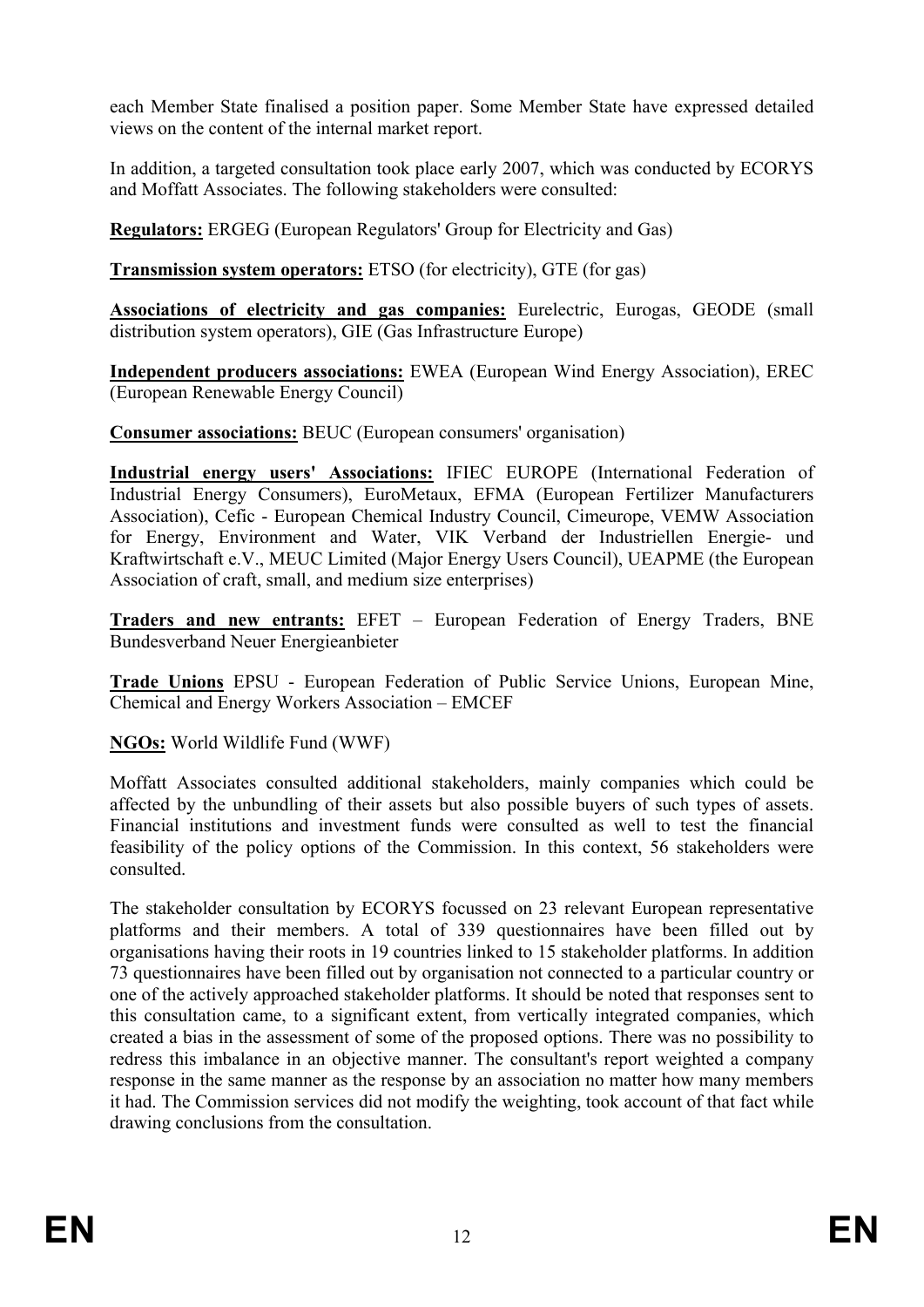The stakeholder consultation showed overall support for proposed Commission measures. For instance, concerning ownership unbundling, a majority of respondents to the questionnaire of Moffatt Associates saw the proposed measures as necessary or essential. Regarding the intended effect of the legislative proposals, this support is higher with regard to full ownership unbundling (62%) than with regard to the creation of independent system operators (52%). There were mixed opinions on the cost effects of an extension of the regulator powers, but a clear majority supporting the measure. Respondents also welcomed increased coordination of regulators and TSOs at EU level, as well as increased transparency. Measures for strategic gas stocks did not receive strong support. Regarding consumer protection, replies were understandably mixed, given the differences of views between companies and consumers' associations. (The detailed results are given in the consultant's report.)In parallel, there have been consultations and regular contacts between the Commission services and established stakeholder groups. Example of such contacts are the Florence (for electricity) and Madrid (for gas) forums. Such forums were set up to discuss issues regarding the creation of a true internal electricity and gas markets. The participants are national regulatory authorities, Member States, the European Commission, transmission system operators, traders, consumers, network users and exchanges. The Forums usually convene once or twice a year. The first meeting was held in 1998 for Florence and 1999 for Madrid. These forums ensure that most stakeholders are fully informed throughout the preparatory process.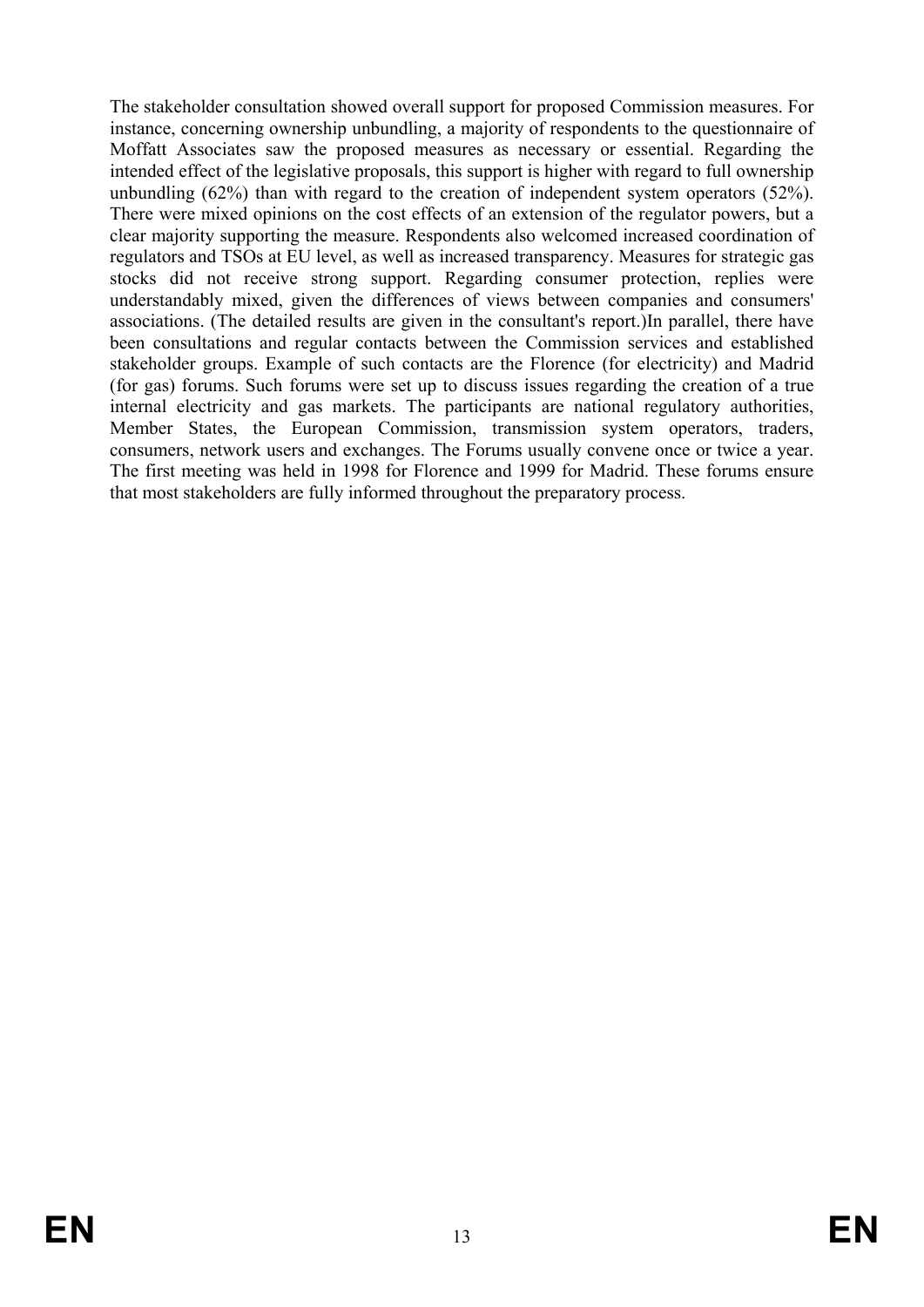#### **SECTION 2: PROBLEM DEFINITION**

## **2.1. Main issues**

In its Communication of 10 January, both in the Internal Market report and the Energy Sector Enquiry, the Commission had identified a number of issues to be solved, possibly by introducing new legislation. They are the following:

market concentration and market power;

vertical foreclosure (in particular the inadequate unbundling of network and supply;

lack of market integration (including lack of regulatory oversight for cross border issues);

lack of transparency; price formation mechanisms; downstream markets for gas;

balancing markets

liquefied natural gas (LNG) markets.

Section 4.4 discusses the relationship between the proposed policy options and the structural problems of the electricity and gas markets. Annex IV presents a corresponding table.

### **2.2. Causes**

Most of the problems are linked to the existence of vertically integrated companies, which not only control essential facilities (such as electricity transmission systems, gas transport networks or main gas storage facilities) but also enjoy significant market power in the wholesale and sometimes retail markets. It is important that new entrants are able to invest in new generation and gas import capacity since incumbents, if not properly unbundled, are likely to gain from a position of artificial shortage. In practice, EU companies are often not able to sell electricity and gas across the EU on equal terms as incumbent suppliers. In particular, non-discriminatory network access and an equally effective level of regulatory supervision in each Member State do not yet exist. The high concentration of production, transmission and distribution structures characterising the European electricity and gas system have led to extremely high entry barriers for newcomers. For the transmission systems and distribution systems, economies of scale have typically led to the establishment of natural monopolies, characterised by high fixed and relatively lower variable costs. The emergence of vertically integrated natural monopolies (up- and/or downstream) exacerbates barriers to market entry, thus being an important obstacle to competition and efficiency gains.

These vertically integrated companies have an incentive to hinder the entry and expansion of rivals in order to maintain their market power and thus achieve higher profits. There are many ways in which control of the transmission/transport system can be used for this purpose, ranging from a lack of transparency on available transmission capacity and load profiles to discriminatory terms and conditions for third party access. If access charges are not properly regulated, they may give rise to a "margin squeeze", whereby the vertically integrated incumbent sets access charges at such a high level relative to its end-user prices that the margin is too small to provide an incentive for a new firm to enter the market.

Technical progress and new policy priorities are paving the way, amongst others, for the development of renewable energies and LNG. This puts an additional burden on production and transmission systems, which should able to cope with more decentralised production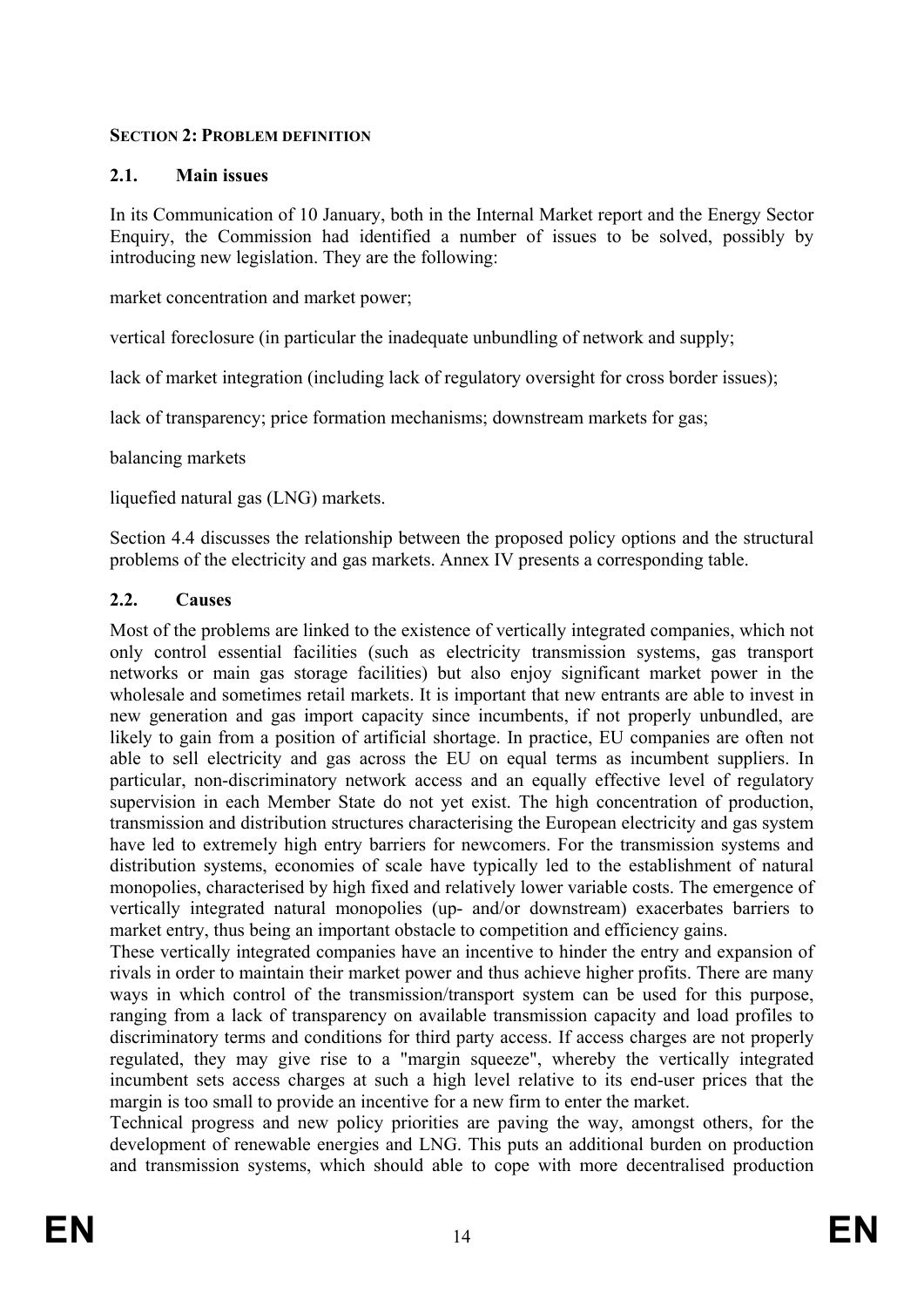facilities and effectively connect these new facilities with the overall transmission system. Vertically integrated incumbents, who are usually specialised in centralised structures, have little incentive to do so, as opposed to unbundled TSOs that would have any incentive to get access to as many new suppliers of energy as possible.

A direct link exists between network capacity and competition. Vertically integrated companies have a disincentive to invest in their networks; "congestion revenues" are often higher than expected profits from building new links. This disincentive hinders the entry of companies providing energy from renewable sources and is an obstacle to the integration of European markets through of the development of cross-border interconnections.

There is insufficient co-ordination between national energy networks, in terms of technical standards, balancing rules, gas quality, contact regimes, and congestion management mechanisms, which are necessary to permit cross-border trade to work effectively. If TSOs are also active in the supply markets, there is a danger that such collaboration could lead to collusion (e.g. market-sharing) in those markets.

A related problem is that vertical integration may prevent the formation of companies that genuinely operate across national borders (rather than using control of the network to perpetuate market segmentation and thus maintain their market power).

Transmission system operators possess commercially sensitive information about the companies that use the system. Experience in the energy sector and others shows that, in a vertically integrated company, despite the existence of "Chinese walls", it is difficult to prevent the leakage of such information from one part of the company to another. Such information gives the vertically integrated firm an advantage over its rivals which it can use to keep its market power. Even if no abuse takes place, the existence of links between the TSO and a supplier could damage market confidence and thereby discourage new entry and the development of competition. The market power of the vertically integrated company can be increased by cross-subsidisation from network activities to supply activities. This crosssubsidisation does not necessarily have to involve cash flows: network revenues can boost the credit rating of the whole group, thus lowering capital costs for the competitive parts of the group. The regulation of vertically integrated companies is costly and complex, in particular because of the strong incentives and multiple possibilities for discriminatory behaviour that vertical integration produces.

#### **2.3. The current framework does not address all issues**

Although the measures taken so far to mitigate these problems have had a positive impact, they have proved insufficient. There are signs that the continuous persistence of dominant positions in wholesale and retail markets is leading some Member States to impose generalised caps on electricity and gas prices. Depending on the level at which such price caps are set, they can prevent the Internal Energy Market from functioning and suppress price signals that new capacity is needed, thus exacerbating the problem of underinvestment.

Although significant progress has been made, status quo is not an option. Already, the shortcomings identified by the Commission, both in the implementation of current legislation and in competition law, are impeding the positive effects of liberalisation. The EU internal market does not truly exist yet and each ministry, national energy regulator and competition authority continues to act without taking into account the EU common interests. In some cases, this may lead to disproportionate advantage for "national champions" in the name of security of supply's objectives.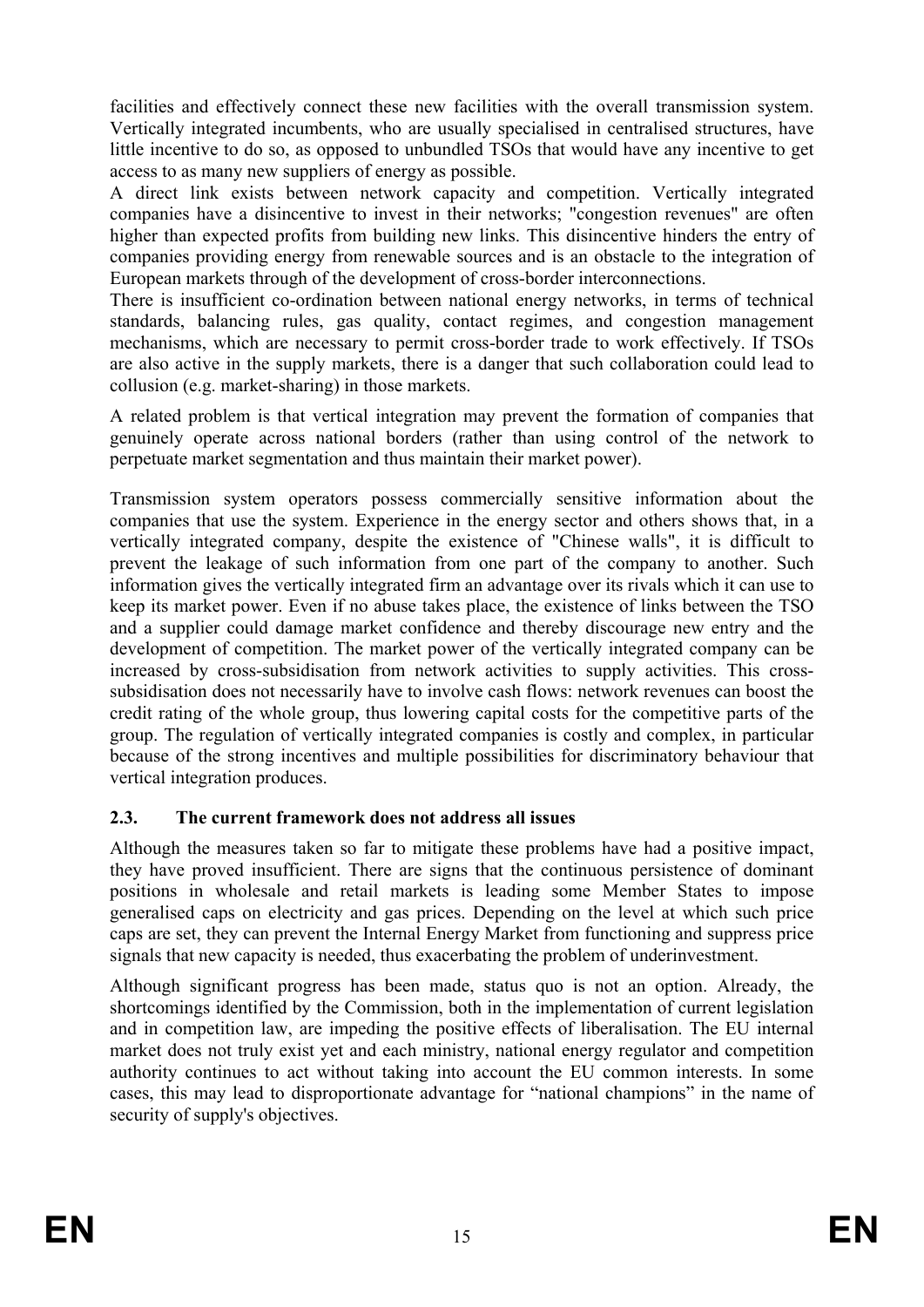## **2.4. Expected benefits**

As well as improving efficiency, the internal market contributes strongly to the objectives of security of supply**.** The prospect of a large EU market for electricity and gas with common rules is a strong incentive for new investment. Competitive markets also encourage diversification since flexibility to react to market conditions is encouraged. An integrated market also provides a more powerful bargaining position for European energy companies when sourcing energy in global markets since there is a larger range of options available as regards supply routes and better access to customers. Security of supply can no longer be considered to be only a national issue. The development and operation of Europe's energy networks must, in the future, be conducted in much more coordinated way, at least on a regional basis, if future disruptions are to be avoided. This is not the case at present and the objective of a coherent and secure European network is far from a reality.

The proper functioning and optimization of the EU electricity transmission system - in terms of reliability, robustness, efficiency and costs – is clearly in the interest of all European citizens and industries. However, in the current regulatory framework, no market actor has an economic incentive to support the R&D activities necessary to drive the future evolution of electricity networks, particularly of the European interconnected system. The main barrier for this type of Research activities is the dichotomy between the actor(s) which are supposed to finance the research/innovation activities and those who will receive the benefits. The pan-European blackout of 4 November 2006 demonstrated the vulnerability of electricity supply in Europe. In its advice delivered at the request of the Commission on 20 December 2006, ERGEG concluded that lessons from the 2003 Italian blackout have not been followed through, and that the following was needed to keep the lights on in Europe in the future:

- Adoption, on proposal of the European Commission, of legally binding operational security rules;

- Development by the Commission of a framework for the electricity network as part of its energy strategy;

- Improvement of the co-operation between EU electricity grid operators which should be publicly accountable for their actions.

The assessment made by the European Commission in its January Communication is widely shared and there are vivid requests from interested parties, especially from electro intensive consumers, to open the markets effectively and ensure a level playing field.

## **2.5. Does the EU have the right to act?**

The European Council and the European Parliament have called on the Commission to propose new legislative measures in order to improve the functioning of the internal market for electricity and gas. The Commission intends to propose amendments to current legislation in force. The Treaty base would continue to be Articles 47(2), 55 and 95, as in the current electricity and gas Directives.

In the discussion on ownership unbundling, the issue of property rights have been raised Property rights are usually protected by the Constitution at national level. At European level, it is included in Article 17 of the Charter of Human Rights of 2000, which is compatible with tradition, legislation and practice in all the Member States. According to European caselaw, fundamental rights are not absolute prerogatives, but should be taken into account due to their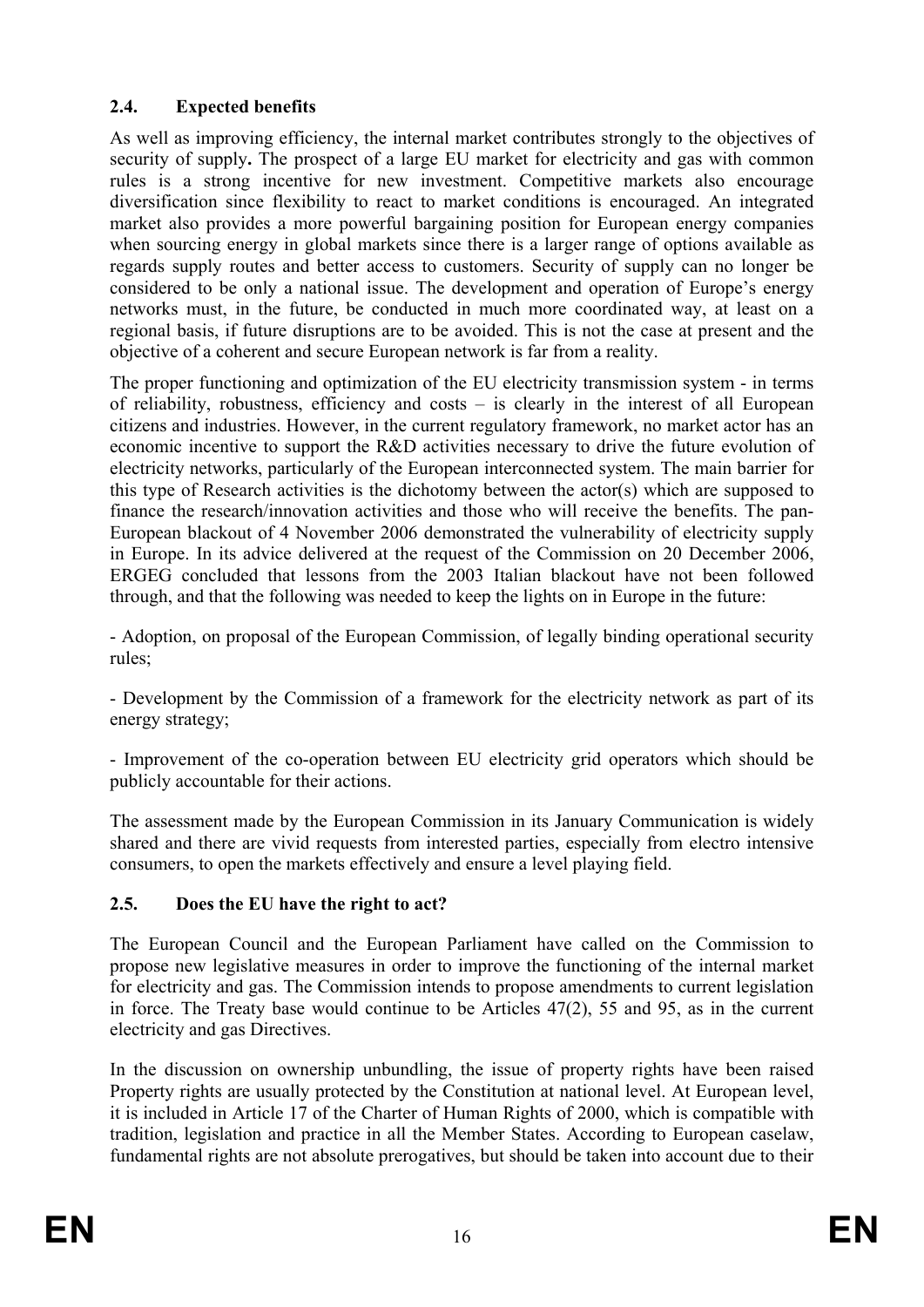function in the society. As a result, Article 17 caters for restrictions to the exercise of property rights if the following four conditions are met:

- 1. Public interest: public interest is protected to the extent that only ownership unbundling allows for effective separation of assets.
- 2. Conditions defined in legislation: condition met with the adoption of a Directive or Regulation.
- 3. Proportionality ("to the extent necessary for the general interest"): ownership unbundling and ISO are only proposed because they are really necessary.
- 4. Adequate compensation for the loss is to be determined in the Regulation or Directive. The case of the Spanish electricity TSO, Red Electrica de España, is interesting: since being listed in 2002, the company value tripled in 5 years, with subsequent benefits for its shareholders (see Annex I). In the case of the UK gas industry, a share splitting approach was used to preserve the interests of shareholders which have subsequently benefited considerably from the break up British Gas (see Annex I).

Regarding the fundamental rights limits, it is clear that if any divestiture would be imposed to the company owning the assets, financial compensation should be put in place. The Treaty is neutral regarding the nature of the property. The Commission services do not intend to propose TSOs' privatisation.

A justifying element for any restrictive effect of the proposed options to the right of establishment and the freedom of capital movements could be found in imperative reasons of general interest (e.g. security of supply)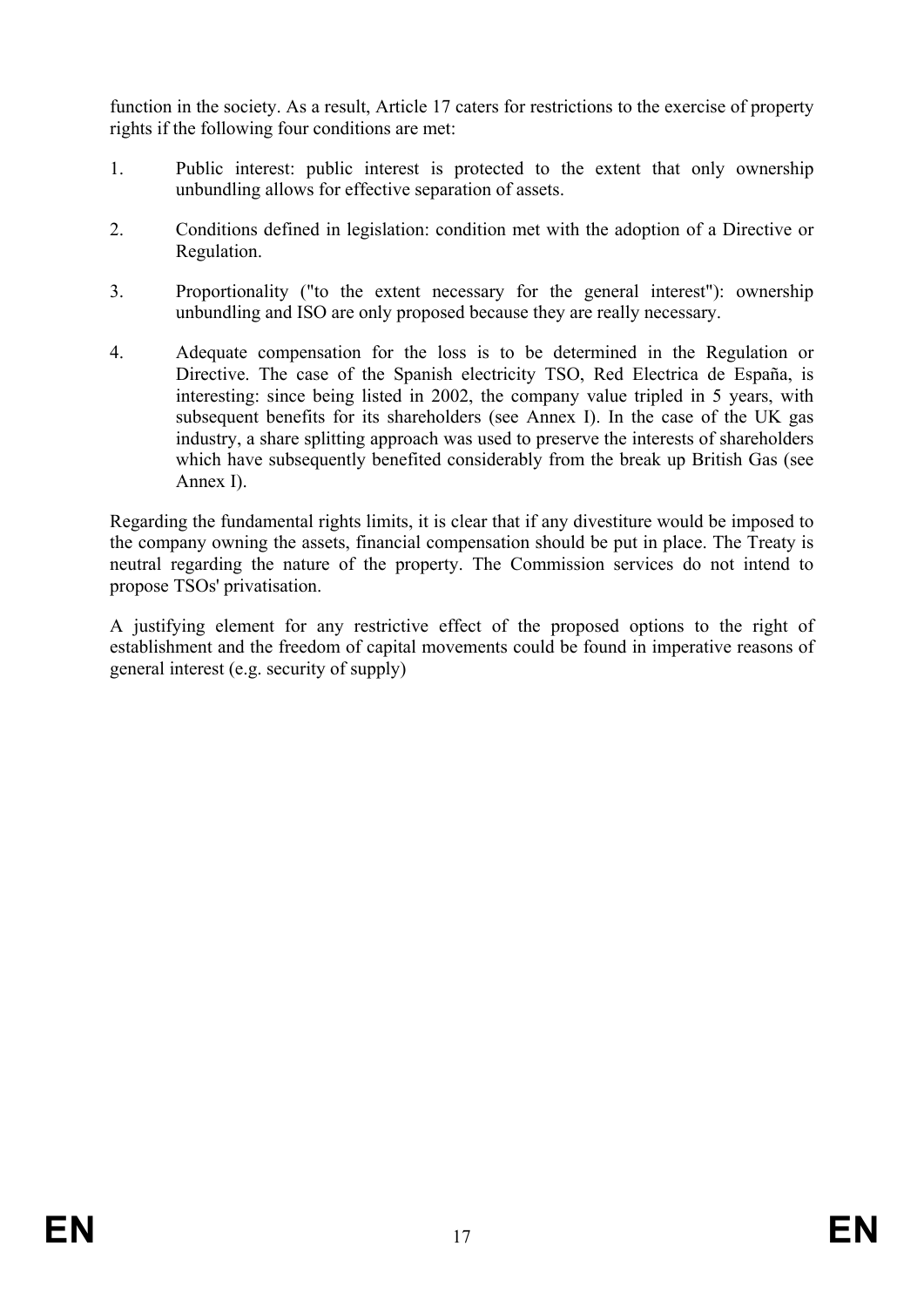#### **SECTION 3: OBJECTIVES**

The European Council and Parliament recalled earlier in 2007 that a European energy policy was necessary. One aspect of this policy is the completion of an internal market for electricity and gas. The measures examined below aim at contributing to this general objective. In addition, an energy single market will have a positive contribution to the completion of the objectives of the Lisbon strategy, in terms of competitiveness of the European economy, (through efficient energy prices) and sustainability (via an additional incentive to develop renewable energy sources). There is also an obvious link with other policies of the European union, such as the review of the Emissions Trading Scheme (ETS) or the reduction of CO2 emissions thanks to the growth of renewable energy sources. The Commission also has a role to play in ensuring that all EU citizens benefit from the liberalisation process.

A range of secondary objectives will play an important role in the overall strategy.

### **3.1. Improving competition through better regulation, unbundling and reducing asymmetric information**

## *3.1.1. Right to supply and right to buy*

The European Union is still far from the objective of achieving a true internal energy market where every EU consumer has the actual possibility to choose his or her electricity and gas supplier freely between any EU company.

In addition, the European Union has not yet adequately addressed the challenge of investing in the right level of new infrastructure based on a common stable European regulatory framework in support of the internal market. The necessary degree of co-ordination between national energy networks, in terms of technical standards, balancing rules, gas quality, contract regimes, and congestion management mechanisms, which are necessary to permit cross-border trade to work effectively, is largely absent.

## *3.1.2. Ensure a level playing field through improved regulation*

Both the sector inquiry and the country reviews conducted by the Commission during 2006 have unearthed a variety of specific examples which demonstrate the shortcomings of the existing regulatory framework.

In addition, the existing regulatory framework has given rise to problems in the field of capital movements

The Commission noted these ongoing problems in the electricity and gas market in its report issued at the end of 2005. At the time, it was considered too early to draw definitive legislative conclusions. However, the Commission did commit itself to a number of actions. These have been delivered as follows:

1. The Commission has undertaken detailed country reviews, interviewing market participants in each Member State, including smaller companies and new entrants.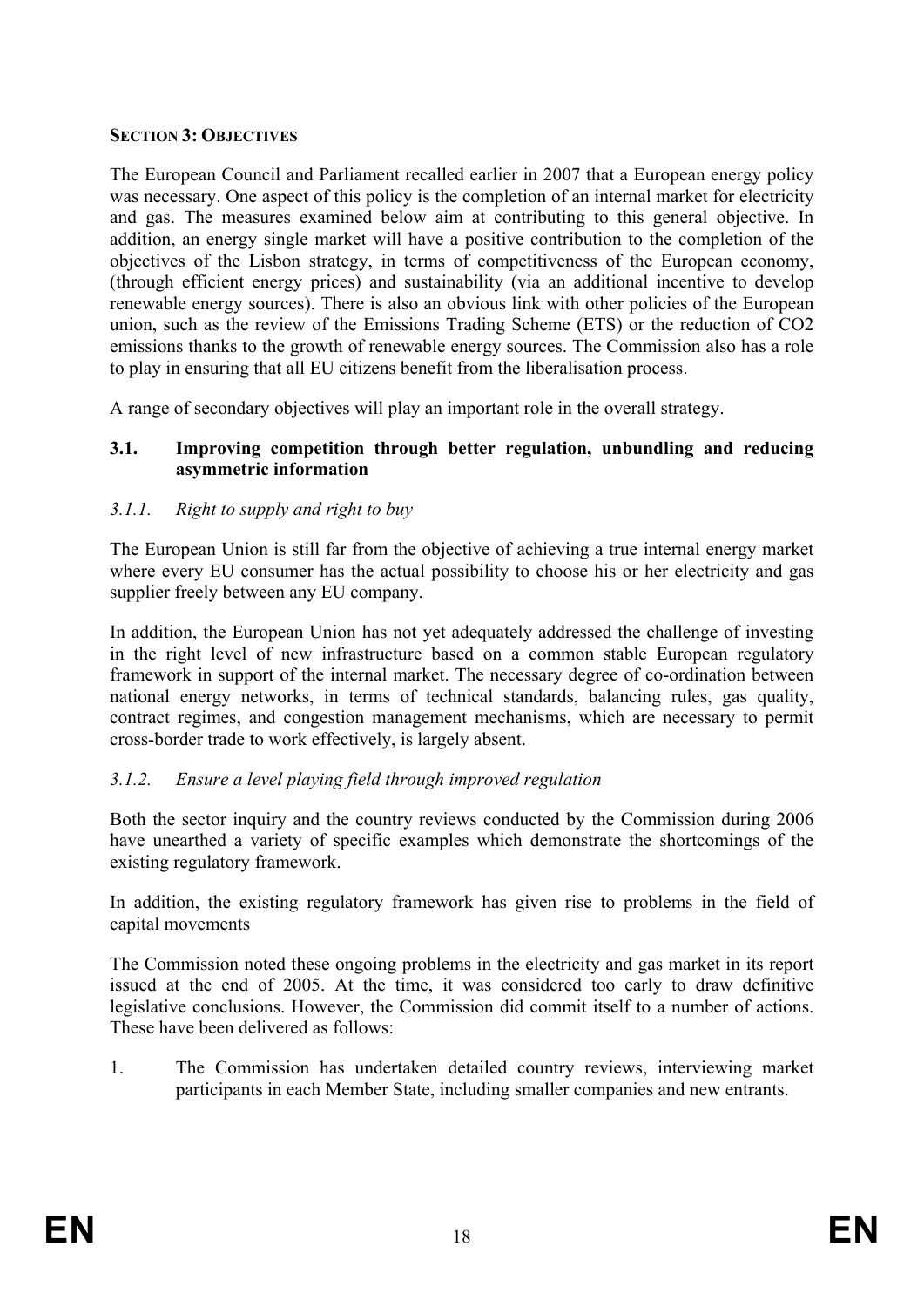- 2. Based on the advice of the European Regulators Group for Electricity and Gas (ERGEG), the guidelines on congestion management for cross border electricity exchanges were adopted on 9 November and entered into force on 1 December 2006.
- 3. ERGEG has developed the regional initiatives in 2006 and is working, via mini fora, towards removing barriers to market integration in the following areas: transparency, access to capacity, and the development of gas hubs.
- 4. The Commission has completed the sector inquiry. A number of investigations have been launched against companies in the electricity and gas sectors.

The Commission started infringement proceedings related to freedom of capital movements.

The Commission announced it would take action to address the remaining issues in the following areas:

- Ensuring non-discriminatory access to networks,
- Improving regulation of network access at national and EU level,
- Reducing the scope for unfair competition,
- Providing a clear framework for investment,
- Resolving issues relating to households and smaller commercial customers.

The Commission's main objective is to have a complete internal energy market with open competition and effective regulation in place.

#### *3.1.3. Efficiency and productivity of the sector and competitiveness of EU companies*

Liberalisation has clearly led to some efficiency improvements in energy supply and delivered savings to customers, particularly in the initial phase. However, Recent increases in wholesale electricity and gas prices have, to a greater or lesser extent, fed through into the bills of endusers and now offset some of the earlier reductions, particularly for the very largest industrial energy users. It is highly questionable that gas and electricity prices are the result of a truly competitive process rather than being the direct result of decision of companies with market power. This is confirmed by the recent London Economics study on wholesale electricity markets<sup>5</sup>, which states that these prices "are significantly higher than would be expected on perfectly competitive markets" event after taking into account the rise in generation fuels.

Thanks largely to the benefits of the implementation of previous EU legislative packages, retail electricity prices have, on average across all users, remained relatively constant in real terms over the period, despite very obvious price increases in the cost of primary fuels, clearly demonstrates the effect of increasing efficiency in electricity supply. The electricity price in particular for households would in fact have decreased if the effects of taxation were excluded. As far as gas is concerned, the factors affecting prices, such as the need to move to

<u>.</u> 5

http://europa.eu/rapid/pressReleasesAction.do?reference=IP/07/522&format=HTML&aged=0&languag e=EN&guiLanguage=en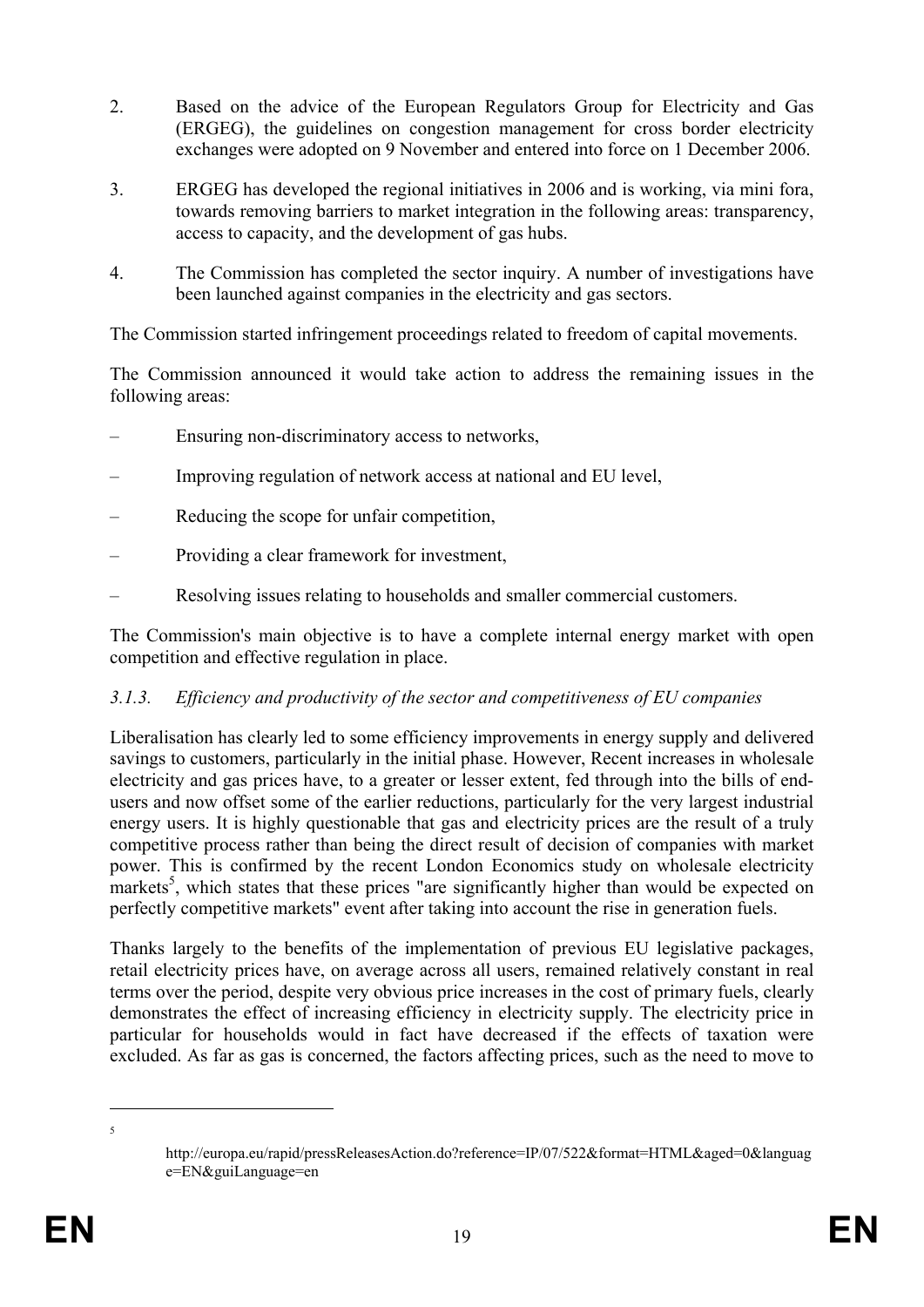higher cost sources of supply, for example liquefied natural gas (LNG), and the continued linkage of some gas imports to the price of oil, would have occurred whether or not competition had been introduced. It must be recalled that energy prices cannot be expected to always remain low regardless of external factors.

#### **3.2. Improving security of supply by strengthening the incentives for sufficient investment in transmission and distribution capacities**

## *3.2.1. Coordination of investments between TSOs*

In order to make sufficient transmission capacity available to meet demand and integrate national markets, network operators would need coordinated long-term planning of system development to plan network investments, and monitor the developments of transmission network capacities.

### *3.2.2. Security of supply and energy dialogue with our main suppliers in gas*

The internal market contributes strongly to the objectives of security of supply. The prospect of a large EU market for electricity and gas with common rules is a strong incentive for new investment. New investment is clearly responding to the price signals in wholesale and balancing markets where these are allowed to function properly.

Competitive markets also encourage diversification since flexibility to react to market conditions is encouraged. An integrated market also provides a more powerful bargaining position for European energy companies when sourcing energy in global markets. This has all been delivered as a result of the liberalisation process and further improvement to security of supply would result from a more competitive framework.

Security of supply can no longer be considered to be only a national issue. The means of addressing such issues cut across national boundaries and will be beyond the powers of any individual country. Specifically, the development and operation of Europe's energy networks must, in the future, be conducted in much more co-ordinated way, at least on a regional basis, if future disruptions are to be avoided.

## *3.2.3. Promotion of technological developments*

The future electricity infrastructure will have to face three major challenges: a) the integration of the national systems into a properly managed single European system, b) the massive integration of intermittent and non-dispatchable sources, like wind and combined heat and power (CHP), c) the security of the system and its robustness to large scale cascading system problems (for instance to avoid or limit blackouts). Solving these problems with the technologies and operational models which are used today will be either impossible or extremely uneconomical. In theory, several alternatives routes could be followed to implement better solutions. However, at this stage it is still unclear which one would be the best, both technically and economically. The Commission services are taking such developments into account in this impact assessment.

#### **3.3. Improving consumer protection and preventing energy poverty**

The Commission believes that improved competitive conditions and security of supply are in the interest of all consumers. Therefore all policy options directly related to these two objectives are contributing to consumer protection.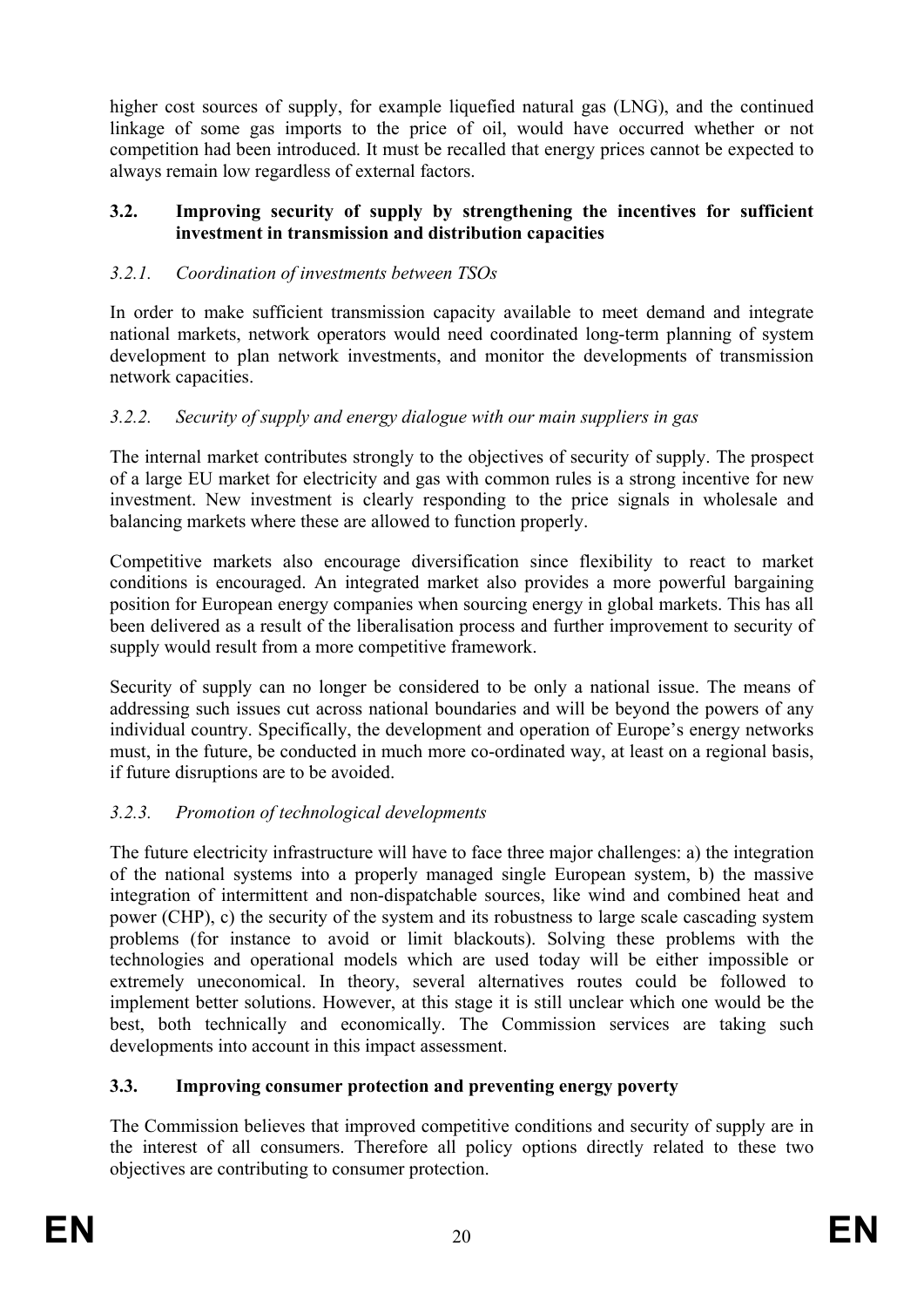Enabling easier price comparisons is also a very important measure for all consumers, from the largest companies to all households.

#### **3.4 CONTROL OF THIRD COUNTRY INVESTMENTS IN EU ENERGY (ELECTRICITY AND GAS) INFRASTRUCTURE**

Outside the EU, it will be difficult, even impossible for the Commission to prove that the unbundling rules are properly applied and implemented for supply companies investing in EU transmission system operators. This needs to be addressed, together with the conflicts of interests that external suppliers may face. Conflicts of interest include strategic underinvestment to prevent supply diversification, abusive manipulation of transmission systems to favor supply arms, and using supply monopolies to obtain transmission assets at below market prices; all of these have already been identified within the EU.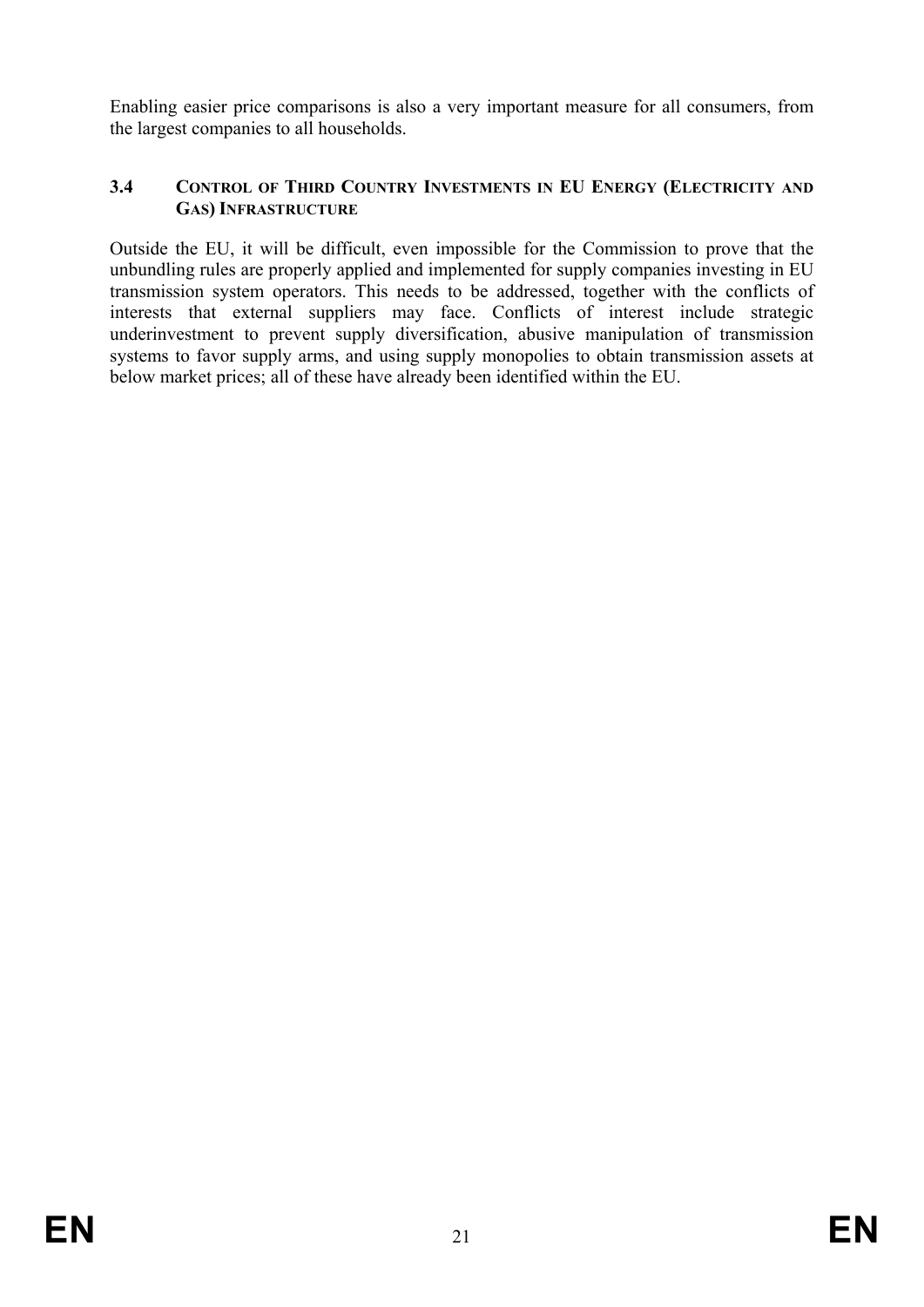#### **SECTION 4: POLICY OPTIONS**

The Commission, in its Communication in January 2007, outlined main policy options for improving the performance of energy markets and achieve the abovementioned objectives.

#### **4.1. Improving competition through better regulation, unbundling and reducing asymmetric information**

*4.1.1. Strengthened TSO unbundling including the two options of full ownership unbundling and ISO* 

One of the possible options is "business as usual" which would mean relying on current legislation including legal and functional unbundling for TSOs. Concerning the necessity to further unbundle transmission from other activities within vertically integrated companies, three options were considered. One is ownership unbundling. The TSO would both own the transmission assets and operate the network. It would be independently owned, i.e. supply/generation companies could no longer hold a significant stake in the TSOs. The other option is the independent system operator (ISO) whereby the transmission network would be operated and developed by a third party, fully independent from the vertically integrated companies. A further option was presented at the March European Council, called "regulated unbundling". It consists in the "status quo" from the point of view of unbundling, but would grant further powers to the regulators to regulate in more detail such issues as third party access.

#### 4.1.1.1. Fully (ownership) unbundled TSOs.

The TSO would both own the transmission assets and operate the network. It would be independently owned, i.e. supply/generation companies could no longer hold a significant stake in the TSOs In some Member States, vertically integrated companies are still partially or completely state-owned. In that case, transmission assets would stay public but, in order to guarantee the independence of the TSO towards the generation companies, different ministerial departments could be responsible for the newly separated activities.

In the electricity sector, 13 Member States have gone beyond the requirements of legal and functional unbundling of the present Directive by implementing full ownership unbundling of the transmission networks. In the gas sector, 6 out of the relevant 21 Member States have opted for ownership unbundling of the  $TSOs<sup>6</sup>$ . While ownership unbundling of TSOs has often taken place as part of the privatisation process of state owned monopoly companies, some countries such as the Netherlands, Italy and Spain have, in recent years, carried out full ownership unbundling of largely privately owned energy companies. In Spain and Italy, ownership unbundling was achieved by gradually restricting the shareholding of the integrated companies in the network operators. In the Netherlands, a law passed in the year 2000 required state ownership of all essential grids which resulted in the full separation and

<u>.</u>

<sup>6</sup> EU member states with full ownership unbundling for their electricity TSOs are: Czech Republic, Denmark, Finland, Italy, Lithuania, the Netherlands, Portugal, Romania, Slovakia, Slovenia, Spain, Sweden and the UK. In the gas sector, the TSOs of Denmark, the Netherlands, Portugal, Romania, Spain and the UK are fully ownership unbundled. It should be noted that 6 Member States have a derogation from the unbundling requirements, i.e. Cyprus, Finland, Greece (until end 2006), Latvia, Lithuania and Malta.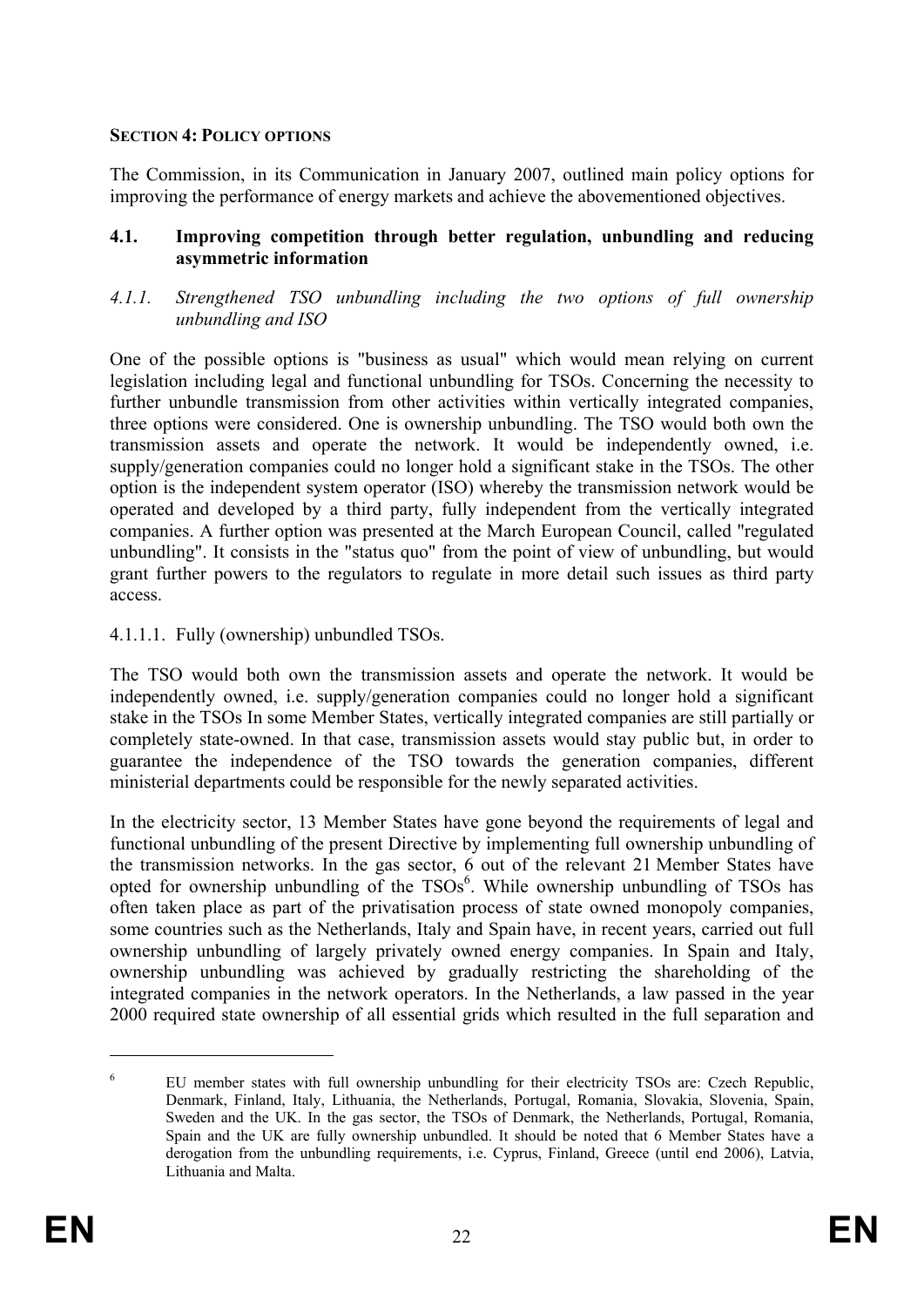nationalisation of the electricity and gas networks by buying out the private shareholders for  $\epsilon$  1 billion and  $\epsilon$  2.77 billion respectively.

4.1.1.2. Independent system operators (ISO).

Separate system operators without ownership unbundling: in this case, integrated companies can keep network assets, but the network is managed by ISOs in which they can have no (significant) stake. ISOs need to be "strong" (ISO+), with decisional power over operation, maintenance and investment.

This solution would require separation of system operation from ownership of the assets. Supply/generation companies could no longer hold a significant stake in the independent system operator (ISO). However, the transmission assets themselves could remain within a vertically integrated group. The system operator would be solely responsible for operation and dispatch, being the primary interface with network users, and would exercise control over network maintenance and development decisions. System operators would require sufficient funds and personnel not employed at the same time by a vertically integrated group. The ISO model would require detailed regulation and permanent regulatory monitoring, bearing the following questions in mind:

- What are the tasks of the ISO?
- Does an ISO have investment capacity of its own?
- How would generation companies be prevented from using ISO as a way to stabilise their market shares?

. System operators would require sufficient funds and personnel not employed at the same time by a vertically integrated group. The ISO model would require detailed regulation and permanent regulatory monitoring.

A sub-option of the ownership unbundling (OU) option was elaborated, due to the possible negative impact of the full OU on integrated companies. In this case, the shares of the vertically integrated undertaking are divided into shares of the undertaking owning the transmission system on the one hand and shares of the generation or supply undertaking on the other hand. These shares are attributed to the shareholders of the previously vertically integrated companies.

This option requires closer supervision from the regulator whereas some more detailed requirements will be requested from the national authorities. This option was not defined at the beginning of the stakeholder consultation and it is not possible to assess to which extent it would be supported by market players. One can expect a strong support because this option allows the vertically integrated company not to sell its transmission asset.

## 4.1.1.3. Regulated Unbundling

The Commission services examined the "regulated unbundling" option presented at the March energy Council in relation to the objective of further market liberalisation. It is very much a "business as usual" scenario, as it does not force further unbundling, and relies heavily on implementation of rules at national level, with the associated risk of further divergence between national markets. It has already been highlighted that consistency of regulatory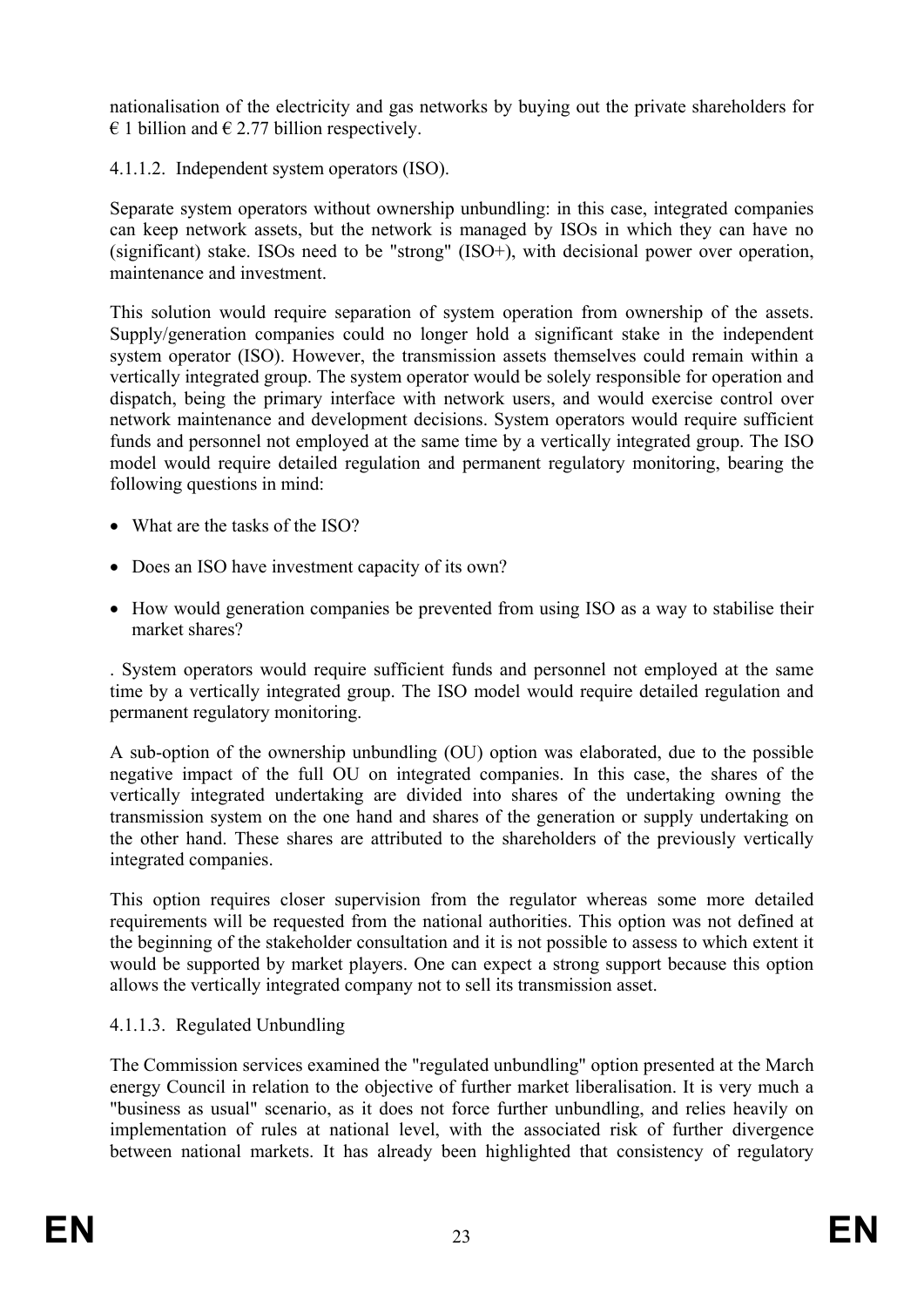conditions was the key to the completion of a truly Internal Market for electricity and gas. As confirmed by regulators<sup>7</sup>, the potential for undue discrimination will always exist where a vertically integrated company undertakes both competitive and monopolistic businesses. This is because a network business can favour the competitive company in its own group over other competitor businesses. 4.1.2. Strengthening of national energy regulators so that powers are harmonised

The 2003 electricity and gas Directives extended the powers of national energy regulators and required to establish authorities with specific competences. However, in many cases, experience suggests that the effectiveness of regulators is frequently constrained through a lack of independence from government and sufficient powers and discretion. For example, the country reviews have revealed that there are many issues for which regulators do not have the necessary effective ex-ante powers such as establishing rules on functional unbundling or on non-tariff access conditions. In other cases, regulatory duties are split between the specific regulatory authority and a ministry or the competition authority.

Regulators would need strong ex-ante powers over the following areas: i) all aspects of third party access to networks, ii) access to gas storage, iii) balancing mechanisms, iv) market surveillance of e.g. power exchanges, v) compliance with functional and account unbundling for distribution system operators, vi) all cross border issues, vii) consumer protection including any end-user price controls viii) information gathering, ix) sanctions for noncompliance. It therefore intends to propose a strengthening of the Directives on this basis.

It is also essential to ensure that decisions at national level do not have an adverse effect on the aspects most critical for market entry and the evolution towards an EC internal market, respectively for gas and electricity. To this effect, certain individual national regulatory decisions, in particular as regards cross border issues and the effective development of competition, should be notified to the Commission. This structure is already used in relation to exemptions for third party access for new infrastructure (under Article 22 of the Gas Directive 2003/55/EC and Article 7 of the Electricity Regulation (EC) No 1228/2003) and in the electronic communications sector since 2003.

#### *4.1.3. Improving co-operation between EU energy regulators (either: 1. through existing ERGEG function, 2. a more formal Agency approach or 3. an EU regulator) and increasing TSO coordination*

4.1.3.1. Cooperation between regulators

The creation of an integrated EU transmission network implies modifications to the regulatory framework. Removing inconsistencies in investment decisions and network operation has financial implications, including the allocation of costs and risk associated with increasing capacity. In addition, ongoing problems exist in relation to inconsistencies at national level between, for example, tariff structures, capacity allocation rules, balancing arrangements and trading timetables and security of supply measures. The result of these differences in market design is market segmentation with even some national markets remaining split into different local "tariff" or "balancing" areas, which act against the development of the internal market. This segmentation of the European market increases the effect of the dominance of a small number of suppliers and is damaging to security of supply.

1 7

ERGEG Factsheet on unbundling, June 2007, ref No: FS-07-04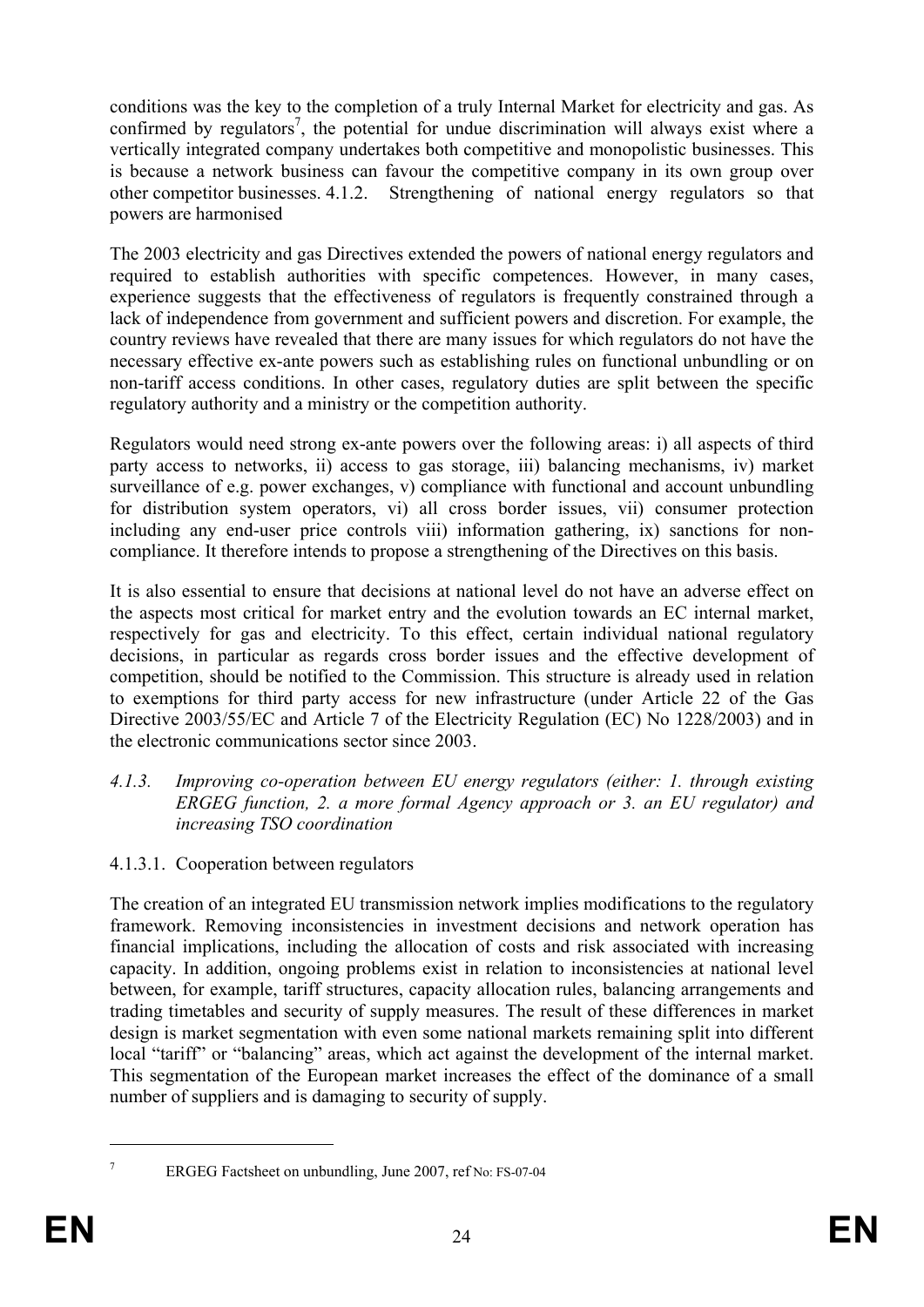Regulators are already seeking to resolve such issues through ERGEG and, explicitly, the regional initiatives for electricity and gas. ERGEG (European regulators group for electricity and gas) has been created by a decision of the European Commission in November 2003.Despite the fact that ERGEG has now become an important player, it does not have the power to take binding decisions .It relies on each individual national regulator to implement or not the recommendations adopted by ERGEG. There are encouraging signs that significant improvements will be delivered in this way. However, progress is dependent on all the involved regulators agreeing on improvements, and having the necessary powers and duties. A greater impetus is therefore required, including more detailed EU co-ordination requiring increased resources. This will be underlined in the Commission report on experience with Regulation (EC) No 1228/2003 which will include a concrete list of actions. Three main configurations might be considered, embodying the necessary delegations of powers in compliance with the EC Treaty, which would require amendments to the legislative framework, in particular as regards the second and third options.

- Gradually evolving the current approach: reinforcing collaboration between national regulators by notably requiring Member States to give national regulators a Community objective, and introducing a mechanism whereby the Commission could review some decisions of national regulators which affect the internal energy market.
- A European network of independent regulators ("ERGEG+"): Under this mechanism, the role of ERGEG will be formalised, and it would be given the task to structure binding decisions for regulators and relevant market players, such as network operators, power exchanges or generators, on certain precisely defined technical issues and mechanisms relating to cross border issues. It would need the appropriate involvement of the Commission, where necessary, to ensure that due account was taken of the Community interest.
- A new, single body at Community level would be set up. It would in particular be granted the responsibility for adopting individual decisions for the EU electricity and gas market related to regulatory and technical issues relevant to making cross border trade work in practice.

#### 4.1.3.2. TSO coordination

The present framework contains very few or no references for TSO coordination. There would therefore be no change to the current situation of relatively low cross-border trade unless new legislation is introduced in this field.

An enhanced level of TSO co-ordination would require a new legislative framework at EC level. Existing associations of TSOs (ETSO - European Transmission System Operators and GTE - Gas Transmission Europe ) work at present on a voluntary basis. These associations can issue recommendations and play a very important role in the different regulation forums (Florence Forum for electricity and Madrid Forum for gas). They regroup all the national transmissions systems operators in electricity and gas.

It is envisaged that the TSO cooperation structures publish network development plans which include the modelling of the integrated network, scenario development and the assessment of the resilience and deliverability of the integrated system. This development plan should be sufficiently forward looking (e.g. at least 10 years) to allow for the early identification of investment gaps, notably with respect to cross border capacities.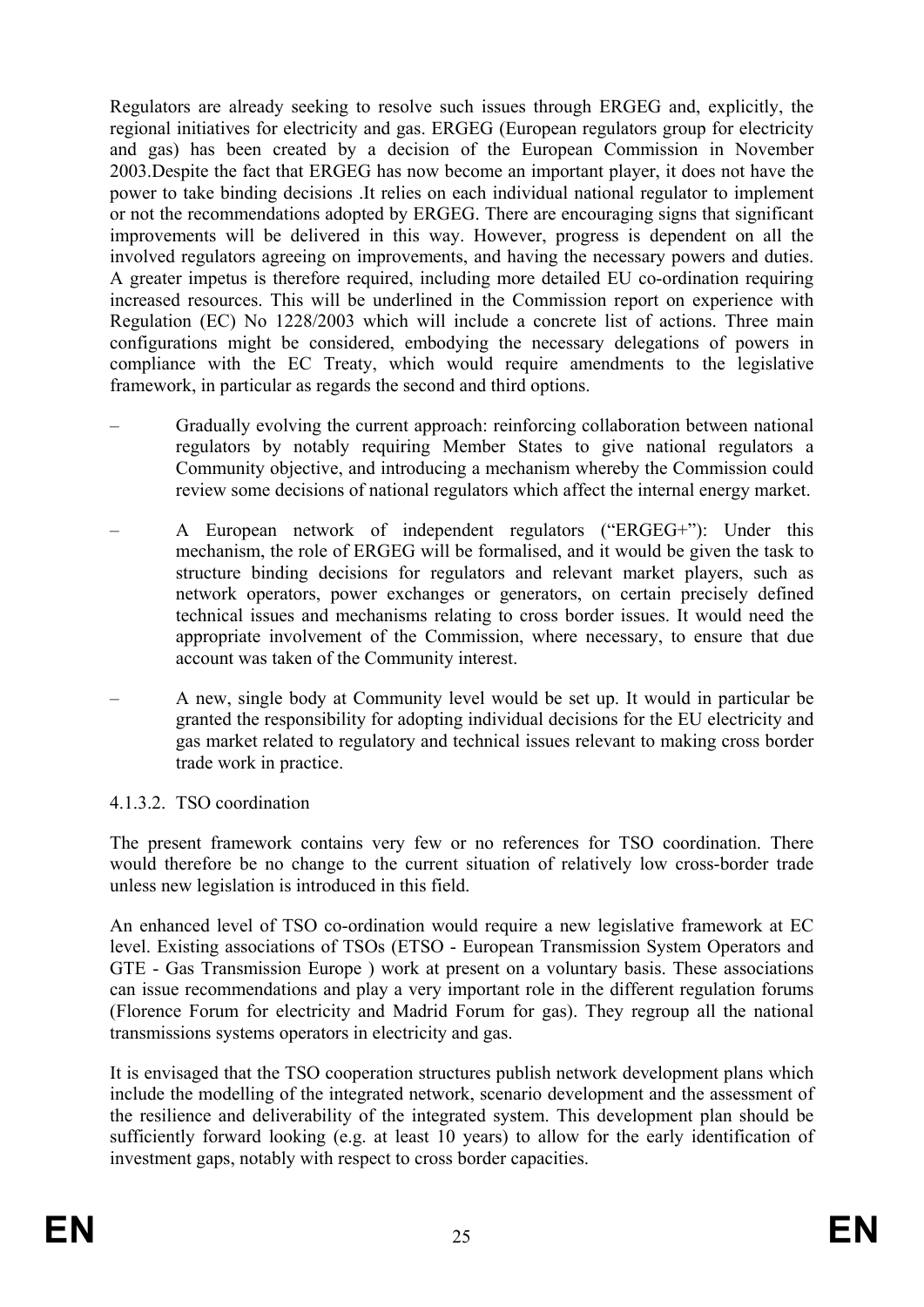In order to ensure complete interoperability between the national grids, a possible option would be to promote the creation of a European transmission system operator focusing on the two main areas of competences which are crucial for the good functioning of the EU internal market: a common planning of necessary investments at EU level and the drafting of harmonised technical rules.

The Commission proposes to reinforce the cooperation between the TSOs, but as stated in the January communication *"efforts should also be made to have a gradual evolution towards regional system operators. These would be independently owned and would require additional unbundling"*.

The European Council of March 2007 endorsed the idea of creating *"a new Community mechanism for Transmission System Operators to improve coordination of network operation and grid security building on existing cooperation practices.*"

In the future, the Commission needs to rely more on TSO associations' competences and time has arrived to grant them an institutional role with formal obligations and objectives being added to their consultative role ("ETSO+\GTE+ solution").

They may, for example, be required by the Commission or the regulators, in particular in view of ensuring security of supply, to report on European grid operation and investment as well as the development of technical standards for network security discussed above. ETSO+\GTE+ could be granted the task of adopting recommendations on precisely defined technical issues such as standards and operational rules. They could also, in particular, be responsible for monitoring the developments of networks so as to improve the transmission capacities between Member States. ETSO+\GTE+ would also be responsible for reviewing progress with infrastructure investments, for example on a rolling two year basis as well as interacting with local populations affected by such investments.

#### *4.1.4. Increasing transparency*

The problem of concentration is made worse where dominant companies are not required to reveal information to other market participants. For example, wholesale price movements are often caused by variations in production or the use of import capacity by the largest electricity and gas companies. If smaller market participants are unable to track the underlying causes of changes in market price, they will be at a disadvantage. A higher degree of transparency would also allow for improved market surveillance.

In the current framework, transparency is only partially addressed. ERGEG has therefore already proposed guidelines on transparency and advised the Commission that these should be made legally binding. The Commission intends therefore to introduce binding guidelines for transparency either through new legislation or by modifying the existing electricity Regulation (EC) No 1228/2003. It also intends to improve the transparency requirements for gas using Regulation (EC) No 1775/2005. While the current regulatory framework has limited scope as far as transparency is concerned, the business as usual is also considered in this report.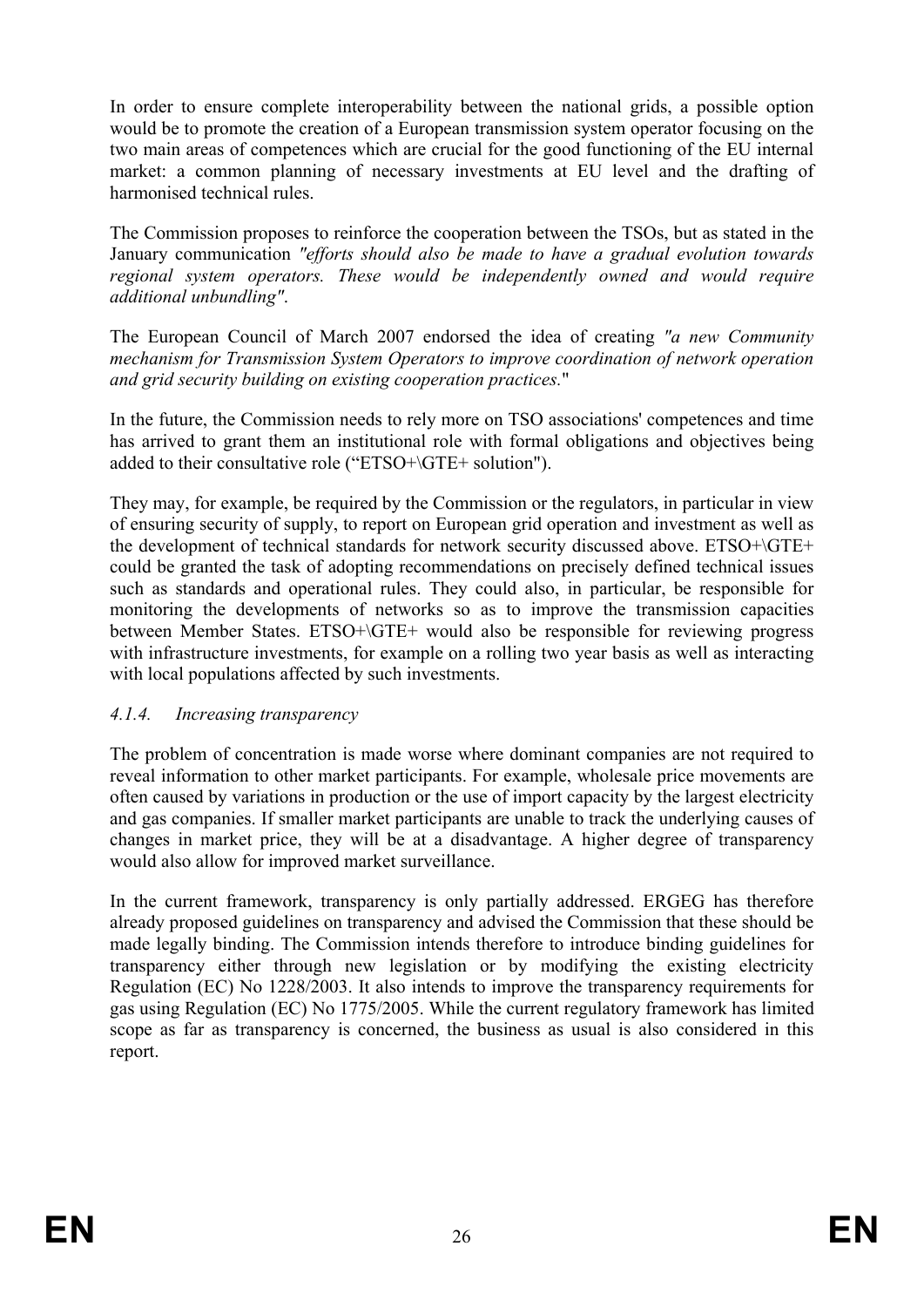*4.1.5. Modifying the treatment of pre-liberalisation long-term contracts for gas transmission* 

Article 32(1) of Directive 2003/55/EC exempts long-term contracts for gas transmission concluded pursuant to Article 3(1) of Directive 91/296/EEC. A possibility would be to delete or change this provision in order to clarify that the legislation also applies to such contracts.

#### *4.1.6. Enhanced Unbundling of DSOs including increasing regulatory scrutiny and reviewing the 100,000 limit*

Full market opening requires distribution companies to ensure fair access to networks, a workable procedure for switching and confidentiality in data handling. However this is often not yet the case. The are many concerns about the incidence of cross subsidies, discrimination in the way information is handled as well as problems with switching procedures and load profiling, including the interaction with balancing rules. Many of these difficulties can be traced back to insufficient unbundling of network companies from supply businesses. Under the existing Directives, DSOs above the threshold of 100 000 customers have the same unbundling regime as TSOs.

Moreover, some market participants argue that the existing Directives do not provide sufficient enforcement at Member State level. ERGEG has already set out a recommendation on best practice for supplier switching and this needs to be enforced. The Commission therefore intends to strengthen the powers of regulators to enforce functional unbundling. Furthermore, DSOs with fewer than 100 000 customers are currently excluded from the basic unbundling requirements in the current gas and electricity Directives. This makes it rather unlikely, without very strong regulation, that other potential users will get fair access to networks.

#### *4.1.7. Control of third country investment in EU networks*

Measures may be needed to control the investment of third country companies in the EU gas and electricity networks. The concern is that effective TSO unbundling may be undermined by third country companies active in both supply and network operation and, more generally, that ownership unbundling would lead to a sell-off of European networks.

The Commission services have identified three options that will assist in attaining the objectives. These options are understood to be complementary. In any event, the first option is essential for the implementation of ownership unbundling. The options are related to:

(1) Ownership unbundling / TSO Designation: A new Article could be included in the gas and electricity directives to give the Commission the right to verify the unbundling implementation in a so-called certification procedure.

(2) Strategic Importance of energy networks: this is designed to shield EU energy networks by protecting them in trade terms. The option could be effected by (1) a declaration of strategic importance, without an implementing piece of legislation, (2) legislation followed by a declaration in the event of a trade dispute, or (3) both at the same time.

(3) Ownership or Control of transmission systems: transmission systems shall be majority owned by persons established in a Member State of the European Community. Transmission system operators shall be established in a Member State of the European Community.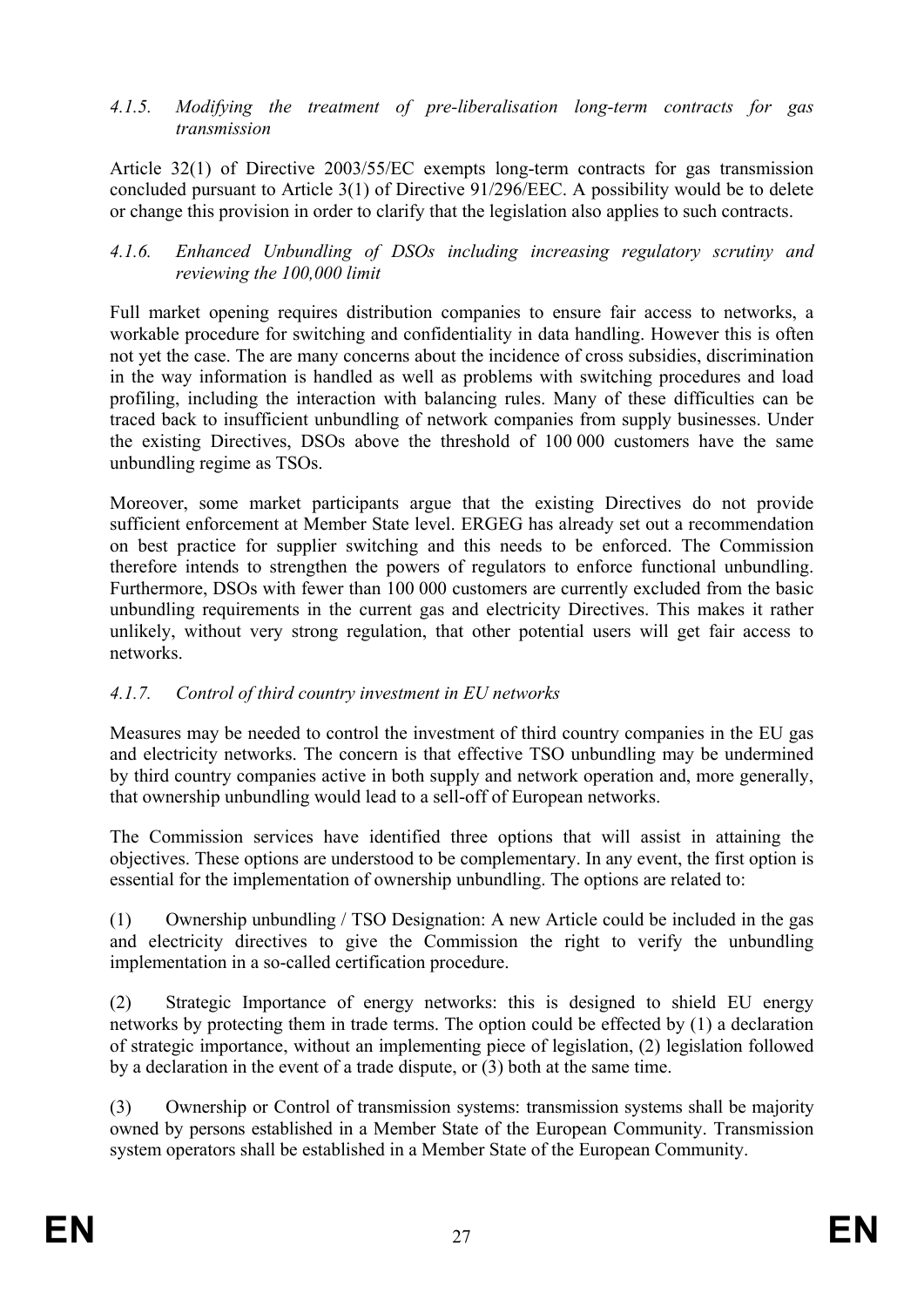The proposals for effective unbundling specify that supply companies active anywhere in the EU cannot acquire EU network companies. This would exclude also *external* producers and suppliers active in the EU, including state-owned companies, from operating or acquiring networks in the EU. As it would be difficult to ensure effective unbundling of companies outside the EU, the fear is that two companies outside the EU may discriminate against third parties in Member States where one owns networks and the other supplies.

More generally, the concern is that the EU is vulnerable to a strategy of third countries to dominate the EU markets not only in terms of supply but also by acquiring the networks. As this strategy would give third countries an influence on network operation and development, the EU objective of diversifying gas supply could be put at risk. Since long-term supply agreements and the acquisition of network assets are usually concluded with the individual EU companies and have a national focus, there is a risk that the individual companies and Member States do not stand up to political pressure to agree to these deals even if security of supply considerations may speak against these deals.

Another issue is the lack of reciprocity in market opening. While the EU energy market is open for non-EU investors including producing companies, the markets of major EU supply countries are largely closed. The Commission may therefore be interested to ensure reciprocity to obtain better access to third country markets.

#### **4.2. Improving security of supply by strengthening the incentives for sufficient investment in transmission and distribution capacities**

#### *4.2.1. A new framework for gas storage and the imposition of requirements for strategic gas storage*

Competition in the gas sector is limited by the availability of storage, which is often in the hands of the incumbent companies. Although storage is not a natural monopoly, facilities in certain locations may have a large impact on the functioning of the internal market. Voluntary guidelines for good practice for storage system operators (GPSSO) were agreed in 2004 but ERGEG, in its 2006 report on monitoring the implementation of the guidelines, found that compliance was lagging behind. Similarly the sector inquiry highlighted a number of problems in this respect. The Commission services will examine measures to best balance the need for effective access with maintaining incentives for new storage developments. This may need a specific regulatory framework requiring the following: a) legal unbundling, b) the adoption of binding guidelines following further advice from ERGEG, and c) increased powers of regulatory agencies over gas storage on an individual facility basis.

Recent crises in the supply of gas in 2006 and 2007 showed the dangers of relying on a single supplier. There is a question mark on the appropriateness whether or not to impose strategic stocks in gas to companies or Member States in order to guarantee the EU security of supply, in case of major disruptions like the ones the EU faced from different disputes between Russia and transit countries. .The Commission intends to propose a solidarity mechanism between the Member States in order to mitigate the effects of such future possible disruptions. A specific study is going to be launched in 2007 in order to assess in detail the costs and the benefits of such measures. Without questioning the reliability of this supplier, the damages caused to the economy of some Member States led the Commission to consider whether the mechanism already in place in present Directives 2003/55/EC and 2004/67/EC needed to be reinforced.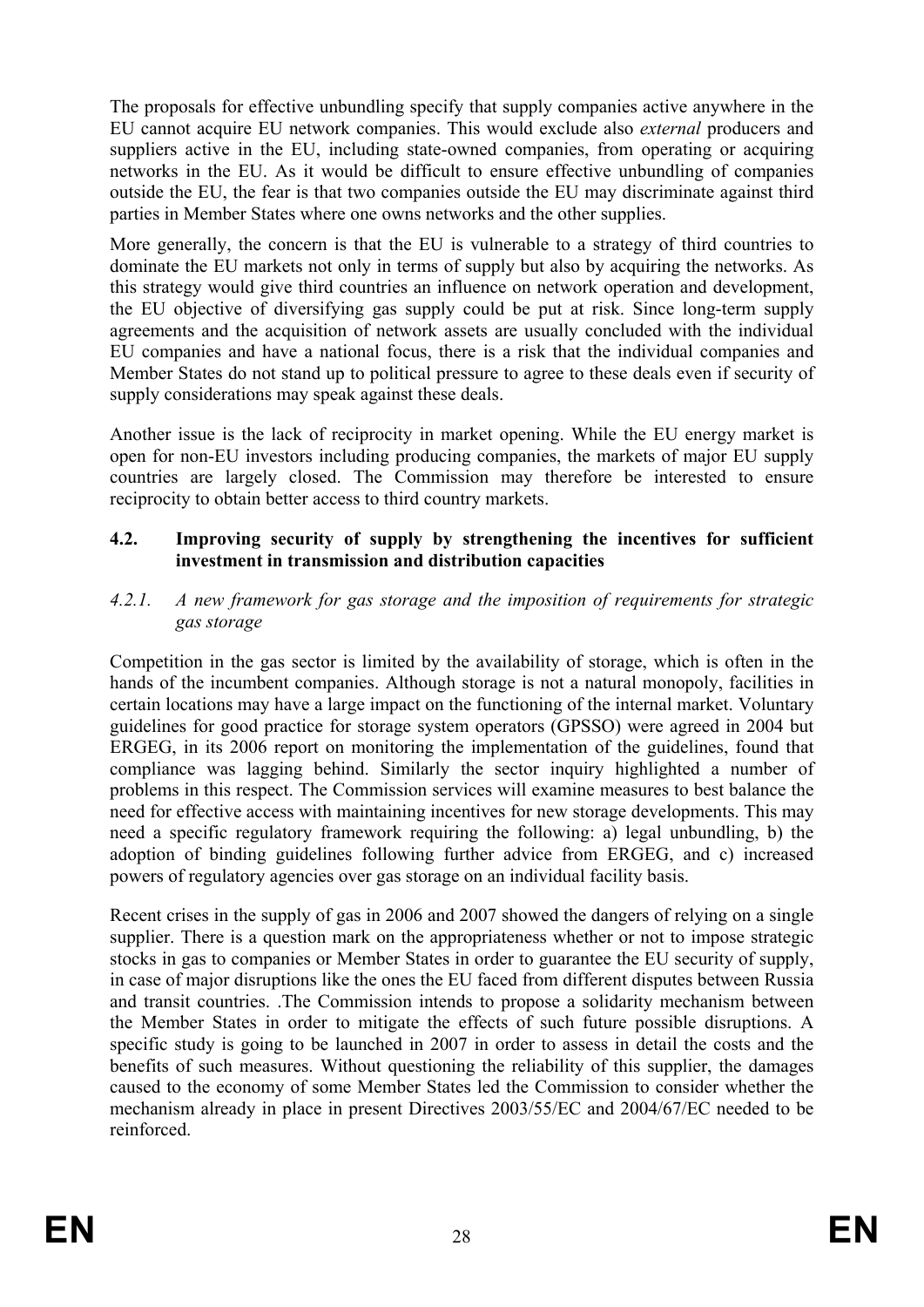**Option 1:** impose mandatory strategic stocks on the companies as required by the existing oil directive;

**Option 2:** improve the existing mechanism by imposing more transparency and reporting obligation on the levels id commercial stocks**;** 

**Option 3:** create a solidarity mechanism at regional level between Member States.

## *4.2.2. Modifying the framework for new investments in gas infrastructure*

Reinforcing security of supply and ensuring a competitive gas market are two objectives which the EU has to reconcile. The current possibility to exempt major new infrastructures from regulated third party access (Article 22 of the gas Directive 2003/55/EC) has sometimes proven difficult to interpret and the implementation varies between Member States. Firstly, the "business as usual" scenario has been considered. The second option is to improve the procedure and to clarify the criteria for granting an exemption.

### **4.3. Improving consumer protection and preventing energy poverty**

Concerning consumer protection, experience to date has demonstrated that wholesale energy prices exhibit considerable volatility. This raises the question of whether and how end-user customers, including vulnerable customers, should be exposed to such fluctuations. The gas and electricity Directives require safeguards to protect consumers as well as includes the concept of universal service for electricity. Finally, the annexes of the Directives require that consumers also have to be given rights to transparent contract structures, a dispute settlement mechanism, the right to switch free of charge and protection from mis-selling. The Commission will also keep under constant review the retail markets to assess the effects of liberalisation on households, in view of increasing consumers' confidence in the energy market and limiting the risk of market manipulation.

Time has come to develop "energy awareness" at household consumers' level. The Commission would propose to include specific provisions in this respect in annex A of the Directive.

Some stakeholders (such as energy intensive users and vulnerable customers) face specific problems. Their concerns can be addressed either through the present directive (article 3 on public service obligations) or by the means of specific national measures which have to be compatible with EU competition law (ex special scheme for energy intensive users with long term contracts between the supplier and the big customers).

The Commission announced it would launch a major information and awareness raising campaign in the run up to full market opening in July 2007.

On 5 July 2007, the Commission adopted a Communication to reinforce consumer protection and to strengthen their right to choose supplier. A fully functioning EU internal energy market is the best guarantee for an open and competitive energy sector with high standards of service, safety and quality. Consumers can influence the opening of the European energy markets by promoting competition between suppliers.

A possibility would be to set up an Energy Consumers' Charter; Such a Charter aims at helping citizens in their role as active players on the energy market. To be able to make best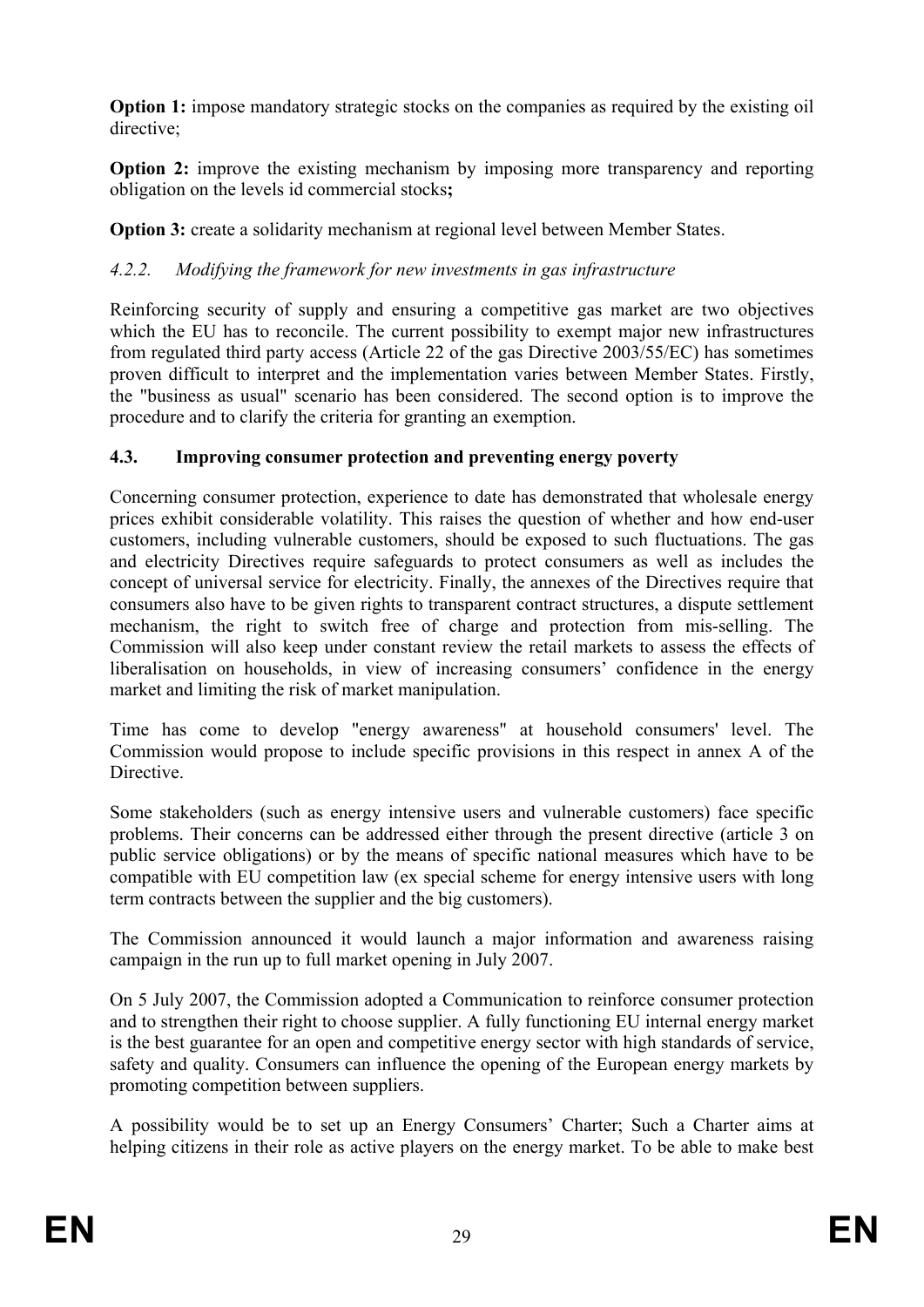use of their right to choose their supplier – and switch suppliers if they want to – they must be informed of their consumer rights and reassured that these rights will be safeguarded.

Consumers will have sufficient information on which to base decisions about choosing suppliers. They also need clear terms and conditions in contracts and to feel confident that changing supplier – if they wish to do so – will be free of charge.

The charter is not a binding document but the Commission is expecting more awareness of the EU consumers and the public consultation will provide inputs for a future Charter on the Rights of Energy Consumers .

#### **4.4. Interaction between the shortcomings of the internal energy markets and the proposed measures**

The proposed measures form an overall package to address the current shortcomings of the internal energy market. This package displays a high degree of complexity for a number of reasons. Firstly, the identified shortcomings concern different types of market players at different levels of the value chain. Secondly, individual measures, for example the creation of a regulatory agency at European level, do often not only target one specific market problem but are meant to alleviate several shortcomings, in the example the different problems underlying the lack of cross-border trade in gas and electricity. Finally, to solve a particular market problem, such as for example distorted price formation, several different measures targeted at different market participants may be necessary, involving for example TSOs, generators, power exchanges and regulators. It is therefore not always easy to describe and assess the significance of a particular measure in isolation. Moreover, the interdependence of the overall package entails that a modification of a particular measure may require modifications of other measures to achieve the same objective.

To illustrate how the proposed measures tackle the underlying market problems, the Commission services have drawn up a comprehensive table which can be found in Annex IV. The table relates the main structural problems of the energy markets as identified in particular by the Energy Sector Inquiry to the main legislative proposals. It appears for example that more effective TSO unbundling helps to tackle almost all structural problems of the gas and electricity markets. TSO unbundling is expected

- to tackle the problem of vertical foreclosure at is very root,
- to reduce market concentration by improving third party access and thus market entry,
- to promote market integration by facilitating cooperation and mergers between thenindependent TSOs,
- to promote transparency by eliminating preferential information flows within vertically integrated companies,
- to help to remedy distorted price formation for example by eliminating the risk of crosssubsidies within vertically integrated companies and
- to contribute to the security of supply by stimulating investment for example in interconnection.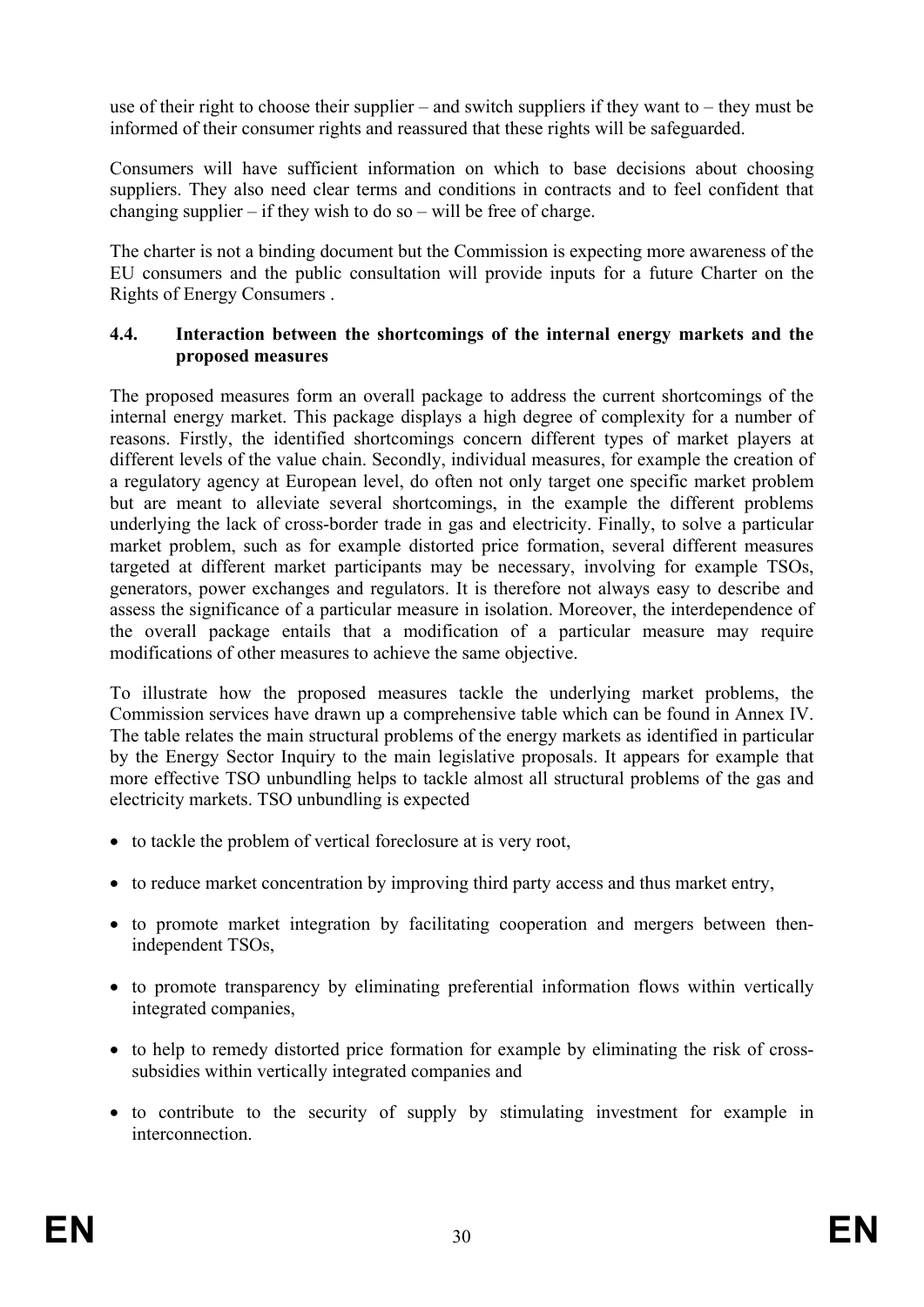The table in Annex IV also shows that to tackle a specific market problem several different measures are usually necessary. To overcome the lack of market integration within the EU, for example, it is proposed to create new institutional bodies or strengthen existing ones such as ERGEG, ETSO, GTE and national regulators. Moreover, market integration will be helped by structural or regulatory measures such as more effective TSO unbundling and improved rules on transparency and access to storage and LNG.

While necessarily remaining at a rather abstract level, the table in Annex IV provides an overview of how the many of the specific measures are linked to the more general policy options as well as to the underlying market problems.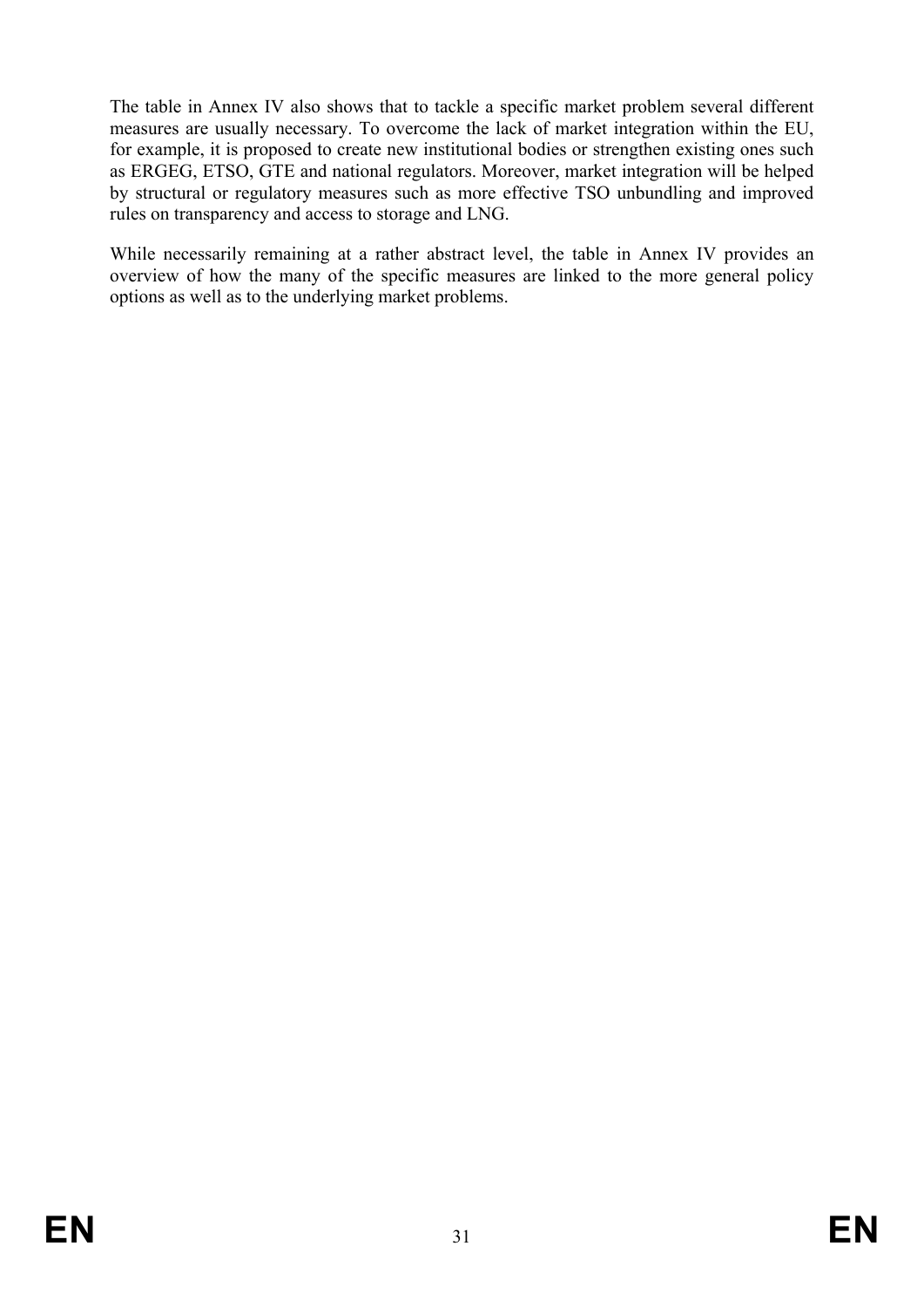#### **SECTION 5: ANALYSIS OF IMPACTS**

The impacts of the Commission's main proposals are summarised for each of them. The Commission services have used a cost-benefit analysis to assess and quantify where possible the impact of the proposed policy options.

#### **5.1. Further TSO unbundling**

No EU action

The consequences of no EU action or "business as usual" scenario have been described at length in the Commission Communication of January 2007, notably in the energy sector inquiry. The main issue is that vertically integrated companies have a disincentive to behave in a pro-competitive manner. The Commission services have identified problems of foreclosure and abuse of dominant position by established players. Restrictions to market entry and market integration would persist, should the regulatory status quo continue.

Existing legislation requires that network operations are legally and functionally separated from supply and generation or production activities. Member States have complied with this requirement by applying different organisational structures. Several Member States have created a totally separated company for network operation, others have created a legal entity within an integrated company. The requirements of legal and functional unbundling have indeed positively contributed to the emergence of competitive electricity and gas markets in several Member States. However, experience has shown that where the transmission system operator is a legal entity within an integrated company, three types of problems arise.

Firstly, the transmission system operator may treat its affiliated companies better than competing third parties. In fact, integrated companies may use network assets to make entry of competitors more difficult. The underlying reason is that legal and functional unbundling do not solve the fundamental conflict of interest within integrated companies whereby the supply and production interests aim to maximise their sales and market share while the network operator is obliged to offer non-discriminatory access to competitors. This inherent conflict of interest is almost impossible to control by regulatory means as the independence of the transmission system operator within an integrated company is impossible to monitor without an excessively burdensome and intrusive regulation.

Secondly, under the current unbundling rules, non discriminatory access to information cannot be guaranteed as it cannot be effectively prevented that transmission system operators do not release market sensitive information to the generation or supply business of the integrated company.

Thirdly, investment incentives within an integrated company are distorted. The vertically integrated network operators have no incentive to develop the network in the overall interest of the market with the consequence of facilitating new entry at generation or supply levels. Instead, the investment decisions of vertically integrated companies tend to be biased to the needs of supply affiliates. Such companies seem particularly disinclined to increase interconnection or gas import capacity which allow for more competition in the incumbent's home market to the detriment of the internal market.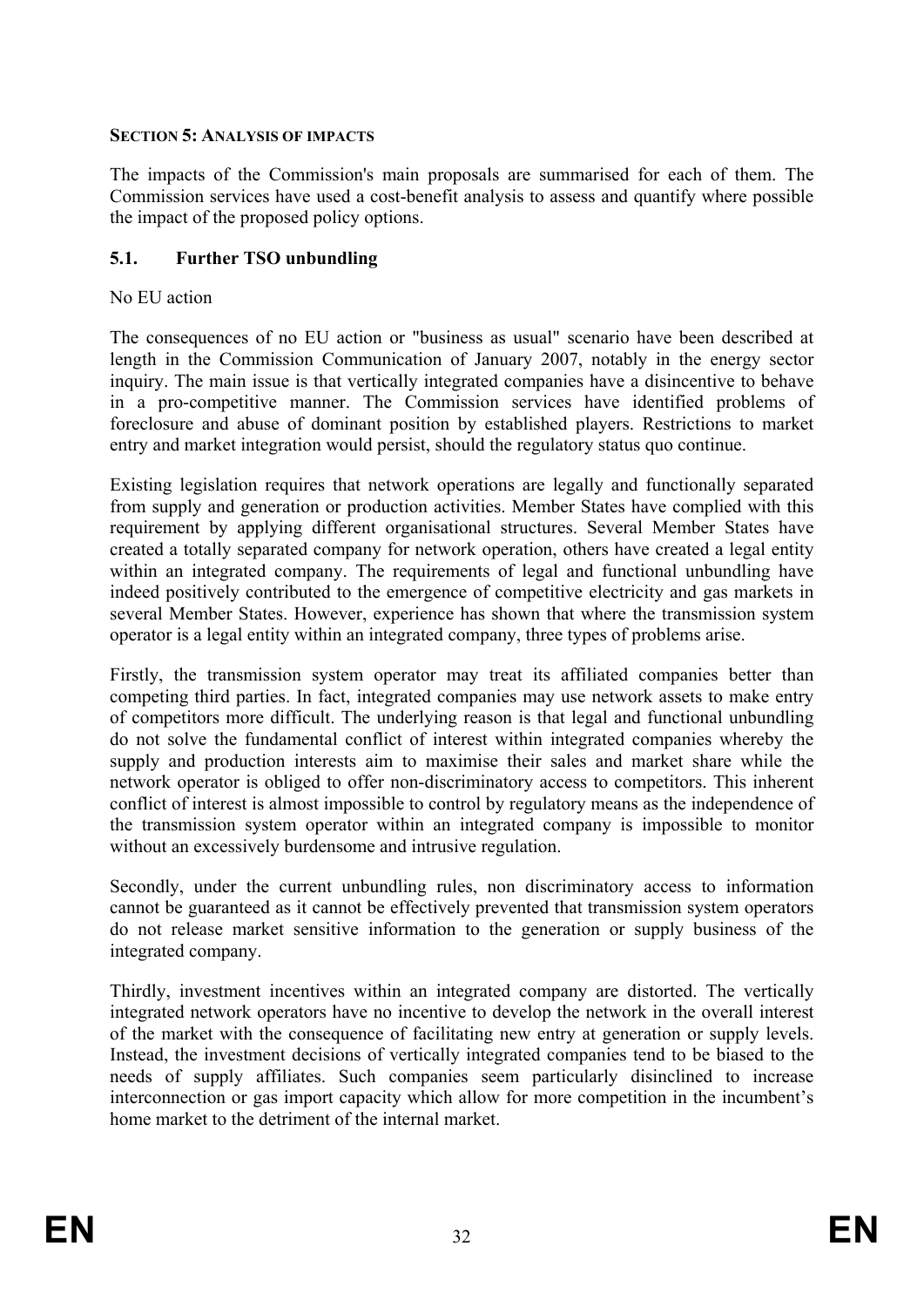### *5.1.1. TSO unbundling micro-economic impact analysis*

In view of the fundamental nature of any future requirement to fully separate networks in terms of ownership, the Commission services have made a detailed economic analysis of the effect of such a measure in terms of:

- the effect on network investment
- the effect of investment in LNG terminals
- the effect on share prices and credit ratings
- the effect on market concentration
- the effect on prices
- the effect on relations with external suppliers and security of supply
- the effect on research and innovation.

Finally case studies are made comparing experience with the ISO models against ownership unbundling.

#### *5.1.2. Impact of ownership unbundling on investments in the network*

Experience from several Member States demonstrates that ownership unbundling is conducive to infrastructure investment, thus correcting the distorted investment incentives of vertically integrated companies which have no incentive to develop the network in the overall interest of the market with the consequence of facilitating new entry at generation or supply levels.

While it is difficult to compare the absolute investment levels across the EU due to country specific characterstics such as population density and primary energy sources it appears worthwhile comparing the evolution of TSO investment over time, in particular in Member States where ownership unbundling has occurred. Such an analysis shows that the TSOs for which data was available show a significant and constant increase in investment levels after ownership unbundling took place (see Annex III). Three to four years after the ownership unbundling the investments in the networks had doubled, in the case of some TSOs, i.e. Spanish REE, Czech CEPS, Portuguese REN and Dutch Gasunie, the increase in the investment amount was even more pronounced. Notably, this observation can be made for TSOs in both the gas and the electricity sector.

In the case of vertically integrated TSOs, there is generally less data on network investment publicly available (see Annex III). The available data for some German, French and Italian TSOs show an increase in network investment in recent years, however less pronounced than in the case of the above mentioned TSOs after ownership unbundling. For instance, the network investment of the German electricity TSOs, which are all part of integrated energy companies, halved between 1995 and 2002/2003 and has only recently shown signs of recovery.

It should be noted that tariff regulation also exercises an important influence on the TSOs' willingness to invest as it is an important factor for the profitability of their investments. Part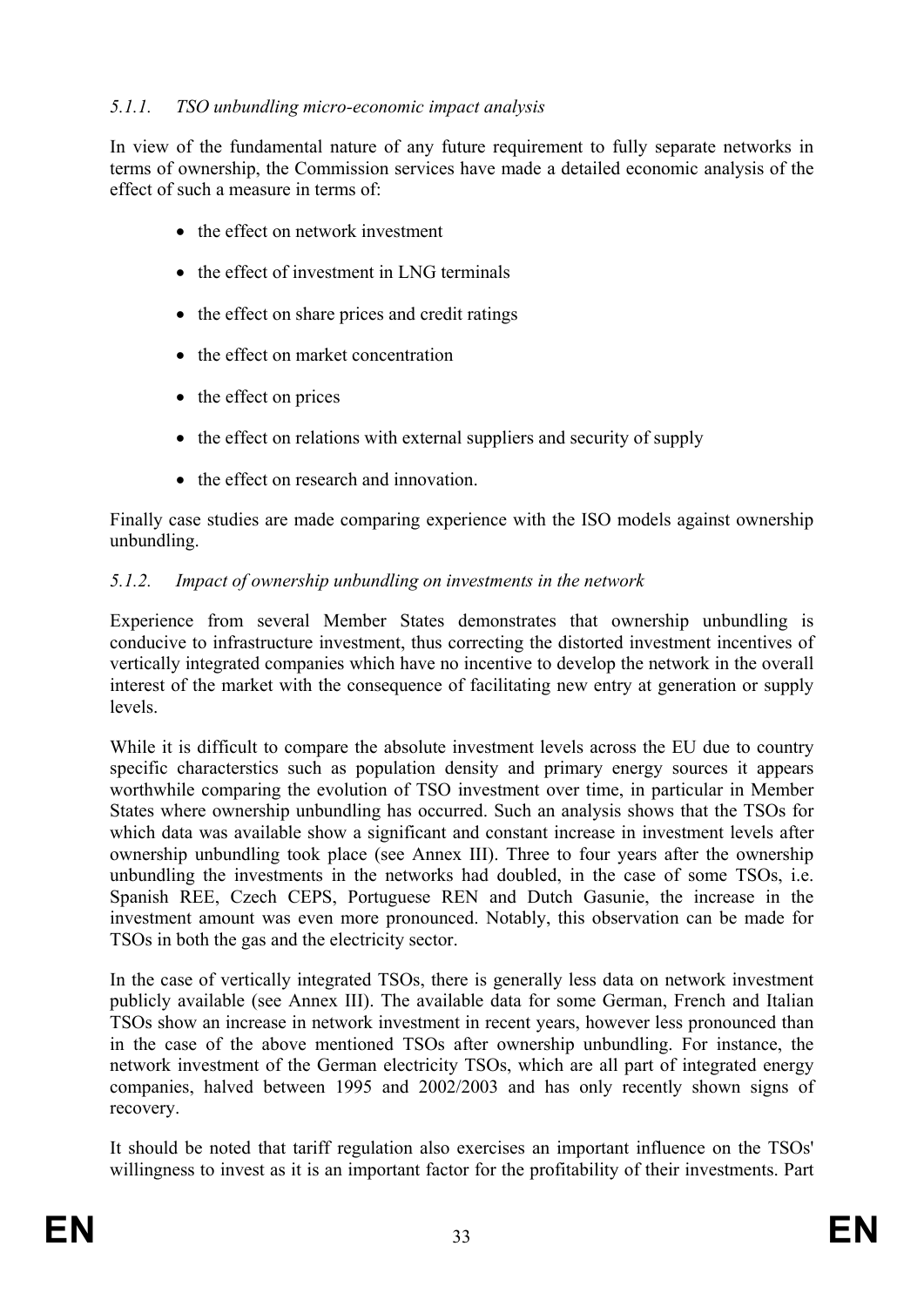of the steep increase in investments after ownership unbundling may therefore be explained by a stronger willingness of regulators to finance the investments through tariffs. The independence of ownership unbundled TSOs from supply and generation interests is, however, likely to have contributed to the regulators' willingness to finance the investments through tariffs. Another factor influencing investment decisions is the conclusion of long-term supply agreements. These reduce investors' risk that the infrastructure will not be used adequately. There are however no indications that this factor would in recent years have influenced investment level in any particular manner.

Investment in interconnectors may be regarded as a particularly suitable indicator to examine the potential of ownership unbundling to promote investment. The reason is that vertically integrated companies have an interest to protect their supply business in their home market by limiting cross-border capacity. As shown in the below table, the share of congestion revenue reinvested in interconnector capacity was about twice as high for ownership unbundled TSOs as for vertically integrated TSOs.

|                                         | Ownership unbundled TSOs in<br>$EU-15$ | Vertically integrated TSOs in<br>EU-15 |
|-----------------------------------------|----------------------------------------|----------------------------------------|
| Congestion revenue<br>$(2001 - 6/2005)$ | 387                                    | 623                                    |
| Interconnector investment               | 129                                    | 104                                    |
| Share of reinvested congestion revenue  | 33.3%                                  | 16.8%                                  |

#### **Relationship between ownership of TSOs and reinvested congestion revenue**

Source: Energy sector inquiry

It should be noted that these results need to be interpreted with caution because, firstly, interconnector investment is influenced by a number of factors and not only by the unbundling, secondly, investment planning and implementation takes some time and, thirdly, situations in which an ownership unbundled TSO at one side of the border faces an integrated TSO at the other side of the border can be an obstacle to investments. This being said, these caveats apply to all TSOs in an equal manner and should not systematically influence the above findings.

The case of the Nordic countries is another example of how ownership unbundled electricity TSOs have agreed to tackle cross-border congestion<sup>8</sup>. In the framework of Nordel, the body for co-operation between the TSOs in Denmark, Finland, Iceland, Norway and Sweden, the TSOs have identified five major cross-sections in the Nordic transmission grid which will be substantially reinforced in the coming years. The total investment volume of all five project is about  $\epsilon$  800 million.

As stated in the energy sector inquiry, the German electricity TSOs which are all part of vertically integrated companies have invested only a small fraction of their revenues from cross-border congestion into expanding or building new cross-border interconnectors: *"In the period 2001 to 2005 three German TSOs managing interconnectors generated congestion revenues of [400-500] million Euro. Of these revenues only [20-30] million Euro were used* 

<u>.</u> 8

http://195.18.187.215/docs/2/PAOPOIHDHNMDBAHIFCCFFILNPDBN9DB62Y9DW3G74HS/Norde l/docs/DLS/2006-00351-01-S.doc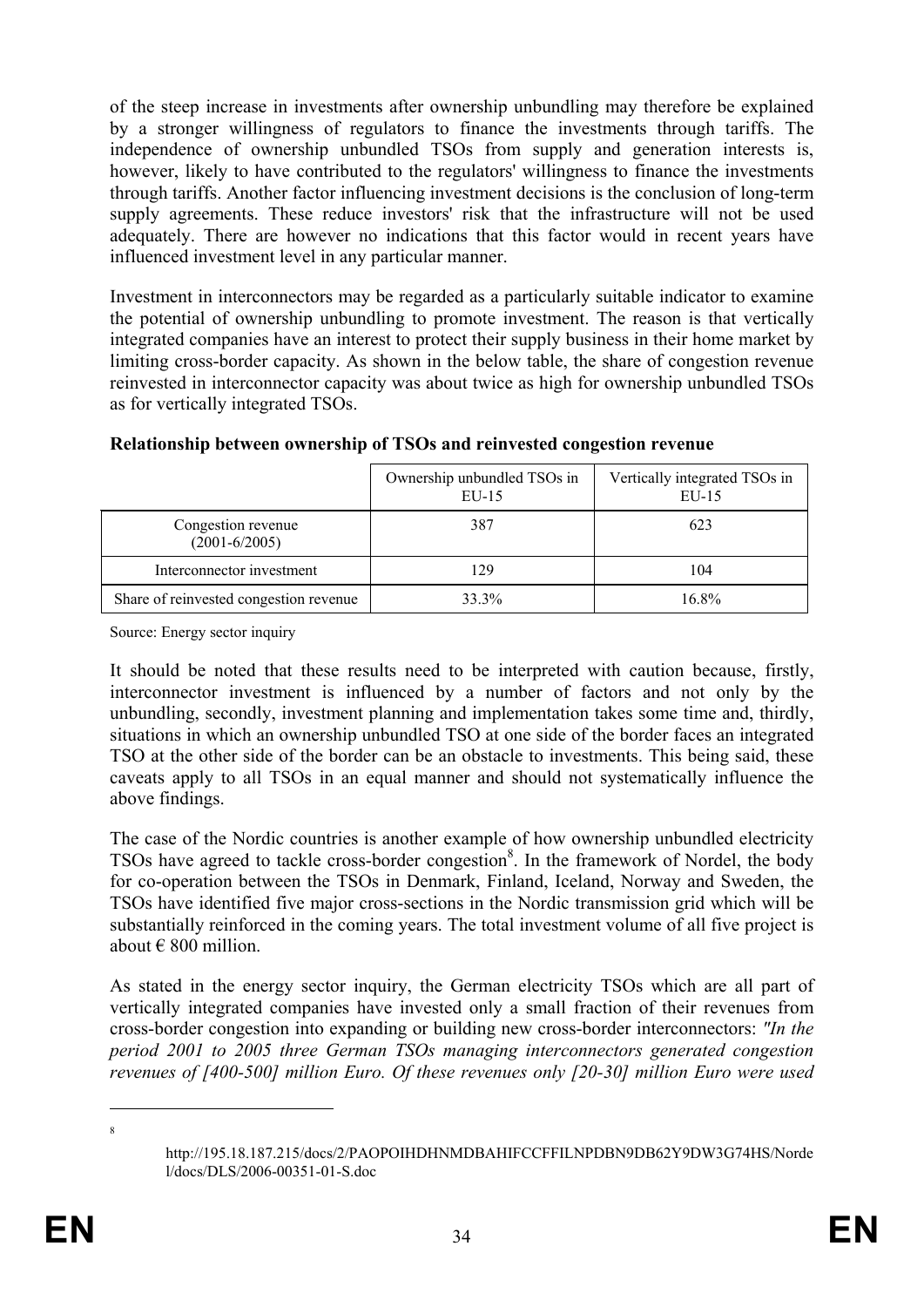*to reinforce/build new interconnectors (one TSO said that it does not know how much of the investment into the net had the effect of reinforcing interconnectors). All TSOs maintained that the remaining revenues were used to reduce the transmission tariffs"*<sup>9</sup> . While it must be acknowledged that building a new line is a difficult and lengthy procedure, the striking findings in the case of the German TSOs seem to confirm the view that unlike ownership unbundled TSOs vertically integrated companies have little incentive to invest in interconnectors which risk to expose them to more supply competition in their home market.

#### *5.1.3. Impact of ownership unbundling on investments in LNG terminals*

With respect to investment, it is also important to note that the main Member States in which LNG terminals are in an advanced stage of planning or are being built by companies other than integrated energy companies are the Netherlands, the UK and Spain, i.e. countries in which the gas networks are ownership unbundled. Moreover, in these three Member States the number of LNG terminals being close to construction phase or being constructed has been significantly higher than in countries in which the gas TSOs are still part of integrated companies. This is particularly so when taking into account projects by companies not affiliated with the incumbent companies.

These findings are in line with the Commission's energy sector inquiry which concluded that *"traditionally LNG has been imported by national incumbents who also own LNG terminals, which has not permitted the potential of LNG imports to increase downstream competition to be realised. Recent trends, however, point to more capacity going to new entrants and to producers themselves. This is likely to have a positive impact on fostering downstream competition unless such effects are frustrated by access, LNG-storage or emission rules with negative effects on competition, or by anti-competitive behaviour"*10.

#### *5.1.4. Impact of ownership unbundling on share prices*

The Commission has analysed the impact of ownership unbundling on the share value of previously vertically integrated energy companies. The analysis has been triggered by fears that ownership unbundling allegedly destroys shareholder value by forcing the break up of companies. In this perspective, ownership unbundling has been considered to correspond to an 'expropriation' of the shareholders. The following examples show that shareholders have in fact in almost all cases benefited from increasing share prices during and after the ownership restructuring.

Three Members States appear particularly suitable to investigate this impact. These are Spain for its gas and electricity TSOs Enagas and REE, Italy for its electricity TSO Terna and the UK for National Grid which is both the TSO for gas and electricity. These TSOs are ownership unbundled, the majority of the shareholding is in private ownership and they are listed on the stock exchange. As a general rule, the share prices of all four TSOs as well as the prices of their previous owners display a massive increase. Generally, the TSOs clearly outperform the national stock market indices as well as their former parent companies, however, the latter still outperform the national stock market indices or display at least a comparable performance (see all relevant graphs in annex).

1

<sup>9</sup>  $\frac{9}{10}$  Energy Sector Inquiry, page 180.

Energy Sector Inquiry, page 282.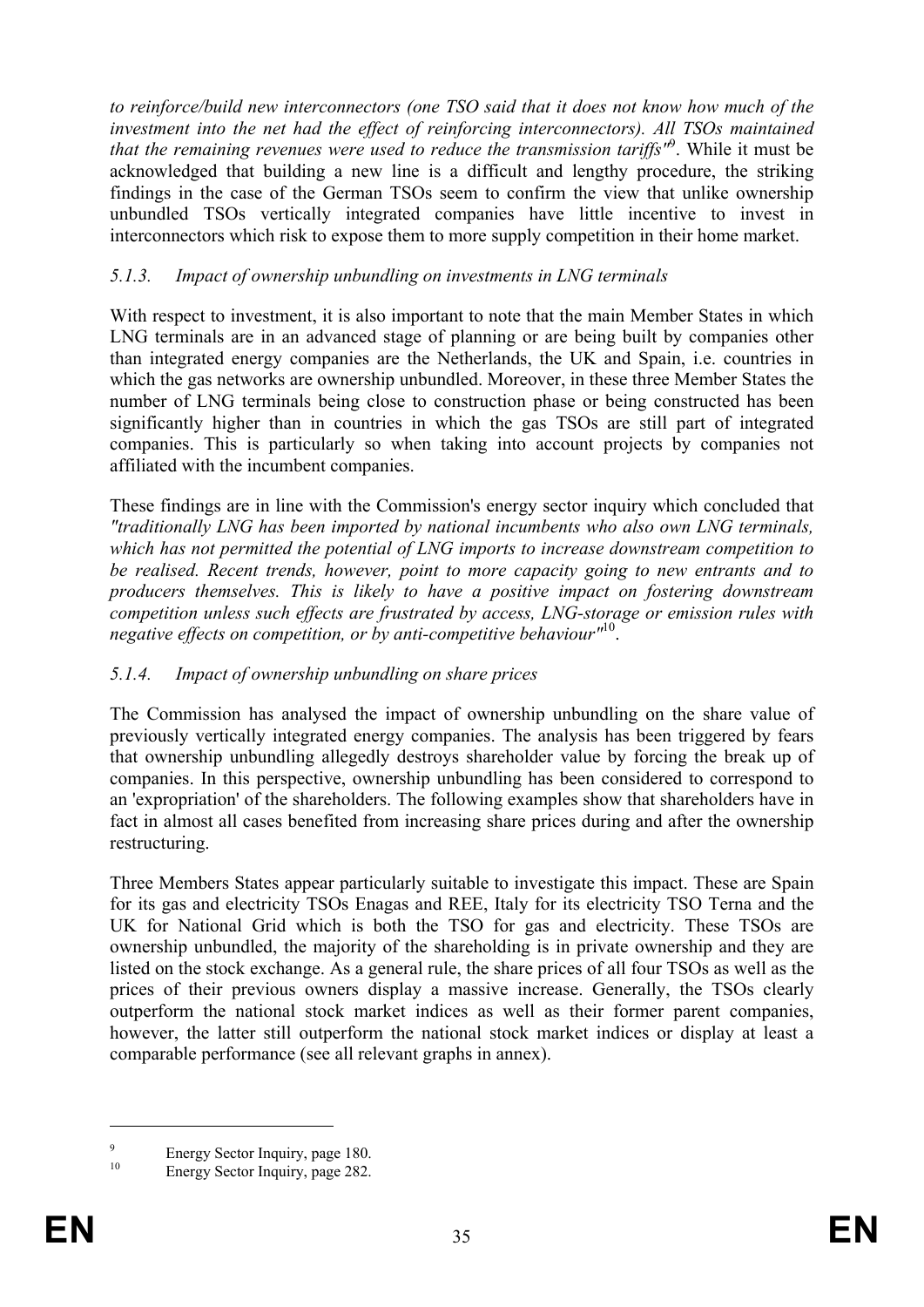To illustrate the share value evolution at the example of British Gas: On 14 February 1997, immediately before the demerger of Centrica, British Gas shares closed at a price of 247.5p. If you had bought 100 shares at that price and had subsequently reinvested all dividends and returns of capital you would now hold 126 BG Group shares, worth 739p each, 125 Centrica shares, worth 373.5p each, and 60 National Grid shares, worth 795.5p each. Thus an investment of £100 would now be worth £756.05. On the same basis £100 invested in the FTSE 100 would be worth £197.45. In the case of Scottish and Southern Energy and Scottish Power, the introduction of an independent system operator in Scotland in 2005 does not seem to have had a negative effect on the share price which, on the contrary, has increased substantially since 2005.

In Spain stock prices for Iberdrola, Endesa and Union Fenosa, which sold their electricity network assets at the end of 2002, and TSO Red Electrica de Espana (REE) increased by up to 600% (for the period November 2002 to April 2007), compared to an increase of the Spanish stock market index IBEX 35 of 68% over the same time period. Similar patterns can be found for the unbundled Spanish TSO Enagas and its former vertically integrated parent Gas Natural.

In the case of Italy, the share price of the incumbent electricity company ENEL was in the period from June 2004 to March 2007 developed similar to the evolution of the gneral stock market index even though during this period, ENEL gradually divested its network company Terna to a remaing shareholding of presently 5% (sale of 50% of Terna in July 2004, 13.86% in March 2005 and 29.99% in September 2005). During the same period,, Terna outperformed the Italian stock market.

# *5.1.5. Impact of ownership unbundling on credit ratings*

Comparing the credit ratings of vertically integrated companies to energy companies without network assets, no significant or systematic differences can be observed (see Annex VI). This seems to provide some evidence against the common view that the predictable revenue stream of the network business makes a vertically integrated companies less risky than a company without network assets, allegedly giving it cheaper access to investment capital.

It appears that the particular financial situation of the individual companies, their private or public ownership, the degree of international expansion and country specific circumstances play a much more important role in explaining the differences in the credit ratings than the level of vertical integration. It is also worth noting that the credit rating for National Grid's gas TSO is the same as for its former parent Centrica. In fact credit ratings before and after this ownership unbundling did not change at all. Likewise, in the case of ENEL, the divestiture of the Italian electricity TSO Terna in the years 2004 and 2005 changed nothing in ENEL's A+ rating by Standard  $\&$  Poor's<sup>11</sup>. The same is true for the Spanish gas supplier Gas Natural which, between 2002 and 2005, was obliged to gradually divest its gas network without experiencing any effect on its credit rating.

# *5.1.6. Impact of ownership unbundling on market concentration*

Market shares of the largest generator in the electricity market (as a percentage of total generation) are significantly higher in Member States with legal unbundling than in those with

1

<sup>&</sup>lt;sup>11</sup> Source: Standard & Poor's, in particular S&P Commentary Report: EU Energy Policy Review To Map Out Future Direction For European Utilities, 10 October 2006.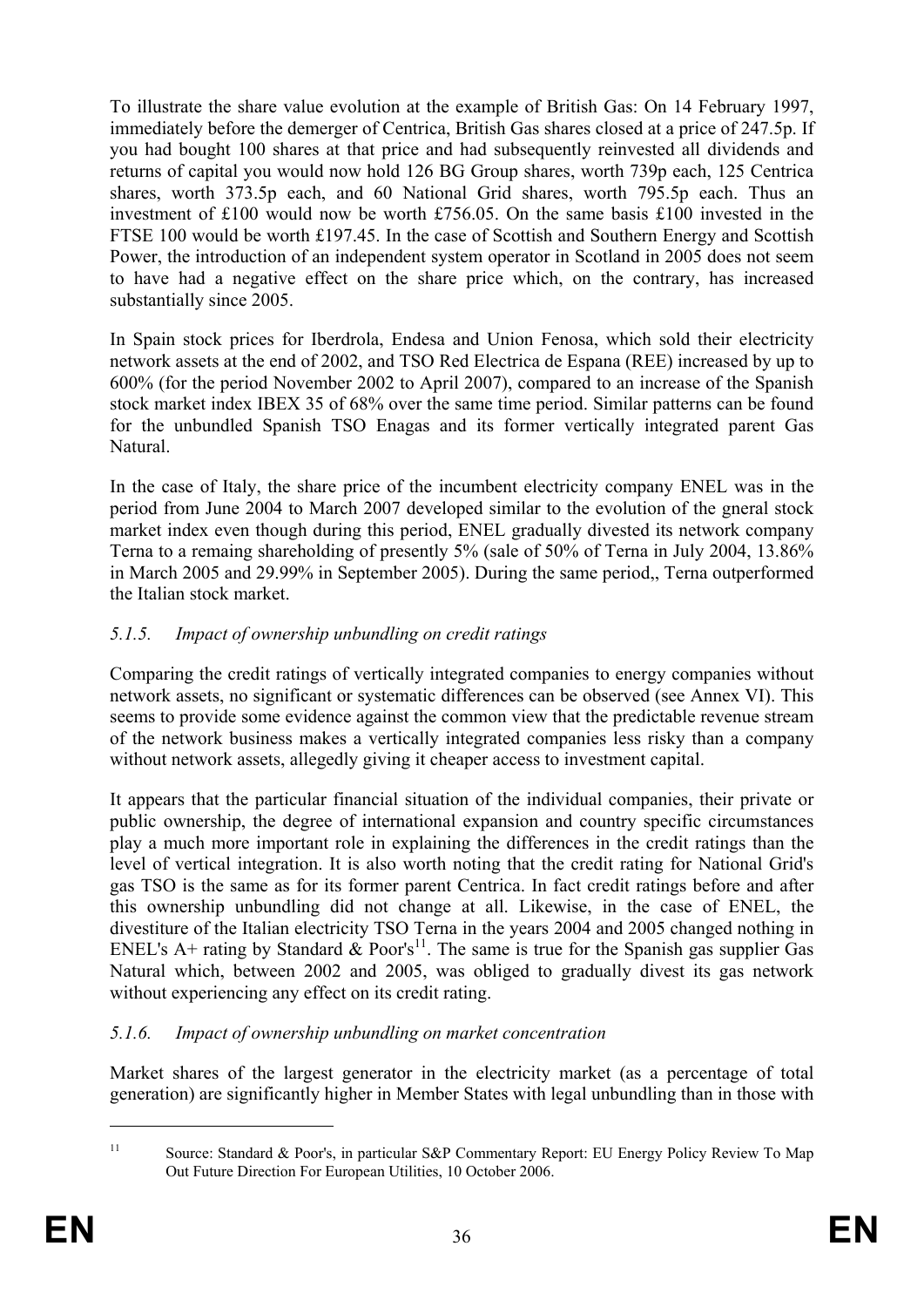ownership unbundling. Abstracting from countries with incomplete data, small and isolated countries, and the special case of Germany (where four former regional monopolists dominate the market), average market shares of the largest generator were in 2005 in Member States with legal unbundling 73% versus 47.7% in Member States with ownership unbundled TSOs (see table in Annex II).

While it is true that this difference already existed to a large extent before some of the Member States concerned implemented ownership unbundling, the cases of Spain, Italy and Portugal demonstrate that the market shares of the largest generator dropped significantly following the implementation of ownership unbundling. In all three countries, the market share of the largest generator fell, within three years after ownership unbundling, by more than six percentage points. In more general terms, the degree of market concentration as measured by the market share of the largest electricity generator decreased between 1999 and 2005 more strongly in Member States with ownership unbundling than those with legal unbundling.

In the gas sector, ownership unbundling has equally led to an erosion of the incumbents' market share. In particular in the UK and Spain, the wholesale market shares of the incumbent companies such as British Gas and Gas Natural have fallen below 50%.

## *5.1.7. Impact of ownership unbundling on prices*

Electricity and gas prices may not automatically decrease because of ownership unbundling as other elements such as rising commodity prices, investment costs, taxes and environmental fees may exert a strong upward pressure on prices. However, weakening the market power of vertically integrated companies has potentially a dampening effect on prices by encouraging efficiency and new entry. In any event, the objective of ownership unbundling is not necessarily to bring prices down but to achieve a price setting which reflects the real costs of efficient operation and which gives the right signals for the future investments needs, for example in renewable energy.

A possible approach to examine the impact of ownership unbundling on energy prices is to compare the price evolution of Member States with and without ownership unbundled TSOs. Such a comparison has been carried out on the basis of biannual Eurostat price data for wholesale and household customers in EU-27 excluding all taxes. Based on the entry into force of the first electricity Directive, the year 1998 was chosen as the starting point. As of the moment a Member State implemented ownership unbundling, the relative price change of this Member State was included in the calculation of the price index for Member States with ownership unbundling. This methodology takes into account that the composition of Member States that apply ownership unbundling is changing over time and that price data for the newer Member States is not available for all years<sup> $12$ </sup>.

The results of this calculation show that in ownership unbundled markets, the electricity price for industrial consumers decreased from 1998 until 2006 by 3.0%, while in markets without ownership unbundling this price increased by 6.0%. The price difference between the two country samples over the entire period of nine years was thus 9% in favour of Member States with ownership unbundling (see table below and detailed table in Annex VII).

1

<sup>&</sup>lt;sup>12</sup> At the beginning of the period the electricity price evolution is calculated on the basis of three Member States, while the indexes for 2005 and 2006 are based on data of 13 Member States.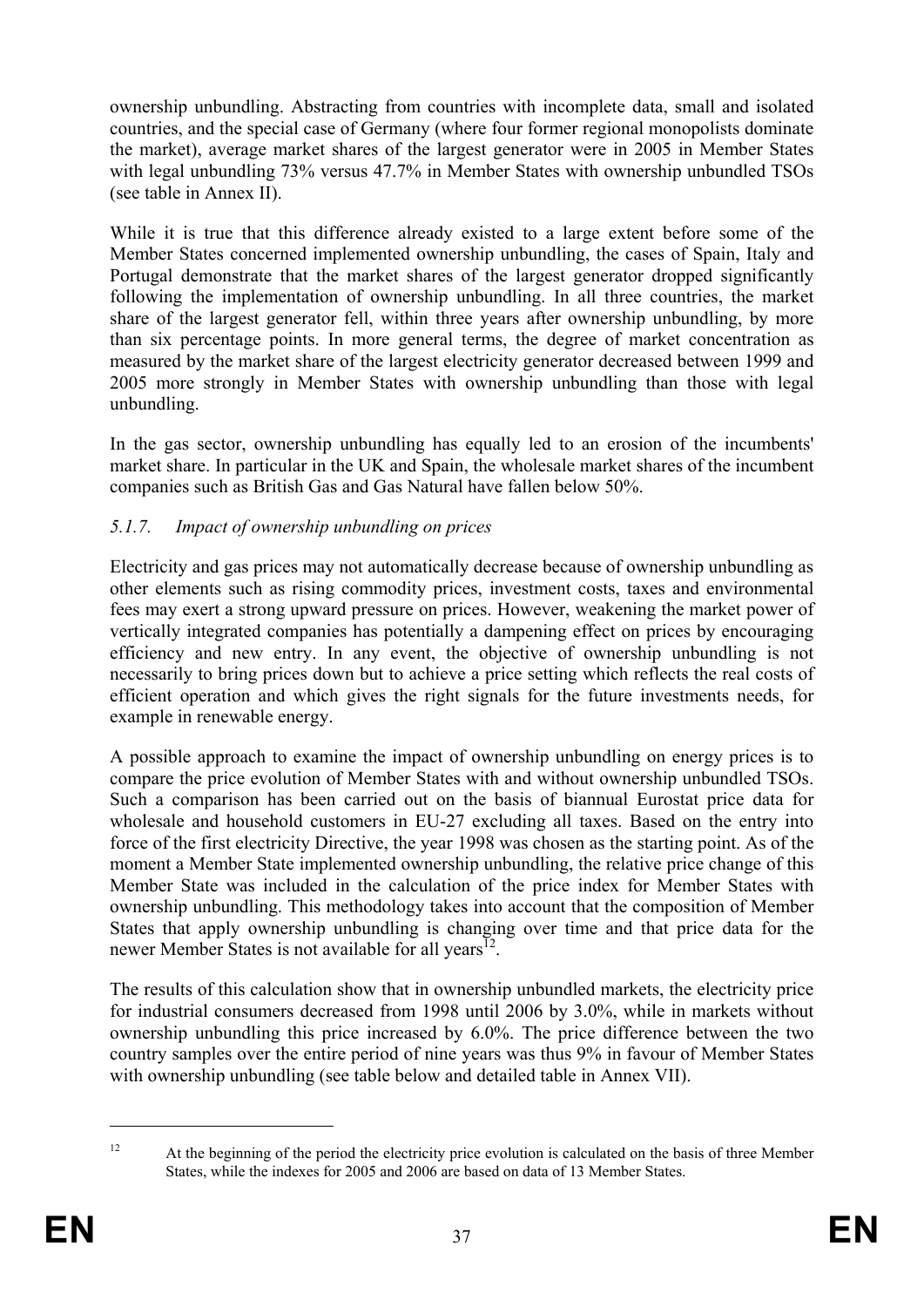Household electricity prices show an even larger difference between countries with and without ownership unbundling. In countries with ownership unbundling, household electricity prices rose from 1998 until 2006 by 5.9%,, while the price increase in countries without ownership unbundling was 29.5%. The difference between the two country samples was thus 23.6% in favour of Member States with ownership unbundling (see table below and Annex VII).

#### **Cumulative and aggregated electricity price changes in EU-27 for the period 1998-2006**

#### **Electricity prices**

|                                                              | <b>Industry</b>                    |                            | <b>Households</b>                  |                            |  |
|--------------------------------------------------------------|------------------------------------|----------------------------|------------------------------------|----------------------------|--|
|                                                              | MS with<br>ownership<br>unbundling | MS with<br>integrated TSOs | MS with<br>ownership<br>unbundling | MS with<br>integrated TSOs |  |
| Cumulative and<br>aggregated price<br>changes<br>1998 - 2006 | $-3.01\%$                          | 6.01%                      | 5.91%                              | 29.46%                     |  |

Source: Eurostat data, own calculations; all prices without taxes, see also Annex VII

It should be noted that the comparison of the evolution of household prices is *prima facie* less meaningful than for industry prices since, in the period under examination, numerous Member States have applied regulated tariffs for household customers. Household prices are thus less sensitive to changes in market conditions.

Moreover, it is not possible to carry out the same comparison for gas prices. For most of the period since 1998, there was only one Member State which had a fully ownership unbundled gas TSO, namely the United Kingdom since 2000. While the UK household and industry gas prices developped subsequent to unbundling more favourably than in the total of other Member States the statistical basis is too small to be representative<sup>13</sup>.

Another indicator to measure the level of competition in a market is the margin between wholesale prices and retail prices. The higher this margin, the more retail suppliers benefit and the more end customers have to pay for their electricity. In the Netherlands and the UK, the wholesale prices for electricity were in 2006 consistently higher than in Germany. However, retail prices were lower in the Netherlands and the UK. In fact, the price margin in Germany was twice as high as in either the Netherlands for both large and small industrial customers. This observation appears to indicate that some surplus has been kept by the vertically integrated incumbent companies due to lack of competition in retail supply leading to higher supply margins.

1

<sup>&</sup>lt;sup>13</sup> It is only as of the year 2005 that there is price data for more than two Member States with ownership unbundling.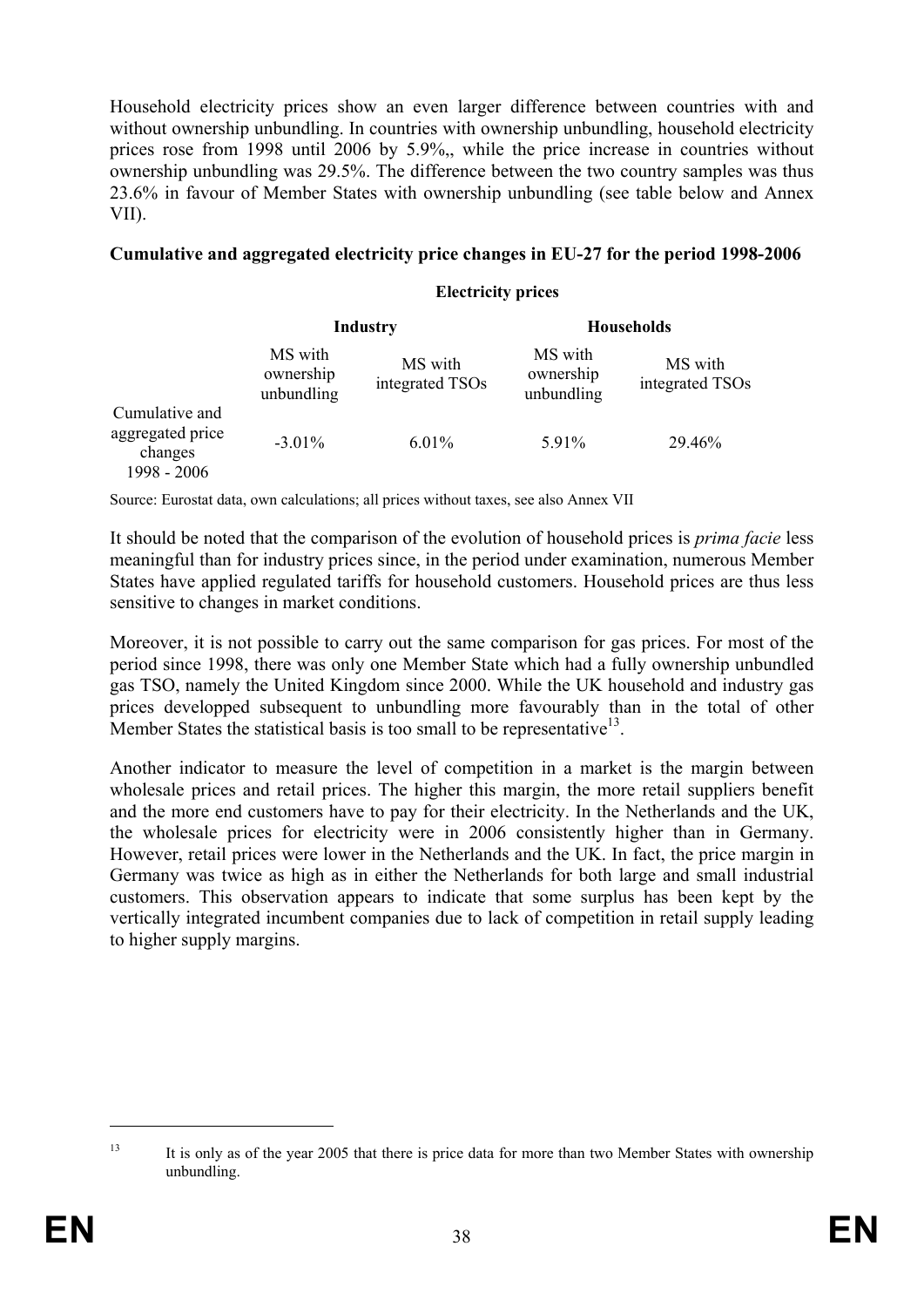| Euro/MWh                                       | DE | NL | UK |
|------------------------------------------------|----|----|----|
| Industry end user<br>prices (Eurostat)<br>2006 |    | 61 | 68 |
| Average wholesale<br>market price 2006         | 53 | 65 | 57 |
| Price margin                                   |    |    |    |

## **LARGE INDUSTRY ELECTRICITY PRICES**

#### **SMALL COMMERCIAL ELECTRICITY PRICES**

| Euro/MWh                               | DE  | NL  | UK  |
|----------------------------------------|-----|-----|-----|
| SME prices<br>(Eurostat) 2006          | 163 | 120 | 111 |
| Average wholesale<br>market price 2006 | 53  | 65  |     |
| Average wholesale<br>market price 2006 | 110 | 55  | 54  |

It should be noted that these data need to be interpreted with caution as they concern only three Member States in one year<sup>14</sup>. However, making the more conservative assumption that the price margin in Germany could be  $\epsilon$  15/MWh lower than currently, thus reducing somewhat the difference to the lower margins in the Netherlands and the UK, the potential savings for German customers would be  $\epsilon$  7.5 billion based on the annual electricity consumption in Germany of about 500 million MWh. Extrapolating such findings to all Member States without ownership unbundling could potentially yield to savings of another  $\epsilon$  5 to 10 billion.

Customers in the EU-15 Member States realised in the period from 1998 until 2004 cumulative price savings from electricity liberalisation of the order of about  $\epsilon$  60 billion<sup>15</sup>. In the case of gas, prices deceased only the years 1998 and 1999. As EU gas prices are more strongly influenced by external factors such as primary resource markets and the oil-gas price link, it is in any event more difficult to relate the success of gas market liberalisation to the price evolution. In any case, the experience with past liberalisation in particular in the electricity sector suggests that additional competitive pressure is likely to have a positive influence on prices. More analysis of the effect of further liberalisation on the energy prices is

<u>.</u>

<sup>&</sup>lt;sup>14</sup> It should also be noted that the table on "Large industry electricity prices" shows a negative price margin for the Netherlands. This situation is not sustainable in the long run as it means that the

companies were on average making losses.<br>
This sum is arrived at by multiplying the decrease in the biannual household and the industry electricity prices relative to the level of the first half year 1998 with the respective electricity consumption figures. Based on Eurostat price and consumption figures for households and industry.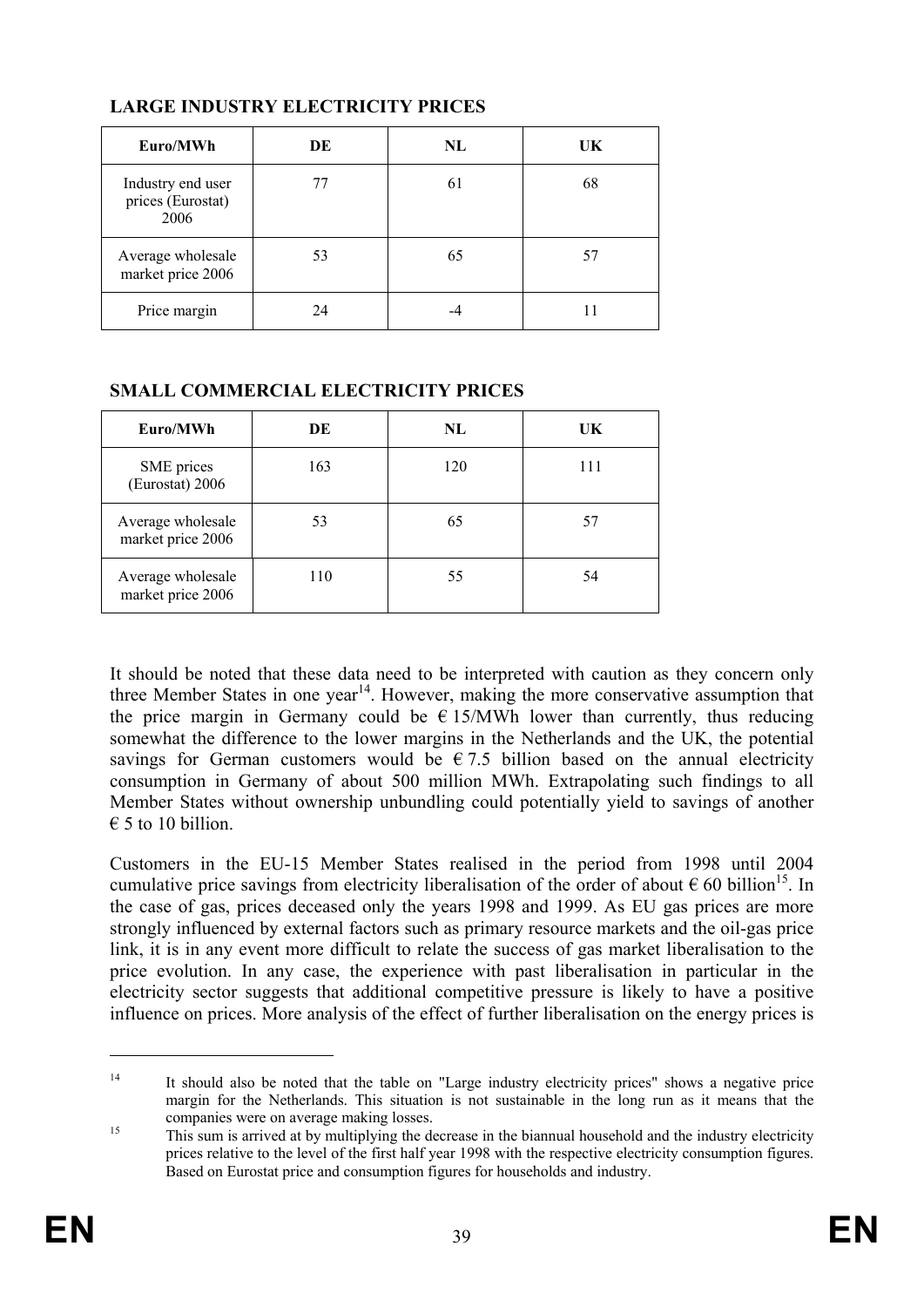presented below in section 5.13 on macroeconomic impacts. 5.1.8. Impact on security of supply and control of third country investment

Some concern has been expressed that the proposed unbundling measure might have negative repercussions on security of supply, in particular for gas in the light of the market concentration of external upstream suppliers. The Commission services have considered these arguments and do not find any negative impact arising from the proposed measures.

Firstly, the EU internal market will serve to reduce dependence of individual Member States on particular external suppliers. A more integrated network that would result from better TSO cooperation and ownership unbundling would make an important contribution in this respect. In order to achieve the internal market it is necessary that gas can be freely moved around the European Union either in physical or in virtual form. TSOs which are independent of supply and production interests can be expected to facilitate such arrangements by facilitating investment in transport capacity.

Secondly, in an integrated market, external suppliers would be more likely to be faced with a smaller number of large and powerful EU-wide energy companies rather than 27 small national ones. These companies would:

- have the financial strength to negotiate with external suppliers without needing to own the network,
- represent a very large portfolio of customers,
- have access to a wider range of alternative resources (LNG, North Sea gas etc.).
- be more efficient and commercially focused than state-owned national incumbents.

Generally, investment in the gas and electricity networks in the EU is highly welcome as these networks are in need of renewal and expansion in order to accommodate for new types and sources of primary energy. In this respect, also third country investments can under certain conditions be regarded as beneficial. It is only where the involvement of third country companies undermines the effective TSO unbundling or where the investment is driven by other motives than economic ones that the investment may counteract the pro-competitive effect of the unbundling and run counter to security of supply considerations.

The concern about third country investment is expressed mostly in relation to gas networks since third countries already have strong positions in the gas supply to the EU. The general concern that the benefits of more effective TSO unbundling might be undermined through vertically integrated companies from third countries applies, however, equally to the electricity sector. Currently about one third of the EU gas transmission networks are majority state-owned. Among the privately owned gas transmission networks, Gazprom holds minority participations in transmission networks in several Member States, for example in all three Baltic States, Finland and Germany. There are also state or privately owned funds and companies from other third countries which hold minority participations in the EU gas infrastructure (see Annex VIII).

Two general approaches are conceivable to control third country investment in EU networks. Firstly, a restriction of the *ownership of* and *control by* third country companies in EU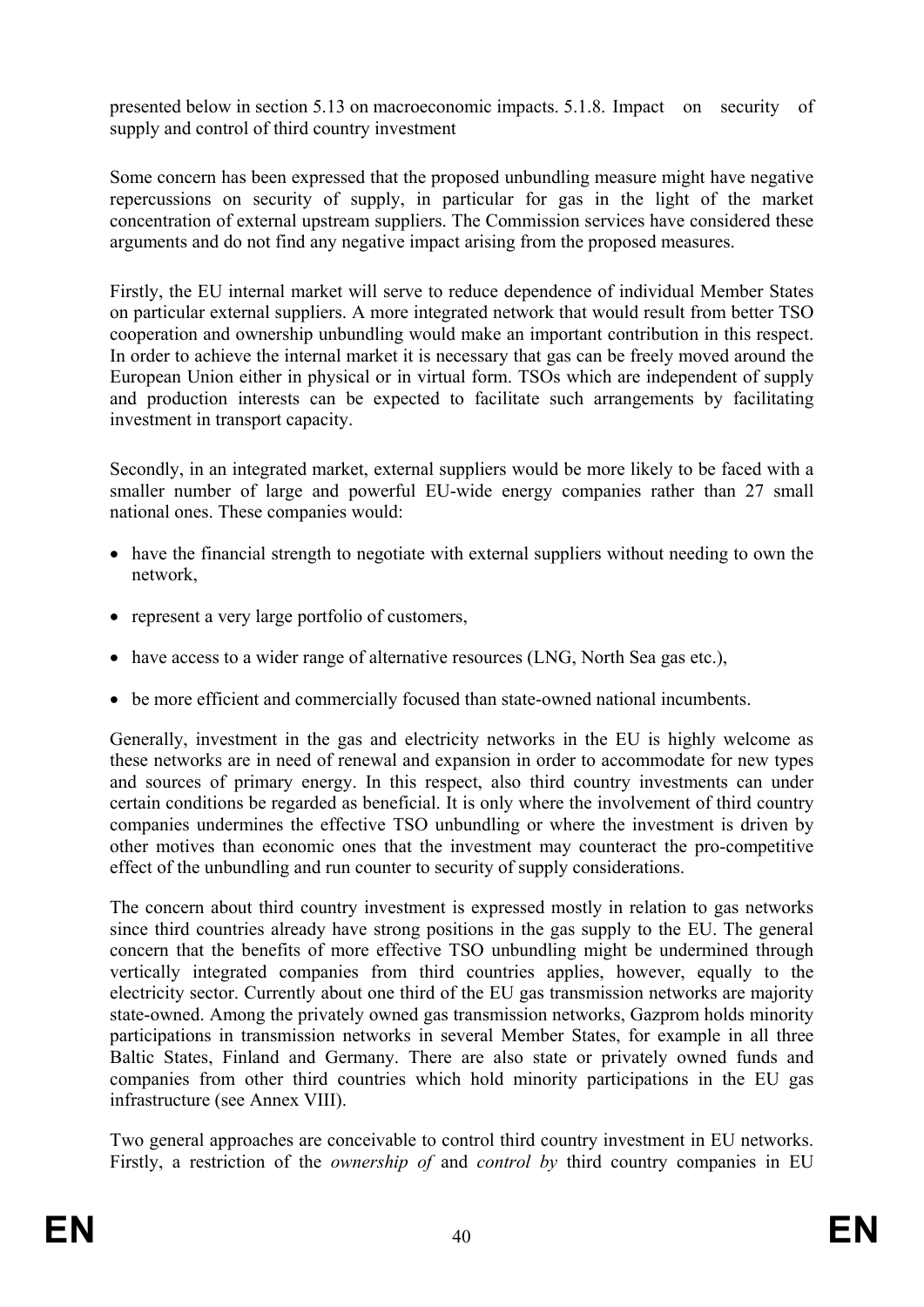networks. This approach has to take into account the international obligations of the Community and the Member States *vis-à-vis* third countries as well as the internal market principles of non-discrimination and the free movement of capital. Secondly, a *regulatory* approach can be envisaged whereby the independence of a candidate TSO is monitored at national and/or European level, for example, in the framework of a certification procedure for TSOs. Since the independence of non-EU investors is more difficult to detect it appears necessary to require the candidate TSOs concerned to demonstrate their independence from supply interests. In any event, ownership unbundling would ensure that EU gas and electricity networks, which may be considered strategic assets, can be owned neither by EU nor by non-EU supply companies.

Any approach chosen needs to avoid the situation that individual Member States feel under pressure to agree to certain deals on a case-by-case basis without taking account of the wider European interest to ensure security of supply.

## *5.1.9. Case Studies: Compared impacts of OU and ISO*

The best known example of an existing ISO in the EU is the Scottish ISO for electricity. Since 2005, National Grid (NG) operates the networks of the two vertically integrated electricity companies Scottish Power (SP) and Scottish & Southern Energy (SSE). NG is at the same time the electricity TSO in England and Wales and the gas transmission system operator in all of Great Britain owning the respective networks. The relationship between the ISO and the network owners is laid down in an agreement of about 200 pages: "The System Operator Transmission Owner Code".

Contrary to  $3<sup>rd</sup>$  package proposals, the asset owners, i.e. the vertically integrated companies, have considerable influence on investment decisions and maintenance of the network. The ISO is mainly responsible for day-to-day operation and can only comment on the investment plan.

SP and SSE promote the ISO solution while NG, Ofgem and the UK Department of Trade and Industry express a more reserved position. A common criticism is that the ISO is only a second best solution to ownership unbundling and only functions reasonably well in Scotland because some particularities:

- (i) the Scottish electricity market is relatively small and largely isolated from the rest of the UK. The grid is therefore relatively easy to manage;
- (ii) NG is an experienced, ownership unbundled TSO in the neighbouring area guaranteeing its independence and preventing "cross-border" problems and
- (iii) Ofgem is a strong regulator closely monitoring the relationship between the ISO and the asset owners.

**Italy** introduced an ISO model in the electricity in 1999, based on the following principles:

• operating and planning the development of the national transmission grid was entrusted to an ISO (GRTN), a public operator fully controlled by the Ministry of Economic Affairs and Finance;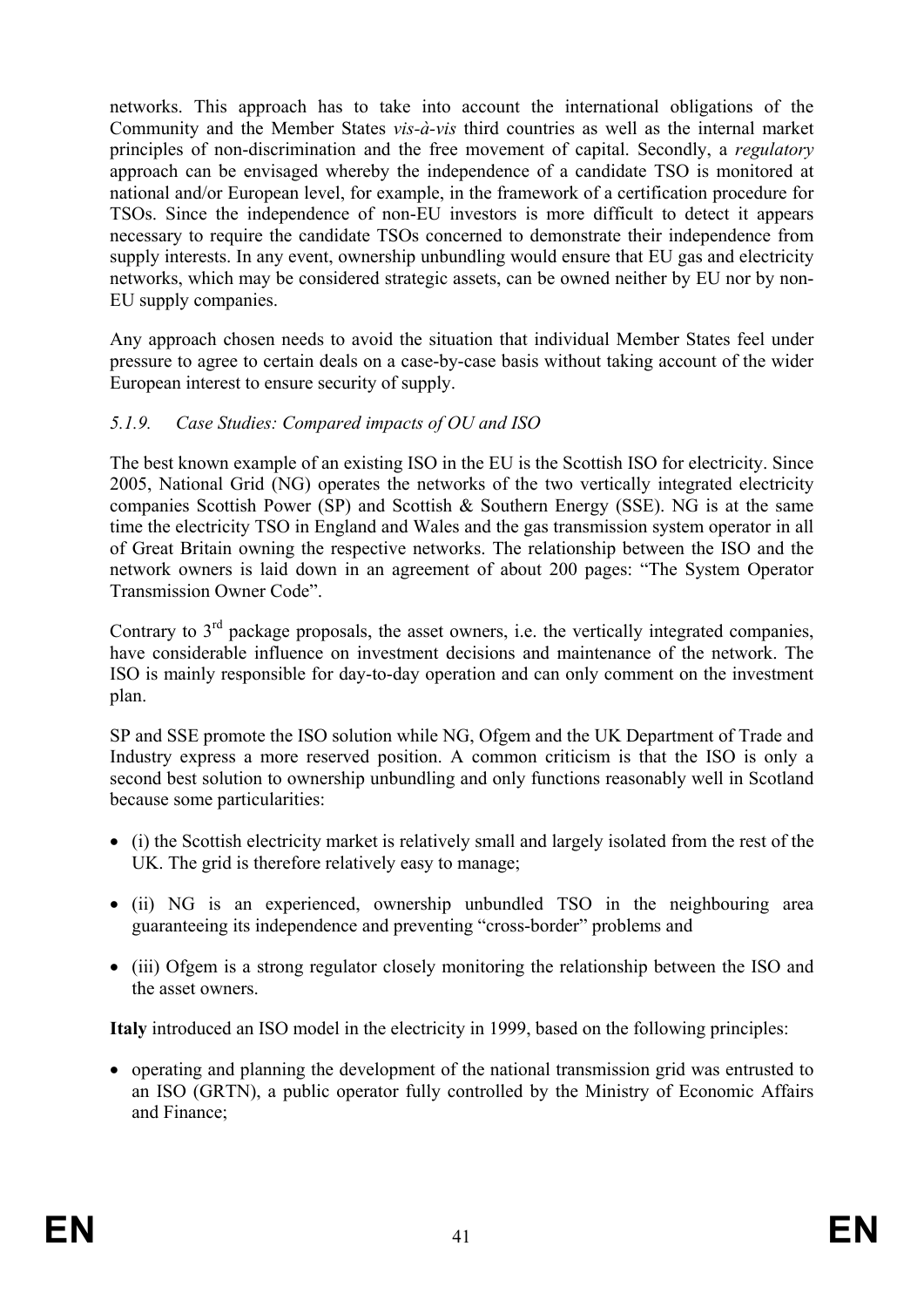• ownership of network infrastructure and related activities, such as lines construction, remained in the hands of the generation companies.

In this model, the ISO responsible for transmission, dispatching and grid development activities coexisted with several TSOs responsible for operations, maintenance and development activities related to the national high-voltage network under supervision of the ISO. Since the ISO was responsible for dispatching and not directly related to the incumbent, it was supposed to remain neutral while being involved in network development by drawing up an investment plan, in accordance with the Ministry of Industry, to detect and remove congestion caused by bottlenecks. The investments necessary to develop the network, planned by the ISO should have been made by the TSOs via a tendering procedure.

However, inefficiencies and difficulties emerged in the coordination between the operator and owners of the grid. This led the Government to propose the "re-bundling" of transmission system ownership and operation in November 2005 with the creation of a single TSO called Terna. Terna is now a listed company in which ENEL is a shareholder (6% of shares).

Even if the effects of the TSO ownership unbundling in Italy will be only fully measurable in the coming years, some changes can already be mentioned:

- the new investment plan, for the following 4 years, shows an increase of 30% compared to the ISO investment plan;
- the number of authorisations obtained doubled in the last three years, partially due to the ISO/TSO;
- Since the ISO was not managing the budget for the construction of the new lines, it could afford only a very small department for planning (three people). After ownership unbundling, the new department in charge of planning and construction employs about 100 people.
- more investments are planned in the Southern regions and islands, where most of the bottlenecks are located and new generation capacity is expected;
- strong reduction in operational expenditure, partially due to the in-sourcing of GRTN.

In **Switzerland**, the seven regional, vertically integrated electricity companies set up at the beginning of this year the common transmission network operator Swissgrid responsible for the day-to-day operation of the grid. This ISO is only a temporary solution because it is envisaged to transfer the network assets to Swissgrid turning it into a TSO owning its own network.

In the **United States**, there are several ISOs. Generally, the ISO models in the US suffer from a lack of investment in generation and transmission. **PJM** (originally covering Pennsylvania, New Jersey, Michigan) is the oldest and best known ISO example in the US. PJM can be considered a "deep ISO" because it ultimately decides on investment after having developed a transmission expansion plan and having a crucial say on who executes the investment. The governance structure of PJM is very complex. It is owned and governed by its about 450 members which are generators, transmission owners, suppliers and traders, distributors and large end-users. The members determine a board of independent executives.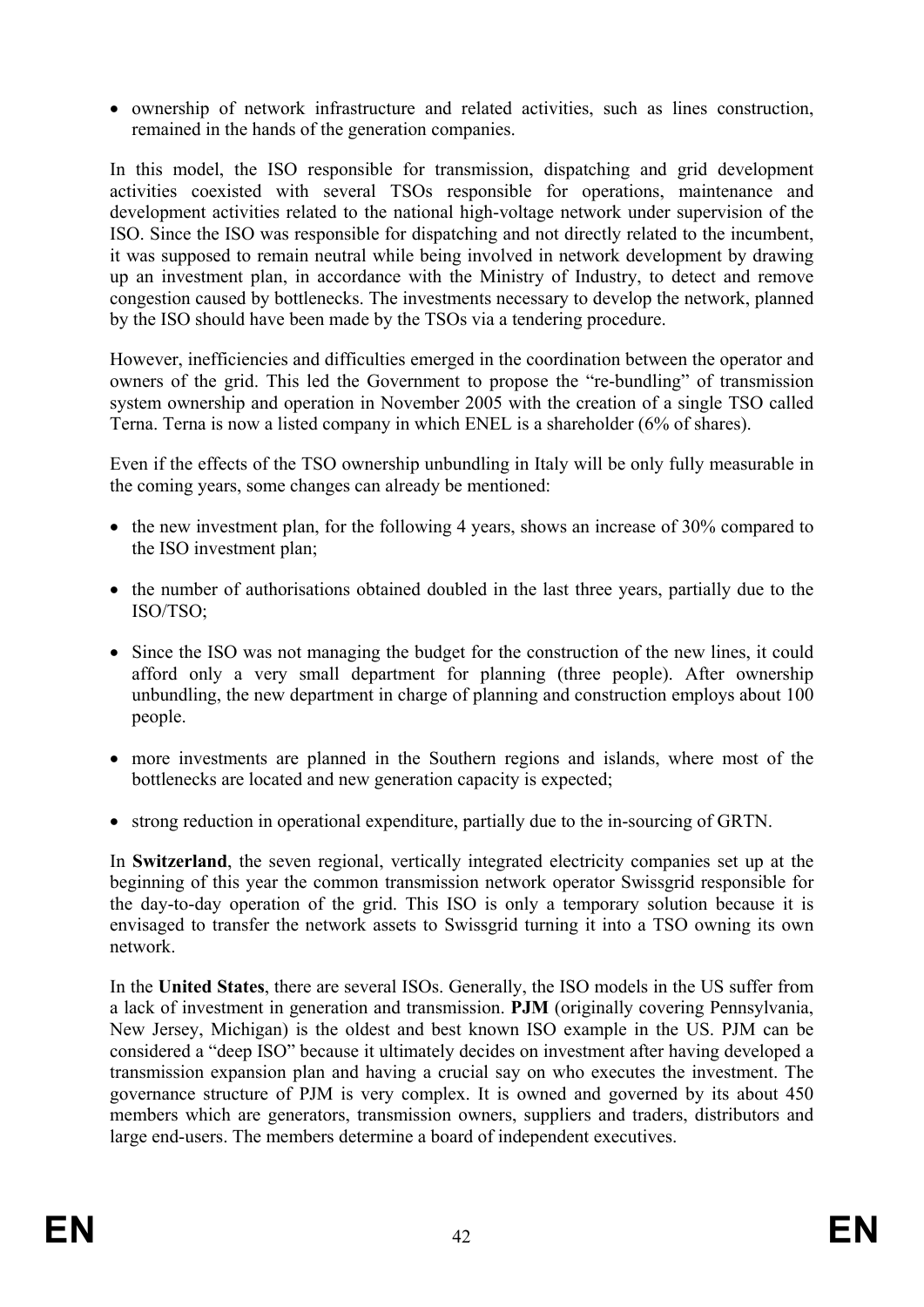## *5.1.10. Impacts on Research and Innovation*

It must be stressed that any kind of unbundling will not be sufficient alone to remove the barriers to research and innovation on the electricity system. What is necessary is for both Regulators and Network Operators to think long term and European.

Ownership unbundling tends to give more financial/human resources to TSOs and a more long term prospective to the business, and therefore makes them more sensitive to the needs of research and innovation.

Ownership unbundling will make it much easier to setup a system of regulations capable to send the right economic signals, ie regulation which will reward network operators for the proper long term functioning of the EU electricity system – including the effective integration of new energy sources.

While it is difficult to attribute increased research expenditures to single factors, open competitive markets seem to support innovation and research in energy.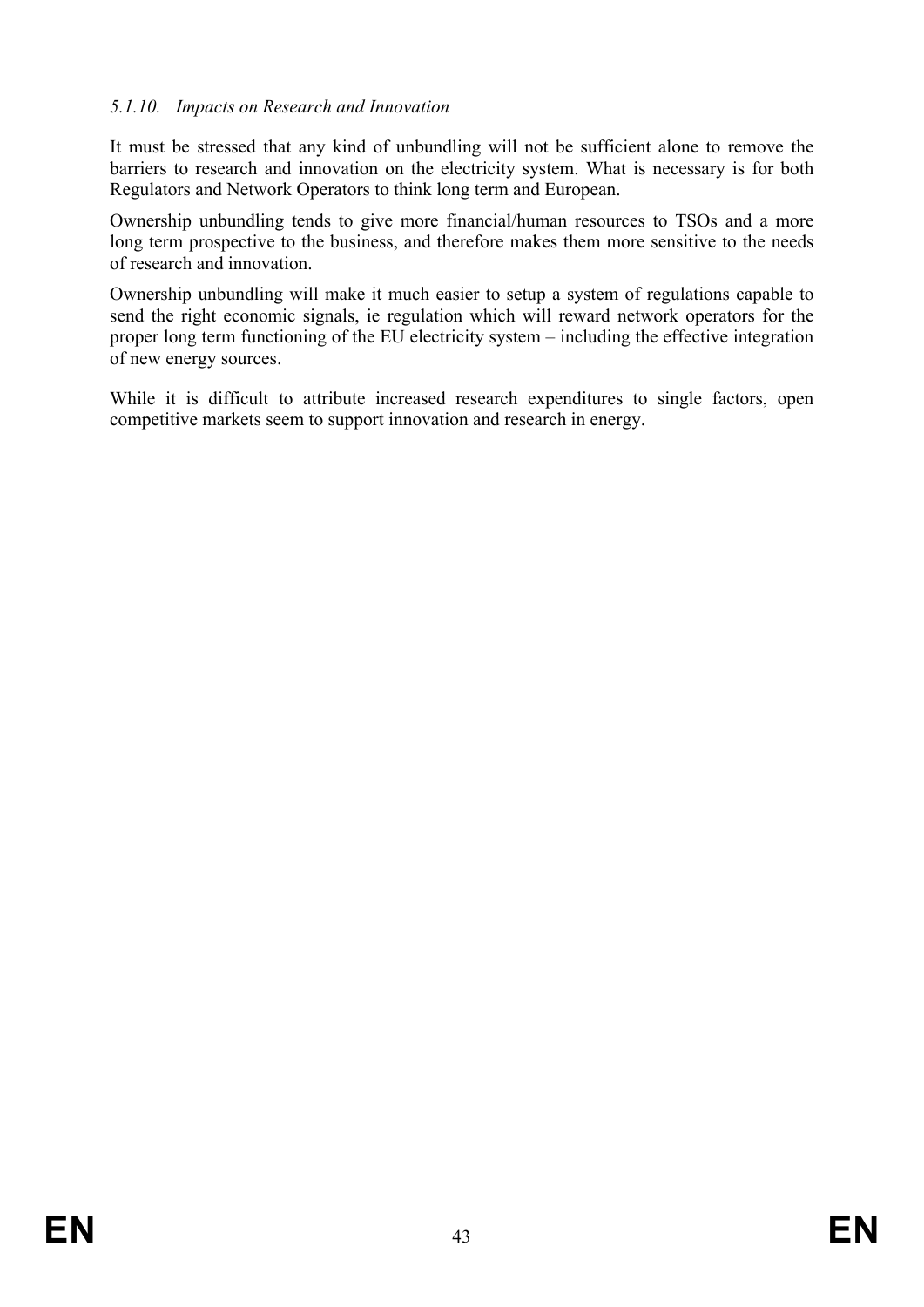







## Conclusion

On the basis of the foregoing analysis, it appears that the option of full ownership unbundling has a number of positive impacts on the market, in particular by stimulating investment in particular in interconnectors, reducing market concentration and bringing down prices. At the same time, the potentially negative effects cannot be observed, that is there is no indication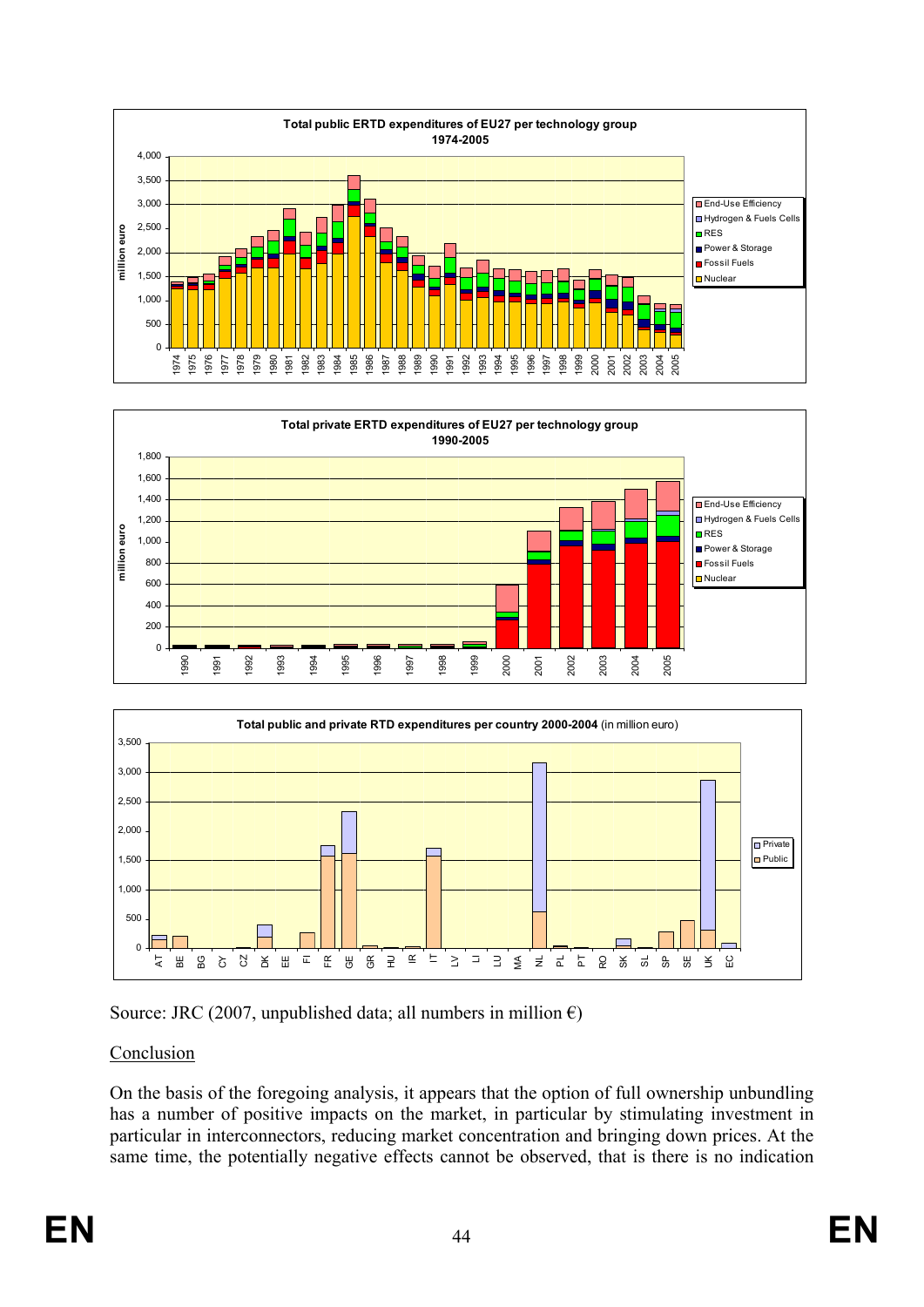that ownership unbundling would harm credit ratings, share prices, R&D activitiy or the relationship with external suppliers. Finally, ownership unbundling would ensure that EU energy networks cannot be owned by non-EU supply companies, nor by by EU suppliers.

There is generally less empirical evidence relating to the functioning of ISOs because there are only few example of this model in the EU. The available information shows that this option does in any event not negatively affect some key parameters of the companies concerned, notably the credit ratings and the share prices of such companies. Generally, it appears difficult to develop the appropriate institutional set-up to create an ISO with more than a limited lifetime. The most common problems with the ISO model are (i) coordination problems between the ISO and the network owner and (ii) lack of network investment ("the Achilles heel" of the ISO model). To overcome the instability of the ISO model and to emulate the benefits of full ownership unbundling, the legal framework has to provide for strong regulatory oversight and detailed regulation in particular as regards the relationship between the ISO and the network owner. Moreover, the ISO has to be fully independent from supply interests and has to have wide-ranging powers on the operation, maintenance and investment of the network.

## **5.2. Enhancing the role of national regulators**

## No EU action

The business as usual scenario would see no change in the current imbalance of powers between national regulators. The way in which the previous Directives have been implemented mean that the "referees" of the liberalisation game have extremely different possibilities to make that the rules are respected by all players. In addition, the independence of some regulators, in particular vis-à-vis political interference, has already been questioned in a number of EU Member States.

## Option

The experience of those Member States were markets are open for several years as well as the example of most utility sectors open to competition clearly indicate that strong regulators are absolutely necessary to ensure a proper functioning market, in particular as regards the use of network infrastructures.

Existing legislation requests that Regulatory authorities shall be wholly independent of the interests of the gas and electricity industry. However, it does not specify how independence shall demonstrably be ensured and it does not guarantee independence form political interests.

Political independence of regulators will ensure market confidence in impartiality.In addition, the fact that powers of regulators are harmonised in an EU legislative text, leaving only the necessary room for tailoring to national needs, will ensure a coherent enforcement system across the EU. Market functioning should also benefit from strong, independent regulators, helping to boost the EU competitiveness in line with the Lisbon strategy.

More regulator powers probably will have no significant effect on private sector compliance costs. In fact regulators get more power to enforce what is already required from the current Directives.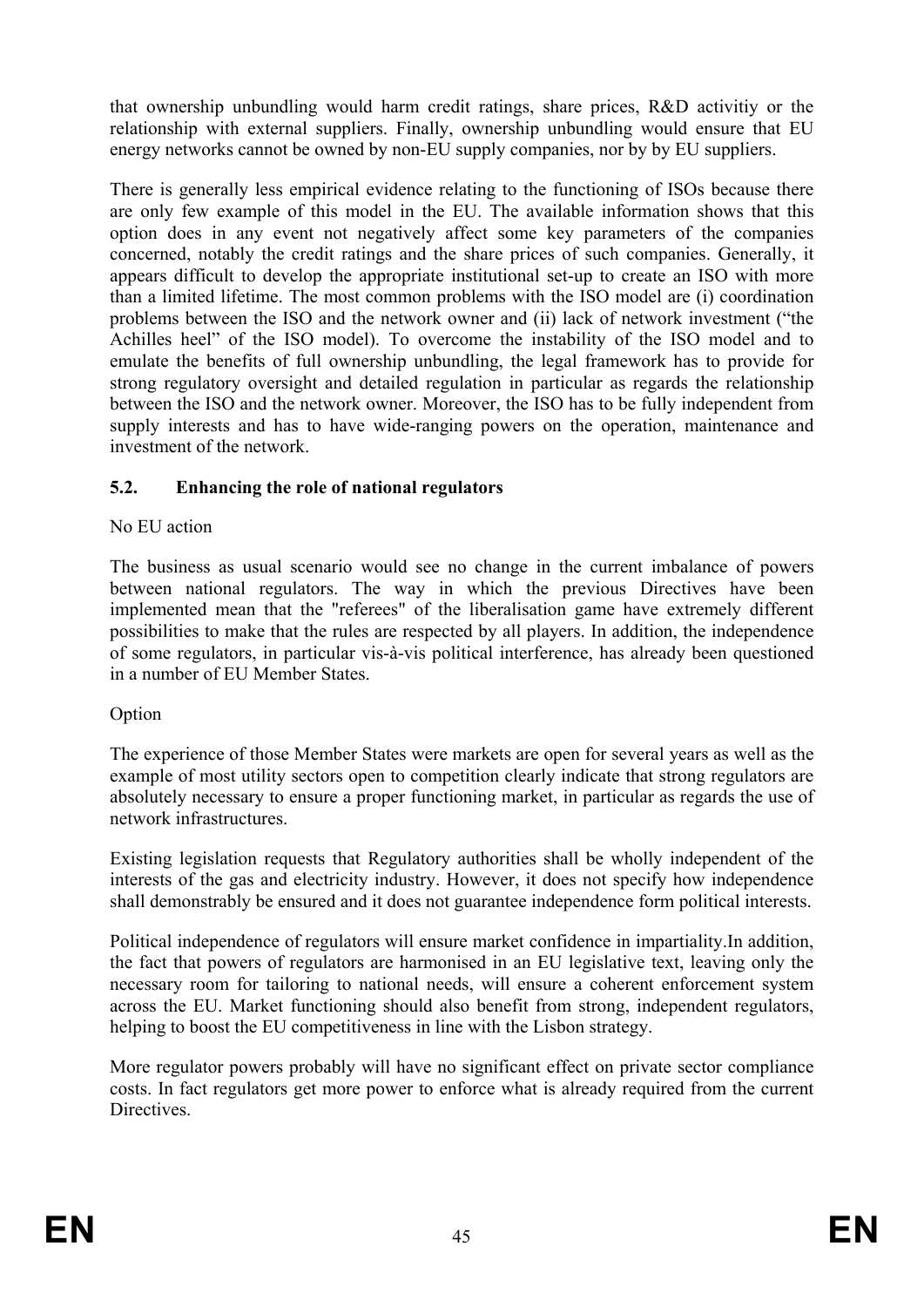Strengthened regulator powers may decrease market distortions resulting in more competitive energy markets. However some stakeholders (mainly incumbents) expressed doubts regarding the necessity and proportionality of an extension of such measures.

The considered strengthening of regulator powers will enlarge regulator options for effective consumer protection.

Increasing regulatory oversight over operational decisions of companies active in the energy business, will prevent market abuse and create confidence in the market. By providing increasing regulatory oversight on supply and demand, suppliers will be able to rely on wholesale markets to determine the price for their customers and to decide on investments in for example power plants. Reliable pricing will lead to liquid markets where suppliers can hedge their risks and optimise their supply portfolio. This will increase efficiency that will lead to lower costs.

Trading in commodities is currently not covered by other legal instruments like the Markets in Financial Derivatives Directive, except for a limited scope related to the type of traders (e.g. banks), and it is unlikely to be covered in the near future. Moreover, electricity and gas are network-based products with inelastic demand which differ fundamentally from other commodities. It could therefore be useful and justified to develop record keeping and trading rules for spot and future markets for gas and electricity which take account of the specificity of these sectors. When developing record keeping obligations and transparency requirements for these markets it needs to be ensured that these requirements are consistent with the more general regulation for financial markets.

Regulatory oversight will prevent excessive speculation that leads to higher prices at the detriment of consumers and benefit of speculators. A recent report by the US Senate on the speculation of the Amaranth hedge fund concluded that, due to lack of regulation and transparency in gas trading, the company was able to drive up prices that lead to companies going bankrupt and consumers receiving higher gas bills. The report quotes for example the Municipal Gas Authority of Georgia (MGAG), which serves 230.000 customers in southern USA, paying \$ 18 million more than the actual market prices during the winter of 2006-07 because it bought the contracts on the forward market when the price was driven up by Amaranth's speculative behaviour. The reports states that 'MGAG officials characterized the extra \$ 18 million, which resulted in higher natural gas bills for their customers, as a "premium" forced on them by excess speculation in the market by Amaranth and others<sup>16</sup>.

The public sector cost of regulation may increase, in some Member States, but the increase is small in absolute terms. Regulators need additional staff, housing, management, IT, etc. Notification of certain regulator decisions to the Commission will lead to (rather low) extra costs for the regulator and for the Commission. Others think the direct costs of extra powers to be small or negligible. An ERGEG member believes that probably no net costs are involved if effective sanctions are included. This may reduce the duration and number of appeals.

The Commission services estimate the additional powers granted to regulators may lead them to increase their staff by 5 to 10%. The overall cost in this hypothesis would approximately be

<u>.</u>

<sup>&</sup>lt;sup>16</sup> Permanent Subcommittee on investigations – Chairman Senator Carl Levin, Excessive Speculation in the natural gas market, Released in conjunction with the permanent subcommittee on investigations June 25 & July 9, 2007 Hearings, United States Senate.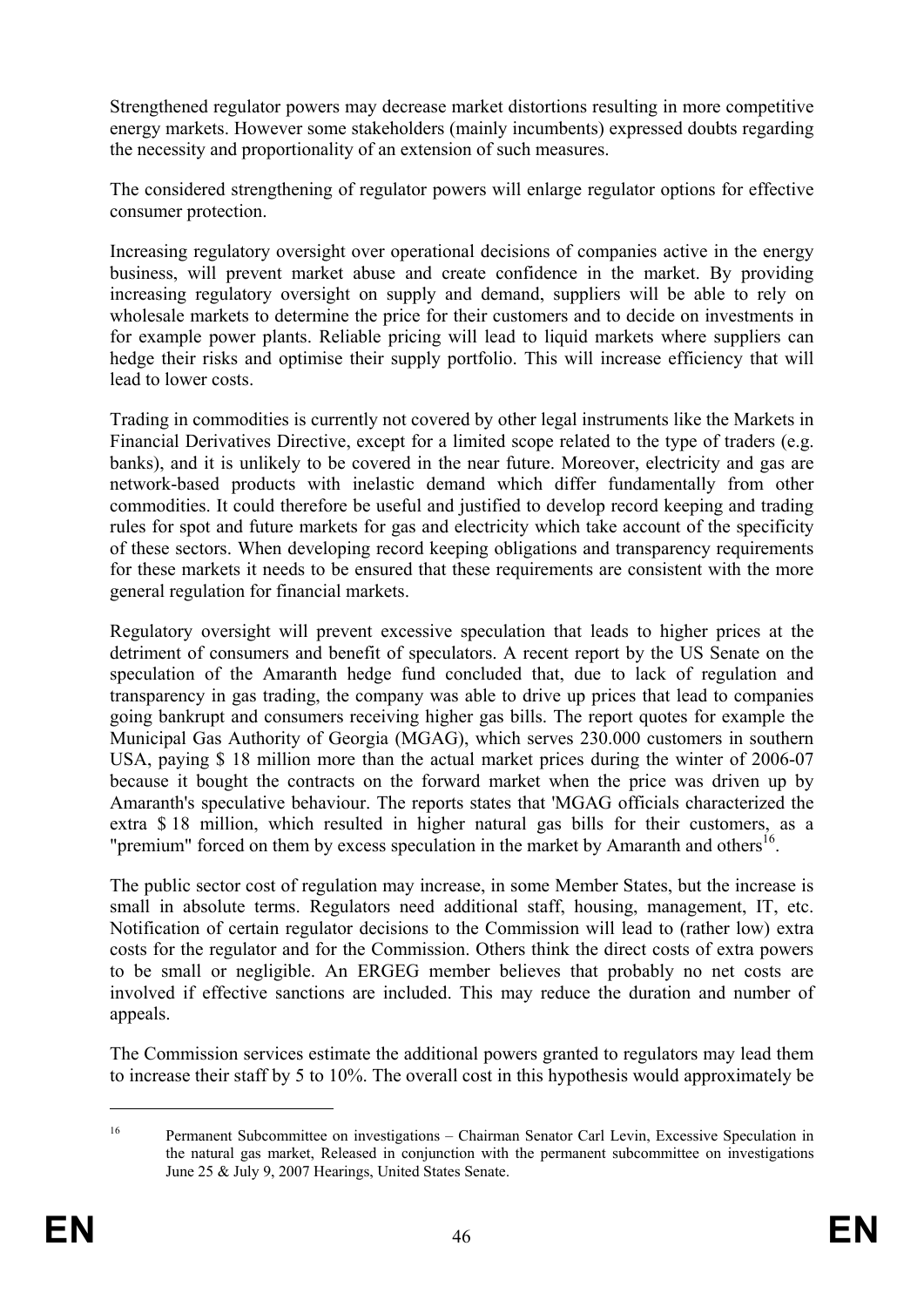10 to 15 million euros per year for the whole of the EU, which seems proportionate or even negligible against the overall benefit expected from improved market functioning.

Concerning the costs of improved coordination, changing the regulatory structure would cause the central costs regulation to go up to a limited extent whereas the regulatory costs in member states may (in the long run) go down.In general the Commission services expect that additional powers will in all cases increase the costs of regulation whereas enhancing the effectiveness and deterrence of regulation as well as streamlining the appeal procedures may result in possibilities to control the costs of regulation. The net effect to be expected will depend of the configuration of the revised package and the way a revised package is implemented in the Member States.

## **5.3. Co-ordination of regulators at EU level**

## No EU action

An independent advisory group on electricity and gas, called the "European Regulators Group for Electricity and Gas" (ERGEG) was established by the Commission in 2003 to facilitate consultation, coordination and cooperation between the regulatory bodies in Member States, and between these bodies and the Commission, with a view to consolidating the internal market in electricity and natural gas. This group is composed of representatives of the national regulatory authorities.

ERGEG activities in the last years very positively contributed to the completion of the internal market in gas and electricity by issuing non-binding guidelines and addressing recommendations and opinions to the Commission.

However, most stakeholders, as well as the regulators themselves, consider that the development of the internal markets calls for a formal mechanism for national regulators to cooperate and take decisions on important cross-border issues. In particular, it is widely recognised that regulators should be in a position to take a more European approach. The baseline scenario would lead to persistent diverging decisions of national regulators in similar situations, jeopardising the completion of the Internal Market together with investors' confidence.

## Options

With respect to increased regulatory coordination at EU level, the impact is difficult to assess since it is not easy to quantify the potential synergies of enhanced coordination which may come from cost advantages due to economies of scale. No underpinning studies are available on this aspect. In general, regulatory decision-making regarding certain regulatory issues (in this case international infrastructure investments) is expected to be carried out most efficiently at the level corresponding to the geographical scope of the project (e.g. regional or EU-wide). Compared to the current situation, this would imply a decrease in overall regulatory costs for projects having a supra-national scope. The risk lies in the creation of a new coordination mechanism *next to, or on top* of existing arrangements. This would imply an increase in regulatory costs upon implementation of the proposed policy measures.

Private sector compliance costs may rise. This is dependent on the ability (politically) to fully transfer certain regulatory tasks related international infrastructure investments to higher levels. When this is successfully done, compliance costs may stay at the same level, but when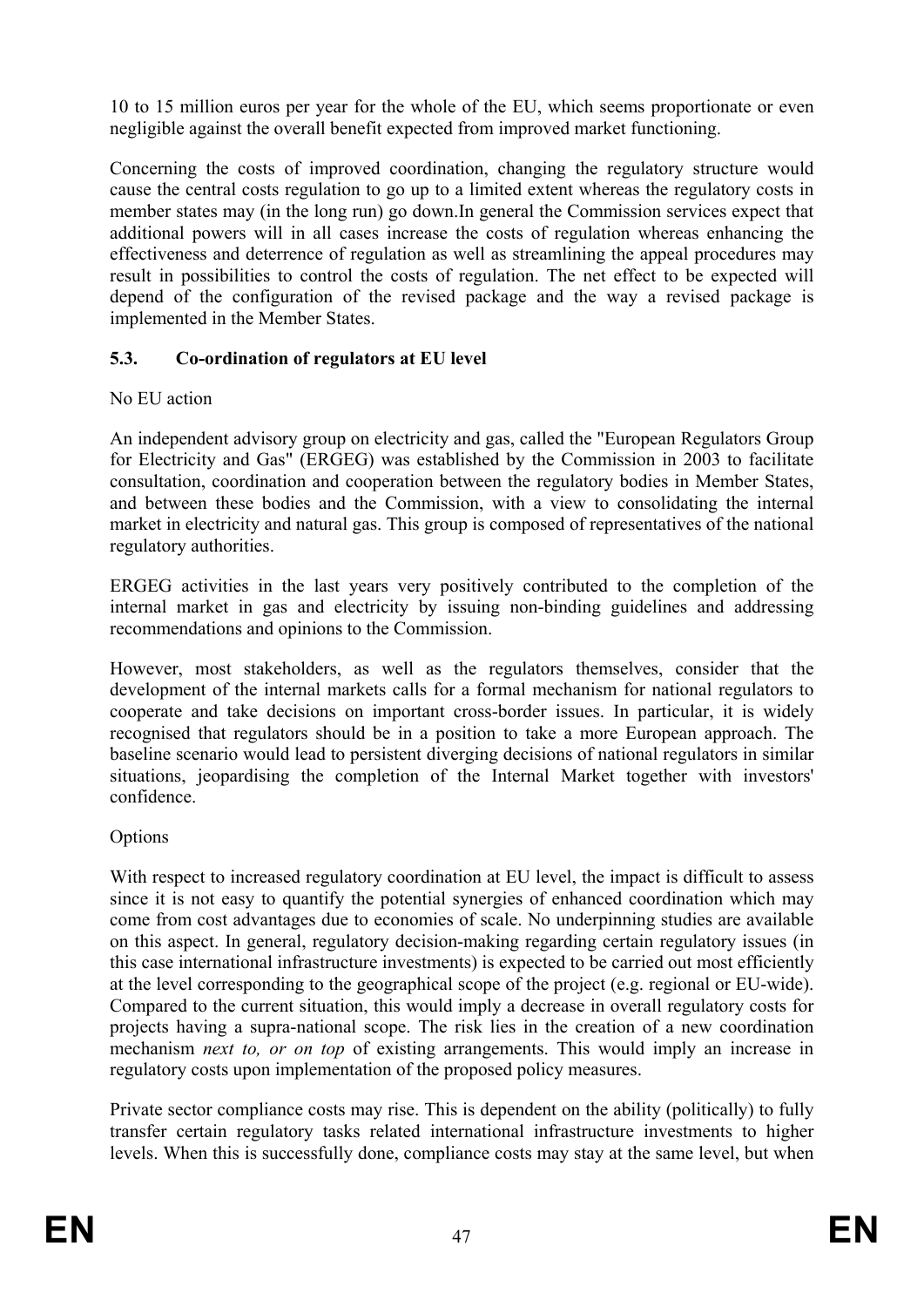only partial delegation of tasks is realised, an increase in costs may result following 'double compliance requirements': at the national and the regional/EU level.

## Setting up an agency

The Commission also evaluated the impact of the setting up of an agency, against a number of criteria:

• Problem which must be resolved and the need which must be met in the short or long term:

By law, national energy regulators have competences to regulate their national markets. Nevertheless, the integration of each national market in order to build the EU internal market requires now to act at EU level for certain types of decisions. This is clearly advocated by the experience gained in the implementation of the 2003 directives and there is a consensus among the stakeholders that time has come to propose an independent mechanism for national regulators to cooperate and take decisions at EU level (the European Agency for the Cooperation of Energy Regulators). Although, the internal market for energy has developed considerably, a regulatory gap remains on cross-border issues.

As time has progressed the issues have become more complex and detailed, and involve to a greater and greater extent different financial interests. The present approach, which at the end of the day requires the agreement of 27 regulators and more than 30 transmission system operators to reach agreement, is no longer producing sufficient results. It has lead to a number of non-binding codes and efforts to reach agreement on common approaches through "gradual convergence" but has not proven able to lead to real decisions on the difficult issues that now need to be taken to make the single market a reality.

At present the technical rules that electricity companies must operate under, "grid-codes", differ enormously between Member States and often within a single Member State. Often these differences have in the past been introduced by the vertically integrated company arguable with the object, but certainly with the effect, of isolating their national market. In order to arrive at first regional markets and then an EU one, these need to undergo a process of convergence and then harmonisation.

For example, if today an Italian company wishes to buy electricity in Germany, it must first acquire transmission rights from numerous companies, each of which operate different rules for capacity allocation, balancing, injection and contracts. Only real specialists (i.e. the incumbent themselves) can in reality do this.

In order to tackle the issue, the Commission started with self-regulatory forums like the Florence and Madrid forums. In addition, in 2003 an independent advisory group on electricity and gas, called the "European Regulators Group for Electricity and Gas" (ERGEG) was established by the Commission to facilitate consultation, coordination and cooperation between the regulatory bodies in Member States, and between these bodies and the Commission. This group is composed of representatives of the national regulatory authorities. ERGEG contributed positively to the completion of the internal market in gas and electricity by issuing non-binding guidelines and addressing recommendations and opinions to the **Commission** 

Thus, most stakeholders, including the regulators themselves, consider that the development of the internal markets calls for a formal mechanism for national regulators to cooperate and take decisions on important cross-border issues.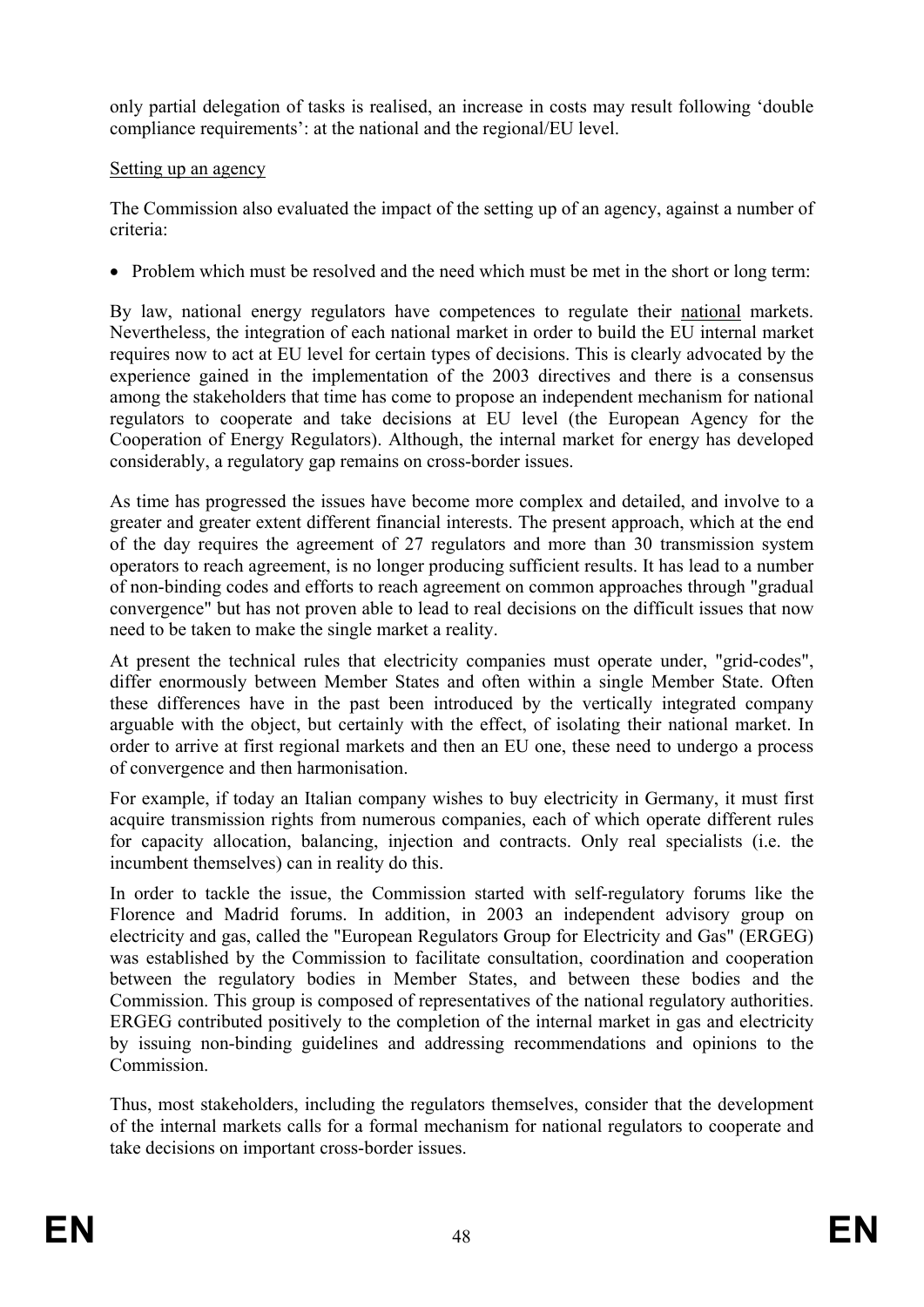• Added value of Community action; alternatives to the creation of a European regulatory agency

a. Could these new tasks have been pursued by the Commission itself? Regulatory activities require highly technical skills, notably knowledge of the physics of the grid, levels of investment needed in the sector (generation and transmission), elaboration of access tariffs and dispute settlement mechanisms. These tasks require very specific technical expertise that the Commission does not have. It requires in addition expertise of all these issues in the 27 different Member States. Acquiring the necessary expertise would go beyond the creation of a new directorate inside the Commission. Moreover, only a body emanating from the national regulators can catalyse all the necessary resources of national regulators that is fundamental to achieving success on these issues. The Agency can through its Regulatory Board – which exists of NRA's- call upon the staff of these NRA's. The Commission is not in that position – NRA's would never put their resources at the disposition of the Commission; on the grounds of their independence. In addition, it is not a task that falls within the Commission's sphere of activities. The Commission has never carried out this activity, it would not be able to separate the regulatory and legislative tasks, and it would transform the Commission's institutional role towards a more technical body, without gaining any benefit from such activities.

b. Would the model of the System of European Central Banks be applicable? Since this model looks very attractive, it was assessed whether this could be the preferred model. Nevertheless, the Treaty does not provide a legal basis like an Article in the Treaty, for energy.

c. The creation of a more powerful network of national energy regulators was considered. The Network of Competition Authorities created in 2004 by the Commission on the basis of the new anti-trust Council regulation n°01/2003 provides an interesting model. In that system, national competition authorities do not exert a collective decision power, but apply precise rules to define the competent authority, the exchange of information and procedures. The Commission exerts a general evocation power and may take over a case, for instance if two national regulators have conflicting views.

Transposing that system to the Energy regulators would imply:

- A reinforced regulatory power for the Commission (in particular an evocation power if, after a given period of time, national regulators fail to come to a common decision);
- Formal obligations as regards exchange of information between regulators and with the Commission;
- For the adoption of general rules, the Network could have the power to issue recommendations to the Commission for adoption in comitology;

However, it has to be noted that this system works in relation with the autonomous powers of the Commission in the competition sector. The Commission does not have such autonomous decision powers as regards the regulation of energy markets (beyond competition issues) and would therefore not have the same leverage on the network.

d. The European Economic Interest Grouping (EEIG) model

A Network of Energy Regulators could use the EEIG legal form to provide for a permanent structure or secretariat and to ease the legal and financial relationships between its members.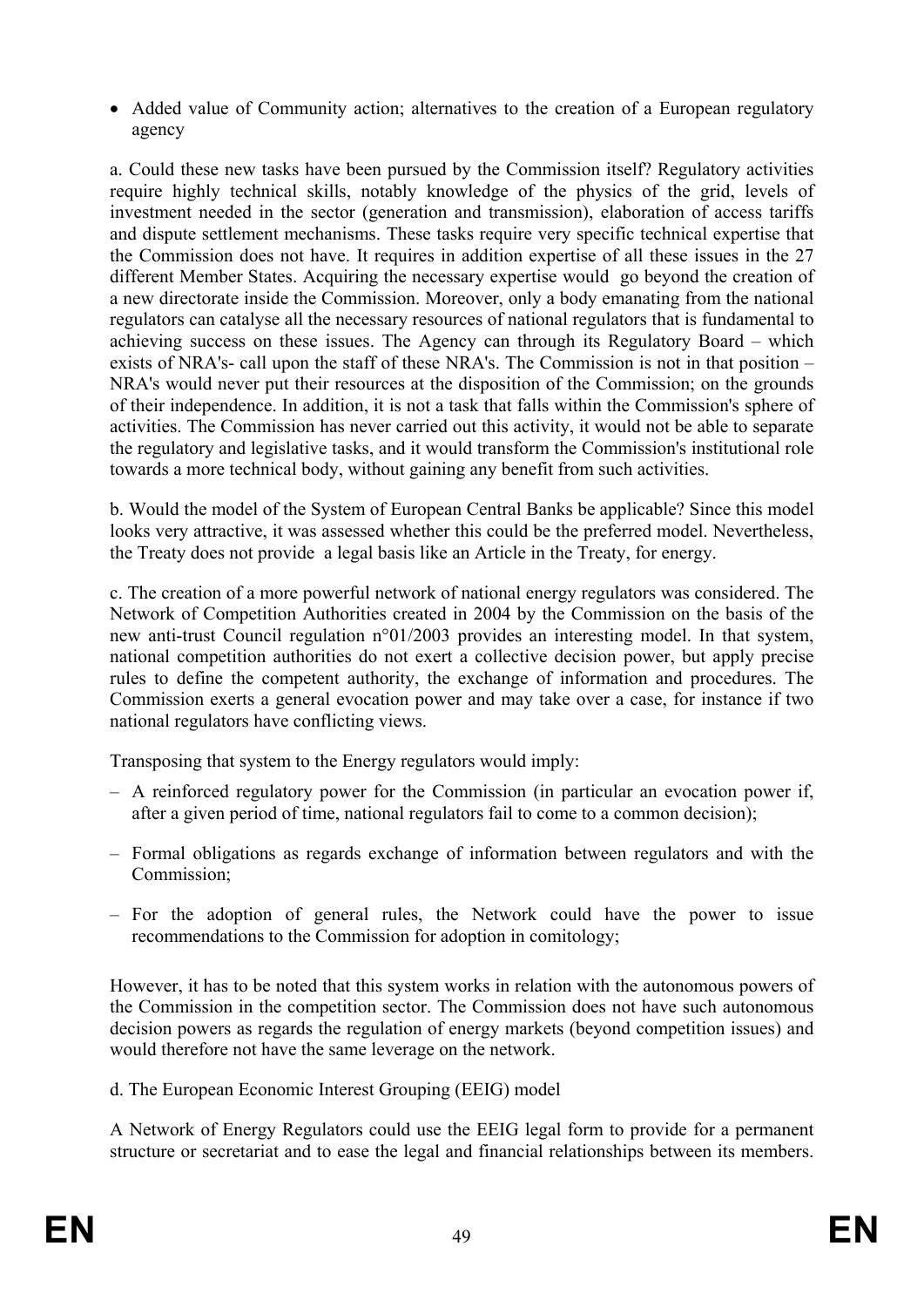An EEIG could be formed as a legal entity governed by public or private law and would be a suitable vehicle to receive Community funding. Since EEIG are not Community bodies, they are not bound by EC rules as regards staff and financial procedures, allowing much greater flexibility. In principle, EEIG boards decide by simple majority (each member has one vote), but certain statutory decisions needs to be taken by unanimity. While the general principle of the cooperation between regulators and with the Commission could be set in legislation, the EEIG contract and internal rules could specify rights and obligations between regulators.

However, none of those four options met the objectives the Commission wants to achieve.

The nature of the tasks to be devolved to such a mechanism leads to the conclusion that it can only take the form of a regulatory agency having the possibility to adopt individual decisions which are legally binding on third parties. This option is also based on the assumption that powers of the national regulators are reinforced and harmonised.

Thus, in order to overcome the regulatory deadlock an independent regulator should be established which can take individual regulatory decisions which are binding on third parties. This was not only stated by the Commission in its January Communication, but also confirmed by the Council at the Spring Council and recently by the European Parliament in its resolutions. As explained above, such legally binding decisions can however only be taken by the Commission or by an Agency, but the Commission is typically not suitable performing these tasks in the given circumstances.

Consequently, the only solution which meets both requirements -a body which needs to be able to take binding decisions and has the necessary expertise- can only be provided by setting up a Regulatory Agency.

- It should also be stressed that the main proposed tasks should complement at European level the regulatory tasks performed at national level by the national regulatory authorities.
- *Providing a framework for national regulators to cooperate.* It is proposed to improve the handling of cross-border situations. In that role, the Agencyshall also have to power to settle disputes between national regulatory authorities.
- *Regulatory review of the cooperation between transmission system operators.* It is proposed that the cooperation of transmission system operators, in particular as regards the development of market and technical codes, the coordination of grid operation and investment planning, shall be reviewed by the Agency.
- *Individual decision powers.* In a limited number of cases, it is proposed to entrust the Agency with individual decision powers. It is the case for handling exemption<sup>17</sup> requests and concerning the application of the regulatory regime both in situations where infrastructure projects are developed within the territory of more than one Member state.
- *General advisory role.* The Agency would also have an advisory role towards the Commission as regards market regulation issues, and, without prejudice to the tasks conferred to the transmission system operators; it may issue non-binding guidelines to disseminate good practices among the national regulators.

<sup>1</sup> 

<sup>17</sup> As defined in Article 22 of Directive 2003/55/EC and in Article 7 of Regulation (EC) No 1228/2003.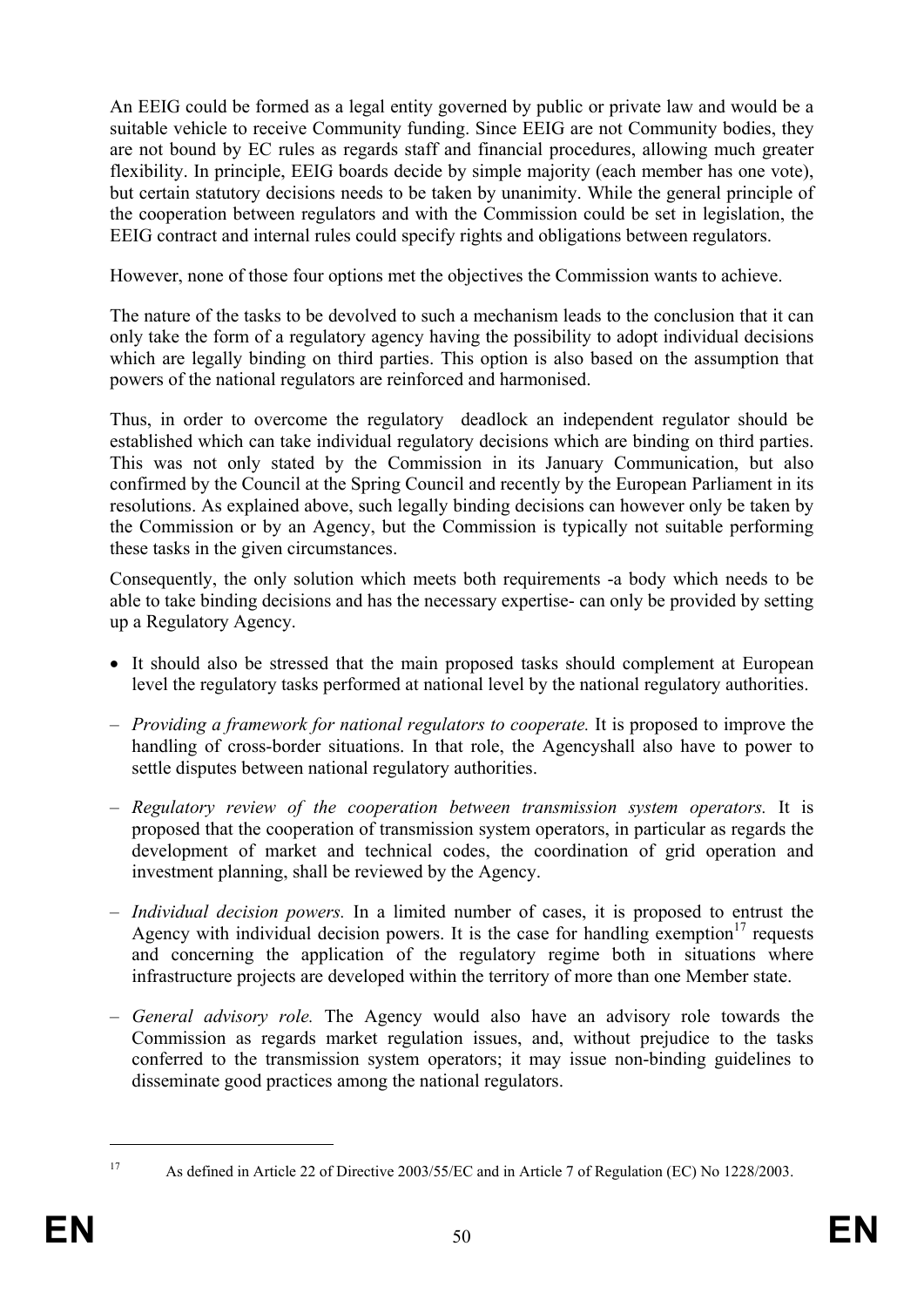• The costs generated by control, coordination and the impact on human resources and other administrative expenditure:

One of the tasks of such an agency would be to deal with exemption decisions (under the current Article 22 of the gas Directive 2003/55/EC and Article 7 of the Electricity Regulation 1228/2003, major new infrastructures may be exempted by the Commission from third party access obligations under certain conditions).

The workload of the Agency resulting from this is expected to be significant. The Commission services only received a handful of such requests every year since the entry into force of the Directive. However, in the summer of 2007 alone, six requests have been notified to the Commission. It is reasonable to believe that the increasing number of projects for new infrastructures in gas and electricity will lead to more projects being notified.

The Agency would also be in charge of monitoring TSOs and their cooperation, as well as issuing binding decisions on the basis of guidelines adopted by the Commission. Last but not least, the Agency will take decisions which concern the applicable regulatory regime to infrastructures within the territory of more than one Member State. It is expected that one of the core problems, i.e. the national regulatory authorities leave a regulatory gap in the crossborder situations, should hereby be resolved.

The institutional setting and governance principles of the Agency for the Cooperation of Energy Regulators are in principle based on standard rules and practices for Community regulatory agencies.

However, the necessary independence of regulatory functions needs to be taken into account. For that purpose, besides the Administrative Board responsible for all administrative and budgetary matters, it is proposed to create a Board of Regulators, responsible for all regulatory matters and decisions. The Director, appointed by the Administrative Board, after consulting the Regulatory Board, will be chosen from a shortlist adopted by the Commission. The Director will represent the Agency and shall be responsible for the day-to-day management. In addition, the structure of the Agency foresees in a Board of Appeal, which is competent to handle appeals against decisions adopted by the Agency.

The Agency will have, givens its tasks, a limited staff of 40-50 people. The number of staff is based on an extensive analysis of the staff requirements of national regulatory authorities. The proposed staff is in line with these authorities' needs, albeit put in the context of an EU Agency<sup>18</sup>. As mentioned above, if the Commission were to endeavour to perform the Agencies 'tasks, the number of staff required would be much higher.

On the assumption the Agency is going to be created in 2009, the initial budget can be estimated at around EUR 2 million. After that, the annual costs are estimated at approximately  $\epsilon$  6-7 million, of which  $\epsilon$  5 million for staff expenditure (taking as the average the cost of European Commission staff, i.e.  $\epsilon$  0.117 million per year, which includes expenditure associated with buildings and related administrative expenditure),  $\epsilon$  1 million for operational costs (meetings, studies, as well as translation, publication and public relations costs) and the rest for capital expenditures (relating to the acquisition of movable property and associated expenditure) and finally mission expenditures.

<sup>1</sup> 

<sup>18</sup> An organigram will be attached to the Explanatory Memorandum.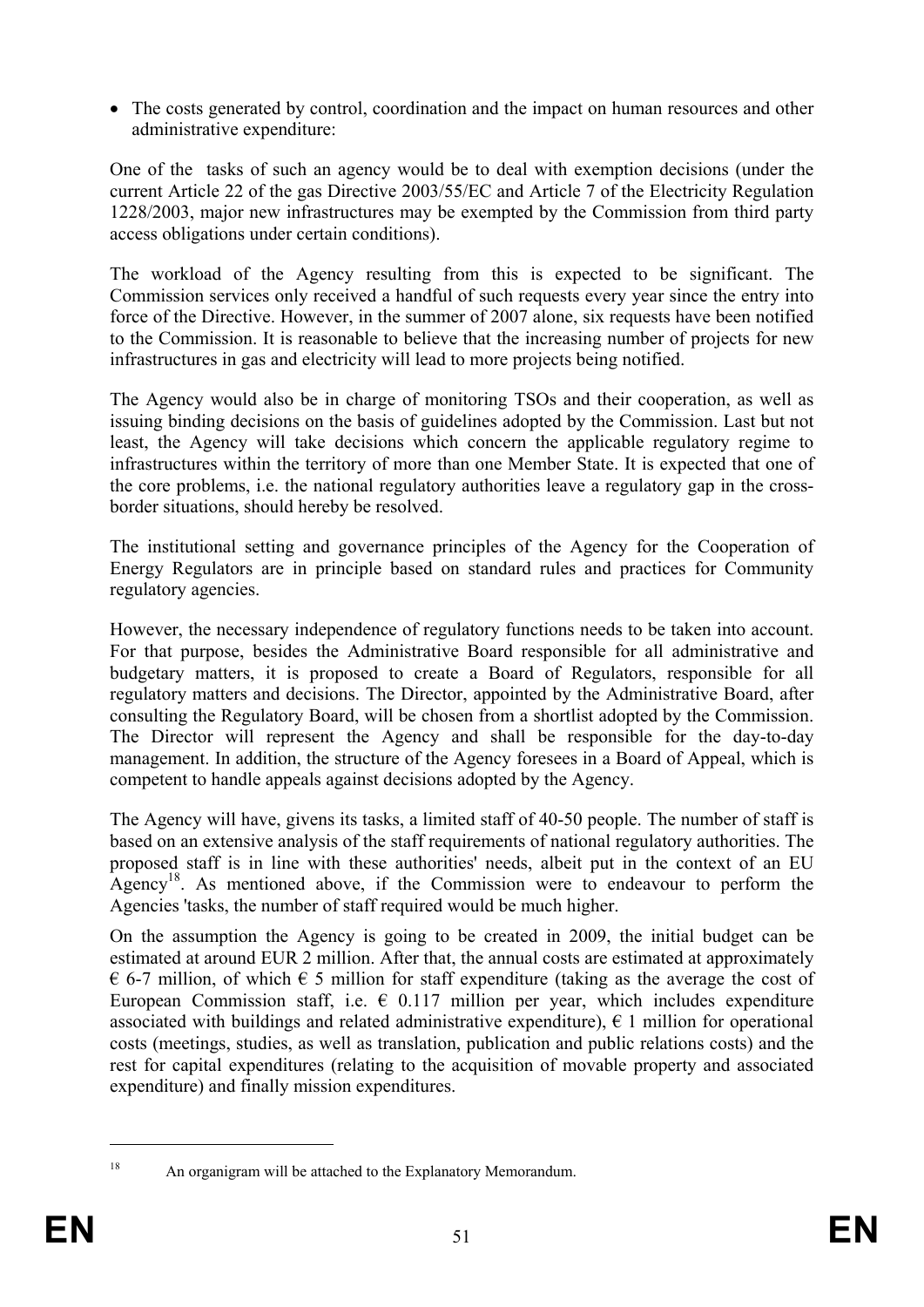The Agency's annual costs will be covered by the Community grants. The Agency has limited revenues stemming from fees to be paid by third parties which are charged when the Agency takes certain decisions.

Within the Commission, the setting-up and follow-up of the agency would require 2-3 permanent posts, provided by reallocation of existing posts. As a comparison, energy regulators in the Member States employ a much larger number of staff compared to the figure envisaged above: 137 in Germany, 206 in Spain, 126 in France or 287 in Poland for instance.

• The system of monitoring and periodic evaluation to be established.

The legal status of the Agency should be such as to enable it to act as a legal person in the discharge of its tasks. An Administrative Board would serve as the Agency's control unit. The Administrative Board is made up of 12 members. Six are appointed by the Commission, and six by the Council. The Agency is headed by a Director appointed by the Administrative Board for a period of five years, renewable once. The Director is the legal representative of the Agency.

There should be safeguards to secure that the Commission's position and role as a guardian of the Treaty. First of all, if the Agency takes a decision, these decisions would only be binding for specific situations explicitly foreseen in the Regulation and Directives. The Agency cannot take over the Commission's prerogative by taking general binding measures.

Secondly, if TSO cooperation or decisions by NRA's threaten effective competition and the efficient functioning of the market, the Commission should immediately be informed by the Agency and could subsequently adopt the necessary measures to remedy the situation.

Third, the Commission will have a seat in the Regulatory Board, albeit it will not have a vote in that Board.

In addition, the Commission would generally carry out after five years an evaluation of the activities of the Agency. This evaluation would cover the results obtained by the Agency and its working methods, in relation with its objective, mandate and tasks defined in this Regulation and in its annual work programmes. The first evaluation report would be presented by the Commission at the latest four years after the first Director has taken up its duties. 5.4.

Co-ordination between TSOs

No EU action

Transmission system operators in gas and electricity voluntarily cooperate in existing structures such as ETSO and GTE. They cooperate on operational issues at regional level and participate in technical bodies such as UCTE and EASEE-Gas. These multi-layer cooperation initiatives have provided a significant contribution to the internal market and have contributed to improve the efficiency and the safety of the networks.

However, a lot remains to be done to ensure the integration of the European electricity and gas markets. Should no further measure be taken, management of capacities would still be led on a purely national basis with little coordination with other Member States TSO. As a result, there would be a higher probability of capacity crisis (which may ultimately lead to blackouts in the case of electricity) and in any event artificial congestion created at the borders.

Option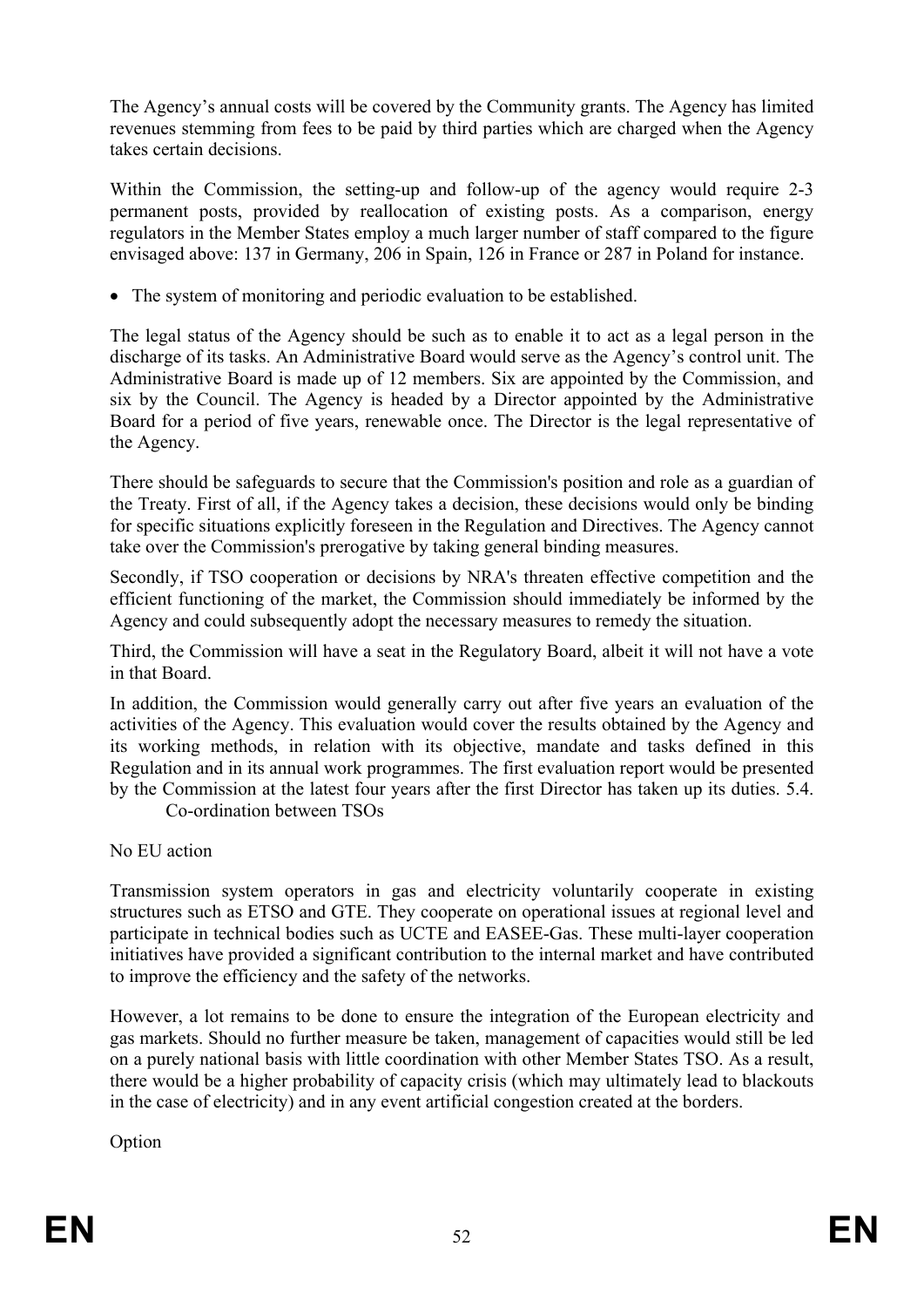Public sector costs would be limited to the introduction of new regulation and therefore are low. The private sector compliance cost (co-ordination and cooperation costs) will increase but the amount of extra costs will be limited.

Cooperation between vertically integrated TSOs may lead to competition concerns. Therefore it is very important that cooperation happens between TSOs that are properly unbundled.

The main benefits of TSO cooperation for the integration of the European market are:

- (1) The development of market and technical codes;
- (2) Coordination of grid operation
- (3) Investment planning

Concerning the first point, TSO cooperation will enhance the market integration as the companies' costs of entering new markets will be greatly reduced. For example, differences in procedures make booking of network capacity in different countries very difficult for companies.

Concerning the operation of the grid, the main improvement is in security of supply, especially in electricity, where cooperation in grid operation is indispensable. For gas the benefits are less in improved security of supply, although they are present in effectively dealing with unexpected outages of pipelines for example. For both electricity and gas, coordination of grid operation will also enhance optimising the use of the network, in particular on the interconnectors.

Security of supply and competition can only be enhanced if the adequate infrastructure is in place that allows gas and electricity to flow freely throughout Europe. All over the EU demand rises, consumption patterns change and import dependence for primary fuels increases, therefore large investments in infrastructure are required. A great benefit of cooperation will be greater transparency and visibility of network development issues allowing investments to be made where they are most effective. The other obvious benefit is coordinated adequate investments will enhance competition and ensure supply security.

The three main reasons calling for a strong cooperation between TSOs in research and innovation are:

- 1. Several problems of cross-border nature can be solved only if several TSOs are actively collaborating to find and implement joint solutions.
- 2. Many other problems are common to all European TSOs. Therefore, strong cooperation has a large potential for significant economy of scale.
- 3. The interoperability of control and monitoring equipment is a precondition to the effective integration of national system. Trans-national cooperation of network operators will facilitate the emergence of agreed standards and compatible operational procedures/equipment.

There is an additional important argument in favour of reinforced cooperation. TSOs are encountering severe difficulties in recruiting qualified technical staff. Wages are only part of the problem. Young qualified engineers are attracted by positions which include an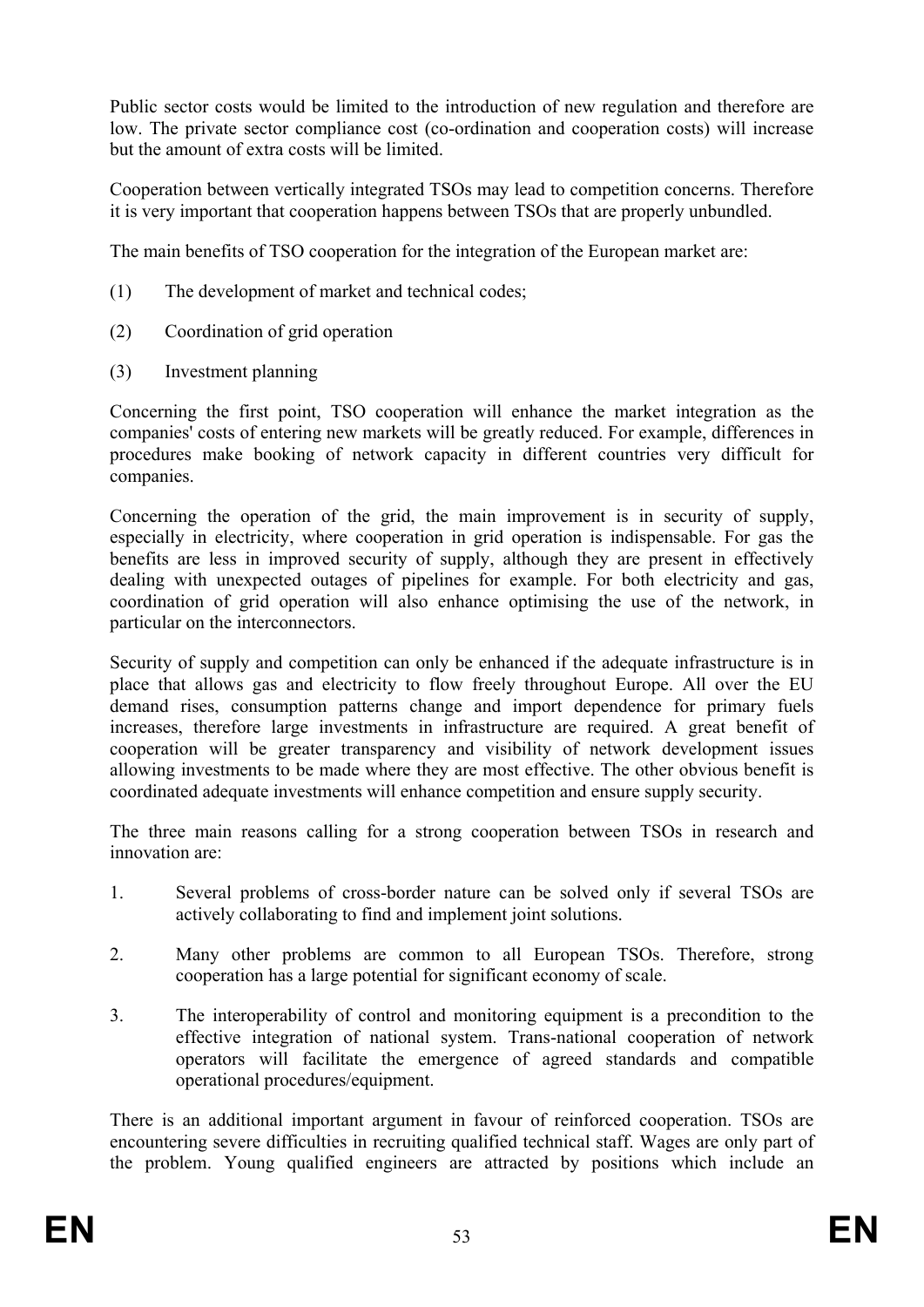international dimension in their day to day work. By restructuring network industries, this reinforced cooperation will probably increase the number of jobs in the sector. The cost for the EU budget of further TSO cooperation will be limited to the coordination role of the planned agency (equivalent to a few full-time staff members), whereas ETSO+/GTE+ would be financed by the industry at a modest cost. It is estimated that ETSO+ and GTE+ would need about 100 staff to operate, part of which would be found by shifting tasks from national TSOs. The net cost of setting up these two bodies (about 8 million euros per year) is small in comparison with the size of the industry and will likely be offset by efficiency gains in network management at EU level. Stronger cooperation could reinforce this international dimension to the TSO business.

## **5.5. Increased transparency for wholesale markets**

## No EU action

Current requirements on transparency focus on publication of capacity of the network, so that market parties are able to see if capacity is available and if all available capacity is offered to the market.

Option

Increasing transparency so that market parties will have equal access to information that lies at the basis of price movements, will greatly increase the efficiency of the supply chain. By providing more transparency on supply and demand, suppliers will be able to rely on wholesale markets to determine the price for their customers and to decide on investments in for example power plants. Reliable pricing will lead to liquid markets where suppliers can hedge their risks and optimise their supply portfolio. This will increase efficiency that will lead to lower costs.

As trading in commodities is currently not covered by other legal instruments like the Markets in Financial Derivatives Directive, it needs to be ensured that any transparency requirements on trading are consistent with the more general regulation for financial markets.

More transparency will also mean improvement of economic optimisation of the available fuel sources that take into account the costs of emissions. In particular, the functioning of the market for emission certificates is to some extent dependent on a functioning trading market for gas and electricity. Consider a company which contemplates whether or not to invest into an energy and emission saving production technology. Only if this company has reliable information on the future price of emissions and electricity or gas can it make a reasoned investment decision and can it actually hedge its risk by buying the relevant derivates. If there is for example no reliable forward curve for the electricity price it becomes significantly less interesting for the company to deal with emission certificates since there is a certain trade-off between emissions and electricity consumption. More generally, a functioning financial market for gas and electricity derivates will ensure that emissions reduction happens in the most cost-efficient way.

The additional regulatory costs of more transparency could result from the increased need for resources (human, financial) to monitor compliance of transparency requirements. Besides, additional costs for the regulator may be incurred due to the publication (e.g. on internet) of certain market information.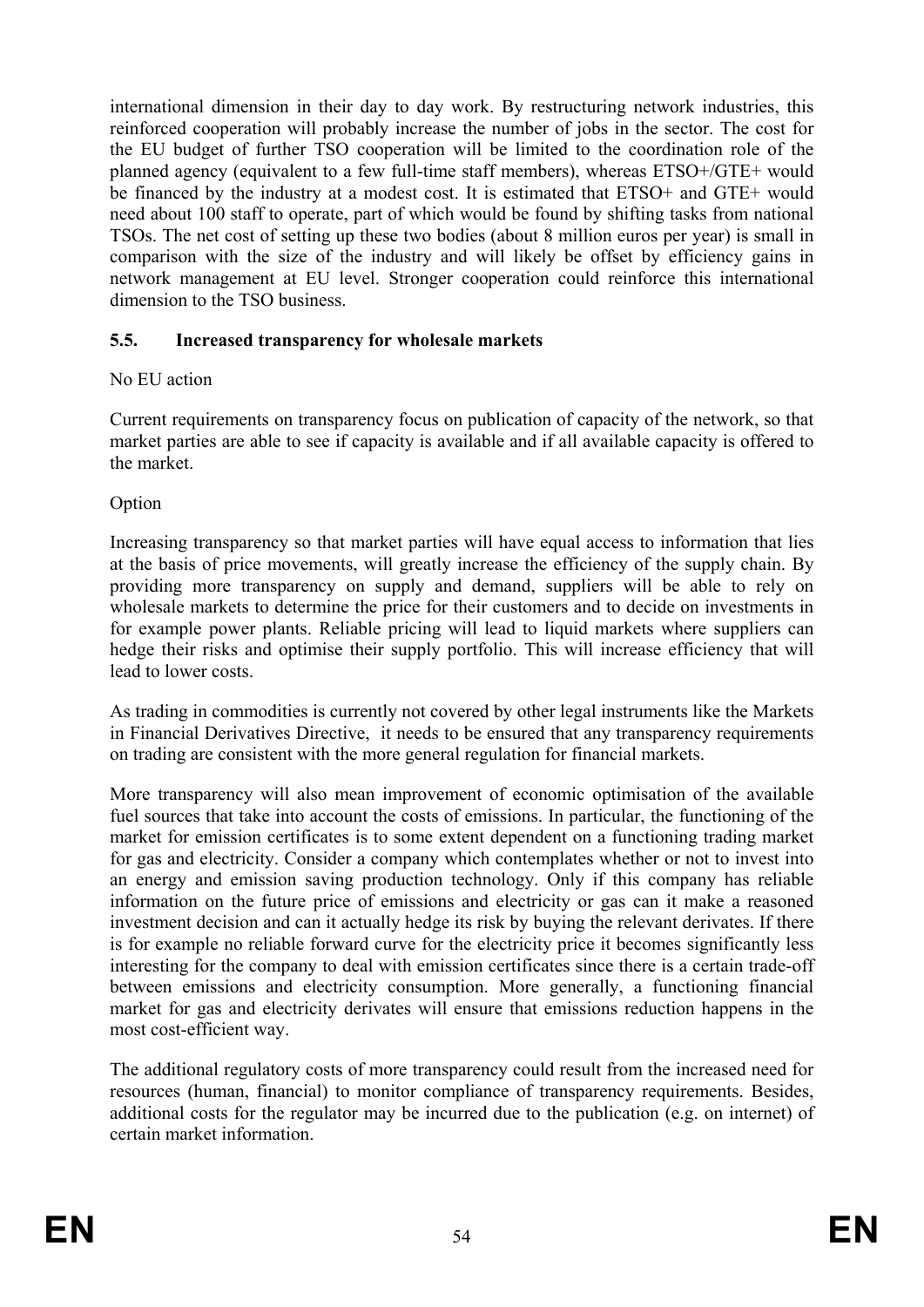The costs of compliance with additional transparency legislation is hard to asses, as they depend very much on the detailed requirements. The opinion held by stakeholders is that transparency on physical assets (network operation, generators, storage facilities) has a low cost compared to the benefits for the market. Concerning transparency in trading, the outcome is less clear and needs more investigation. . The largest private costs of compliance, which should be passed onto the consumer through more transparency, are incurred by firms who previously benefited from a strategic advantage due to information asymmetry.

## **5.6. Actions to regulate long-term contracts in gas**

## No EU action

The current legislation contains the possibility to exempt major new infrastructure from regulated third party access rules, for a pre-determined period. This possibility has already been used several times, for both new gas and electricity interconnectors and LNG facilities. This helped take forward projects which benefit both security of supply and competition.

Option

Policy actions with regard to long term contracts mainly impact the level of competition in the gas market. A higher level of competition induces higher operational and allocative efficiency and results in lower prices for the gas and transmission capacity rights. This implies a shift of welfare from current gas suppliers and gas transporters to final consumers. All end customers are likely to benefit but the degree to which end-consumers benefit from the price decrease depends on the type of customer.

The likelihood of above described economic impact is high, as it will mean an increase in efficient use of the transport system.. The cost of regulation and the cost of compliance are expected to be less than economic benefits.

If the matter would touch on the financial parameters of existing contracts, it can have a negative impact on investment. An example of such could be the reduction in applicability and scope of existing long-term contracts, thereby changing the financial position of TSOs. However, new investments would not be affected as such if the legal framework does not change.

## **5.7. Access to gas storage and LNG facilities**

## No EU action

The Directive on the internal gas market defines when, and if so, how, storage operators have to give access to third parties. The requirements in the Directive are limited to the principles, but body was given to these principles through the Madrid Forum, where all stakeholders agreed to voluntary 'Guidelines for Good Third Party Access Practice for Storage System Operators' (GGPSSO). ERGEG has followed the implementation of these guidelines and has concluded in its last monitoring report, that was presented to the Madrid Forum participants in November, that overall implementation of these guidelines is poor.

## Option

Implementing legal and functional unbundling for gas storage facilities and developing corresponding binding guidelines are considered to be favourable in terms of costs and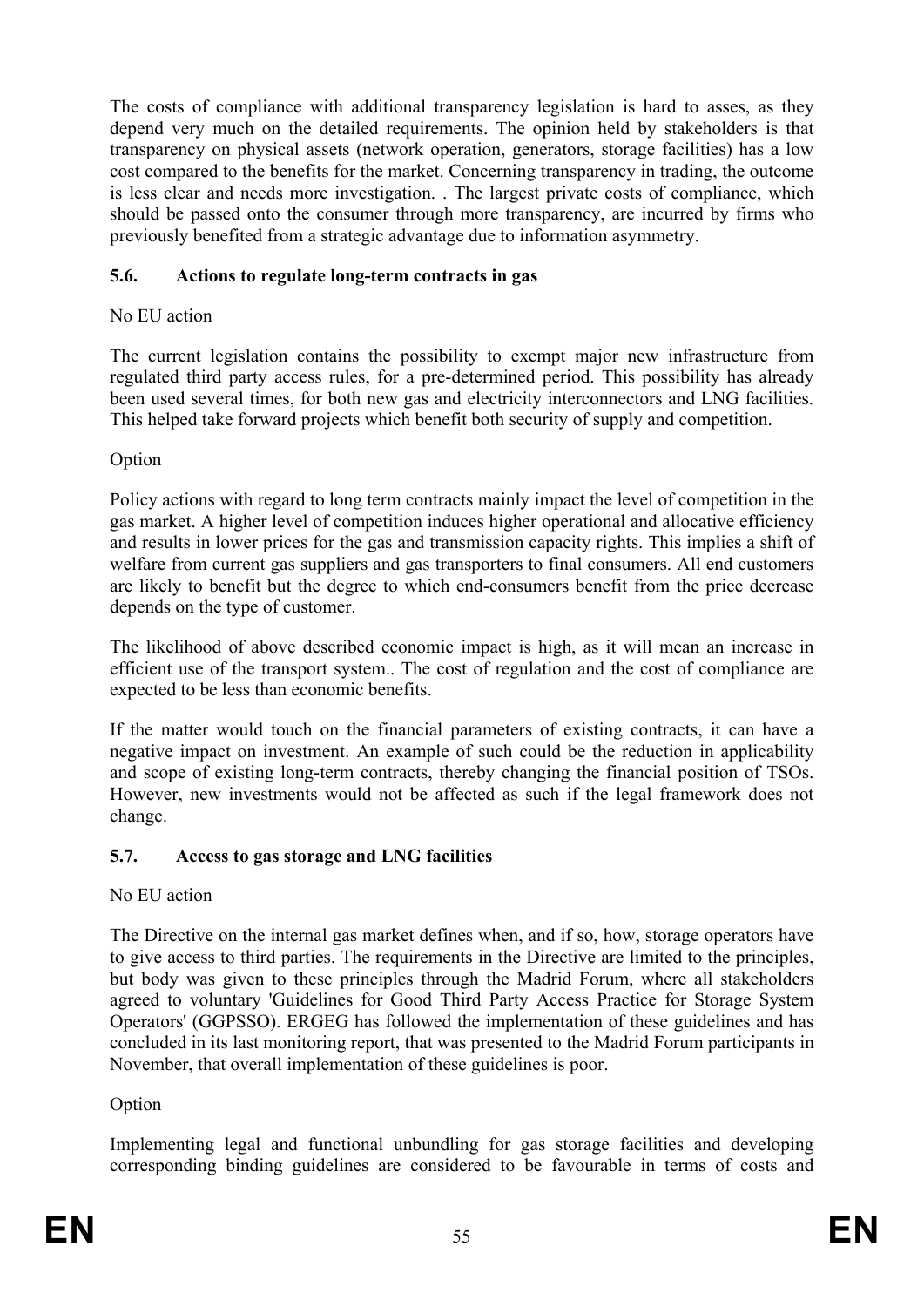benefits. As storage forms an important part of the supply chain for gas, and often is a necessity where no other options for flexibility are available, access to storage will enhance the possibilities for new entrants. This will stimulate competition in gas supply, but it will also enhance, where possible, optimisation of storage among other flexibility tools.

It is important that access rules do not interfere with the investment climate. Therefore storage regulation should not be oversimplified but recognise the different roles storage can play, as the current regulatory model does. Regarding the longer term impact, increased powers of regulators should not have an adverse effect on the investment climate and on the level of investment in the gas storage market as long as these powers focus on ensuring effective control over the way in which rules for third party access and unbundling are met by the storage system operators.

LNG is becoming an ever-more important source of gas to the EU. New LNG-terminals can be exempted from third party access, but this exemption is always temporary. Exemptions are often conditional and a common reference is needed for access rules. In the course of the Impact Assessment it was concluded that requirements to improve access to storage also need to be extended to LNG-terminals.

## **5.8. Strategic gas stocks**

## No EU action

EU legislation addresses gas security of supply with two instruments. First, Directive 2003/55/EC introduced general monitoring obligations for the Member States. Second, a Directive 2004/67/EC specifically concerns measures to safeguard security of gas supply. This later directive establishes the Gas Coordination Group and defines a "Community mechanism" in case of supply disruption.

These instruments provide for a coordination platform. They do not define quantitative objectives as regards security of supply nor provide any obligation as regards gas stocks. Finally, they do not foresee any binding solidarity agreement, nor do they establish a framework for such agreements.

## Option

Imposing a gas storage obligation upon gas supply undertakings greatly enhances the overall security of supply of the European gas supply system, with the costs of the policy action being incurred by final consumers. In addition, some reservations need to be made regarding (i) the impact on current security of supply arrangements, (ii) cost pass-through, (iii) market distortion. Imposing such obligations influences current market arrangements with regard to security of supply (own storage operations, interruptible contracts, etc.). Where gas suppliers currently meet security of supply concerns with a variety of instruments that minimised their total costs, the obligation could stimulate gas suppliers to move away from this optimal portfolio towards a possibly higher cost alternative: gas storage. In other words, this policy measure can have a negative impact on overall system efficiency.

The physical opportunities for gas storage vary largely across member states and therefore the costs of the obligation can potentially differ widely across member states. These differences can create an uneven playing field for gas supply companies on the European market.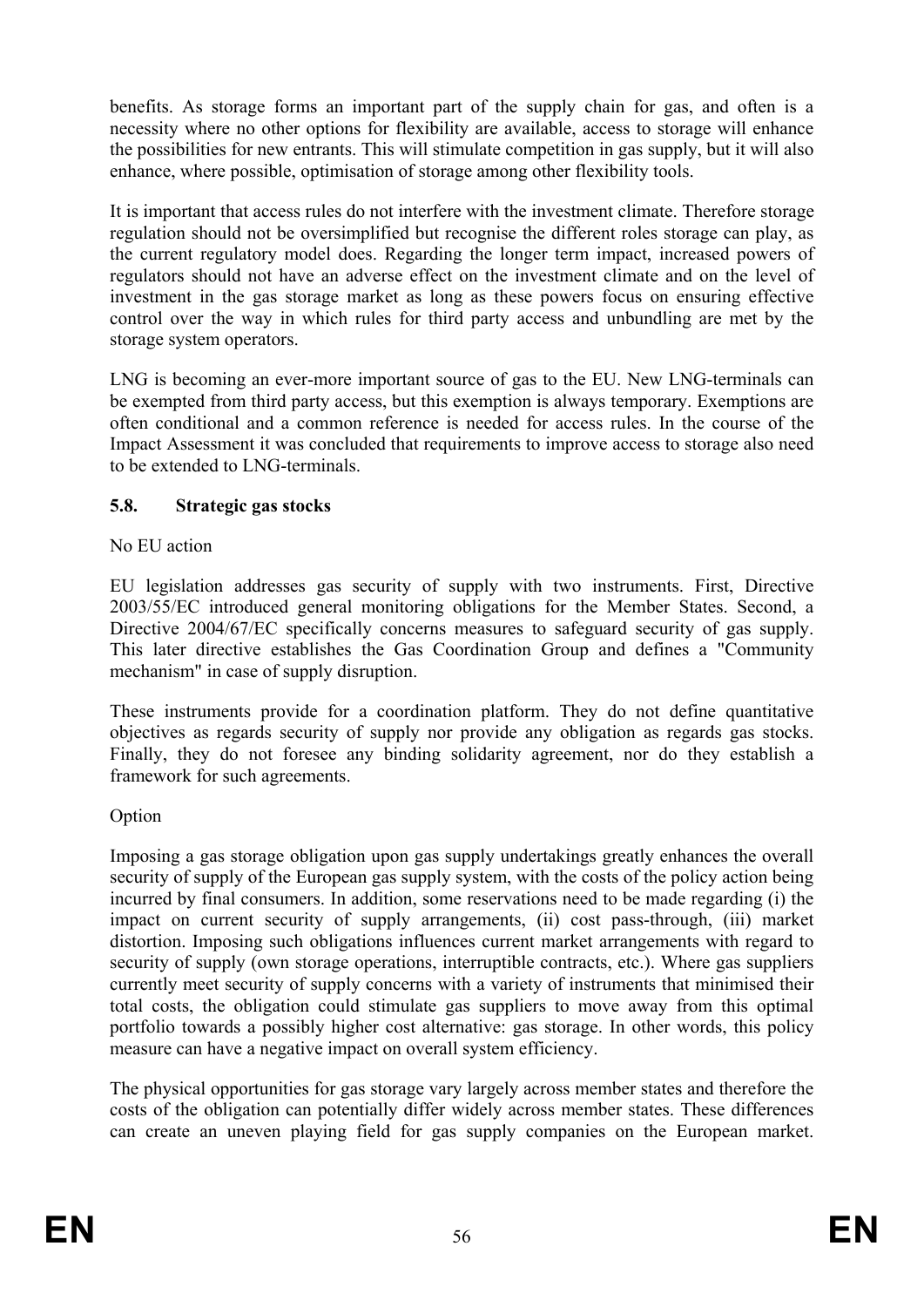Implementation of this policy action will in particular affect the storage market, and can affect the availability of storage capacity to the market.

To deal with these concerns, the following elements must be taken into account when implementing the proposed policy measure: Market arrangements on security of supply concluded after policy implementation should be additional to existing measures, and not replace them. When an efficient performance of the overall energy sector is taken as reference, the main question should be: which security of supply arrangements needed for a given security of supply level are the cheapest? Storage is probably not the least cost option in all countries and regions. In this sense, the policy action can lead to non-optimal outcomes. In order to increase efficiency, a more market based policy measure might be better suitable.

Given the complexity of the subject, the Commission intends to launch a study on strategic gas stocks in the coming months.

#### **5.9. Changes to the framework for investments in major electricity and gas infrastructure**

#### No EU action

Under current legislation, some new infrastructures are operated under regulated TPA and some new infrastructure operated under an exemption from regulated TPA. The exempted projects tend to have higher risk profiles making them more costly. Higher investments in gas network capacity will increase potential competition on wholesale markets, since it increases interconnection with neighbouring markets. This effect is supported by theory (Cremer and Laffont 2002).

#### Option

Costs of exempting infrastructure is that a part of a network will be optimised individually, instead of taking into account the whole network. A benefit is the fact that no costsocialisation will take place, meaning that consumers will not run the risk of having to pay for inefficient investment in infrastructure. These costs and benefits however already exist in the current regime and will not change.

The baseline scenario would lead to increasing national differences in the application of the exemption requests for new infrastructure projects. Some Member States may become excessively generous to grant exemptions and thus risk a partial foreclosure of the gas market and a strong discrimination between assets with third party access and exempted ones. Specifying and clarifying the legislative framework for these exemptions through specific guidelines would reduce this risk and would be favourable for the treatment of cross-border exemption requests. To achieve a more homogeneous approach it is moreover advisable to attribute to the new Agency for the Coordination of Energy Regulators the task of granting exemption requests for pipelines crossing more than one Member State.

The proposed changes to the legislation will give clearer indications to the market under which conditions projects are eligible for exemptions. As more clarity is provided this will relieve companies and governments of a part of their administrative burden.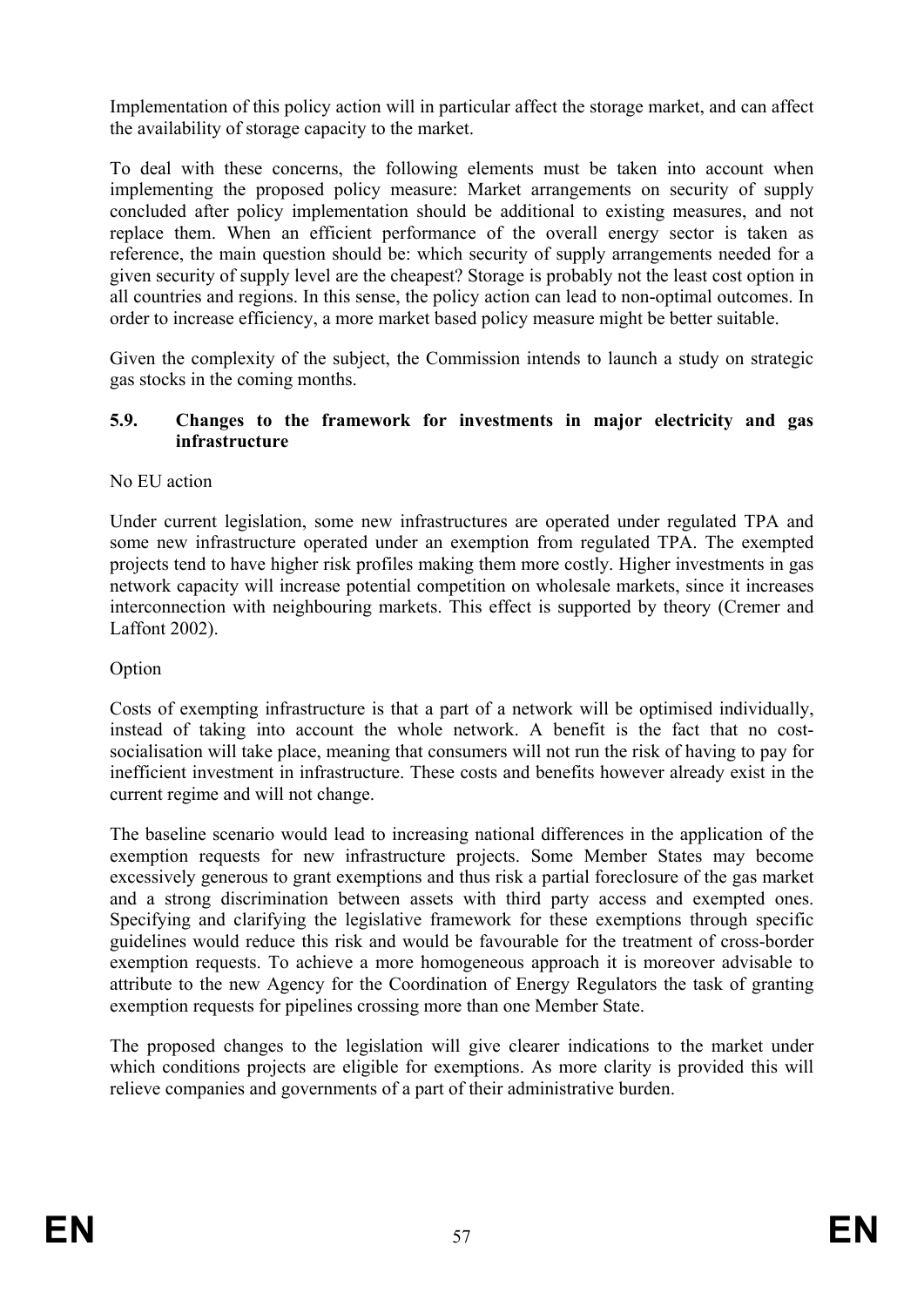## **5.10. DSO unbundling**

The Commission services considered reinforcing the unbundling obligations for DSOs and to apply the obligation of legal and functional unbundling also to allDSOs serving less than 100 000 connected customers. As with TSOs, the more effective unbundling of DSOs would in principle contributeto the creation of a level playing field at the retail level, mainly by eliminating the incumbents' information advantages, preventing cross-subsidies and ensuring fair network access and transparent customer switching procedures. . This measure would thus contribute to the contestability of the retail market and thus facilitate market entry by third party suppliers.

The Commission has considered the following arguments in favour and against further unbundling of DSOs:

## *Arguments in favour of further unbundling of DSOs*

Firstly, vertically integrated DSOs have an interest to make switching procedures more difficult to deter market entry. In particular, they may not have an interest to introduce smart metering which makes retail markets more transparent and customer switching easier. Using the same established brand name for the supply and the network business may also give them a comparative advantage over new entrants. Secondly, as at TSO level, incumbents may benefit from privileged access to network information. This issue may in fact be even more important at distribution level as regards metering: privileged and priority access to consumption information for the integrated network company can be a strong advantage. Thirdly, as at TSO level, there is a risk that the supply business of a DSO benefits from crosssubsidies of the network business of the integrated company. Fourthly, the ownership of the network assets may be seen to put vertically integrated DSOs at a competitive advantage due to their easier access to capital compared to companies without these assets.

## *Arguments against further unbundling of DSOs*

On the other hand the issue of discrimination for network access appears to be less relevant at DSO level than at TSO level as there is no congestion at distribution level so that access is in principle available to all. Moreover, DSOs are not involved in balancing rules so discrimination is not possible in this regard. Secondly, at distribution level, the needs of customers determine investments, not the needs of suppliers, importers or generators as for transmission. An exception are very small generation sites directly connected to the distribution network ("distribution generation"), this concerns mainly renewables and is marginal now but may become more significant in the future. Thirdly, DSO unbundling is less relevant with respect to EU cross-border flows as these flows are essentially local. In contrast, an integrated wholesale EU market in terms of cross-border flows is about stronger interconnectors capacities and harmonised procedures at transmission level. Fourthly, there is insufficient legislative experience with respect to the present unbundling obligations on DSOs. Functional unbundling as introduced in 2004 cannot be fully effective without legal unbundling. However, legal unbundling has been imposed on DSOs only as of 1 July 2007. Fifthly, full ownership unbundling of DSOs in parallel to TSOs unbundling may be difficult to implement. As ownership unbundling of TSOs is likely to require the restructuring of several large vertically integrated companies including the possible divestiture of certain subsidiaries and assets, a similar restructuring process at DSO level may overstretch the ability of financial markets to cope with the financial consequences. This is particularly true because there are several hundred DSOs in the EU and for some of the vertically integrated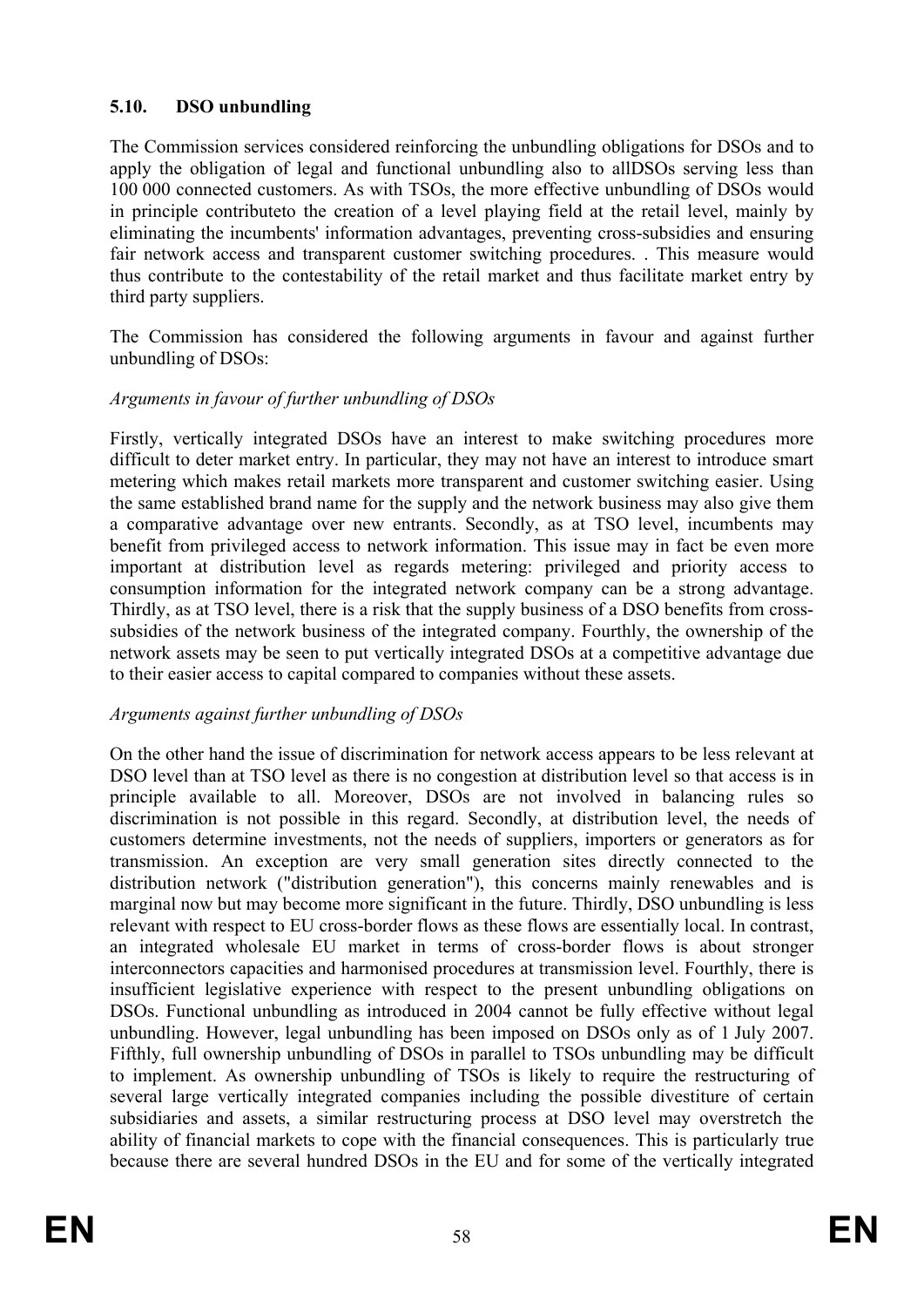companies the value of the assets of the distribution network is far more important than the value of the transmission network.

In the case of smaller DSOs (serving less than 100 000 customers) several Member States have transposed the exemption from legal and functional into their national law, for example, Germany and France. This threshold takes into account that small DSOs with relatively few employees are likely to suffer over-proportionately from a loss of synergies if the network operation is entirely separated from the other business activities. These considerations still appear to be valid. However, as with DSOs above the threshold it appears possible and desirable to reinforce the powers of national regulators to monitor the existing unbundling requirements. Some of the benefits of further unbundling such as easier switching procedures and the prevention of brand confusion may in fact also be achievable by developing binding guidelines and specifying certain provisions in the legislative texts. Reinforced powers of national regulators may help to counter the problem of cross-subsidies and of information flows within vertically integrated DSOs.

## **5.11. Other measures to enhance retail competition**

As explained above, the enhancement of retail competition can be achieved by other measures than DSO unbundling.

A clear definition of roles and responsibilities of all market participants, that is transparent to new entrants, will have low costs, as these things need to be in place anyway in order to establish household competition. Costs of making the rules transparent are low, and costs of improving the rules will be easily offset by increased competition.

Smart metering will help to reduce energy consumption, increase transparency and thereby increase switching rates and competition. Immediate demand response would also increase efficiency and security of supply.

A smart meter records how much electricity, gas or water an individual customer uses and when it is used (typically hourly). Via a network this information is send to the local utility for monitoring and billing purposes, making it possible to charge different prices for consumption based on the time of day and the season. Higher electricity prices during peak demand periods will give consumers an incentive to reduce their demand, or shift their use to periods of lower demand (e.g. weekends or later in the evening) and away from times of the day when electricity (gas, water) is most expensive. In contrast, conventional meters measure only how much energy is consumed by a customer each billing period (typically one or two months).

There are a few countries that have installed smart meters and the experienced costs and benefits are presented below. Smart metering has been introduced on a larger scale in Italy and Canada (Ontario), Australia (Victoria) and Sweden. A number of further countries have already carried out pilot studies and some of them plan to introduce smart metering country- (state-) wide over the next years (UK, Ireland, the Netherlands, France, Canada (Alberta) and the USA (California, Texas, Idaho, Washington DC))<sup>19</sup>.

<u>.</u>

<sup>&</sup>lt;sup>19</sup> For a general overview on the costs and benefits of smart metering see the paper by Capgemini consulting:

http://www.us.capgemini.com/DownloadLibrary/files/factsheets/Capgemini\_SmartMetering\_FS.pdf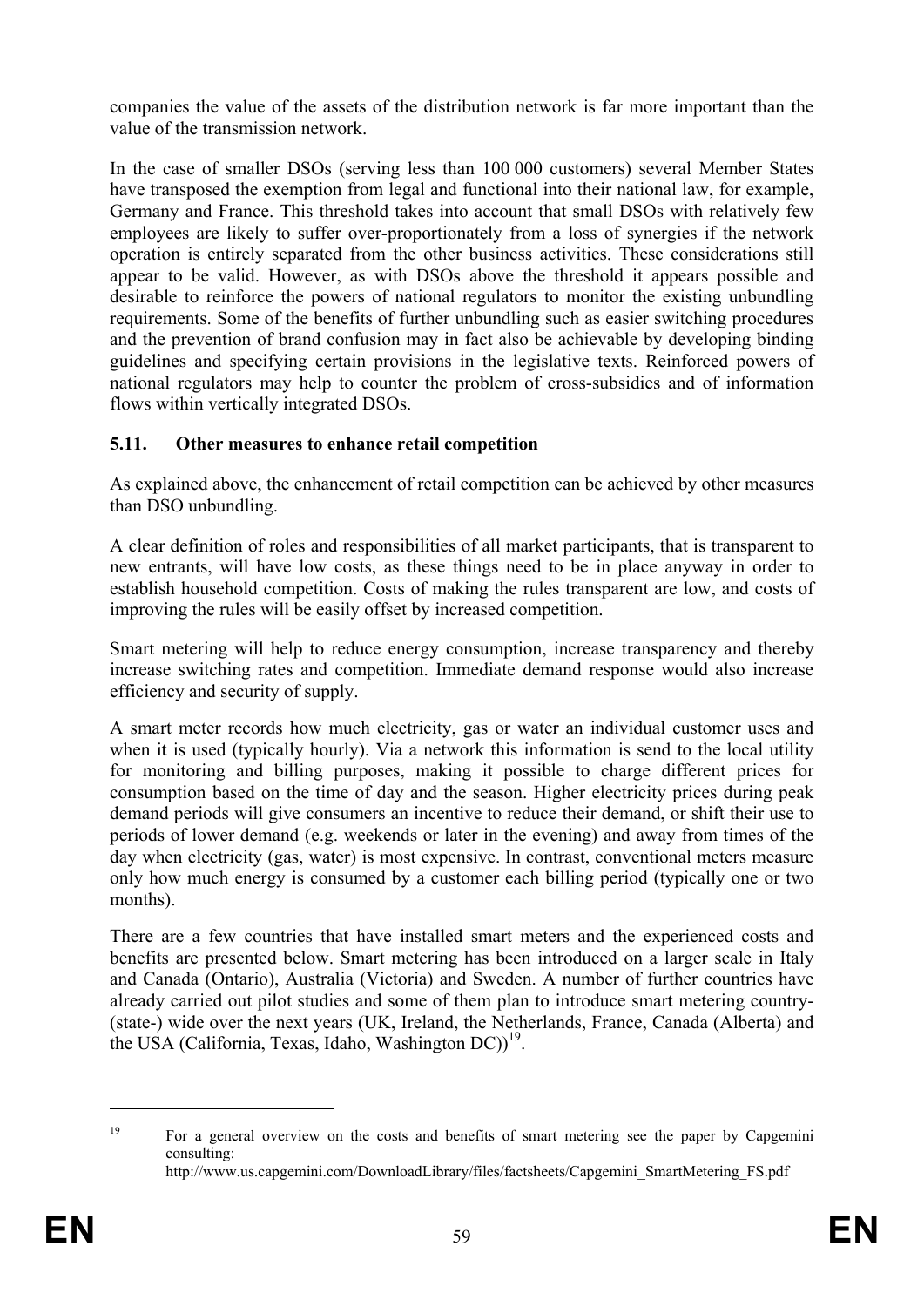## **Italy**

The Italian utility ENEL introduced smart meters already in 2001 in their "Telegestore project". Mass installation started in January 2002 and since then almost 30 million smart meters have been installed in Italy. Enel has invested around  $\epsilon$  2.1 billion in this project, which is an equivalent of around  $\epsilon$  70 per customer. Annual savings per customer were projected with  $\epsilon$  500 per annum for the period after full installation, which has almost been achieved in 2006.

#### **Sweden**

First pilot studies were already carried out in Sweden in 2001. In 2003 a law was passed that requires smart meters to be installed for all customers by 2009 (monthly metering). Typical costs per connection point are around  $\epsilon$ 200- $\epsilon$ 220 and will be passed through to the customer. It has been estimated that the net cost of smart meters (discounting positive effects) would be about 10 to 15 euros per year for each connected customer.

## **Pilot studies**

California will install smart meters to the 9 million gas and electric household customers in the Northern California territory of PG&E. All advanced meters and the necessary communications infrastructure shall be fully installed by 2012 or 2013. In the Netherlands pilot projects are being carried out. Legislation on a country wide introduction of smart metering is currently discussed<sup>20</sup>. In the UK a number of pilot studies have been carried out, a country-wide obligatory roll out is still being discussed. Assuming cost-recovery over a 15 year period (life of asset) Owen and Ward (2006) estimated the extra costs per customer per year to be around £8 for the meter, plus £5-10 for operation and maintenance (all nominal values)<sup>21</sup>. Estimates made by Ofgem assume costs of  $\epsilon$ 44 to  $\epsilon$ 218 per meter (This includes the cost of the meter, installation, (potential) stranding cost and the systems costs necessary to retrieve and process the data from the meters)<sup>22</sup>. For a trial of  $520$  SME sites using smart metering, the UK Carbon Trust reports an average saving of carbon of  $5-6\frac{9}{2}$ .

## **5.12. Further measures related to consumer protection**

The obligation to provide information regarding (i) comparable price information, (ii) switching procedures and (iii) protection against unfair selling practices, will -at least potentially- contribute to the consumer protection, the contestability of the market and the energy prices. It will increase the availability of information and therefore strengthen the consumer's position on the market. Beside that, we expect that the costs pertaining to this obligation are rather low for both public and private sector. However, one should consider that the (daily) use of Internet is not yet common for all Member States-citizens, especially those who are in a vulnerable position. Further, we observed that in several Member States comparable prices are already available, sometimes provided by commercial parties.

1

<sup>20</sup> http://www.beama.org.uk/hottopics/Smart+Metering/default.asp Details on the estimated costs and benefits of the introduction of smart metering in the Netherlands can be found in a study by SenterNovem / KEMA consultintg (2005):

http://mail.mtprog.com/CD\_Layout/Day\_2\_22.06.06/0900-1045/ID57\_Siderius\_final.pdf<br>
21 http://www.sustainabilityfirst.org.uk/publications/smartmeters.php

<sup>&</sup>lt;sup>22</sup> http://www.ofgem.gov.uk/Markets/RetMkts/Metrng/Smart/Documents1/12813-2006.pdf http://www.carbontrust.co.uk/publications/publicationdetail.htm?productid=CTC713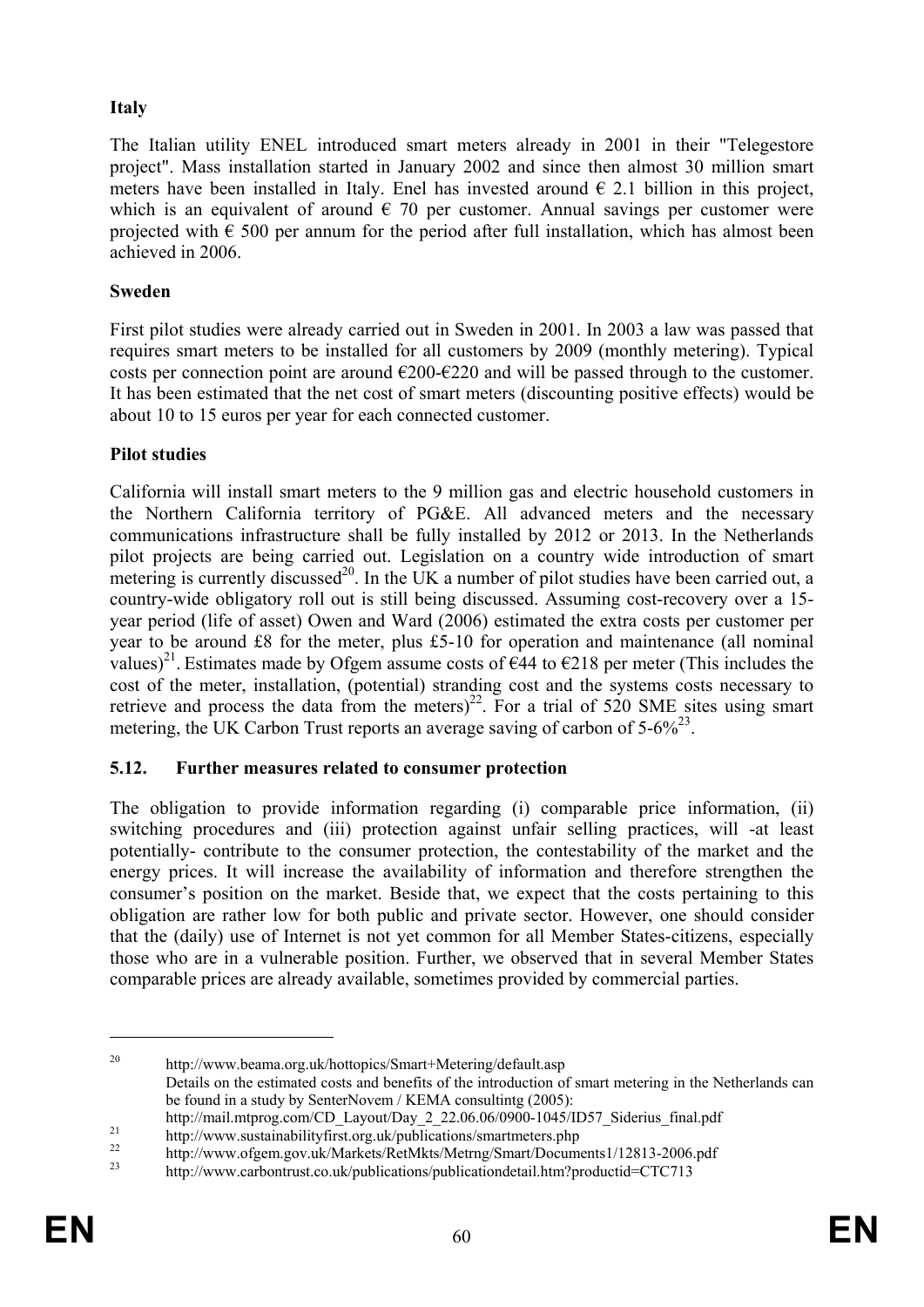Finally, the introduction of compulsory rules to protect vulnerable customers would increase consumer protection. It depends on the legislative detail (who is paying?) whether the private sector compliance costs or the public sector spending will increase. National existing social legislation already partially protects these customers.

## **5.13. Analysis of macroeconomic impacts**

The rationale behind the liberalisation of network industries is to improve their sectoral performance and thereby to generate wider-reaching macro-economic benefits. A defining structural characteristic of most network industries is the presence of bottlenecks separating producers and customers, notably the grid itself – e.g. transmission lines, pipes, railway tracks. These industries are also exceptional in that they provide essential inputs for virtually the entire economy. The importance of the proper functioning of these industries is further reinforced by their role as providers of services of general economic interest.

Most network industries were traditionally organised as vertically integrated state-owned monopolies. Therefore, the separation (unbundling) of the bottleneck segments, which generally have inherent natural monopoly features, from the potentially competitive segments (such as production, supply and maintenance) is a cornerstone of the market opening process. The resulting increase in competitive pressure should entail higher productivity (and productivity growth) and a downward pressure on prices, ultimately translating into higher economic growth.

To assess the macro-economic impact of liberalisation, one has to distinguish between direct effects on the network industries, effects on customers and indirect economy-wide effects. Some direct effects on the industries themselves are likely to be negative as the competitive pressure and the drive for more efficient production are likely to exert downward pressure on employment levels and mark-ups in incumbent firms. Nonetheless, lower prices and product innovation ensuing from the competitive pressures may lead to higher demand and output and thus mitigate the adverse employment effects. Although the effects of liberalisation on customers are expected to be positive and much larger than the effects on the incumbent firms and their employees, they are by and large more dispersed and less tractable. Indeed, lower prices of network industry services would enhance welfare by raising real household incomes and lowering the costs for those industries which rely heavily on inputs from network industries. Furthermore, given the considerable weight of network industries in the Harmonised Index for Consumer Prices, price developments in network industries may also have important consequences for the efficient conduct of monetary policy. In contrast to the direct effects on firms and employees in the sector, the indirect effects are far less visible and thus hard to measure and quantify. Moreover, in terms of timing, one can expect the incumbent firms and their employees to feel the effects of liberalisation rather abruptly while customers reap benefits somewhat later. The indirect effects would normally take much longer to materialise.

If one intends to quantify the effects of a further liberalisation of the energy (electricity and gas) sector one should be aware of significant data, statistical and model uncertainty. Accordingly, the results of such a quantification should be considered only as indicative of the potential benefits of these regulatory reforms.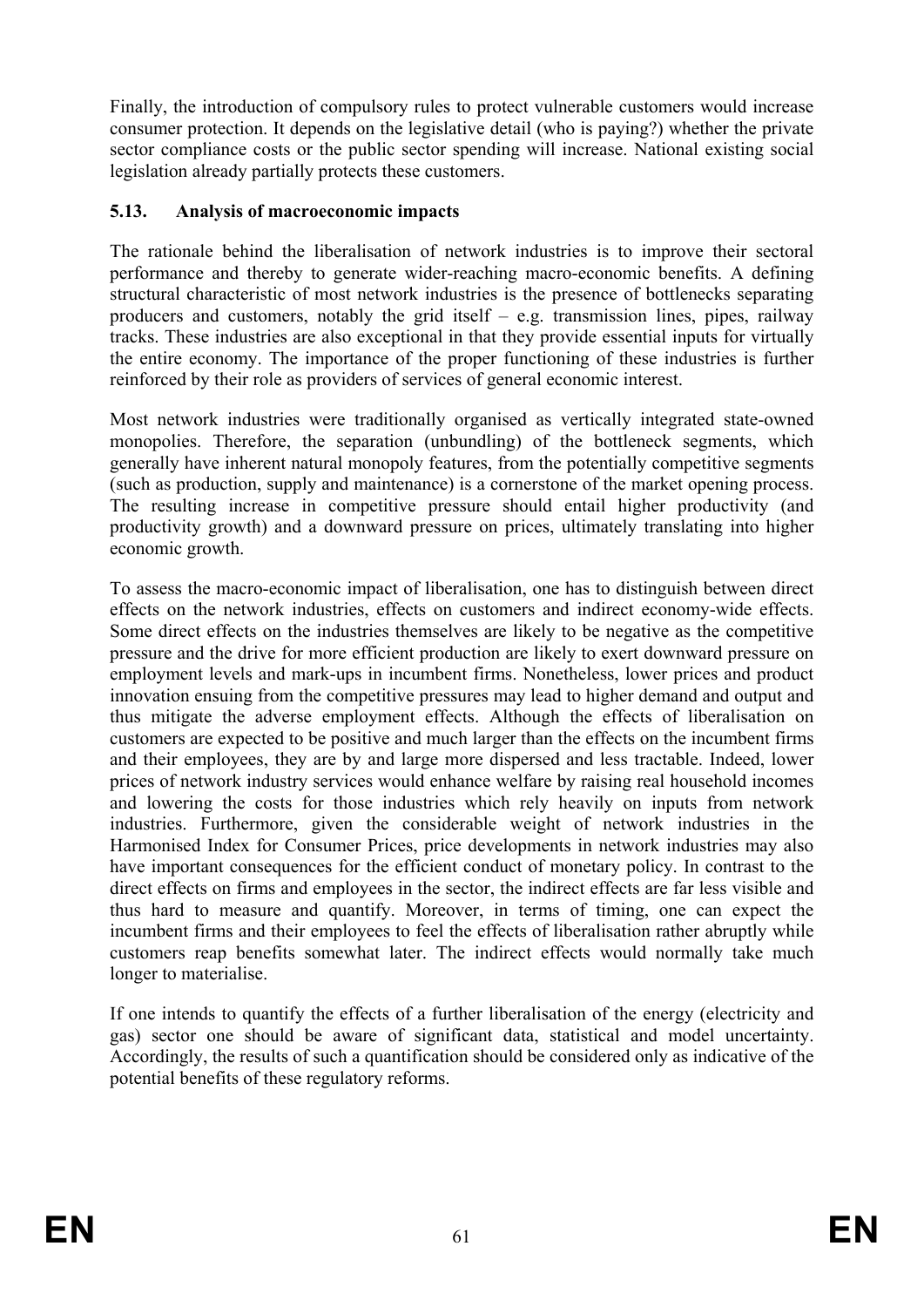#### *Simulations based on QUEST model*

The Commission services have undertaken two such simulations. The starting point of the first simulation is the ECB estimate for EU 15 that further regulatory reforms in the EU electricity sector could lead to price reductions of about 20%. This result is based on the assumption that all EU 15 Member States align their regulatory conditions to those of the 'best practice' country and that prices adjust accordingly. Given the share of the EU electricity industry in value added (1.9%) and the size of the non tradable sector (2/3 of value added), a price reduction of 20% would be associated with a price decline of 0.6% in the non tradable sector. This reduction in prices has been translated either into a total factor productivity (TFP) or into a mark-up shock in the European Commission QUEST model. The shocks associated to the 20% price fall in the electricity sector were thus assumed to correspond to a TFP increase of 25% or to a decline in mark ups by 15 percentage points. In reality the reforms are likely to affect both mark-ups and efficiency and therefore, the observed price decline is the result of a combination of a mark-up reduction and of efficiency gains. The shocks to TFP and to mark ups are calibrated in such a way that the full price decline is spread over a period of five years.

The results for electricity on the real GDP are presented in the table below. The respective effects of a TFP and a mark-up shock are different. The results for electricity market liberalisation on the real GDP are presented in Table xx. The respective effects of a TFP and a mark-up shock are different. Over a period of five years, the GDP effect generated with the two channels is quite similar and amounts to about 0.5% to 0.6% of GDP. In the longer run, however, the effect from a reduction in mark ups seems somewhat stronger. Though the total GDP effect is similar, both channels have different effects on employment. With the efficiency (TFP) channel, the reform is associated with an increase in investment in the non tradable sector but a decline in employment and a shift of employment to the tradable sector. The net employment effect is slightly negative. With the mark up channel, the investment and employment effects are stronger. In the first case more output is produced with a more efficient use of resources while in the second case, increased competition shifts the demand for factors of production in an upward direction. A similar analysis for the gas would lead to effects equal to roughly 30% of those observed for electricity.

|                | Increase of TFP by 25% |            |           | Increase of TFP by 10% |            |           |
|----------------|------------------------|------------|-----------|------------------------|------------|-----------|
|                | <b>GDP</b>             | employment | inflation | <b>GDP</b>             | employment | inflation |
| After 1 year   | 0,02                   | $-0,1$     | $-0,05$   | 0,01                   | $-0,04$    | $-0,02$   |
| After 5 years  | 0,51                   | $-0,01$    | $-0,39$   | 0,2                    | $\theta$   | $-0,16$   |
| After 10 years | 0,51                   | $-0,05$    | $-0,37$   | 0,2                    | $-0,02$    | $-0,15$   |

**Macroeconomic effects of an increase in total factor productivity in the electricity sector**

Note: figures are % deviation from the base year. Investment refers to the non-tradable sector.

Source: Quest-model, run with adapted ECB estimates.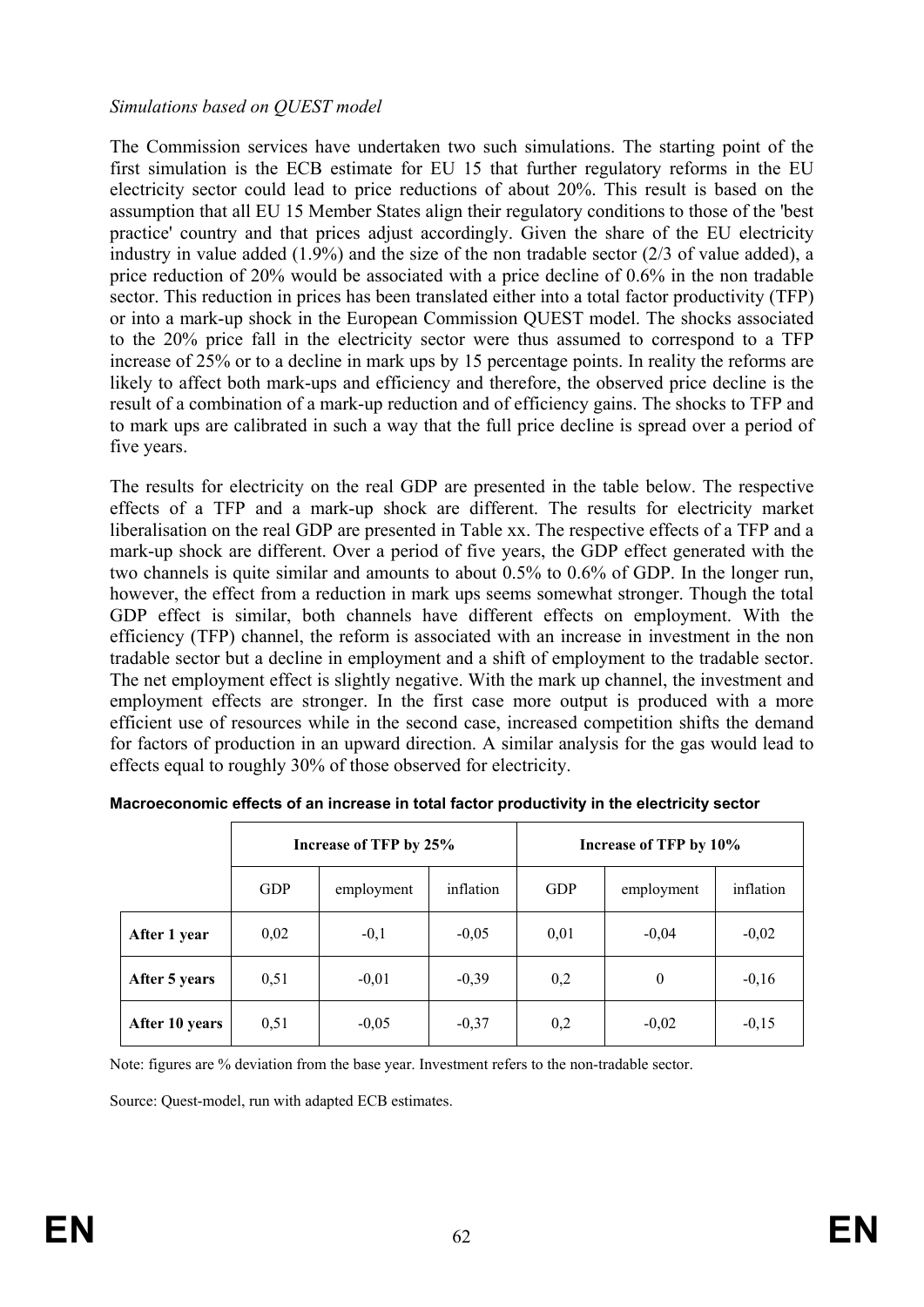The second simulation is based on a study undertaken by Copenhagen economics that aims at fine-tuning the estimation of the effects of ownership unbundling on electricity prices by first deriving Market Opening Milestones (MOM).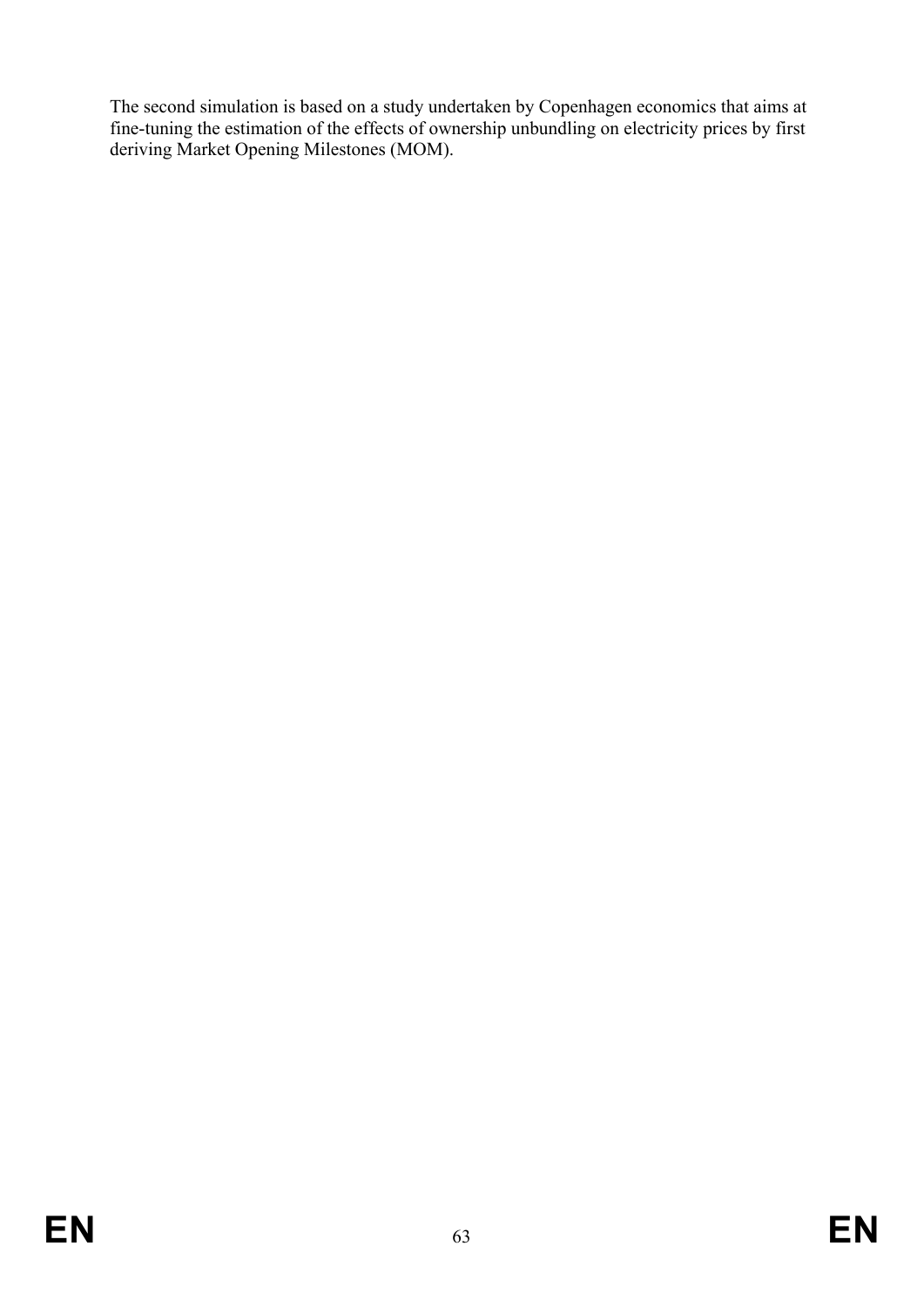Market Opening Milestones

The OECD has calculated an indicator to track regulatory conditions in seven network industries. This indicator is based on different industry characteristics including entry regulation, public ownership, market structure, vertical integration and price controls. It shows a relatively high level of regulation in France, Greece and Ireland and lower levels in Germany, the Netherlands. While in 2003 network industries in the euro area were still more heavily regulated than in the US (except for electricity), the process of deregulation (over the period 2000-2003) was more rapid in the EU, especially in electricity and postal services.

A study carried out by Copenhagen Economics in 2007 on the impact of market opening in network industries traces the evolution of market opening by defining a set of "Market Opening Milestones" (MOM) for each sector. This economic assessment also concentrates on the question of the ownership unbundling of transmission networks:

- fully integrated TSO (0 points)

- accounting separation (0.15 + 0.10 additional score for published accounts, compliance officer, separate corporate identity and location)

- management separation  $(0.40 + 0.10)$  additional score for published accounts, compliance officer, separate corporate identity and location)

- legal separation (0.65 + 0.10 additional score for published accounts, compliance officer, separate corporate identity and location)

- ownership separation  $(0.90 + 0.10)$  additional score for published accounts, compliance officer, separate corporate identity and location).

For each country, sector and year, the MOM scores are weighted and summed to create a Market Opening Index (MOI). Regressions were carried out to test the connection between MOM and MOI, on one hand, and indicators of performance on the other hand. In the case of electricity prices, Copenhagen Economics found a statistically significant relationship with the MOM representing the degree of unbundling of TSOs.

The Commission services performed simulations of the effect on electricity prices of bringing 25 Member States (excluding Cyprus and Malta) up to a score of 1 in respect of TSO unbundling. They assumed that the results derived by Copenhagen Economics for EU15 in the period 1990-2001 are still valid for these 25 Member States from 2007 onwards. The Commission services then calculated averages using the 2007 electricity prices from the structural indicators, weighted by each country's share of inland market consumption.

The calculations performed by the Commission services on the basis of the Copenhagen Economics study provide some positive results. The initial price change due to ownership unbundling of transmission would be about -1.2%. After 10 years, the impact on prices would be a reduction of about 8%. The simulation models the effects of moving from management separation or legal separation to full ownership unbundling. It does not allow comparisons between ownership unbundling and the ISO solution.

The results for electricity market liberalisation on the real GDP are presented in the next table. Once again, the respective effects of a TFP and a mark-up shock are different. Over a period of five years, the GDP effect generated with the two channels is quite similar and amounts to about 0.2% of GDP. In the longer run, however, the effect from a reduction in mark ups seems somewhat stronger. A similar analysis for the gas would lead to effects equal to roughly 30% of those observed for electricity.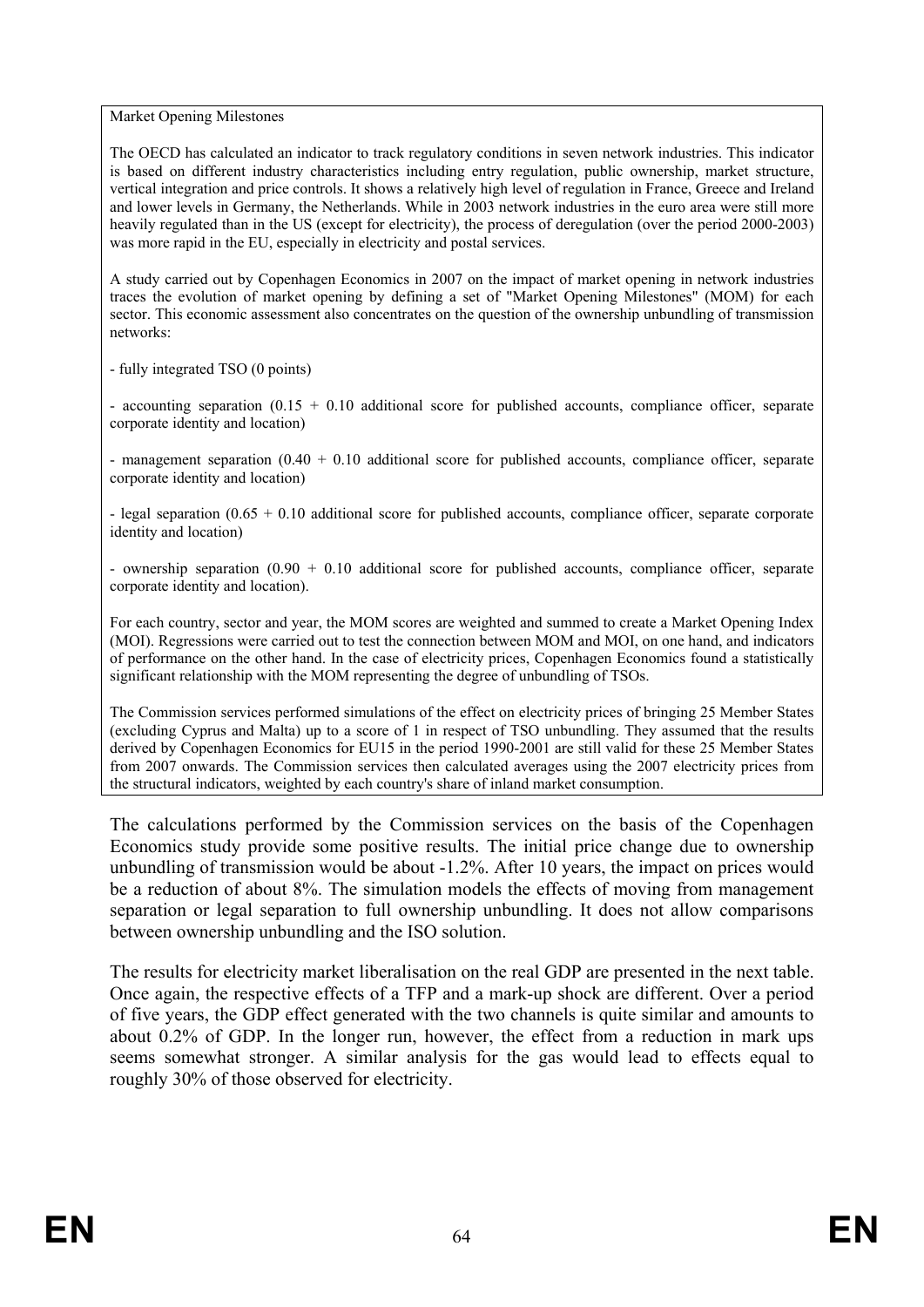|                | Reduction of mark-up by 15% points |            | Reduction of mark-up by 6% points |            |            |           |
|----------------|------------------------------------|------------|-----------------------------------|------------|------------|-----------|
|                | <b>GDP</b>                         | employment | inflation                         | <b>GDP</b> | employment | inflation |
| After 1 year   | 0,03                               | 0,03       | $-0.06$                           | 0,01       | 0,01       | $-0,02$   |
| After 5 years  | 0,57                               | 0,49       | $-0,41$                           | 0,23       | 0,2        | $-0,16$   |
| After 10 years | 0,62                               | 0,42       | $-0,45$                           | 0,25       | 0,17       | $-0,18$   |

#### **Macroeconomic effects of a mark-up reduction in the electricity sector**

Note: figures are % deviation from the base year. Investment refers to the non-tradable sector.

Source: Quest-model, run with adapted Copenhagen Economics estimates.

Not surprisingly, the simulation results based on Copenhagen Economics give lower positive impacts than those based on ECB estimations, as the expected downward effect on prices is expected to be smaller. Thus, while the simulations based on the ECB estimations should illustrate the upper-end estimations of macroeconomic effects of a further energy-market liberalisation, the simulations based on Copenhagen Economics should be interpreted as the more central or conservative estimations.

In both simulations, the driving force behind the positive growth effect is the boost in investment and innovation triggered by the change in relative prices, namely in the nontrading part of the economy. As it has also been assumed that the expected reductions in wholesale prices will be passed through to end users, consumer prices will also be affected. Given the high share electricity and gas consumption have in the consumer price basket, consumer prices are estimated to be about 0.2 to 0.4% below the baseline level after two to three years.

#### *Simulation based on WorldScan model*

Regulatory reforms in the EU energy (electricity and gas) sector have not only direct impacts on energy consumption, production and trade. A further liberalisation of the energy markets has also indirect impacts on other sectors in the EU economies which arise from increased productivity driven by competition in the energy sector and lower energy prices. Moreover, these changes in relative prices and comparative advantage lead to structural changes on a sectoral level within the Member States and internationally.

For the quantification of the macroeconomic impacts of energy market liberalisation, the Commission has also used WorldScan, a global (recursive) dynamic computable general equilibrium (CGE) model with multiple regions, sectors, and production factors as well as imperfect competition that focuses on the economies of the European Union<sup>24</sup>. Computable general equilibrium models provide a comprehensive and consistent framework for studying price-dependent interactions between the energy system and the rest of the economy. They

1

<sup>&</sup>lt;sup>24</sup> WorldScan has been developed at The CPB Netherlands Bureau for Economic Policy Analysis (www.cpb.nl). See Lejour et al. (2006).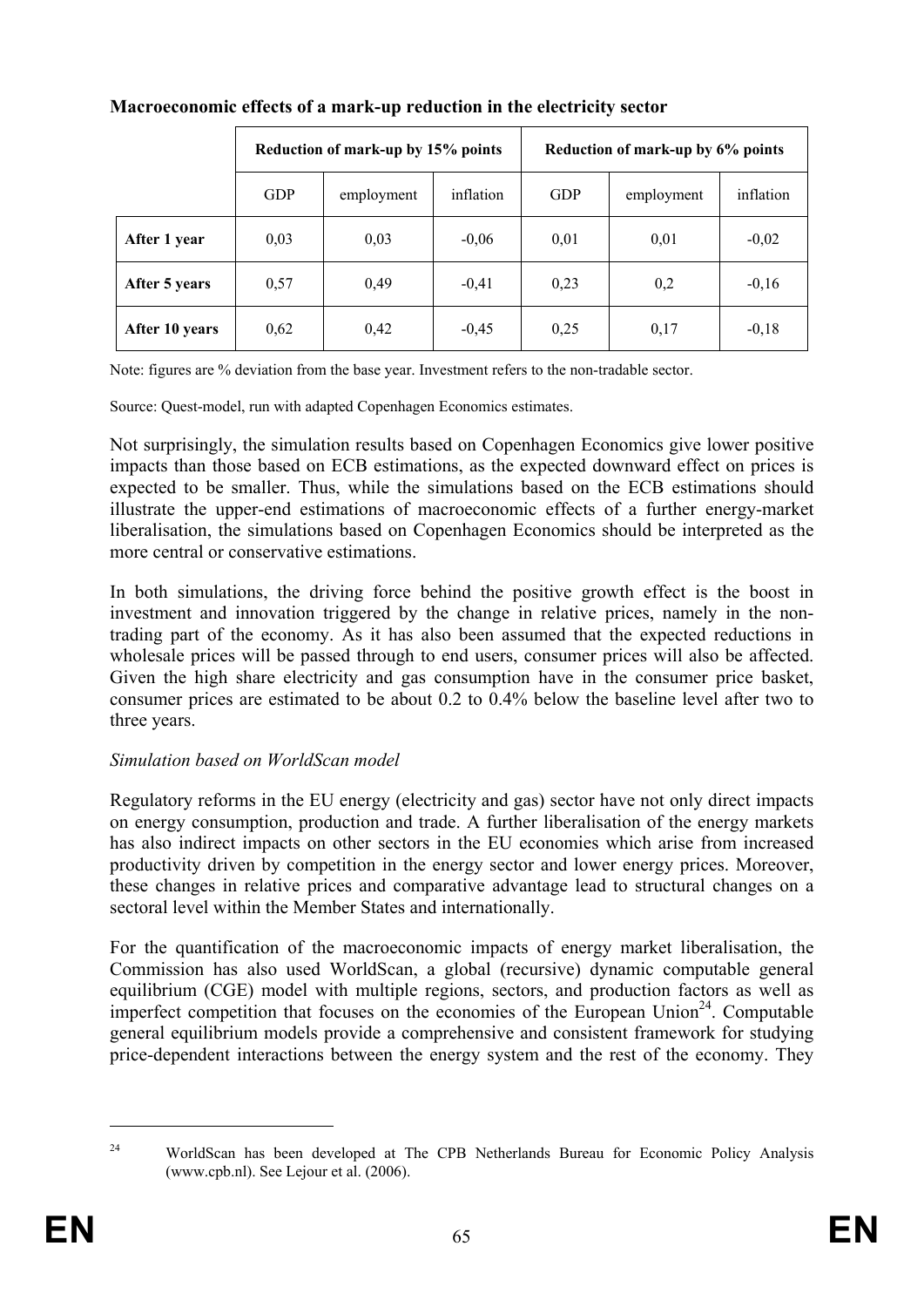consider indirect spillovers to other markets which in turn feed back to the economy and hence allow the quantitative analysis of direct and indirect impacts of policy interference.

Liberalisation leads to an increase in total factor productivity (TFP) in the electricity and gas sector in the EU Member States. However, the progress of energy sector deregulation varies considerably between Member States and even between different energy sectors. The productivity gains that can be expected from liberalisation therefore differ in magnitude (see Kent and Simon, 2007; Nicoletti and Scarpetta, 2003): Economies that have so far implemented only limited reforms in the energy sector are expected to achieve higher productivity gains from full deregulation than economies that are relatively advanced in their energy market reforms. The following scenarios have been analysed in order to assess the impact of further regulatory reforms in electricity and gas markets in EU Member States:

[LIB] Liberalisation has a differentiated impact on TFP growth depending on the current level of energy market regulation in the different Member States. Furthermore, the liberalisation benefits differ between electricity and gas markets.

[LIB+] In addition to the TFP growth in the previous scenario, we assume that the deregulation leads also to an increase in intra-industry trade flows across member states in the energy sector. This effect is modelled through a 50 percent increase of the so-called Armington elasticity that governs substitution possibilities between domestically produced and imported goods.

Estimates for potential efficiency gains from regulatory reforms in the electricity and, especially, the gas market are difficult to obtain. For simulations with WorldScan, the OECD International Regulation Database which provides internationally comparable cross-country differences and changes in the regulation of non-manufacturing sectors (Conway and Nicoletti, 2006) is used. The OECD measure of product market regulation for the energy sector (electricity and gas, respectively) covers information on entry regulation, public ownership, vertical integration and market structure. The index ranges from most restrictive (6) to least restrictive (0) and is available for the period 1973 to 2003. The indicators of regulatory conditions in the electricity sector and the gas sector in different OECD countries in 2003 are provided in the Appendix  $A^{25}$ .

A broad range of TFP impacts (and associated energy price reductions) is allowed for, in line with other international studies (see, e.g., Fairhead et al., 2002). TFP improvements are assumed to range between 10 percent for economies in the OECD database that have already implemented many reforms across the market segments to 30 percent for economies that have introduced only limited reforms in the electricity sector and from 5 percent to 20 percent in the gas sector as reforms in the gas sector are not as extensive. The resulting TFP increases for the Member States that are implemented in scenario [LIB] vary between about 11 percent (the Netherlands, UK) and about 23 percent (France, Greece, Ireland, Poland) in the

1

<sup>&</sup>lt;sup>25</sup> For the missing values for the gas sector (Slovenia and other not listed EU-12 MS) we assume the average of the existing EU-12 country information (i.e. the values for Czech Republic, Hungary, Poland, and Sovakia). In order to obtain the missing values for the electricity sector (EU-12 MS) we assume the same absolute difference in regulatory conditions between the two sectors as for the old MS.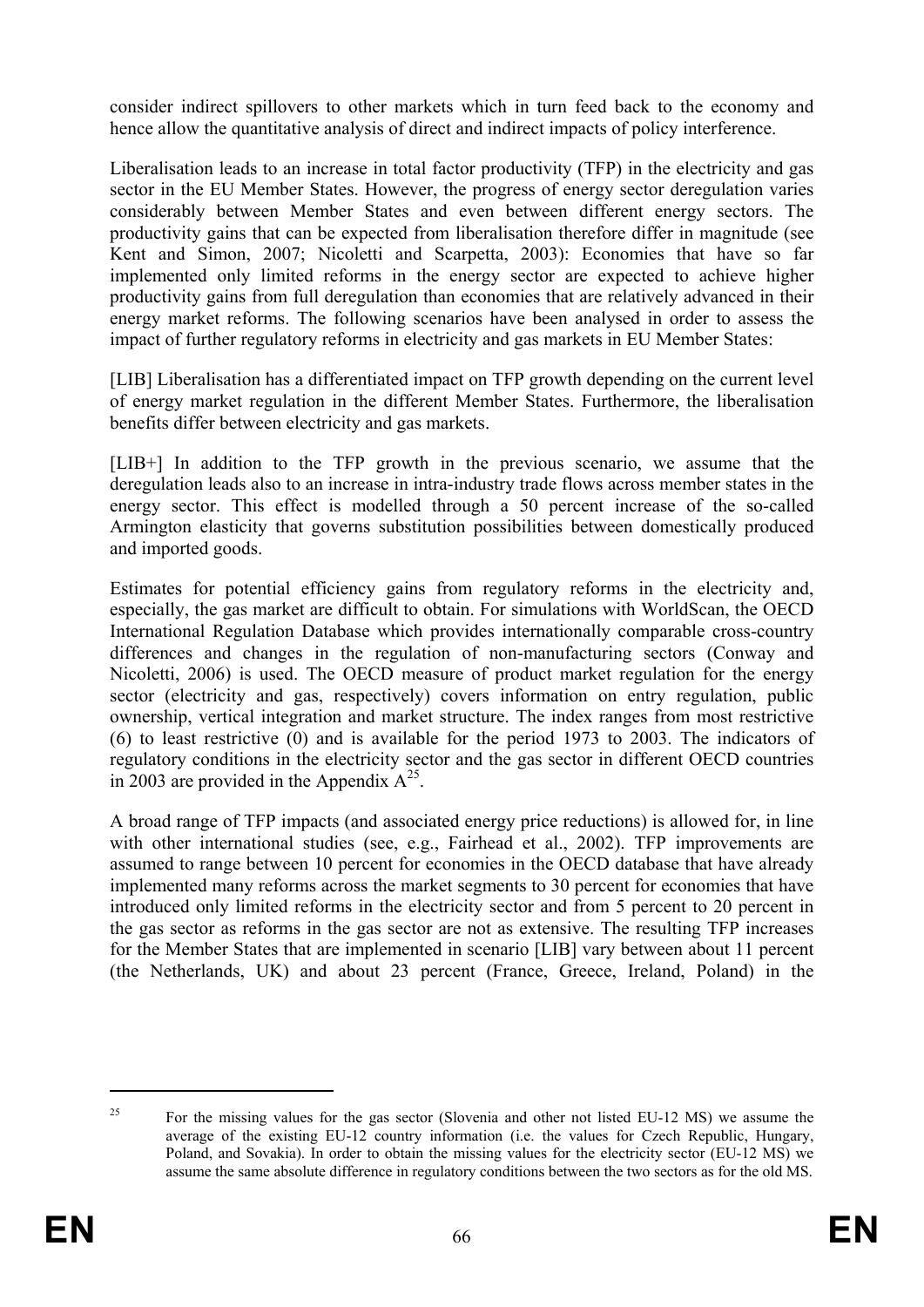electricity sector and between about 9 percent (Germany, UK) and 19 percent (Finland, Greece, Poland) in the gas sector<sup>26</sup>.

The WorldScan simulation results for the different scenarios are summarised in the below table. In both policy counterfactuals, TFP is increased in the electricity and gas sector gradually between 2007 and 2010. The impacts of the liberalisation scenario [LIB] are reinforced with increased cross-industry trade in scenario [LIB+]. In the scenario [LIB], efficiency improvements in the electricity and gas sectors lead to lower energy prices which in turn impact the rest of the economy. In 2010, energy prices decrease by 5.3 percent (5.5 percent in scenario LIB+) compared to the baseline. Not surprisingly, the decrease in electricity prices together with higher national incomes due to the spill-over of productivity gains to the rest of the economy triggers an increase in energy demand and energy production (10.4 percent in scenario LIB, 14.6 percent in scenario LIB+). As a result,  $CO<sub>2</sub>$  emissions increase by a similar order of magnitude all other things equal. The economy wide benefits, especially in the energy intensive industries, result in a higher EU25 gross domestic product of 0.9 percent (1.0 percent in LIB+). These economy wide impacts of energy price reductions are enhanced through the reallocation of productive resources in all economic sectors triggered by the reduction in energy prices and comparative advantages.

The GDP impacts vary between Member States according to their current level of regulation. The increase in output exerts an upward pressure on prices for labour and capital. The sectoral implications of energy market liberalisation depend on the factor intensities in the different sectors: prices in energy intensive industries (medium-low tech. manufacturing and mediumhigh tech. manufacturing) are reduced while labour- and capital-intensive sectors like high tech. manufactures and commercial services even face higher production costs and prices<sup>27</sup>. The changes in relative prices also reflect the adjustments in domestic final demand and international competitiveness. While the overall export volume and the sectoral shares in world production for energy intensive industries increase, these shares are reduced for labourand capital-intensive sectors. Only the service sectors that are less exposed to international competition univocally benefit from higher economic activity despite their relatively high labour intensity.

<u>.</u>

<sup>&</sup>lt;sup>26</sup> Since the energy sector in WorldScan comprises coal, natural gas, gas distribution, refined oil products and electricity, the TFP shock is implemented in proportion to the electricity and gas share in total

energy sector.<br><sup>27</sup> The reduction of transport prices can be explained by the sectoral aggragation of WorldScan: refined oil products which are mainly demanded in the transportation sector are also part of WorldScan's energy sector.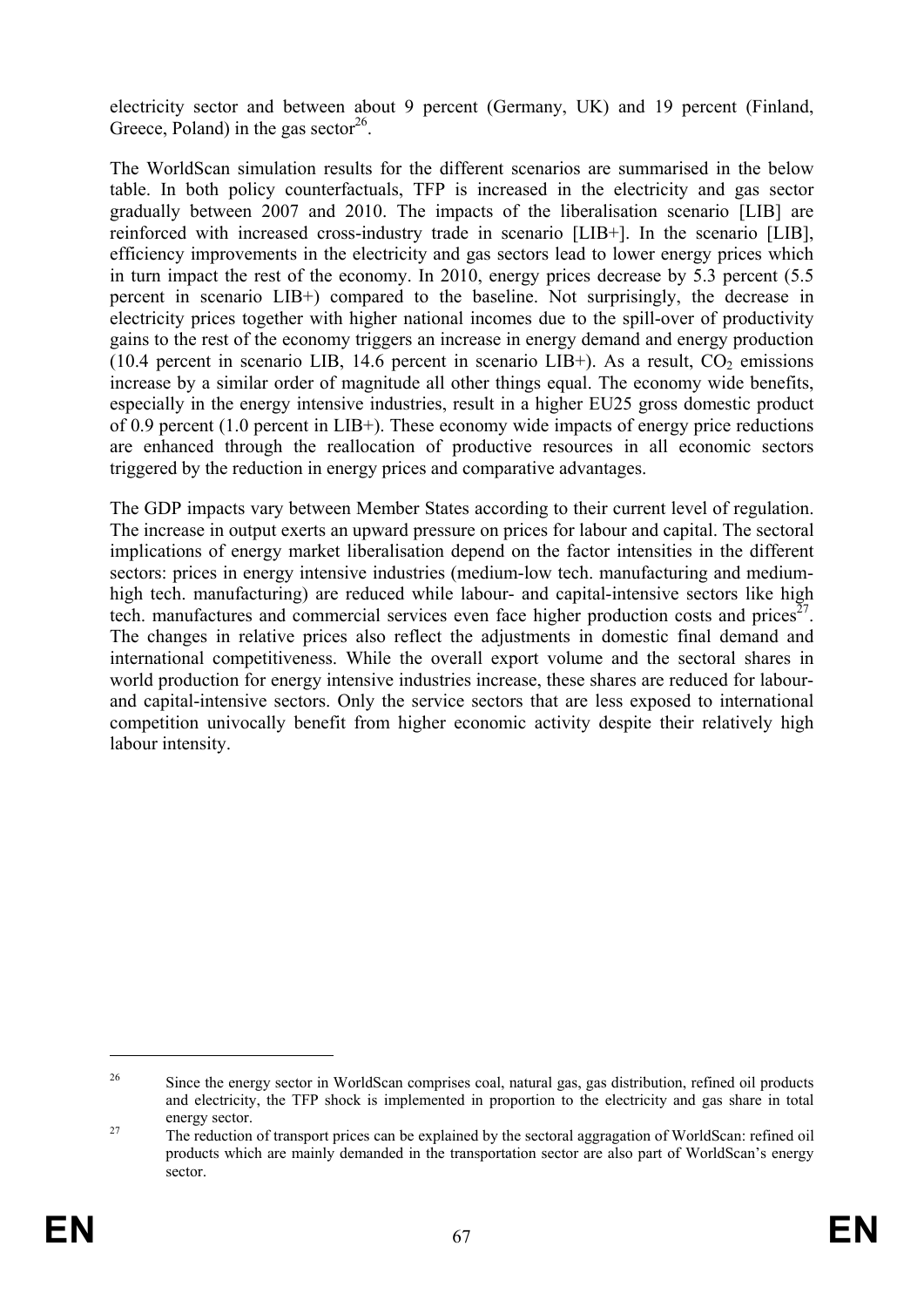|                                                                                  | <b>LIB</b> | $LIB+$ |
|----------------------------------------------------------------------------------|------------|--------|
| Gross dom. product (% change vs baseline)                                        | 0.9        | 1.0    |
| <i>Export volume</i> (% change vs baseline)                                      | 0.9        | 0.8    |
| Sectoral price (relative to regional producer<br>price in % change vs BaU)       |            |        |
| agriculture, oil, minerals                                                       | 0.1        | 0.2    |
| energy                                                                           | $-5.3$     | $-5.5$ |
| Low tech. manufactures                                                           | 0.1        | 0.1    |
| medium-low tech. manufact.                                                       | $-0.3$     | $-0.4$ |
| medium-high tech. manufact.                                                      | $-0.1$     | $-0.1$ |
| high tech. manufactures                                                          | 0.2        | 0.2    |
| Transport                                                                        | $-1.2$     | $-1.5$ |
| commercial services                                                              | 0.4        | 0.4    |
| government and other services                                                    | 0.6        | 0.6    |
| Energy production (% change vs baseline)                                         | 10.4       | 14.6   |
| Sectoral<br>shares<br>in<br>production<br>world<br>(absolute change vs baseline) |            |        |
| agriculture, oil, minerals                                                       | 0.2        | 0.2    |
| energy                                                                           | 0.9        | 1.6    |
| low tech. manufactures                                                           | 0.0        | 0.0    |
| medium-low tech. manufact.                                                       | 0.1        | 0.1    |
| medium-high tech. manufact.                                                      | 0.1        | 0.1    |
| high tech. manufactures                                                          | $-0.2$     | $-0.3$ |
| transport                                                                        | 0.3        | 0.4    |
| commercial services                                                              | 0.1        | 0.1    |
| government and other services                                                    | 0.2        | 0.2    |

# WorldScan simulation results for EU25 in 2010 for different scenarios

Source: Own calculations using WorldScan.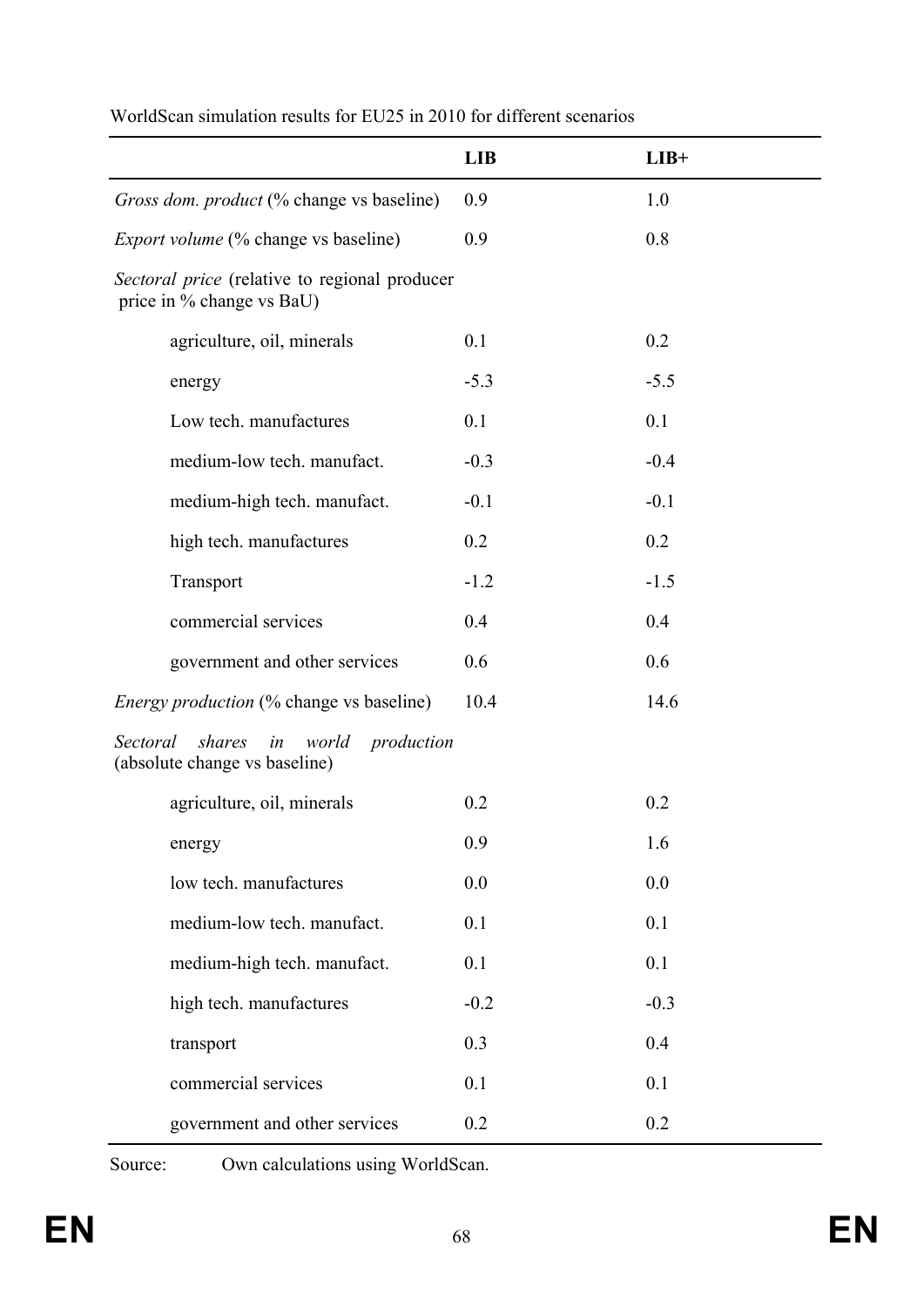#### 5.14. Analysis of employment and social effects

The impacts on employment of the opening of gas and electricity market have already been subject to a study commissioned by the Employment Directorate General of the Commission on the "Employment Effects of the Opening of Gas & Electricity Markets". The direct social impact in form of declining employment in the energy sector of all proposed measures is likely to be very limited Most companies of the sector are already in the process of restructuring to cope with liberalisation irrespective of the introduction of further unbundling and improved regulation. Indirect effects, linked to a well functioning internal EU energy market, are potentially rather positive. The effects of ownership unbundling on employment have been studied together with other macro-economic impacts in the chapter above. It is clear that unbundling would, in the worst case scenario, have a virtually neutral effect on employment and, in the best case, a positive effect.

The possible social dimension will concern mainly the public vertically owned companies in case where the ownership unbundling would lead to a privatisation of the network assets One could argue that the ownership unbundling or ISO model will reduce the mobility of workers within the vertically integrated company. However, this is already the case due to legal and functional unbundling, which include a compliance programme and "Chinese walls". In those countries where ownership unbundling has been implemented, there have been no significant lay-offs by formerly integrated companies. There is no reason to believe either that, due to ownership unbundling, some countries or regions may be more affected than others. The ongoing liberalisation process, irrelevant of the status of the ownership of transmission networks, led to efficiency improvements and productivity gains, which will continue.

Regarding the protection on the workers, there is a possibility that networks assets which are quite attractive for the investments funds can be taken over by private funds, which may give priority to short term profitability over long term investments. This would however be in complete contradiction of such funds, which usually acquire these assets because of their long term regulated profits outlook.

Different protective mechanisms are already in place in the EU and national law both in the internal market directives and second in the labour law regarding corporate restructuring:

The first one concerns the designation of the TSO by ational authorities and the duration of this designation. In defining the conditions of TSO licensing and the duration of the licence, national authorities can decide which company is going to buy the network and for how long this company will be the TSO. TSOs are usually designated for a long period, such as 20 years. One may expect pressure from investment funds to reduce this duration but this will be a matter of negotiating between the government and possible buyers.

The second barrier is linked to regulator's powers .The Commission is fully aware of the temptation to invest in a profitable asset and to take the revenues without doing the right investments in the networks. Due to the experience in some MS as clearly demonstrated in the sector enquiry, the Commission will propose to reinforce the powers of the national regulators on this aspect. This measure will have a positive impact on the workforce.

As regards corporate restructuring, the provisions of several labour law Directives can have a direct impact, in particular though the procedures they provide for the involvement of workers' representatives in the restructuring process. The Directives can play a crucial role in smoothing the possible adjustment process at company and group level in that they seek to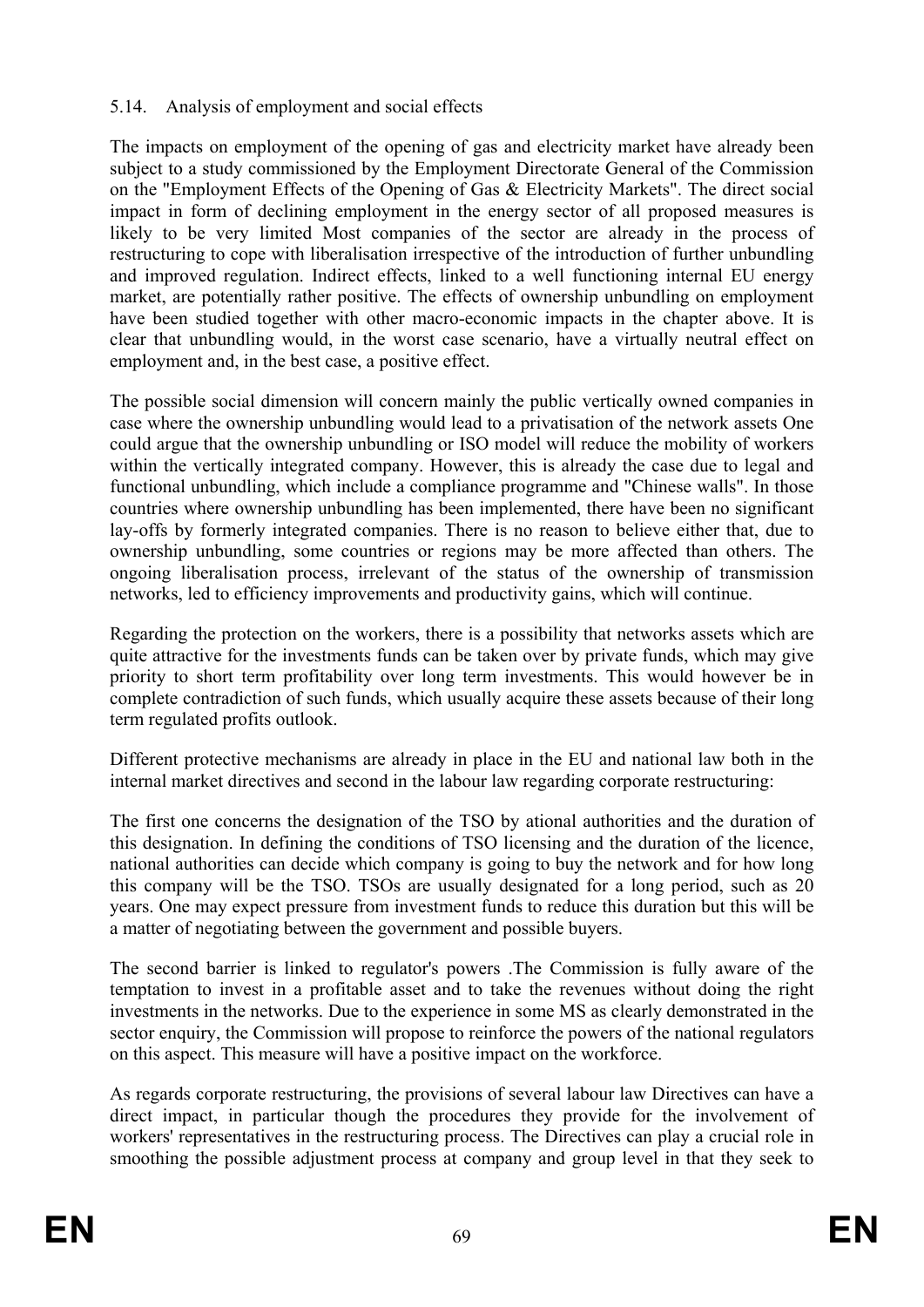promote an approach aimed at anticipating change and encouraging co-operation in responding to it.

These directives, like all directives, are binding on the Member States as regards the objective to be achieved, but Member States are free to determine the form and methods used to fulfil Community obligations under their internal legal order. In addition, in the area to which the directives apply, national legislation and practice may provide for a level of protection of workers superior to the ones provided by these directives.

## **At National level**:

-The Directive establishing a *general framework for informing and consulting employees* in the European Community<sup>28</sup> seeks to strengthen dialogue within enterprises and ensure employee involvement upstream of decision making with a view to better anticipation of problems and the prevention of crises. It applies to undertakings with at least 50 employees or establishments with at least 20 and provides that employee representatives be informed and consulted on developments in the undertakings economic situation, development of employment and decisions likely to lead to changes in work organisation or contractual relations.

-The Directive relating to the safeguarding of employees' rights in the event of *transfers of undertakings*, businesses or parts of businesses<sup>29</sup> provides that rights and obligations that arise from a contract of employment or an employment relationship that exists on the date of a transfer, shall be transferred from the transferor, this is the one that ceases to be the employer, to the transferee (the 'new' employer, in short). The directive further provides that the transfer shall not constitute grounds for dismissal either by the transferor or the transferee. The Directive provides also that both the transferor and transferee must provide specified information to the representatives of employees affected by the proposed transfer and if either party envisages measures in relation to the employees their representatives must be consulted with a view to reaching agreement.

-The Directive relating to *collective redundancies*<sup>30</sup> provides that an employer who envisages collective redundancies must provide workers representatives with specified information concerning the proposed redundancies and must consult with the workers' representatives in good time with a view to reaching an agreement. These consultations should cover ways of avoiding or of reducing the redundancies and of mitigating their consequences by recourse to social accompanying measures aimed at, in particular, aid for redeployment and retraining of the redundant workers. the directive provides also for a notification of the public authorities of any projected collective redundancy and imposes that these collective redundancies shall take effect not earlier than 30 days after that notification.

-The Directive on *employer insolvency*31 aims to provide minimum protection for employees in the event of the insolvency of their employer. It obliges MS to establish a body (guarantee institution) which guarantees the payment of employees' outstanding claims. Moreover, MS shall take the necessary measures to ensure that non payment of compulsory contributions due

1

<sup>&</sup>lt;sup>28</sup> Directive 2002/14/EC of the European Parliament and the Council of 11.3.2002, OJ L80 of 23.3.2002,

p. 29<br>
Consolidated by Council Directive 2001/23/EC of 12 March 2001 - OJ L 82, 23.3.2001, p. 16.<br>
Consolidated by Council Directive 2001/23/EC of 12 March 2001 - OJ L 82, 23.3.2001, p. 16.

<sup>&</sup>lt;sup>30</sup> Consolidated by Council Directive 98/59/EC of 20 July 1998 - OJ L 225, 12.8.1998, p. 16.<br>
Council Directive 2002/74/EC of 23 September 2002, QJJ 270, 8.10.2002, p. 10.

<sup>31</sup> Council Directive 2002/74/EC of 23 September 2002 - OJ L 270, 8.10.2002, p.10.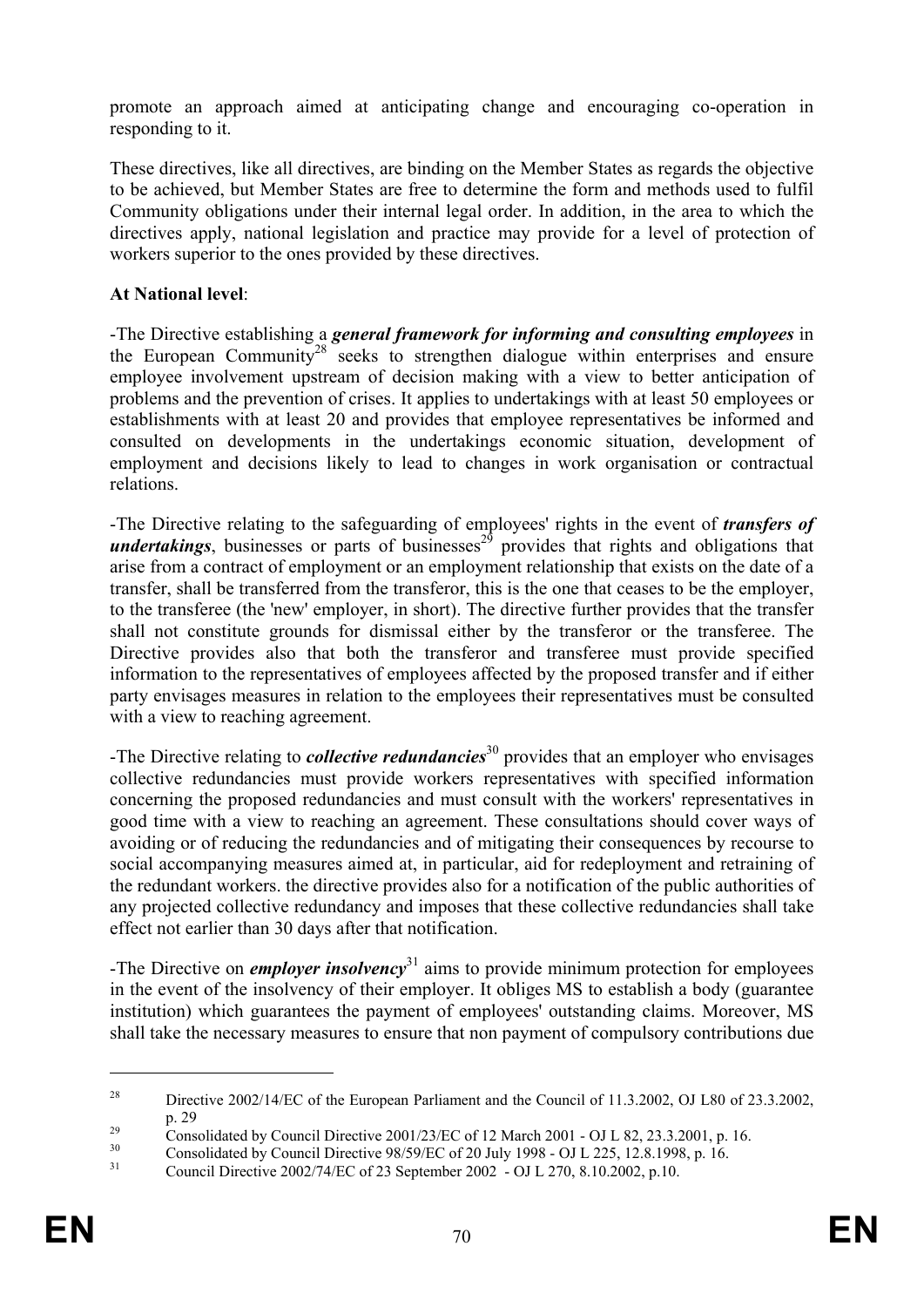from the employer, before the onset of his insolvency, shall not adversely affect employees benefit entitlements in as much the employees' contributions were deducted at the source from their remuneration.

## **At transnational level:**

- The Directive providing for the establishment of a *European works council* or a procedure for informing and consulting employees in Community-scale undertakings and groups<sup>32</sup> applies to undertakings or groups with at least 1000 employees and at least 150 employees in each of two Member States. It allows for the establishment of a European works council, representative of employees in the Member States where the group has operations, to be informed and consulted on the progress of the business and any significant changes envisaged.

- Three directives provide for the *involvement of employees* (i.e. information, consultation and participation to the supervisory board or board of directors) in companies adopting the European Company Statute<sup>33</sup>, the European Cooperative Society Statute<sup>34</sup> or deriving from a cross-border merger<sup>35</sup>.

Energy-intensive users claim that high prices, linked inter alia to an inefficient functioning of the gas and electricity markets, pose a real threat to their operations in the EU, compared to other countries, and increase the risk of job losses in the Union.

The above model simulations also provide results as regards potential overall employment effects. In case further liberalization mainly triggered a positive productivity effect, the employment impact could be slightly negative as the improvement in total factor would slightly outperform the expected output increase. In contrast, if liberalization led to a decline in the mark-up of incumbents only, a positive employment effect in the order of magnitude of 0.2 to 0.5% could be expected, with most additional jobs being created in the non-tradable and service sector.

Potential energy poverty is of concern in some Member States. Here, the further liberalisation of energy markets should have a positive effect as electricity and gas prices are expected to come down. On average, consumer prices are expected to decline by 0.2 to 0.4%. Given the higher share energy consumption makes up in the basket of poorer households such a decline could easily translate into the real disposable income of these households rising by one percentage point or more.

## **5.15. Analysis of environmental effects**

The primary aims of the proposed regulatory changes are economic ones. However, repercussions on the environmental performance of the energy system and the European

1

<sup>&</sup>lt;sup>32</sup> Council Directive 94/45/EC of 22 September 1994 - OJ L 254, 30.9.1994, p. 64.

<sup>33</sup> Council Directive 2001/86/EC of 8 October 2001 supplementing the Statute for a European Company

with regard to the involvement of employees - OJ L 294, 10.11.2001 p. 22.<br>Council Directive 2003/72/EC of 22 July 2003 supplementing the Statute for a European Cooperative<br>Society with regard to the involvement of employee

 $S<sup>35</sup>$  Directive 2005/56/EC of the European Parliament and of the Council of 26 October 2005 on crossborder mergers of limited liability companies - OJ L 310, 25.11.2005, p. 1.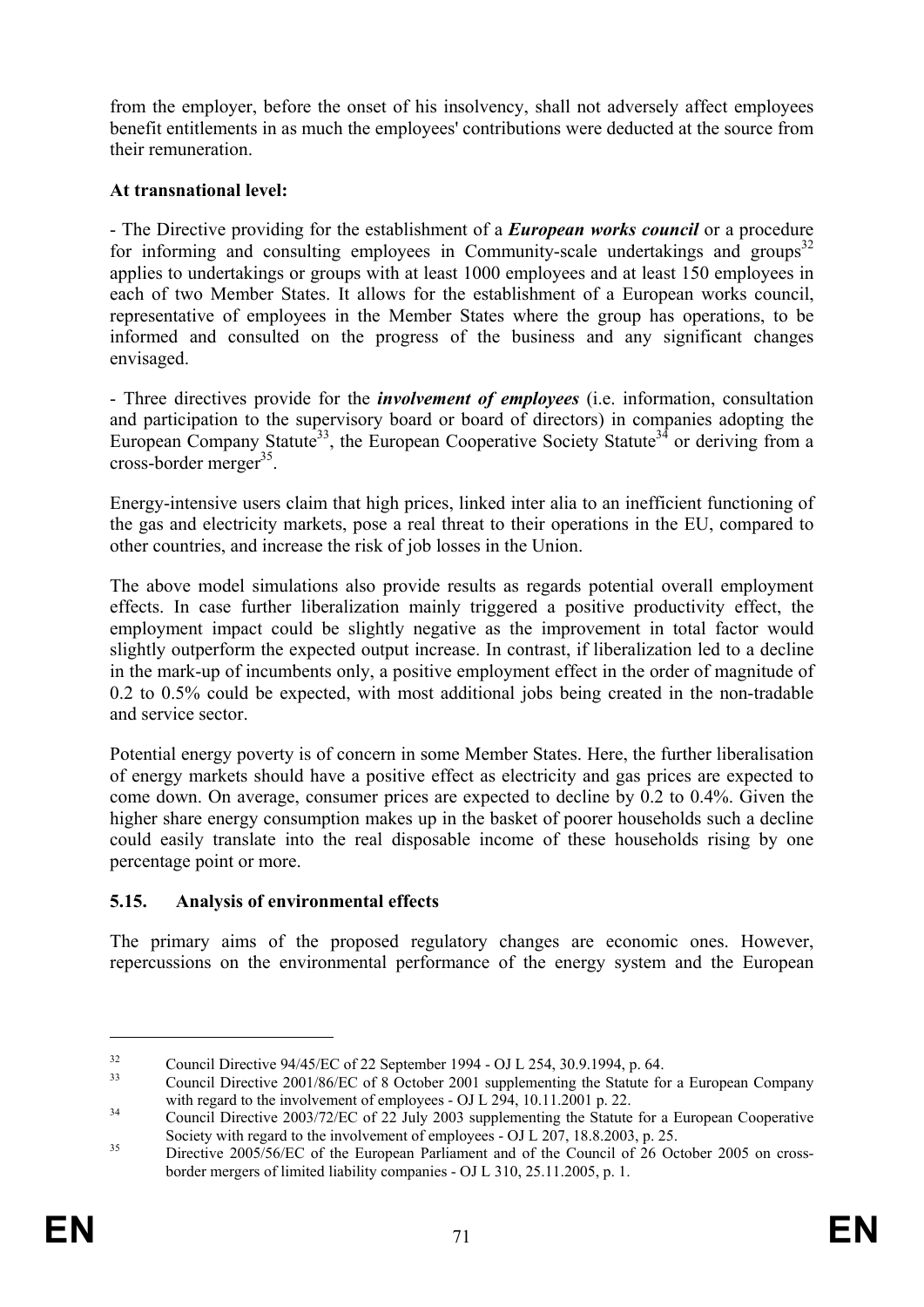economy as a whole cannot be excluded. Indeed, two different mechanisms are expected to be at work that could have such repercussions.

The expected intensified competition is broadly expected to eliminate profits arising from a lack of competition on the internal market for electricity. As a consequence, effects on the electricity price introduced by the European Union Emission Trading Scheme (EU ETS) may become more pronounced and as such would convey a clearer and less distorted carbon price signal through electricity prices to the consumers. Electricity prices reflecting an undistorted carbon price signal would - through growing competition on the electricity market - also contribute to less carbon intensive generation of electricity, since electricity producers would in the longer term - increasingly risk losing market shares, if they neglect the price signals accruing from the carbon market and more and more affecting overall power generation. Against this background, there is a clear and important complementarity between the creation of a competitive internal market for electricity and the environmental objectives aimed at by the European Climate Change Policy in general and the EU ETS in particular. Also the somewhat higher economic growth even when remaining modest would add to environmental pressure.

These factors might have an impact on the environment, especially on air pollution (CO2, sulphur dioxide, nitrogen oxides, and particulate matter). The impact of further electricity market liberalisation have been assessed for the year 2020 assuming a decrease in electricity prices of 8% in 2020 compared to the baseline. Table 1 summarises the impacts. On the basis of recent PRIMES runs performed for the Commission Services a decrease in the electricity price of 8% is expected to lead to an increase in electricity demand and generation of around 1.9% compared to the baseline. The baseline here is the most recent baseline of PRIMES of July 2007. Without additional measures this increase would imply an increase in fuel use and subsequent CO2 emissions of 0.5%. However, since electricity generation is part of the EU-Emission trading scheme, CO2 emissions are effectively capped and CO2 emissions will not change. Since the demand for CO2 permits increase the price might increase by around 4% to compensate for the increase in demand. The change in relative prices in favour of gas will in all likelihood trigger a fuel switching for the production of electricity in favour of this rather low-carbon fuel (as opposed to coal). This, in turn, might mitigate the positive impact of increased demand for electricity on the price of CO2 allowances.

Intensified competition is also expected to improve the x-efficiency of power production and of the transmission system, thus, one unit of output might be produced with less fuel input. Moreover, the expected decline in gas prices should trigger some kind of fuel switching in favour of less polluting and less carbon-intensive fuels. Moreover, the incentive to connect new decentralised and renewable electricity producers to the grid is expected to strengthen due to the envisaged unbundling. All these effects should make the energy system more fuel efficient and support a fuel switching in favour of renewable and less carbon intensive and polluting fuels. As a result of the increase electricity generation emissions sulphur dioxide, nitrogen oxides and particulate matter will also increase. Assuming a proportional change in fuel use these impact have been assessed assuming a proportional change in these emissions in the power sector (starting form the baseline projection in the GAINS model<sup>36</sup>). The impact on the total EU wide emissions is small and ranges from an increase by 0.2% in sulphur

<u>.</u>

<sup>&</sup>lt;sup>36</sup> See Amann, M. et al (2007) Updated baseline projections for the revision of the Emission Ceilings Directive of the European Union, NEC Scenario Analysis Report Nr. 4, IIASA, Laxenburg. (http://www.iiasa.ac.at/rains/index.html).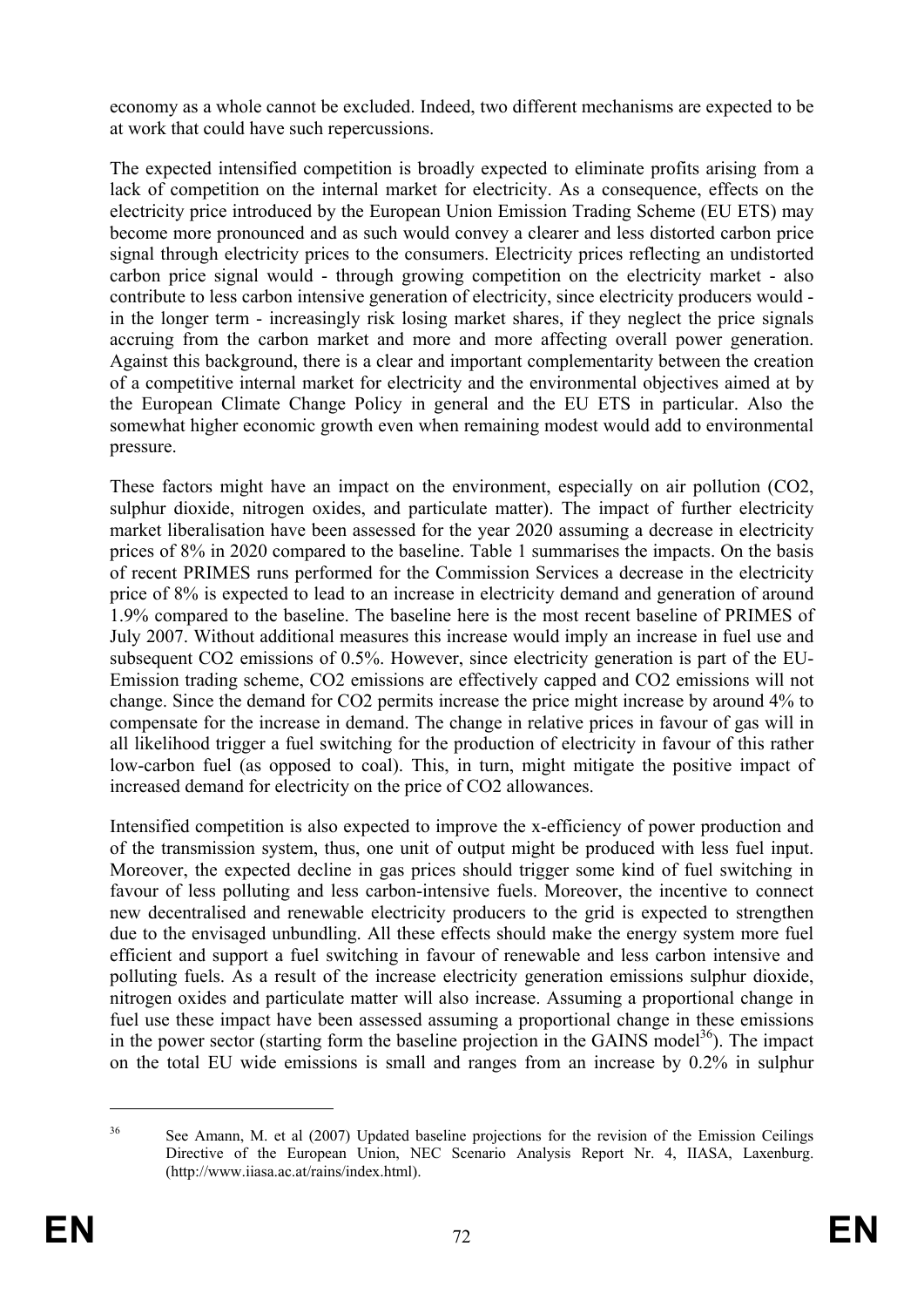dioxide, 0.1% in nitrogen oxides and 0.05% in particulate matter. The increase in practice will be smaller since the national emission ceilings Directive puts a cap on the total emissions of SO2 and NOx per Member States which limits the expected increases.

|                           | <b>CHANGE IN % IN 2020</b> |
|---------------------------|----------------------------|
| CO <sub>2</sub> emissions | $+0.0\%$                   |
| Sulfur dioxide (SO2)      | $+0.2\%$                   |
| Nitrogen oxides (NOx)     | $0.1\%$                    |
| Particulate matter (PM)   | 0.05%                      |

Impact of electricity market liberalization on emissions in the EU27

Source: Commission calculations

The impact of gas market liberalization on air pollution is unclear. On the one hand the gas price decrease will increase demand and hence CO2 emissions and especially NOX emissions. On the other hand the lower price of gas might lead to substitution of other fuels such as coal and oil in industry and the domestic sector. Since coal and oil have generally higher emissions per unit of fuel the net effect is unclear without detailed analysis.

Both mechanisms, if taken together, should have a rather neutral or a slightly positive effect on the environment and greenhouse gas emissions, especially in the longer run.

The effective large scale integration of intermittent and other non dispatchable energy sources into the electricity system is a problem which will need to be tackled both at transmission and distribution level. Furthermore, it will require some important transformations in the electricity market mechanisms which will realistically need to be implemented in stages. From the technical prospective, new energy sources (cogeneration, renewables, biomass) have very different characteristics. Therefore, any generalisation of the issues must be taken with some care.

The main large scale renewable energy sources (wind, solar and tidal) are often located far away from the point of consumption. On the contrary, CHP and small renewable energy sources will be located very close to the point of consumption. In both cases, they are either intermittent or non dispatchable. Economics suggest that they should therefore be used as far as possible when they are available.

As a consequence, in the future electricity system there will be need for:

- Increased long distance transmission capacity. This can be achieved initially with a better controllability of the power system (relatively cheap), but will also require a significant increase of the physical capacity.
- More load flexibility, to be achieved through demand side management techniques, flexible tariff structures, etc.
- Active distribution networks, (ie distribution which will be managed in a way very similarly to the transmission network)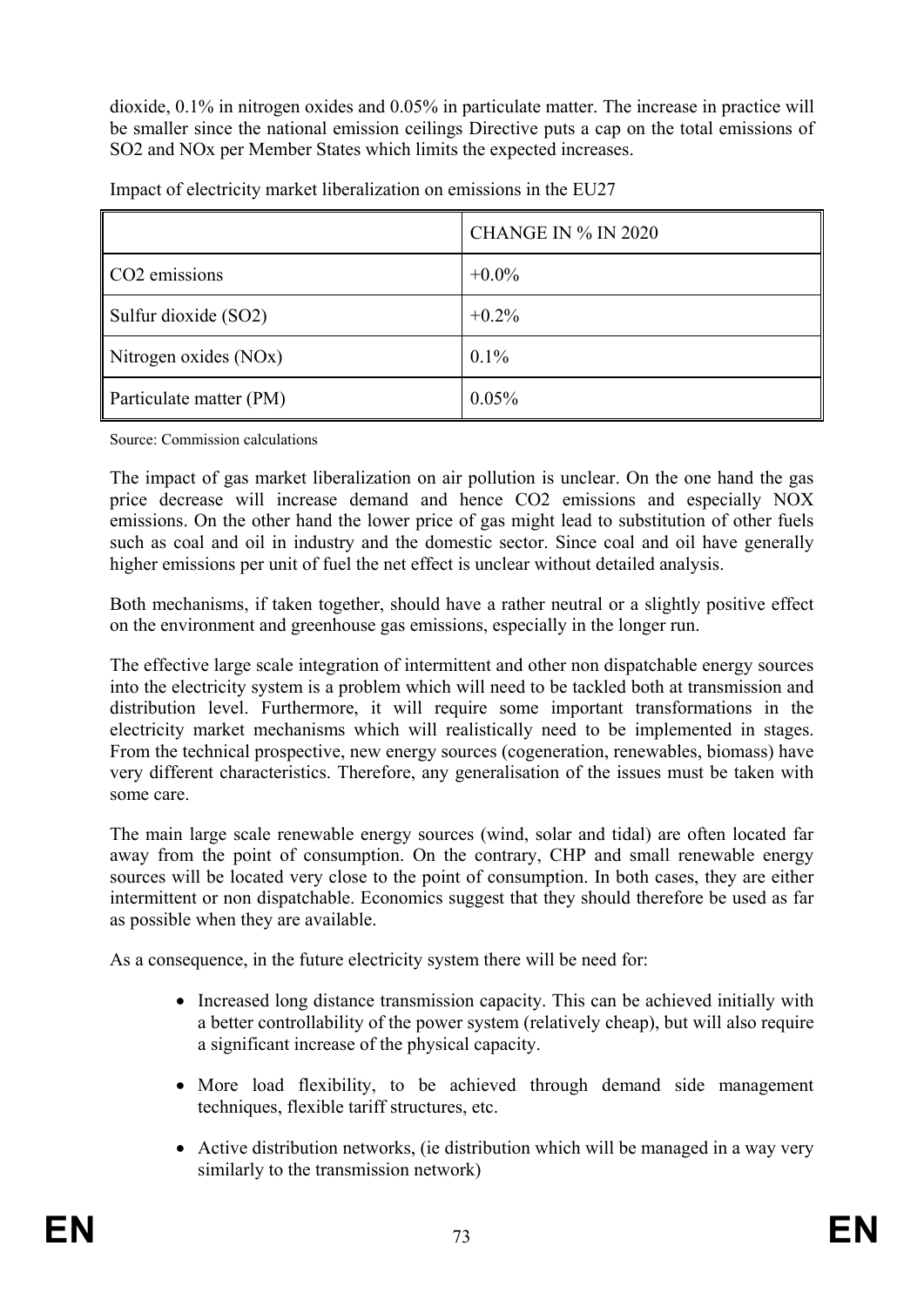Energy storage will have a role to play if its efficiency and cost can be made competitive.

Fortunately, most of these changes are the same which are required to favour the proper functioning of the internal electricity market.

#### **5.16 Impact on third country investment**

The provisions on unbundling would be contained in the gas and electricity Directives. For EU Member States, the Commission can enforce unbundling through the certification procedure (to be followed, if necessary, by an infringement procedure); Member States have the responsibility to enforce unbundling. But the EU's ability to control and to enforce unbundling stops at the EU borders. Companies outside the EU, which want to invest in EUbased TSOs, would have to prove their compliance with unbundling rules to the Commission. The Commission is the adjudicating authority, but Member States will be required to actually enforce.

This enforces ownership unbundling also for TSOs owned by third country investors. (Shareholdings by third-country investors in TSOs remain only possible if it is proven that the investors are independent of supply interests.), ensures a level playing field for all TSOs and suppliers, deals with future and past investments by requiring all internal and external suppliers to sell investment in networks after a transitional period. The rule may however be difficult to implement if external supplier is already in possession of network. Forced network sale may be the only option, where the alternative of banning supply to the EU is undesirable.

A declaration that the energy sector is strategic sends a strong message that the European Union will defend its interests. It allows the Commission and Member States to block undesirable investments; allows the Commission and Member States to impose conditions on existing investments; allows for foreign equity participation but can protect investment projects. *M*ajor trading partners may be concerned, but have already taken similar measures. The US has placed its whole economy under such a protective measure, and Russia (as most producer countries) protects its energy sectors.

Measures on ownership and control certainly protect Member States from pressure. They provide also for a response in cases where ownership unbundling is ineffective because the  $3<sup>rd</sup>$ country company is independent from an energy supply company but nevertheless directed and strategically controlled by the  $3<sup>rd</sup>$  country government. It can be combined easily with the preceding proposal. It would normally not affect investment recycled through pension funds or other means, because minority shareholdings not leading to effective control would not be disallowed. The financing of minority stakes, such as by pension funds, would remain possible.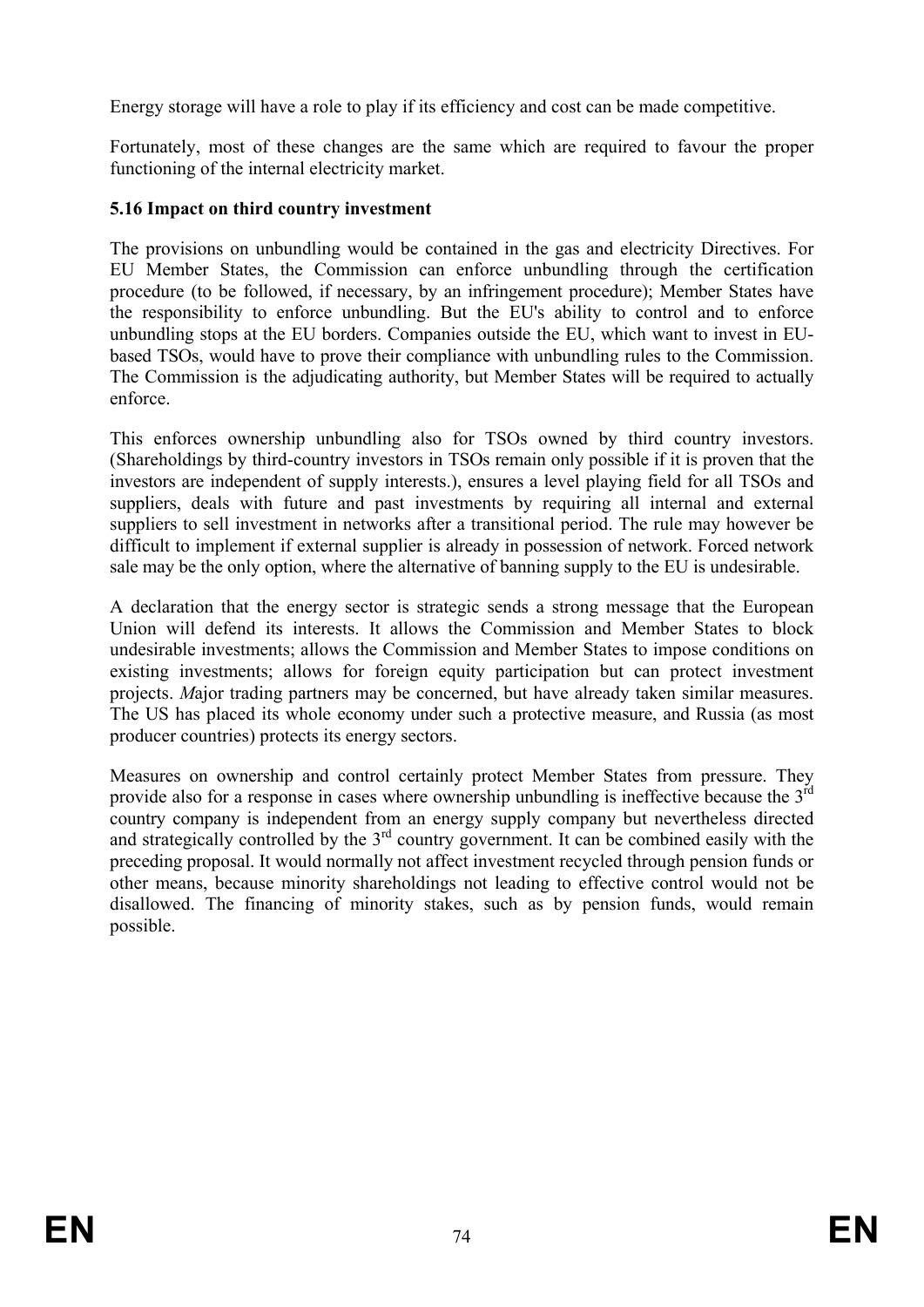#### **SECTION 6: COMPARING THE OPTIONS**

The analysis shows support from stakeholders on most options proposed by the Commission in its Communication on the Internal Market of 10 January 2007. The expected impact of such measures is also positive.

#### **6.1. Further TSO unbundling:**

The impact of proposed TSO unbundling options can be summarised as follows.

| <b>Comparison of unbundling options</b>     | <b>Full unbundling</b> | <b>ISO</b> | Regulated<br>unbundling |
|---------------------------------------------|------------------------|------------|-------------------------|
| Effects on competition                      | $^{++}$                | $^{+}$     | $0$ or $+$              |
| Effects on investment                       | $^{++}$                |            | $^{+}$                  |
| Effects on property/company ratings         |                        |            |                         |
| Effects on the behaviour of companies (non- |                        | ┿          |                         |
| discrimination)                             |                        |            |                         |
| Effects on security of supply               |                        | ┿          | $^{+}$                  |
| Effects on cross-border trade               |                        | ┿          |                         |
| Effects on prices in the long-term          | $+$ or $++$            | ┿          | $0$ or $+$              |
| Regulatory oversight                        |                        |            |                         |

Some differences arise between these three solutions. Both full unbundling and ISO have positive effects when measured against the objectives set by the Commission in its 10 January communication. Nevertheless, complete separation of ownership between the transmission networks and generation/supply interests is the solution that offers the best guarantees from a competitive point of view. The level of regulation required to implement full unbundling is also lower than for an ISO and even more so than in the case of regulated unbundling. The proposal for "regulated unbundling" does not solve the inherent conflict of interest which is impossible to solve without excessively detailed and intrusive regulatory intervention.

The stakeholder consultation generally supported the need for enhanced TSO unbundling. Even allowing for the expected negative responses from integrated incumbents, there was general support for full unbundling because it would remove the fundamental conflict of interest in a network owner with merchant affiliates and guarantee non-discriminatory access. It was also felt that the creation of network-only businesses would make regulation easier. However, many respondents were quick to point out that there would be strong political opposition and the benefits were not self-evident or possible to quantify. Full unbundling might well be the preferred solution but it was not a sufficient condition for improving the competitive performance of the internal market. Many took the view that there was no shortage of capital or buyers to fund the acquisition of TSO assets and that incumbents should not be allowed to overstate the costs of full unbundling but commercial and political wrangling over details could result in significant delays and this could undermine the need for rapid progress in other areas e.g. cross border trading and market transparency. There was a general view that setting up ISO – particularly at the regional level – would be timely and costly process and that the incidence and costs or regulation could be greater than in the case of full unbundling.

Full ownership unbundling for TSOs has the following advantages: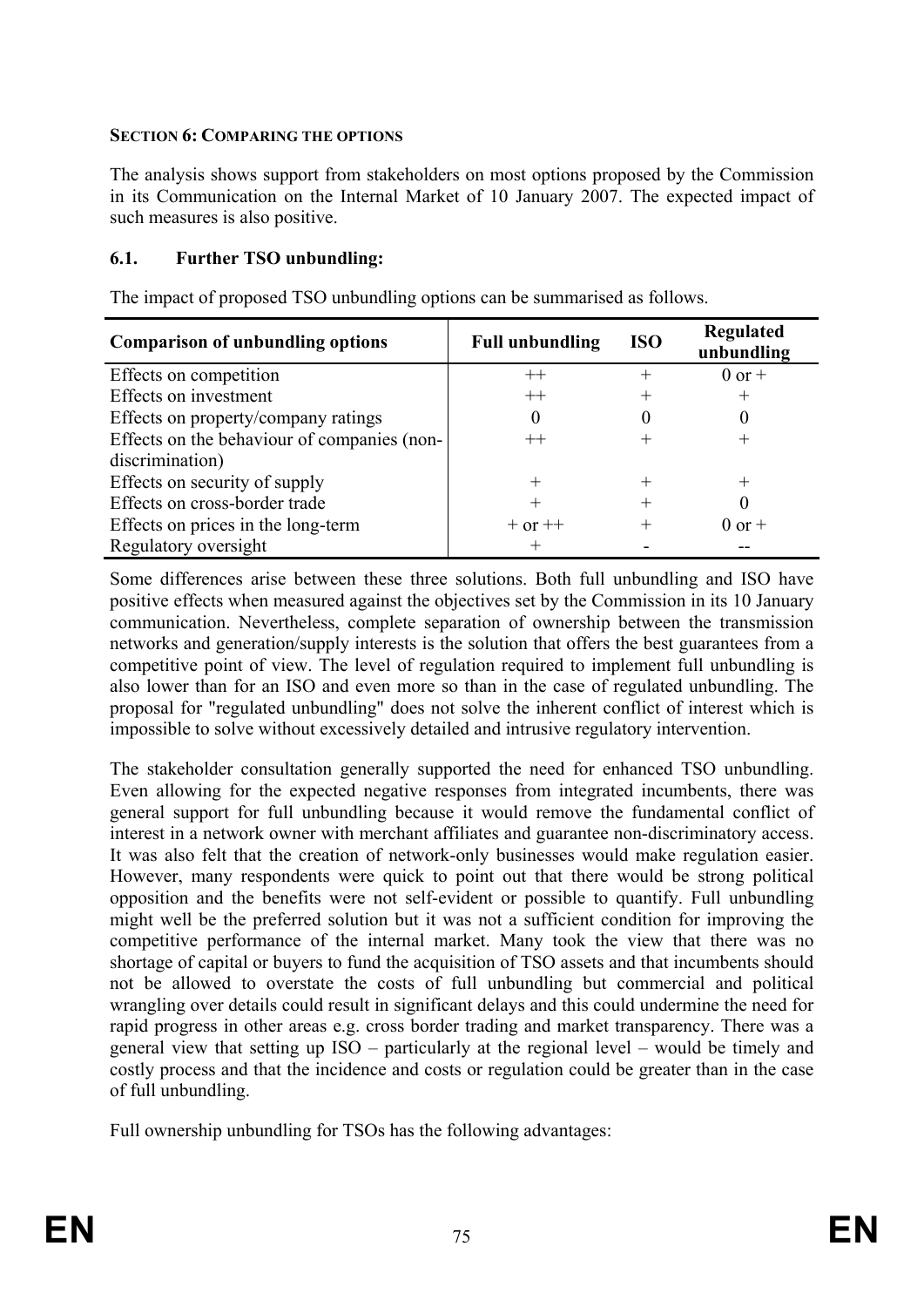- it solves inherent conflict of interest, promotes transparency and inspires trust in third parties.
- TSOs focus on efficient operation and network expansion Security of supply enhanced because investment disincentive removed
- Producers focus on efficient production and on new customers e.g. outside home markets.
- Better focus increases equity value, no expropriation
- Better investment climate for new entrants, as shows the. new LNG terminals in unbundled markets (such as the Netherlands and the UK).
- Easier (cross-border) TSO cooperation and mergers
- Dominant non-EU suppliers cannot purchase networks.

Concerning the question of ownership, full unbundling would not endanger security of supply. So far, in the case of ownership unbundled TSOs, state ownership is the rule. In 8 of the 13 Member States having ownership unbundling in electricity, the TSOs are fully state owned. The same is true for 4 of the 6 Member States having fully unbundled gas TSOs. In contrast, only the National Grid Company (electricity and gas TSO in England and Wales) and Enagas (the Spanish gas TSO) are almost fully privately owned TSOs. Private ownership of TSOs is also predominant in the case of the Italian and the Spanish electricity TSOs Terna S.p.A. and Red Electrica.

State ownership is also very common in the case of vertically integrated companies. In fact, E.ON is the only integrated energy company active in electricity which has almost no significant public shareholding (public ownership of 2.5%). In the gas sector, the large vertically integrated companies in Estonia, Hungary, Latvia, Sweden and some other German gas companies are (almost) completely privately owned<sup>37</sup>. It should be noted that some vertically integrated companies are partially owned by integrated energy companies located in other Member States. Examples are German EnBW in which EDF has a shareholding of 45.1%, Hungarian MOL in which Austrian OMV has a shareholding of 10% and the three Baltic gas TSOs in which both E.ON and Gazprom have important minority shareholdings ranging, in the case of E.ON, from 33.7% in Estonia, 38.9% in Lithuania to 47.2% in Latvia. This ownership structure requires particular attention if the effective unbundling of such integrated companies is put into effect by splitting off the network business and issuing shares for this network company to the shareholders of the previously integrated company ("share splitting option"). In this scenario, it has to be ensured that the new shares of the network companies are attributed to the shareholders of the network part of the integrated parent companies.

1

<sup>&</sup>lt;sup>37</sup> The public shareholding in the utility sector is usually quite large: RWE 31%, EnBW 50.9%, Verbund 71%, Gaz de France 80.2%, EdF 87.3%, Vattenfall 100%.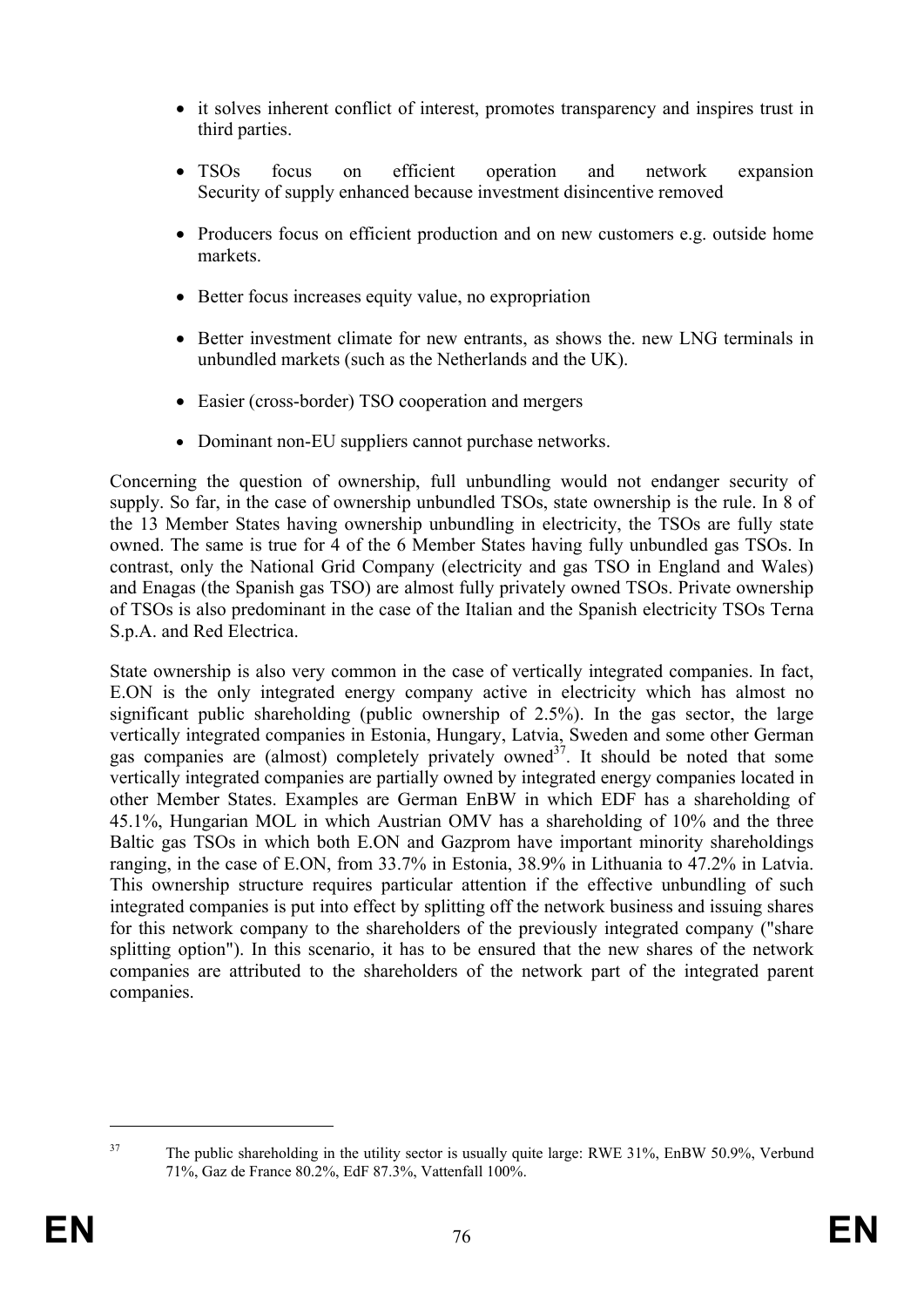#### **6.2. Enhancing the role of national regulators and co-ordination of regulators at EU level**

The planned increase in regulators' powers should be extremely beneficial for competition, ensuring a level-playing field for companies in Europe. The legal uncertainty arising from different regulatory situations in the Member States hindered investment and competition, as it deterred new entrants to try and penetrate markets which were still perceived as closed. In addition, regulators who are totally independent should gain credibility when playing their role.

Increasing national regulators' powers is in general well perceived by stakeholders, even if some question the proportionality of such measures. Improved coordination between regulators would, according to stakeholders, be beneficial. Co-ordination introducing an ERGEG+ model gets considerable support, whereas the introduction of guidelines seems to be insufficient. Creating an EU regulator could to be too intrusive and maybe not effective because good and proportional regulation needs a tailored approach requiring local presence. On the basis of the IA, it appears clearly that there is a strong support for both levels of improvements: reinforcement of the national level of regulation and creation of an EU level of regulation.

Some would argue that time has come to establish directly a European regulator without going through a transitional phase. The Commission services consider this idea not to be proportionate yet to the objectives to achieve and prefers to promote the idea of a transitional mechanism by the creation of a strong entity with the right powers (ERGEG  $+$ ). This body should be able to take individual binding decisions; according to community law, if not exercised by the Commission itself, this power can only be granted to a Community agency.

Of the three options on coordination of national regulators, the Commission considered that the first, gradually developing the current approach, would not be sufficient, notably because progress would continue to be based on voluntary agreement between 27 national regulators which often have different interests. Thus, the minimum approach likely to make rapid and effective progress in harmonising the technical issues necessary to make cross-border trade work effectively would be the ERGEG+ approach. In general, experience suggests that it is doubtful whether coordination and integration can be achieved in the current framework where both TSOs and regulators are inclined or even obliged to follow a national focus.

| <b>Comparison of co-ordination of regulators</b> | <b>ERGEG+</b> | <b>European Regulator</b> |
|--------------------------------------------------|---------------|---------------------------|
| Effects on consistency of regulation             | $^+$          | $++$                      |
| Effects on competition                           | $^+$          | $^{+}$                    |
| Effects on investment                            | $\pm$         | $^{+}$                    |
| Effects on the behaviour of companies (non-      | $^{+}$        | $^{+}$                    |
| discrimination)                                  |               |                           |
| Effects on security of supply                    | $0/+$         | $^{+}$                    |
| Effects on cross-border trade                    | $^{+}$        | $++$                      |
| Effects on prices in the long-term               | $0/+$         | $0/+$                     |
| Involvement of regulators                        | $++$          |                           |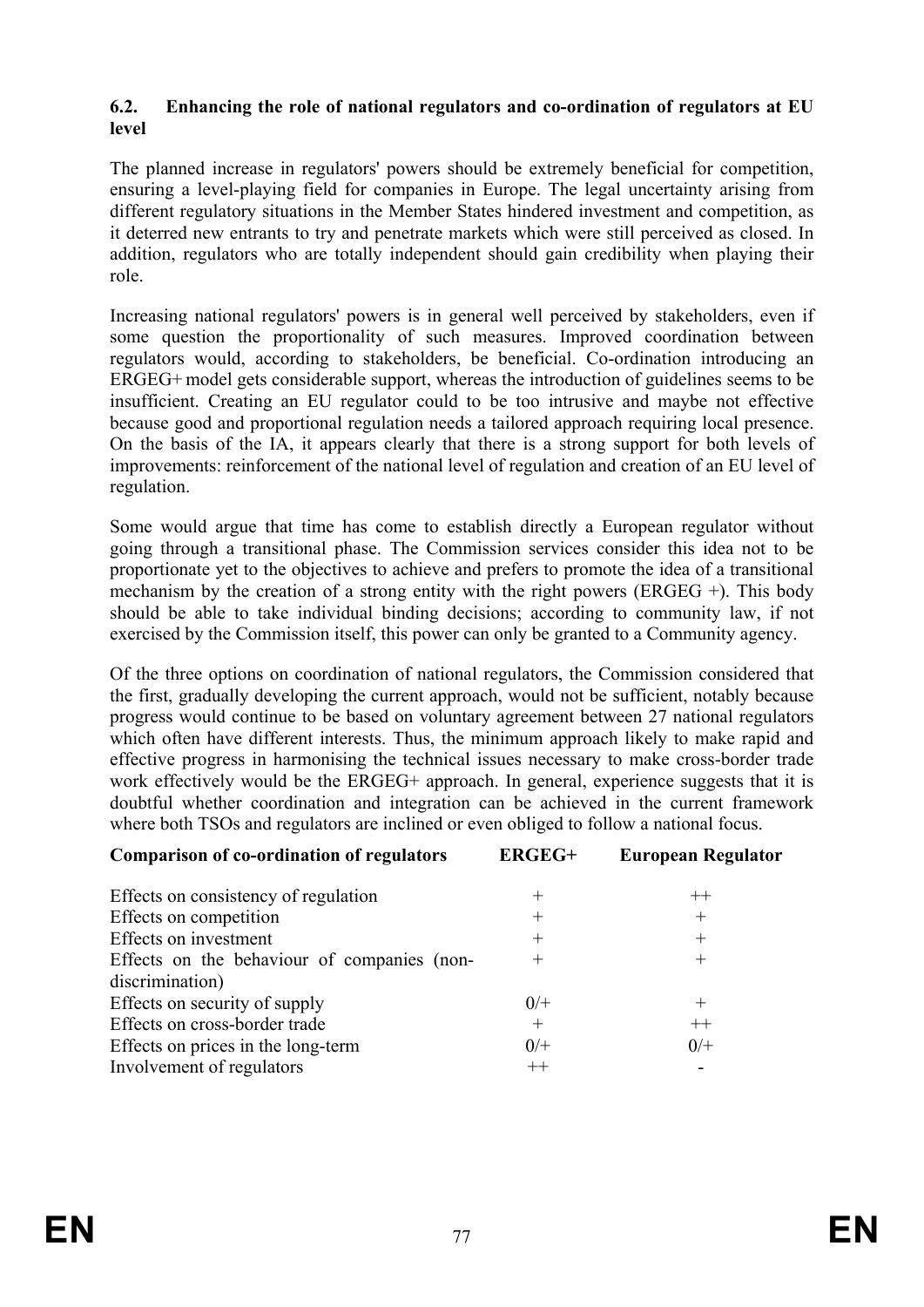#### **6.3. Co-ordination between TSOs**

Increasing TSO co-ordination as an instrument for influencing transmission operator policies in general receives support supported. Whereas stakeholders seem to think that defining guidelines for co-operation may not be sufficient, creating transborder TSOs was valued by some others as excessive compared to the objective of fostering TSO co-ordination. Granting more formal co-ordinating powers to the existing co-ordinating platforms ETSO and GIE, the "ETSO+/GIE+" option appears to be adequate for strengthening TSO co-ordination.

#### **6.4. Increased transparency for wholesale markets**

Transparency is a key to successful market opening, both for electricity and gas, in particular to create a favourable environment for the development of competition. There was widespread support from stakeholders for more reliable and regular data to improve market transparency and liquidity in both gas and power wholesale markets. As a whole, a full range of data disclosure covering both capacity, storage, energy flow and trading data was supported and most respondents were unconvinced about worries over confidentiality and collusion. A unified approach to improving transparency based on a set of pan-European high level standards of data disclosure for gas and electricity would be very much welcomed by market players. This is also the conclusion of ERGEG's recommendations on enhancing transparency, and it is supported by transparency requirements established or being discussed in other liberalised markets like Australia or the USA.

#### **6.5. Actions to regulate long-term contracts in gas**

Article 32(1) of Directive 2003/55/EC exempts long-term contracts for gas transmission concluded pursuant to Article 3(1) of Directive 91/296/EEC. However, at this stage, further legislative measures concerning long-term contracts in gas do not appear to be proportionate.

#### **6.6. Access to gas storage facilities**

The level of competition on the gas storage market (gas storage services) could be effectively increased by implementing two policy actions in particular: imposing legal unbundling and, a formal implementation of current ERGEG guidelines on gas storage operations. The stakeholder consultation process acknowledges the possible benefits of implementation. Stakeholders think that the policy measures can indeed contribute to the goals of a competitive market with a sufficiently high level of security of supply. In addition, the stakeholder respondents seem to agree that the policy measures are necessary and proportional. The impact assessment shows that both measures would improve the contestability of the market, to the benefit of potential new gas storage investors (due to higher market transparency) and gas consumers in need of storage services (large industrial gas consumers for example). In addition, this positive impact on overall investment level regarding gas storage also increases the level of security of supply.

#### **6.7. Strategic gas stocks**

The Commission will look further into the potential benefits that could be expected from creating strategic stocks for gas at EU level. So far, there does not seem to be support from stakeholders for legal measures at Community level.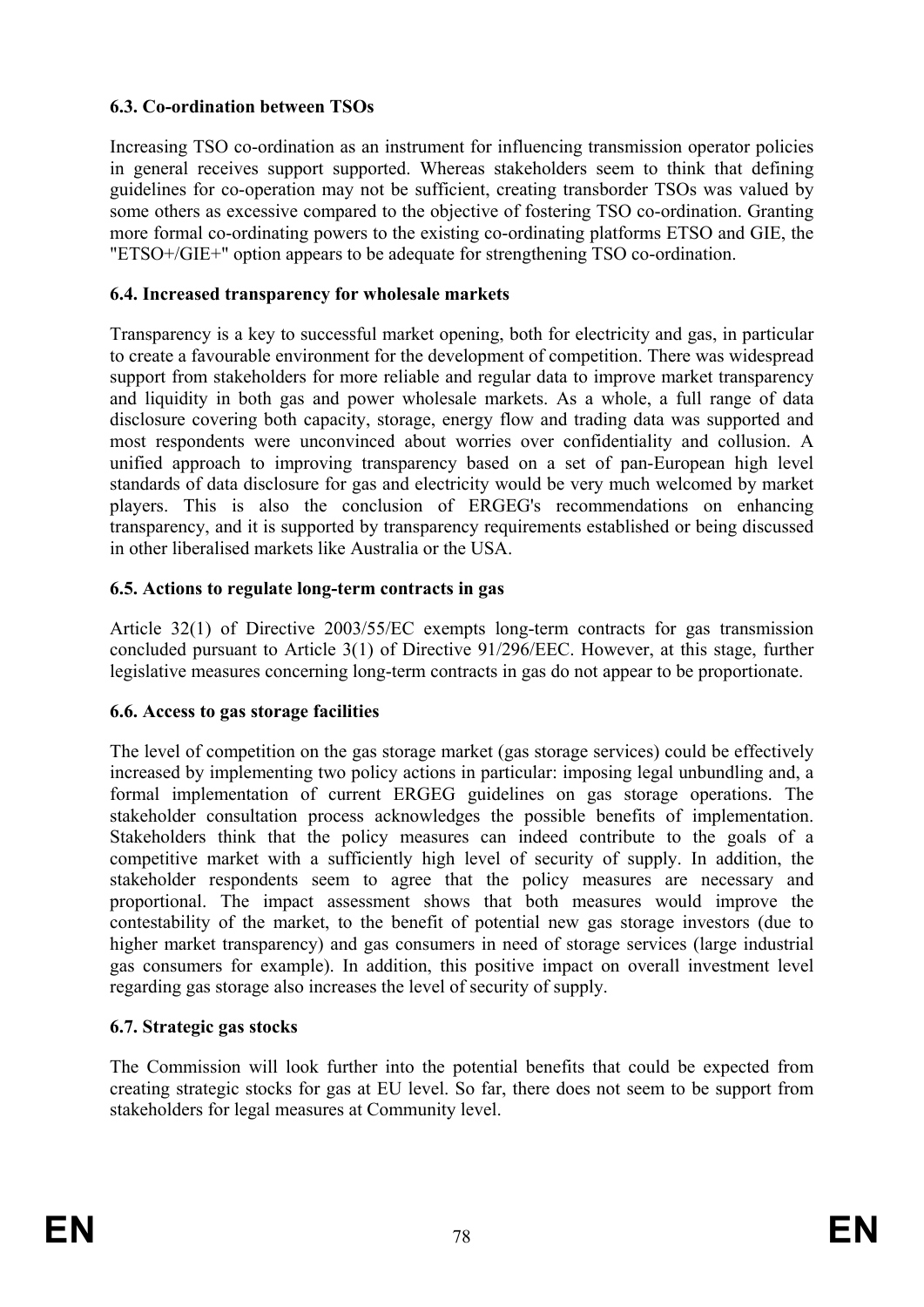The Commission services consider, at this stage, that options 2 and 3 (improve existing mechanism by imposing more transparency and reporting obligation on the level of commercial stocks; create a solidarity mechanism at regional level between Member States) are the best intermediate options to address the security of supply objective at EU level. Option 1 (mandatory strategic stocks) will be examined in more detail in the coming months with a specific study from the Commission.

#### **6.8. Changes to the framework for investment in gas import infrastructures**

The adaptation of Article 22 for investment in gas infrastructure, for the criteria for TPA exemptions, an improvement of regulatory processes surrounding the building of gas infrastructure through the creation of a 'one-stop-shop' and an increase in coordination on large priority investment projects are likely to contribute to a more positive investment climate. Stakeholder response indicates that only small share of stakeholders are pessimistic regarding the impact of such actions. An increase in overall coordination on the realization of large priority infrastructure projects is deemed necessary by most stakeholders.

The baseline scenario would lead to increasing national differences in the application of the exemption requests for new infrastructure projects. Some Member States may become excessively generous to grant exemptions and thus risk a partial foreclosure of the gas market and a strong discrimination between assets with third party access and exempted ones. Specifying and clarifying the legislative framework for these exemptions through specific guidelines would reduce this risk and would be favourable for the treatment of cross-border exemption requests. To achieve a more homogeneous approach it is moreover advisable to attribute to the new Agency for the Coordination of Energy Regulators the task of granting exemption requests for pipelines crossing more than one Member State.

### **6.9. DSO unbundling**

**.**Further DSO unbundling does not seem to bring sufficient added value at this stage. Due to the recent entry into force of the last liberalisation date in a number of Member States, it would seem to be premature to go a step further in forcing unbundling in this activity. In addition, this was only supported by a minority of respondents in the consultation, as there seems to be a widespread perception that enforcement of current legislation should be the priority. It should be noted that there is a clear case for increasing the powers of national regulators over this area and the idea of revising the 100.000 threshold should not be ruled out.

### **6.10. Further actions relates to consumer protection**

Taking action to strengthen the information position of consumers is in general strongly supported. However attention should be paid to the fact that new initiatives do not hamper existing commercial or public initiatives, such as price comparison tools. There is a general strong support for the provision of information on protection against unfair selling practices by energy suppliers. Improving switching procedures also gets strong support form market entities since low switching barriers are seen as an important requisite for market contestability, which is beneficial for consumers.

As a whole, energy market integration would have an important impact on growth and jobs. A recent study by Copenhagen Economics (2007) has estimated that the effects of market opening in electricity will reduce prices for electricity by 13 % and increase cross- border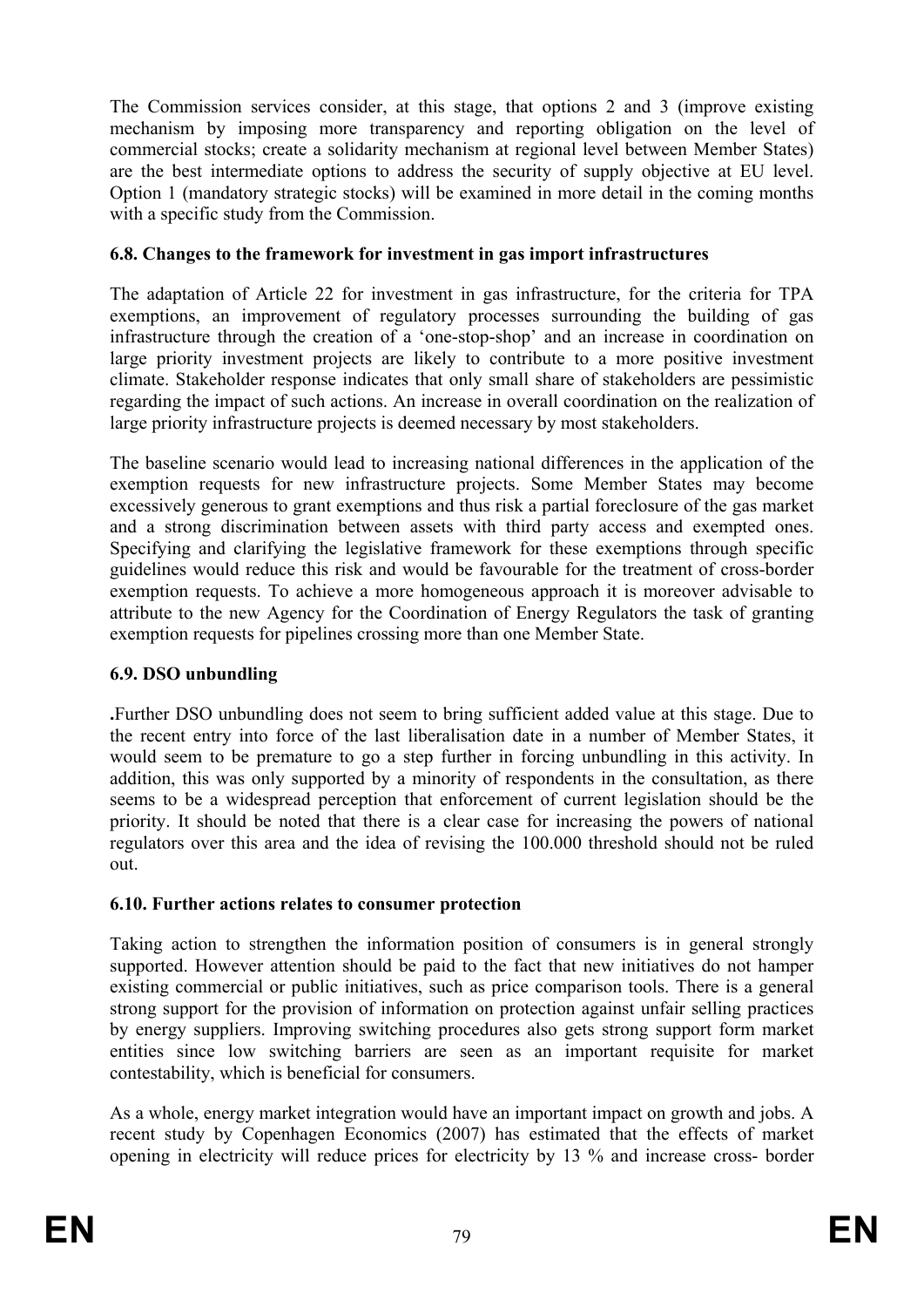trade by 31%. This would have significant positive effects on consumers and producers further down the value chain, overall increasing EU GDP by 0.3-0.5% and creating some 50,000-120,000 jobs.

#### **6.11. Control of third country investment in EU networks**

Generally, investment in the gas and electricity networks in the EU is welcome as these networks need renewal and expansion to accommodate for new types and sources of primary energy. Also third country investments can, under certain conditions, be regarded as beneficial. Where the involvement of third country companies undermines effective TSO unbundling or where investment is driven by other motives than economic ones, it may counteract the pro-competitive effect of unbundling and jeopardise security of supply. The concern about third country investment is expressed mostly in relation to gas networks since third countries already have strong positions in the gas supply to the EU, but is also applicable to electricity as the inherent of conflict of interest is the same in both sectors. Three approaches are conceivable to control third country investment in EU networks. Firstly, a restriction of the ownership of third country companies in EU networks. This approach has to take into account the international obligations of the Community and the Member States visà-vis third countries as well as the internal market principles of non-discrimination and the free movement of capital. Secondly, a regulatory approach can be envisaged whereby the independence of a candidate TSO is monitored at national and/or European level. Thirdly, a declaration that the energy sector is strategic sends a strong message that the European Union will defend its interests.

A combination of regulatory measures could ensure that the strategic importance of the EU gas and electricity networks is properly taken into account and that the EU unbundling requirements are correctly respected also by third country companies.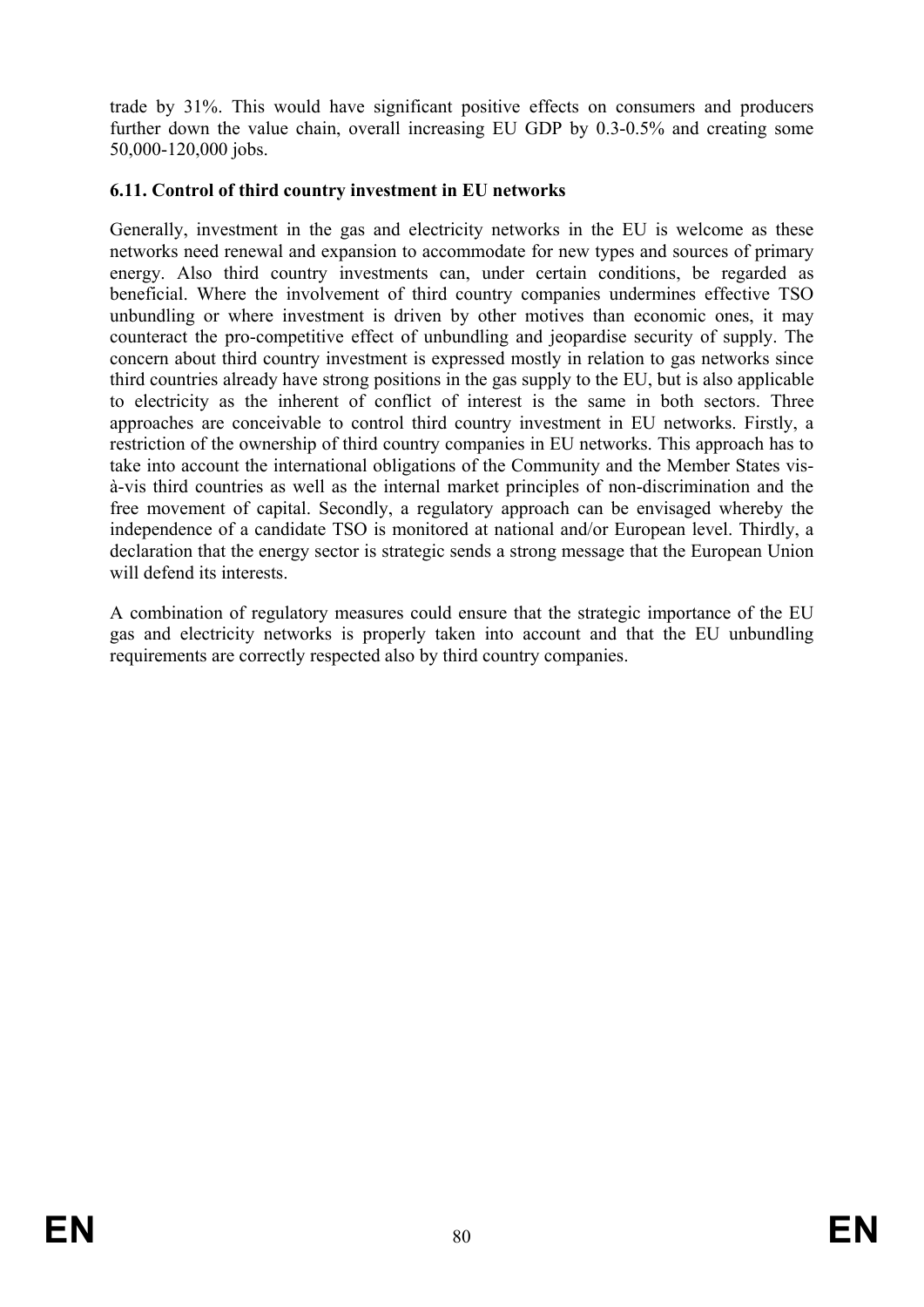| <b>Issue</b>                                           | <b>Proposed Action?</b>                                                                              |  |  |
|--------------------------------------------------------|------------------------------------------------------------------------------------------------------|--|--|
| TSO unbundling                                         | YES – modify Directives                                                                              |  |  |
| Increase powers of NRAs                                | <b>YES-</b> modify Directives                                                                        |  |  |
| Coordination of regulators                             | YES – new body and modify Regulations                                                                |  |  |
| TSO co-operation                                       | YES – modify Directives, plus a Commission Decision                                                  |  |  |
| Transparency                                           | YES – modify Regulations                                                                             |  |  |
| Long-Term contracts                                    | $NO$ – rely on existing Competition Law                                                              |  |  |
| Access to storage                                      | <b>YES-</b> modify Directive                                                                         |  |  |
| Strategic Storage                                      | $NO - but this may change in the light of the Commission$<br>study to be launched in the near future |  |  |
| Infrastructure investment                              | YES – new guidelines and improved procedure                                                          |  |  |
| DSO unbundling                                         | $NO - keep$ basic rules, but increase regulatory powers                                              |  |  |
| Protection<br>Consumer<br>and<br><b>Energy Poverty</b> | <b>YES</b><br>household<br>increase<br>and<br>energy<br>awareness<br>competition                     |  |  |
| Third country investment                               | YES – combination of regulatory measures to<br>ensure<br>effective unbundling of non-EU investors    |  |  |

#### **6.12. The comparison of options led the Commission services to draw up a summary table of its proposed actions:**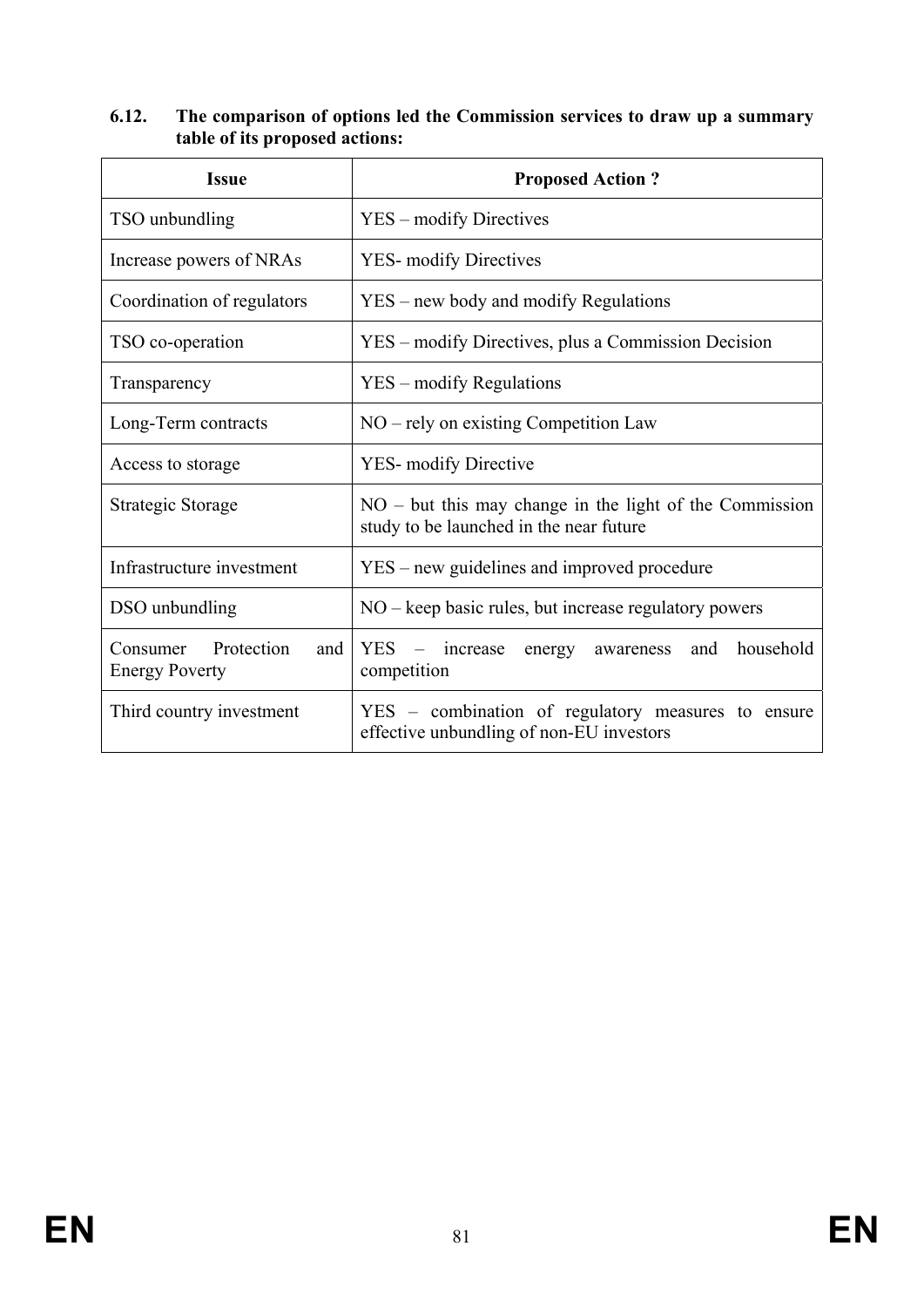#### **SECTION 7: MONITORING AND EVALUATION**

Commission implementation reports will be one of the bases to measure progress towards achieving the ultimate goal of creating competitive, secure and sustainable EU energy markets.

As far as TSO unbundling is concerned, the following indicators will be used to assess the fulfilment of objectives (Ensure non-discriminatory third party access to transmission networks for upstream and downstream customers,. Encourage sufficient investment in capacity): Investments, Allocation of congestion revenues,. Transmission system performance data, Volumes traded on spot and OTC markets, Commission infringement proceedings. Other indicators suggested by stakeholders included: (evolution of) price levels, number of new entrants, market shares of new entrants, available capacity at cross-border interconnections, number of claims regarding non-discriminatory access to the network

For the strengthening of regulators' powers, the indicators could be: Commission implementation reports, Market share of new entrants, Shareholding of DSOs, Cross-border trade activities, Consumer satisfaction index, Number of complaints, Delay to process TPA request, Network tariffs (transmission and distribution), Delays to make regulatory decisions, Switching statistics.

Concerning the increased cooperation of regulators, the facilitation of investments in crossborder and gas import infrastructure and the Co-ordination of application of Regulation 1775/2005 and Regulation 1228/2003 would be pertinent.

On improved transparency, the indicators would be Regulators, ETSO and GTE reports into Wholesale market competitiveness (HHI), Market share fluctuations, Number of entrants, Price volatility, Neighbouring markets price differences, Transparency of price, production and consumption data

For long-term gas contracts, the indicators could be Concentration indices in combination with the number/scope of long term contracts, Open season and auctioning data, Tradability of network capacity rights.

For gas storage, the Commission would use Regulator and TSO data pertaining to Rotation of stocks, Number of users, Use it or lose it (UIOLI) principle applied, Availability of storage facilities, Investment in storage facilities, the availability of flexibility tools (as a substitute for storage facilities)

For the coordination of TSOs, the Commission would base its assessment on Regulator and ETSO / GTE reports on Black-outs, Congestion management, Capacity improvement of interconnections and gas import infrastructure, Level of investments, Transparency on capacities and flows, Co-ordination of business rules and capacity bookings on borders.

For consumer choice, the Commission would rely on Regulator data concerning the Number of switching households (in combination to smart metering), Price volatility, Consumers confidence, Fuel poverty, Customer complaints.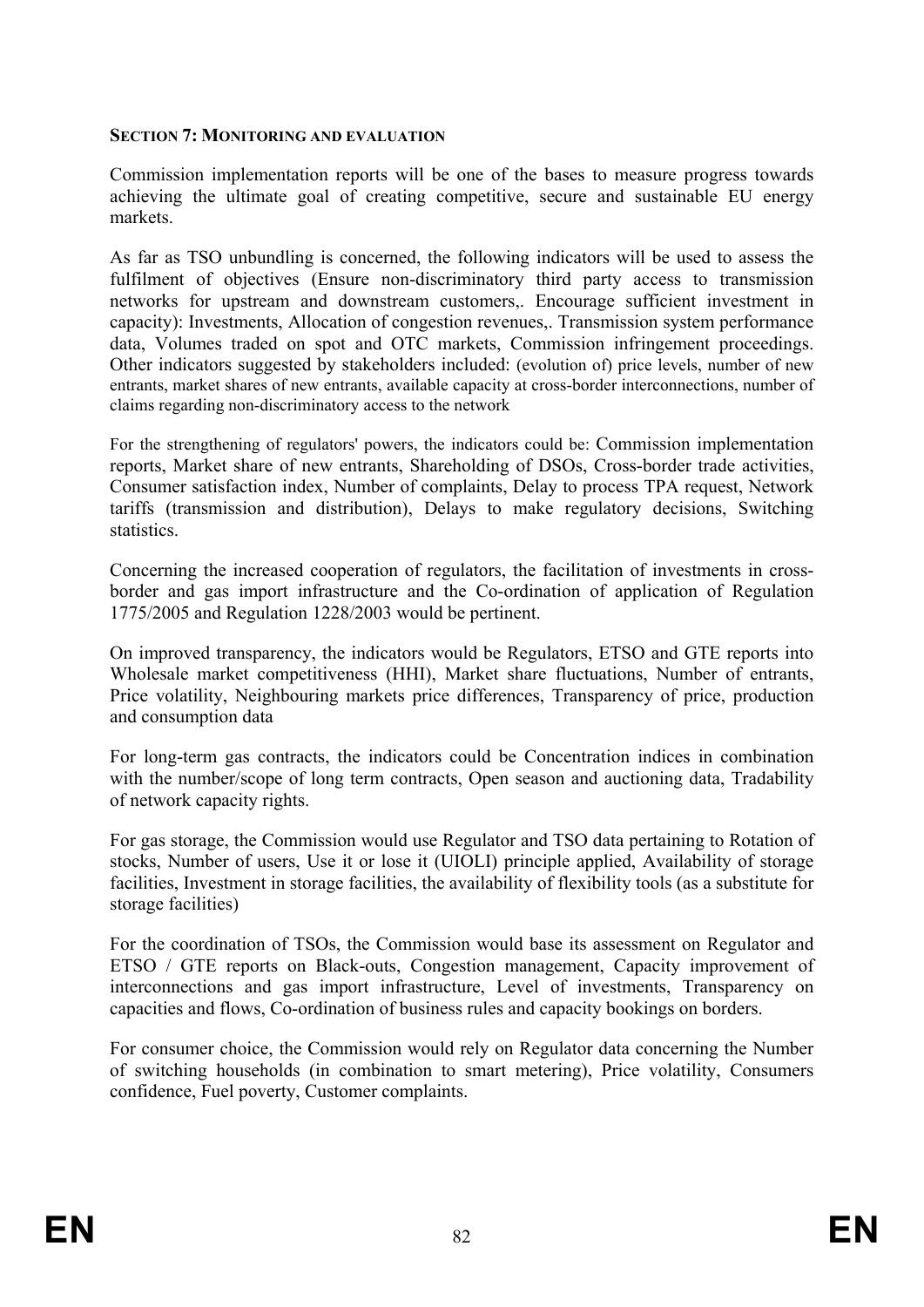### **Annex I: Development of stock prices after unbundling**





Source: Yahoo finance; own calculations

#### **Electricity:**

Ownership restrictions for shareholdings in RED Electrica for companies operating in the electricity sector: 10% (November 1997), 3% (Dezember 2002), 1% (March 2005)

Acquisition of transmission network assets by RED Electrica: from Iberdrola (25% share, 75% hold by financial investor CVC capital), Union Fenosa and Endesa (November 2002), from Enel Viesgo (November 2004), Iberdrola (remaining 75% share, February 2005)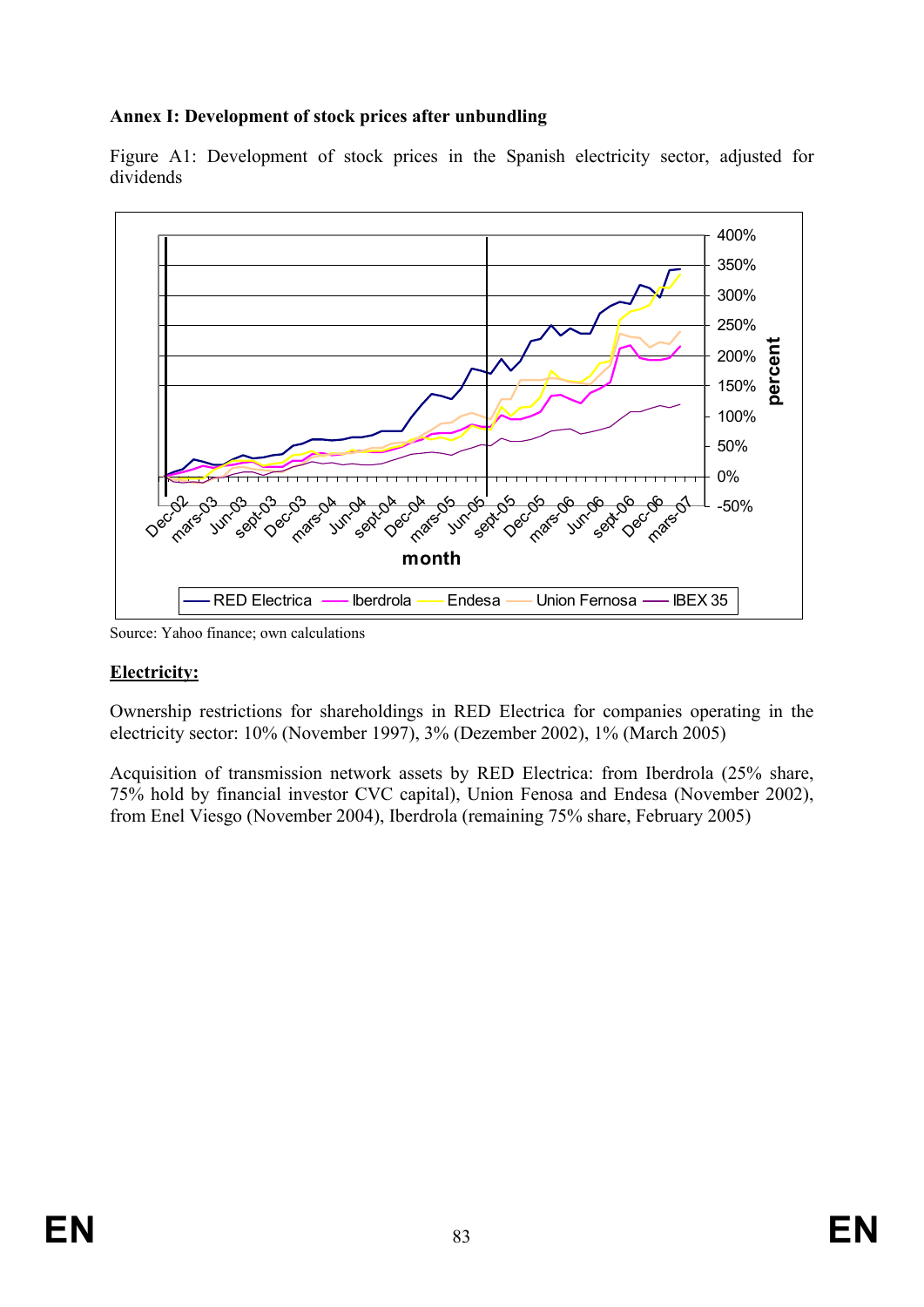

Figure A2: Development of stock prices in the Spanish gas sector, adjusted for dividends

Source: Yahoo finance; own calculations

#### **Gas:**

Ownership restriction of 35% (June 2000) respectively 5% (December 2002) for shareholdings in Enagas by the end of 2006

Gas Natural subsidiary Enagas sold step by step: 59% (2002 June), 2,3% (2003), 12.5% (2004), 13,3% (2005)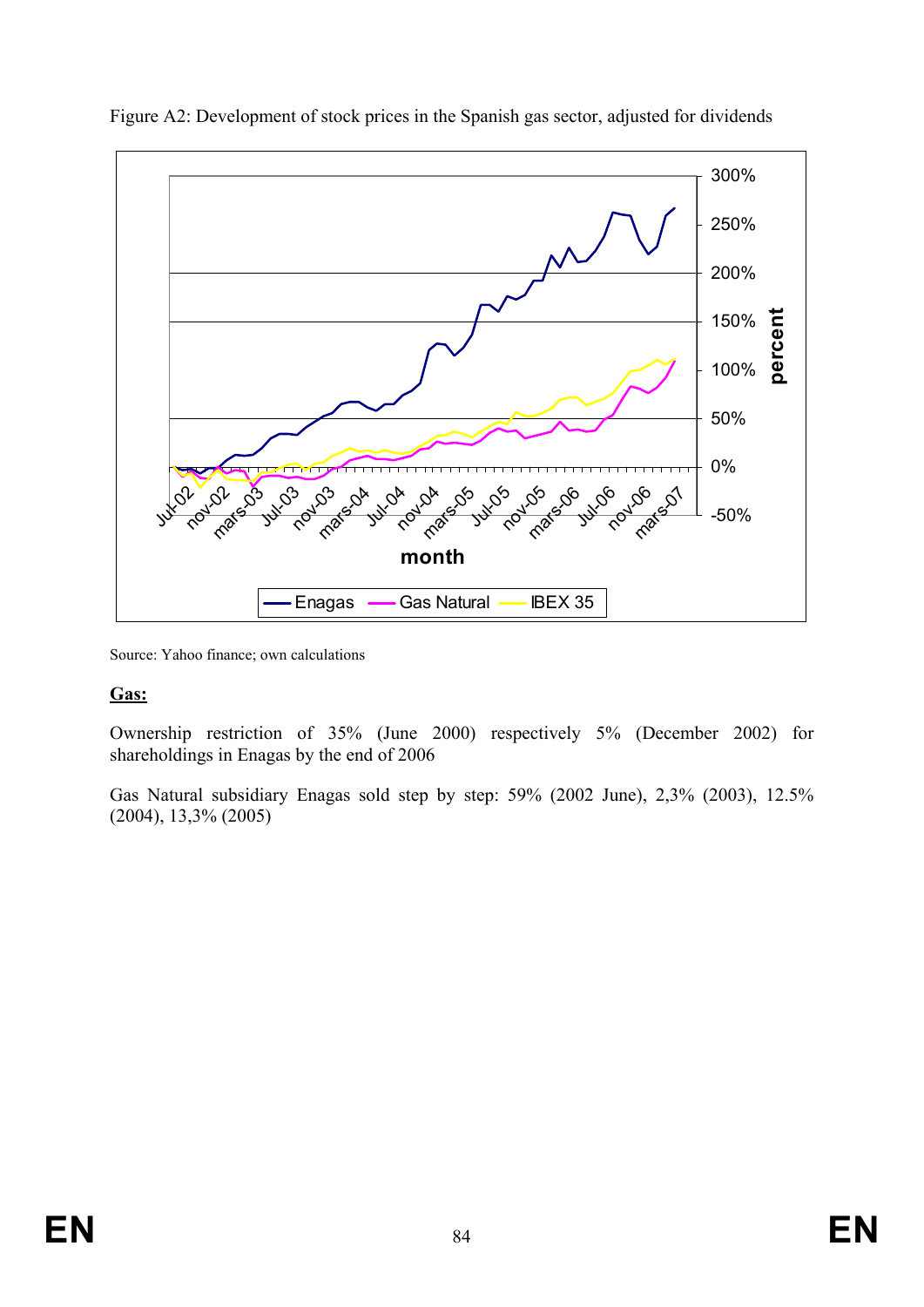

Figure A3: Development of stock prices in the Italian electricity sector, adjusted for dividends

Source: Datastream; own calculations

Ownership restriction for shareholdings in Terna for companies operating in the electricity or gas sector of 20% after July 2007 (2003)

Enel subsidiary Terna sold step by step: 50% (July 2004), 13.86% (March 2005), 29.99% (September 2005)

Unification of network owner (Terna) with network operator (Gestore della Rete di Trasmissione Nazionale) (November 2005)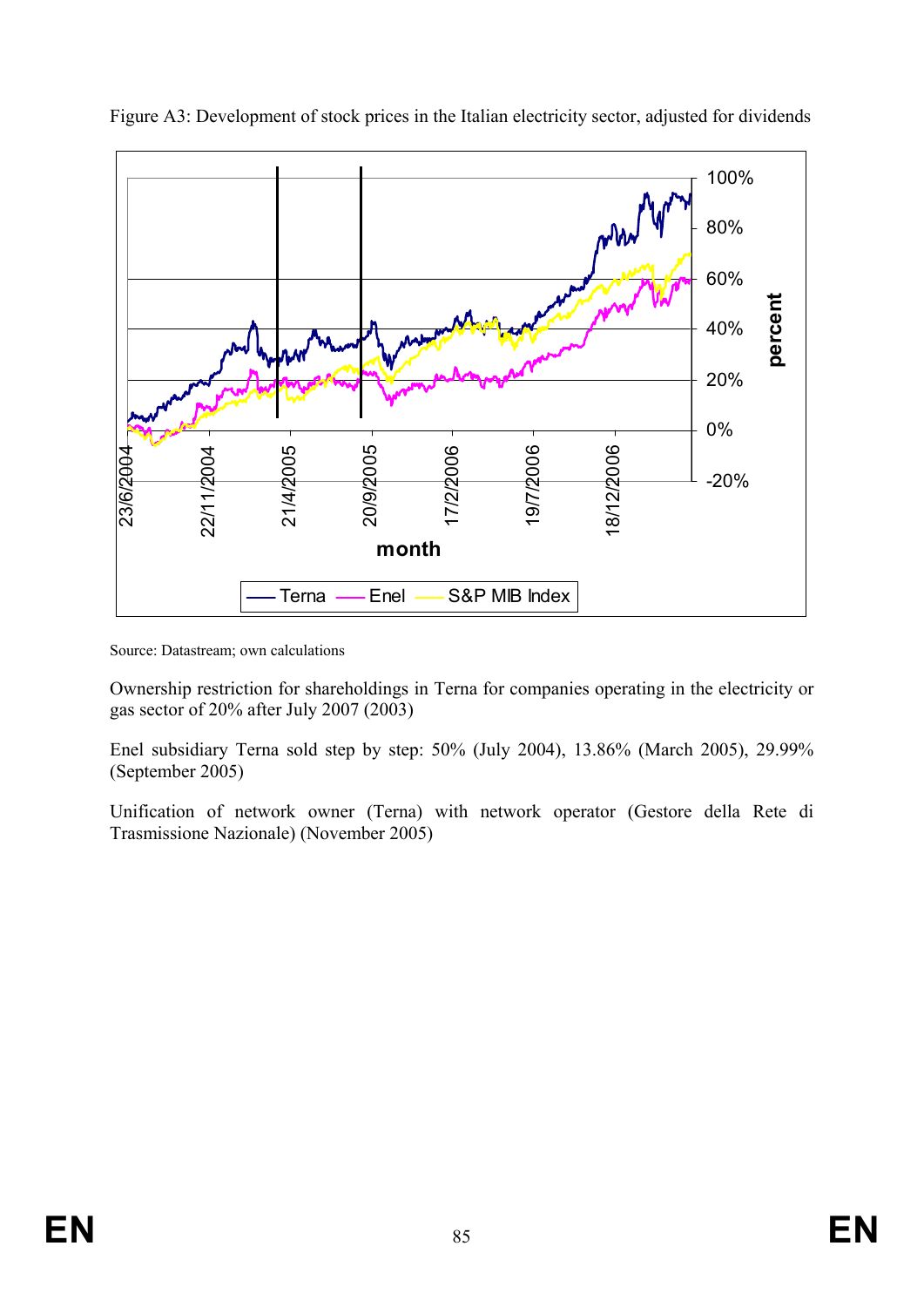

Figure A4: Development of stock prices in the Italian gas sector, adjusted for dividends

Source: Datastream; own calculations

Snam Rete Gas S.p.A. set up as subsidiary of Eni (15.11.2000); listed on stock exchange (6.1.2001); free float (2.5.2007) 37.72% (50.04% still controlled by Eni)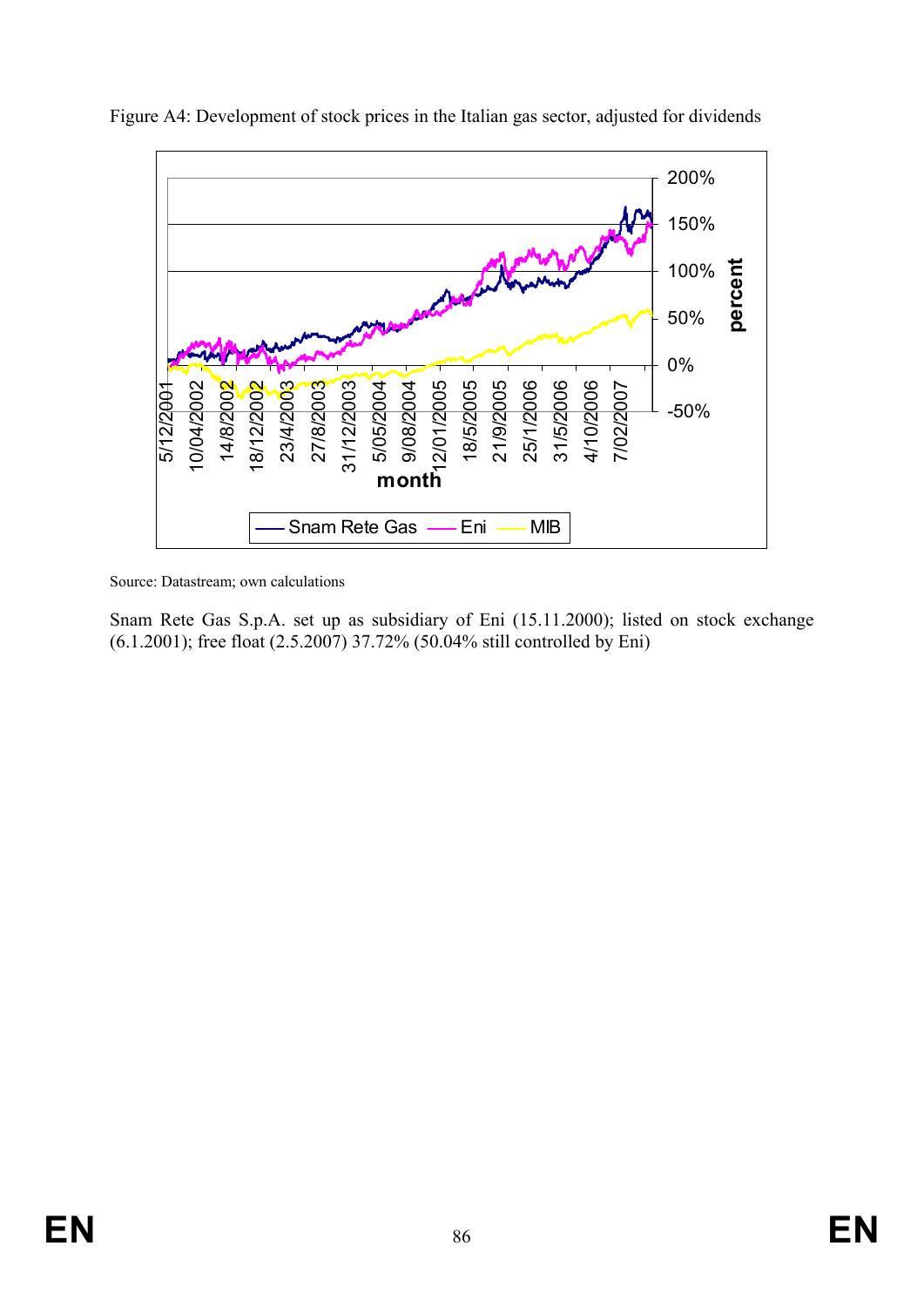

Figure A5: Development of UK stock prices in the electricity sector

Source: Datastream; own calculations

#### **Electricity:**

National Grid Company founded as electricity TSO (1990) and listed at stock exchange (1995)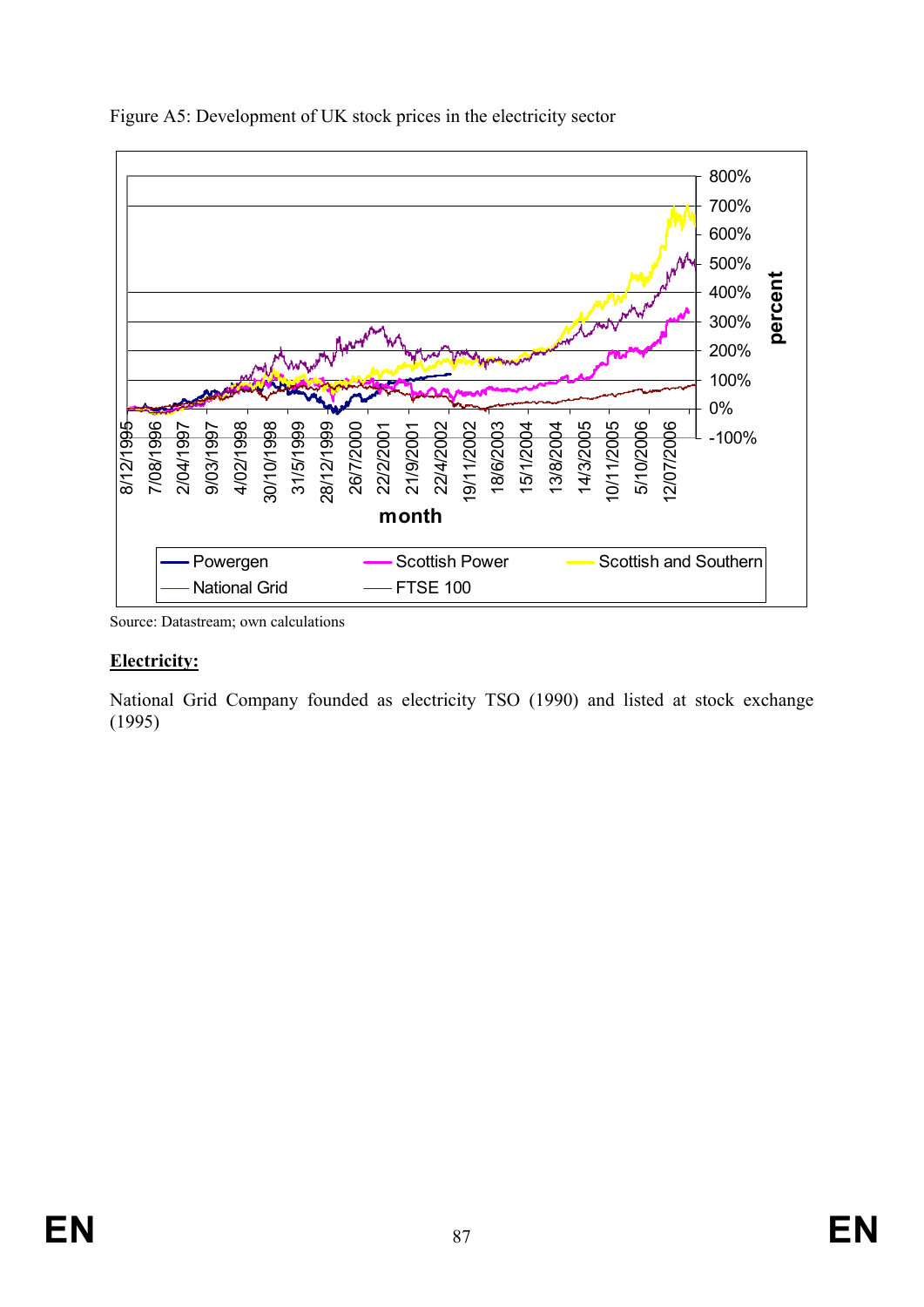

Figure A6: Development of UK stock prices in the gas sector (1997 – 2007)

Source: DTI UK

### **Gas:**

Merger of National Grid and Lattice completed (October 2002)

National Grid sold 4 gas distribution networks (4 still remain with National Grid) (June 2005)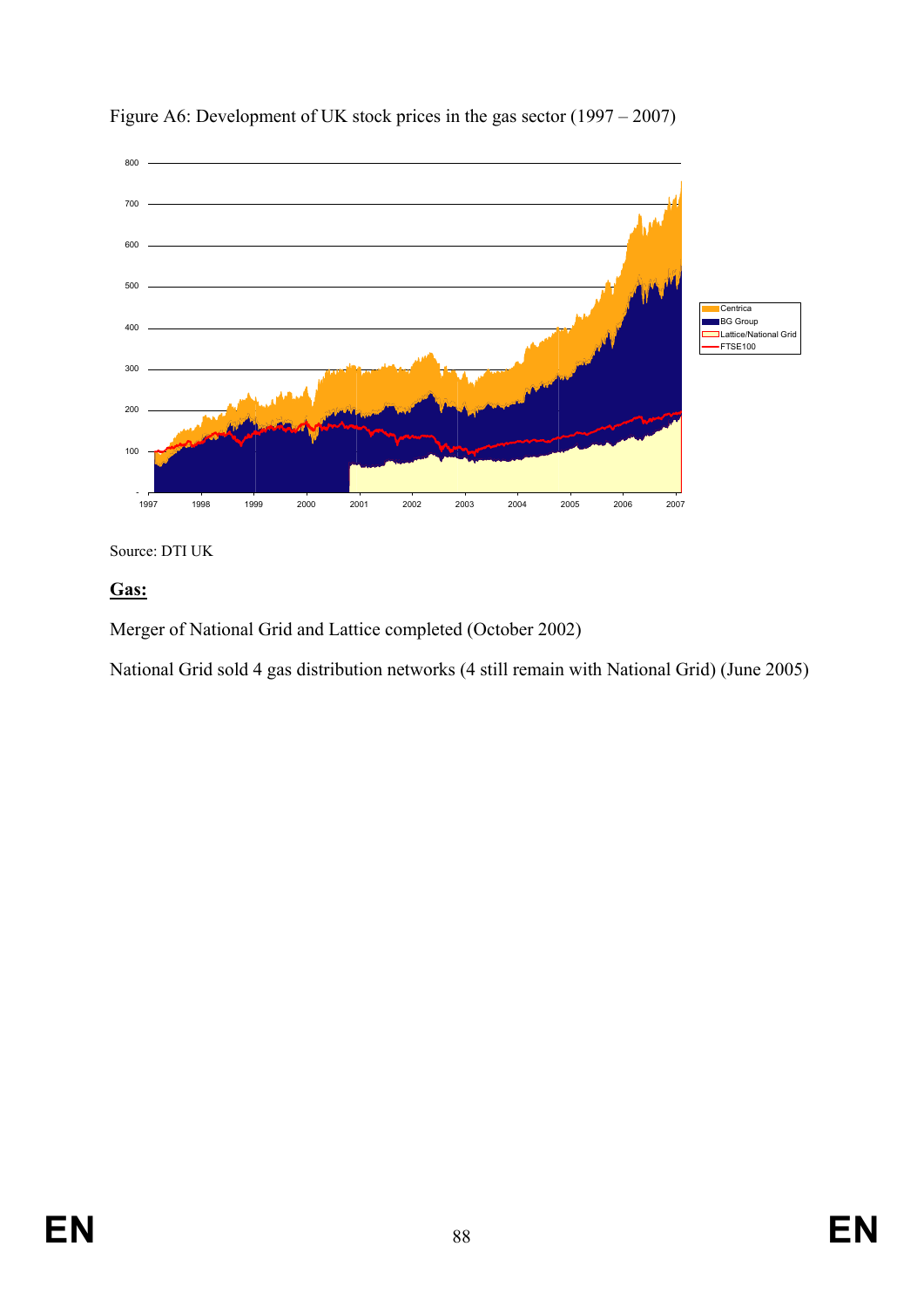



Source: Datastream; own calculations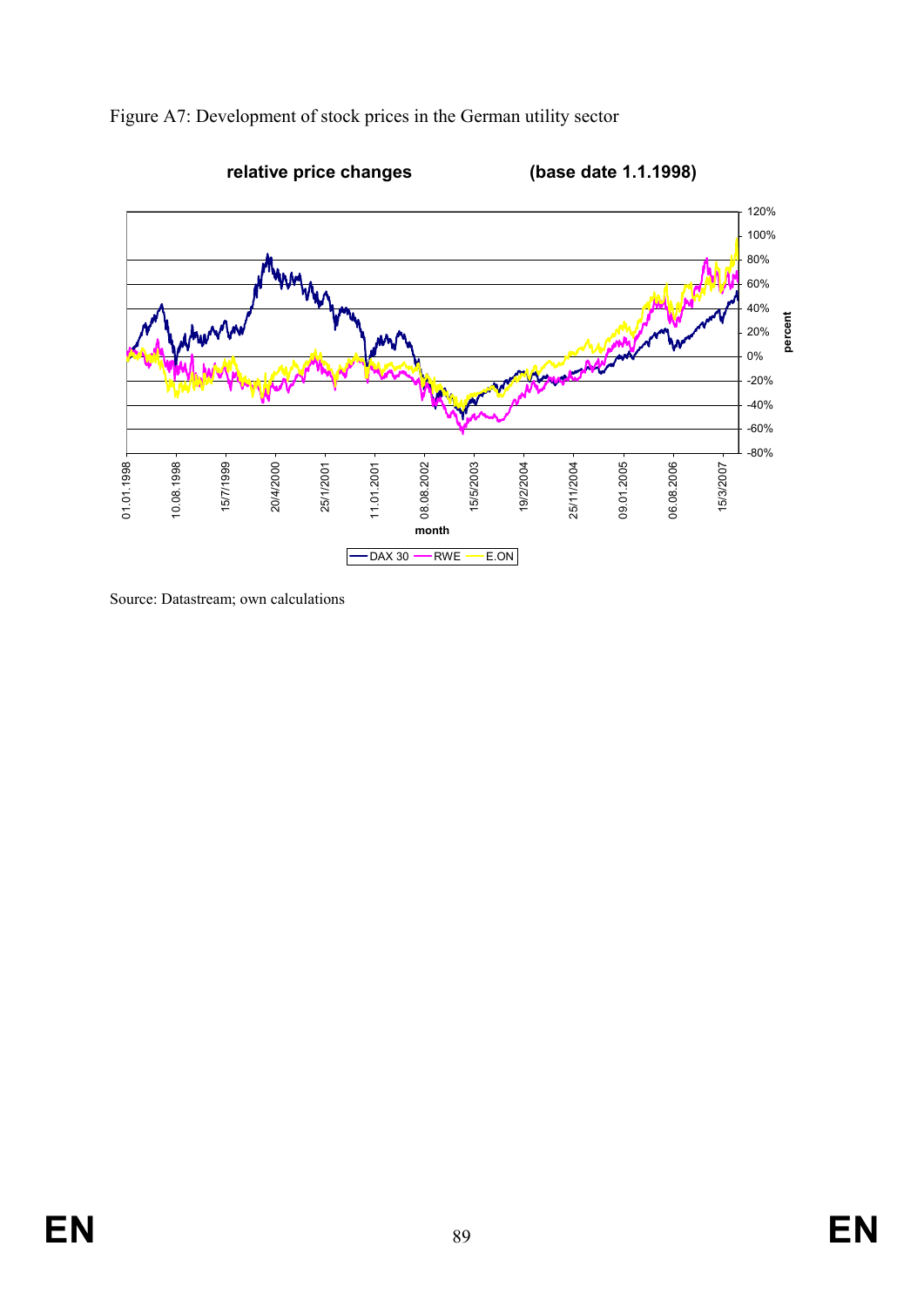#### **Annex II: Development of market shares after unbundling**

|                                    | 1999 | 2000 | 2001 | 2002 | 2003 | 2004 | 2005 |
|------------------------------------|------|------|------|------|------|------|------|
|                                    |      |      |      |      |      |      |      |
| countries with legal<br>unbundling |      |      |      |      |      |      |      |
| Belgium                            | 92,3 | 91,1 | 92,6 | 93,4 | 92   | 87,7 | 85   |
| Estonia                            | 93   | 91   | 90   | 91   | 93   | 93   | 92   |
| Ireland                            | 97   | 97   | 96,6 | 88   | 85   | 83   | 71   |
| Greece                             | 98   | 97   | 98   | 100  | 100  | 97   | 97   |
| France                             | 93,8 | 90,2 | 90   | 90   | 89,5 | 90,2 | 89,1 |
| Latvia                             | 96,5 | 95,8 | 95   | 92,4 | 91   | 91,1 | 92,7 |
| Hungary                            | 38,9 | 41,3 | 39,5 | 39,7 | 32,3 | 35,4 | 38,7 |
| Poland                             | 20,8 | 19,5 | 19,8 | 19,5 | 19,2 | 18,5 | 18,5 |
| average                            | 78,8 | 77,9 | 77,7 | 76,8 | 75,3 | 74,5 | 73,0 |
|                                    |      |      |      |      |      |      |      |
| Germany (largest)                  | 28,1 | 34   | 29   | 28   | 32   | 28,4 | n/a  |
| Germany (CR3)                      |      |      | 63   | 66   | 66   | 66   | 66   |
| Germany (CR5)                      |      |      | 72   | 75   | 80   | 80   | 79   |
|                                    |      |      |      |      |      |      |      |
| countries with                     |      |      |      |      |      |      |      |
| ownership                          |      |      |      |      |      |      |      |
| unbundling                         |      |      |      |      |      |      |      |
| <b>Czech Republic</b>              | 71   | 69,2 | 69,9 | 70,9 | 73,2 | 73,1 | 72   |
| <b>Denmark</b>                     | 40   | 36   | 36   | 32   | 41   | 36   | 33   |
| Finland                            | 26   | 23,3 | 23   | 24   | 27   | 26   | 23   |
| Italy                              | 71,1 | 46,7 | 45   | 45   | 46,3 | 43,4 | 38,6 |
| Lithuania                          | 73,7 | 72,8 | 77,1 | 80,2 | 79,7 | 78,6 | 70,3 |
| Portugal                           | 57,8 | 58,5 | 61,5 | 61,5 | 61,5 | 55,8 | 53,9 |
| Slovakia                           | 83,6 | 85,1 | 84,5 | 84,5 | 83,6 | 83,7 | 83,6 |
| Spain                              | 51,8 | 42,4 | 43,8 | 41,2 | 39,1 | 36   | 35   |
| Sweden                             | 52,8 | 49,5 | 48,5 | 49   | 46   | 47   | 47   |
| United Kingdom                     | 21   | 20,6 | 22,9 | 21   | 21,6 | 20,1 | 20,5 |
| average                            | 54,9 | 50,4 | 51,2 | 50,9 | 51,9 | 50,0 | 47,7 |

Table A1: Market share of the largest generator in the electricity market<sup>38</sup>

Source: Eurostat. For Germany (CR3 and CR5), Schwarz, H.-G., Lang, Ch.: Marktstruktur und Konzentration in der deutschen Stromerzeugung, in: *Energiewirtschaftliche Tagesfragen* 55 (12), 864-870 (2005) Notably, the electricity grid in Hungary was between 2003 and 2005 operated in a manner which could be considered to constitute an ISO model. However, in 2006, the ISO was reintegrated in a vertically integrated company.

<u>.</u>

<sup>&</sup>lt;sup>38</sup> The Commission services decided to use EUROSTAT figures rather than those from the Competition Sector Enquiry as they were available for several consecutive years, applying the same methodology and therefore giving a useful basis for comparisons.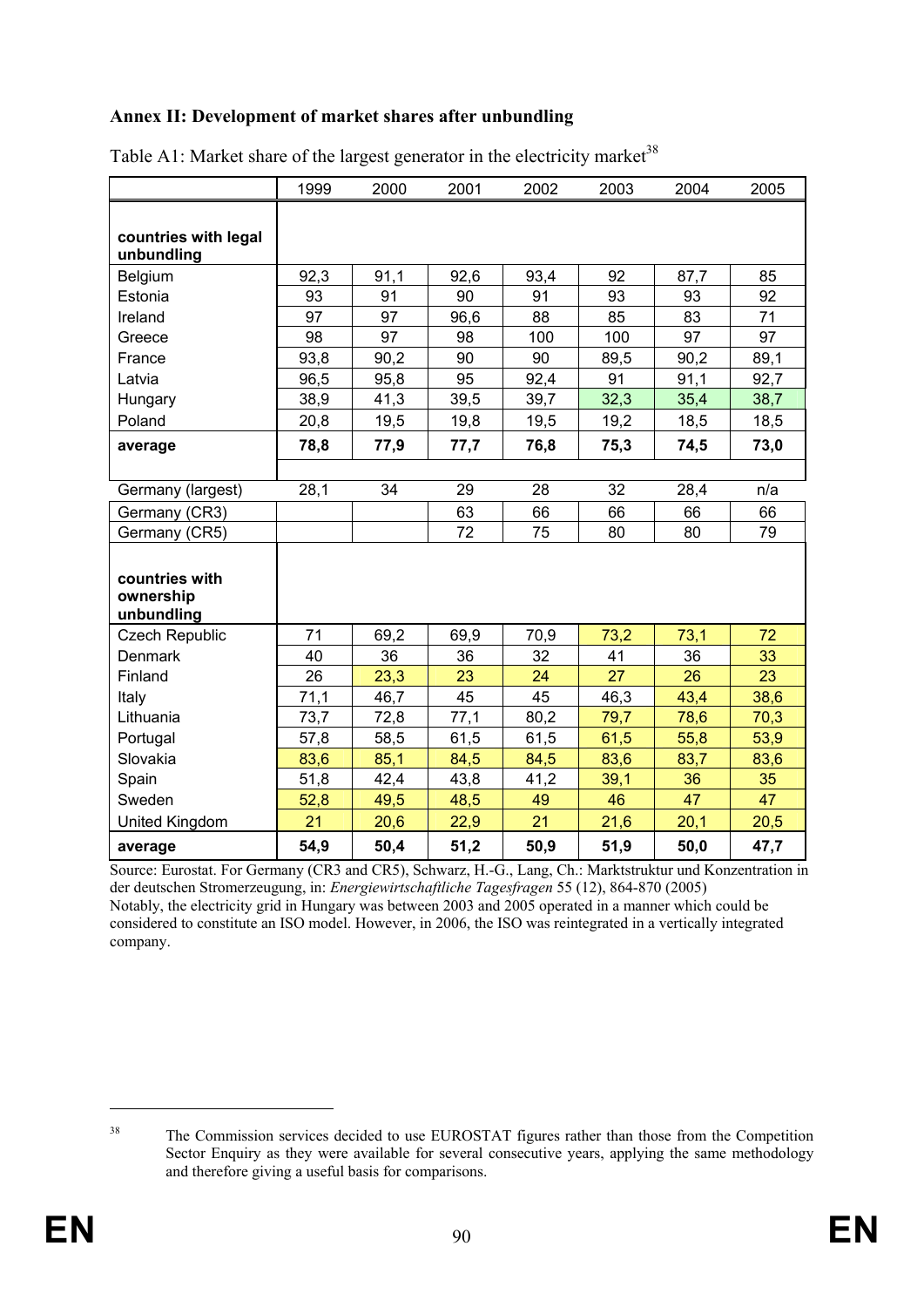| <b>TSO</b>                                                     | <b>MS</b> |                                                          | currency                   | 1995 | 1996 | 1997 | 1998 | 1999 | 2000  | 2001  | 2002  | 2003   | 2004   | 2005   | 2006   |
|----------------------------------------------------------------|-----------|----------------------------------------------------------|----------------------------|------|------|------|------|------|-------|-------|-------|--------|--------|--------|--------|
| <b>Red Electrica de</b><br><b>Espana</b>                       | <b>ES</b> | Investment in trans<br>mission grid                      | (mill. $\epsilon$ )        |      |      |      |      |      |       |       | 203   | 215    | 243    | 420    | 510    |
| <b>Terna SpA</b>                                               | IT        | Investment in tangible<br>fixed assets                   | (mill. $\epsilon$ )        |      |      |      |      |      |       | 191   | 164   | 240    | 278    | 259    | 319    |
| <b>CEPS</b>                                                    | CZ        | Investment (excl.)<br>financial invest.)                 | (in mill.<br>CSK)          |      |      |      |      |      | 628,3 | 781,2 | 506,6 | 1388,3 | 1232,2 | 1462,8 | 2348,1 |
| Lietuvos Energija<br><b>AB</b> (electricity)                   | LT        | Investment                                               | (mill.<br>LTL)             |      |      |      |      |      |       |       | 120   | 149    | 145    | 129    | 156    |
| <b>National Grid</b><br>Electricity<br><b>Transmission plc</b> | UK        | Replacement, rein-<br>forcement, growth and<br>extension | $(mill. \mathbf{\pounds})$ |      |      |      |      |      |       | 371   | 391   | 426    | 395    | 526    |        |
| <b>Gasunie incl. GTS</b>                                       | NL        | Investment in grid $\&$<br>storge (not LNG)              | (mill. $\epsilon$ )        |      |      | 104  | 84   | 70   | 57    | 67    | 83    | 97     | 114    | 257    | 529    |
| <b>Enagas</b>                                                  | <b>ES</b> | Investment in grid,<br>LNG and storage                   | (mill. $\epsilon$ )        |      |      |      |      |      |       |       | 192   | 426    | 463    | 359    | 433    |
| <b>Transco / National</b><br><b>Grid Gas</b>                   | UK        | Investment                                               | (mill. f)                  |      |      | 147  | 191  | 140  | 228   | 239   | 182   | 159    | 128    | 359    | 444    |
| <b>REN</b>                                                     | <b>PT</b> | Investment                                               | (mill. $\epsilon$ )        | 93,7 | 90,6 | 76,4 | 57,1 | 63,9 | 54,9  | 81,7  | 110,3 | 127,1  | 144,4  | 222,2  | 243,7  |
| <b>REN</b>                                                     | <b>PT</b> | Investment<br>(see footnote)                             | (mill. $\epsilon$ )        | 93,7 | 90,6 | 76,4 | 57,1 | 63,9 | 53    | 81,5  | 110,2 | 118,4  | 123    | 173,6  | 189,9  |
| <b>GDF/GRT</b>                                                 | FR        | Network investment in<br>France                          | (mill. $\epsilon$ )        |      |      |      |      |      |       |       |       | 970    | 983    | 1 200  | 1 400  |
| <b>Snam Rete Gas</b>                                           | IT        | Investment                                               | (mill. $\epsilon$ )        |      |      |      |      |      |       | 429   | 385   | 505    | 574    | 685    | 675    |
| <b>RTE</b>                                                     | FR        | Investment                                               | $(mill. \epsilon)$         |      |      |      |      |      |       | 651   | 616   | 535    | 538    | 582    | 638    |
| <b>All German</b><br>electricity TSOs                          | DE        | Investment in network<br>only                            | (mill. $\epsilon$ )        | 3600 | 3100 | 3000 | 2700 | 2500 | 2000  | 2200  | 1800  | 1700   | 2000   | 2 000  | 2500   |

#### **Annex III: Development of network investment of TSOs**

Explanation: shaded cells indicate years in which the respective companies were ownership unbundled. In the case of the Portuguese TSO REN, the second set of figures excludes the investment necessary to fulfil obligations for regional integration and connection of renewables. Source: Annual reports of the respective companies and in the case of Germany ATKearney study (2007): Liberalisierung des deutschen Strommarktes – Wer profitiert, wer verliert?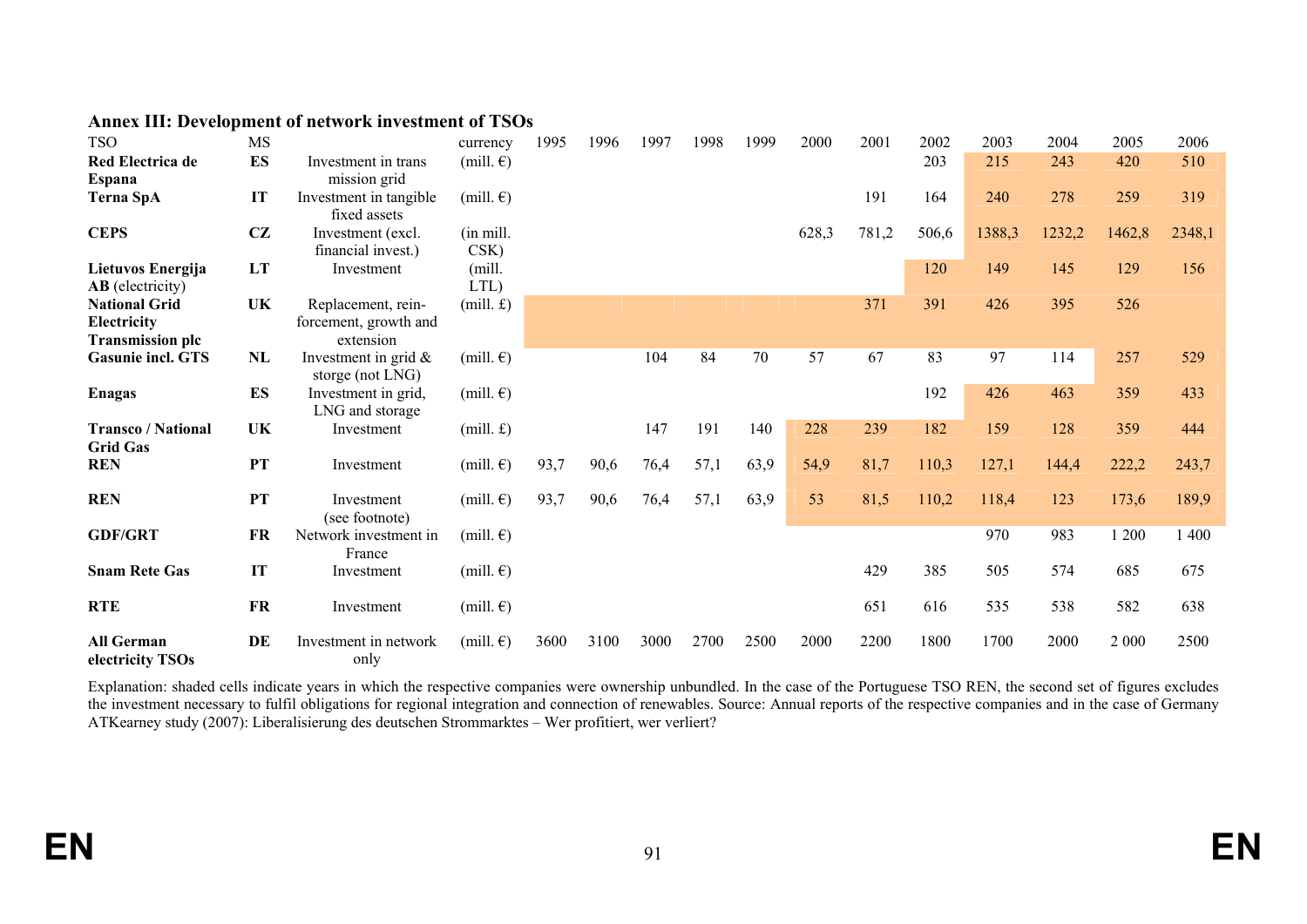| <b>Problems</b><br>$\rightarrow$<br><b>Measures</b>     | <b>Market</b><br>concentration                                | <b>Vertical</b><br>foreclosure                                     | <b>Lack of market</b><br>integration<br>(cross-border and<br>national)    | <b>Lack of</b><br>transparency<br>(insufficient info<br>e.g. on<br>generation $\&$<br>capacities) | <b>Distorted price</b><br>formation (e.g.<br>regulated prices,<br>cross-subsidies) | <b>Downstream</b><br>market<br>foreclosure<br>(access to<br>customers) | <b>Security of</b><br>supply<br>(investment,<br>network security<br>$&$ reliability) |
|---------------------------------------------------------|---------------------------------------------------------------|--------------------------------------------------------------------|---------------------------------------------------------------------------|---------------------------------------------------------------------------------------------------|------------------------------------------------------------------------------------|------------------------------------------------------------------------|--------------------------------------------------------------------------------------|
| <b>TSO</b> unbundling                                   | Improves $TP\overline{A}$<br>and thus market<br>entry         | tackles problem<br>at the root                                     | facilitates TSO<br>cooperation and<br>mergers                             | eliminates<br>preferential<br>information<br>flows                                                | eliminates cross-<br>subsidies                                                     | N/A                                                                    | Promotes e.g.<br>interconnection<br>investment                                       |
| <b>Strengthen NRA</b>                                   | To ensure level<br>playing field;<br>VPP, gas release         | To better<br>monitor<br>unbundling<br>obligations                  | To monitor<br>management of<br>interconnection<br>capacity                | To monitor<br>transparency<br>obligations                                                         | To monitor cross-<br>subsidies and<br>determine tariffs                            | To monitor<br>access to<br>customer data                               | To monitor<br>investment in grid<br>$&$ generation                                   |
| <b>ERGEG+</b>                                           | Indirect effect                                               | Indirect effect                                                    | closes regulatory<br>cross-border gap,<br>oversees<br>ETSO+/GTE+          | oversees<br>ETSO+/GTE+                                                                            | Indirect effect                                                                    | Indirect effect                                                        | To assess cross-<br>border Art. 22<br>requests                                       |
| ETSO+/GTE+                                              | To improve<br>interconnection<br>and create larger<br>markets | To develop<br>common rules<br>on TPA and<br>grid connection        | To develop market<br>and technical<br>codes, coordinate<br>grid operation | To develop<br>market and<br>technical codes,<br>rules on trading<br>& transparency                | To improve<br>interconnection<br>and thus liquidity                                | N/A                                                                    | $10$ -year<br>investment plan,<br>security and<br>reliability rules                  |
| <b>Transparency</b><br>obligations                      | To facilitate<br>market entry                                 | To overcome<br>information<br>advantage of<br>integrated<br>groups | To facilitate market<br>entry                                             | tackles problem<br>at the root                                                                    | To reveal cause of<br>price deformation                                            | To overcome<br>information<br>advantage of<br>integrated<br>groups     | To increase<br>network security<br>$&$ reliability                                   |
| <b>Access to</b><br>storage and<br><b>LNG</b> terminals | To improve TPA<br>and thus market<br>entry                    | Legal<br>unbundling if<br>essential fac.,<br><b>UIOLI</b>          | Free trading of<br>capacity rights                                        | Info obligation<br>on storage<br>services                                                         | Obligations on<br>terms $\&$<br>conditions for<br>access                           | UIOLI,<br>secondary<br>market trading                                  | Efficient $\&$<br>maximum use of<br>capacity, open<br>seasons & UIOLI<br>for Art. 22 |
| <b>DSO</b><br>unbundling                                | To improve TPA<br>and thus market<br>entry                    | strengthen<br>resources of<br><b>DSOs</b>                          |                                                                           | NRA to monitor<br>transparency<br>obligations                                                     | To strengthen<br>compliance<br>officiers, NRA to                                   | to elimininate<br>brand con-<br>fusion; NRA to                         | N/A                                                                                  |

**Annex IV: Relationship between the measures proposed on 10 January and the structural problems of the energy markets**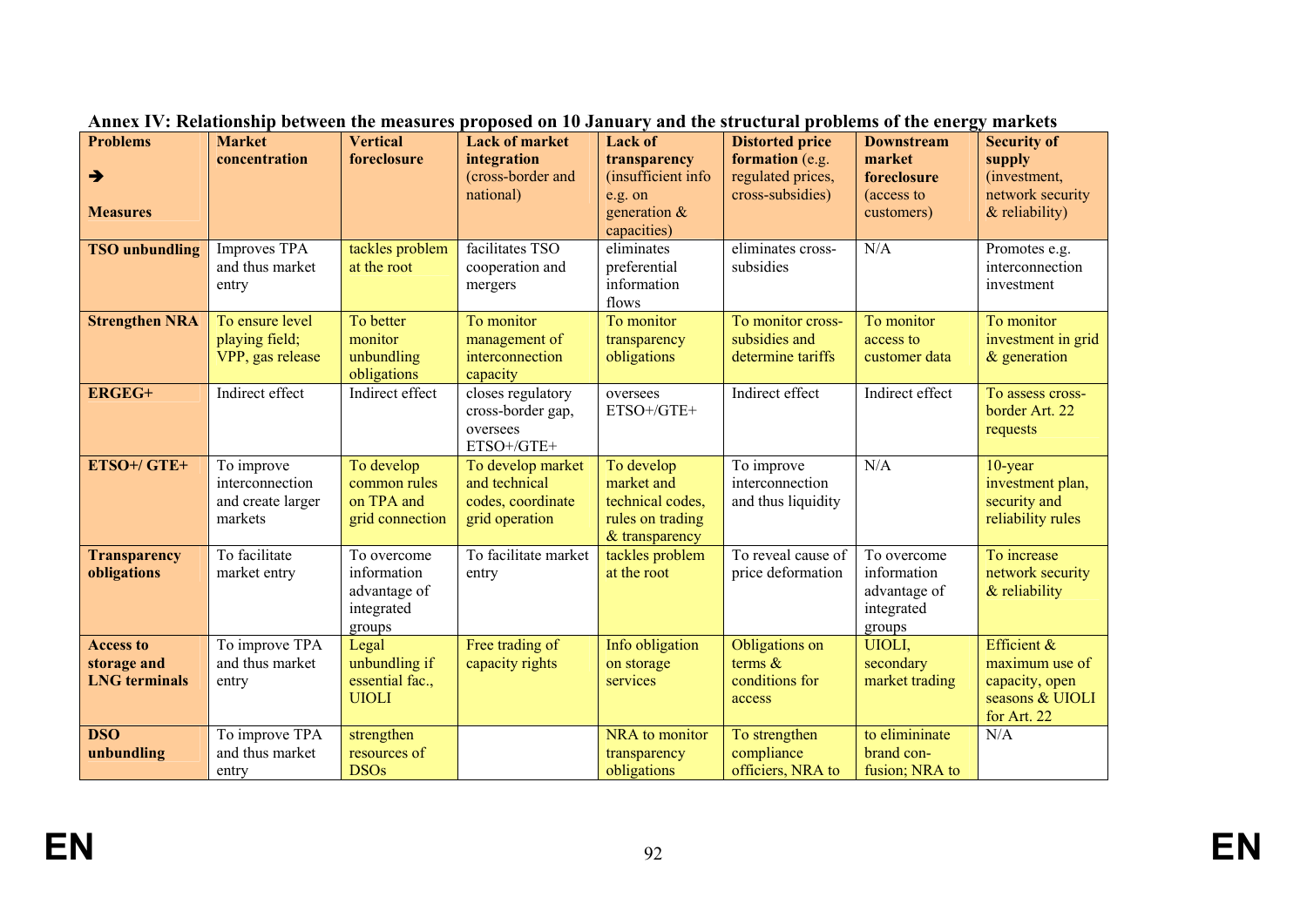|  |  | m<br>cross-<br>mitoi          | monitor<br>00000<br>access.<br><b>Contract Contract Contract Contract Contract Contract Contract Contract Contract Contract Contract Contract Co</b> |  |
|--|--|-------------------------------|------------------------------------------------------------------------------------------------------------------------------------------------------|--|
|  |  | . .<br>$\frac{1}{2}$ hsidical | to customer<br>data                                                                                                                                  |  |

N/A means that a certain measure does not have a direct effect on respective fundamental problem

Shaded fields indicate which more detailed measures are envisaged in the package to tackle the respective fundamental problem

#### **Measures needed but not envisaged in the 3rd package legislation or of a different nature**

| $(limit) LT-$    | This measure would tackle some of the above problems of the energy markets by facilitating market entry and increasing liquidity and |
|------------------|--------------------------------------------------------------------------------------------------------------------------------------|
| contracts        | transparency. However, competition law is considered the more suitable tool to achieve this objective.                               |
| <b>Strategic</b> | This measure would improve in particular the security of supply objective. However, the measure needs further assessment and may be  |
| storage          | proposed at a later stage.                                                                                                           |
| <b>Consumer</b>  | This measure is not meant to tackle the above problems but results from the existence of the above problems. The causality is thus   |
| protection       | different than for the other measures proposed. It does therefore not fit in the above table.                                        |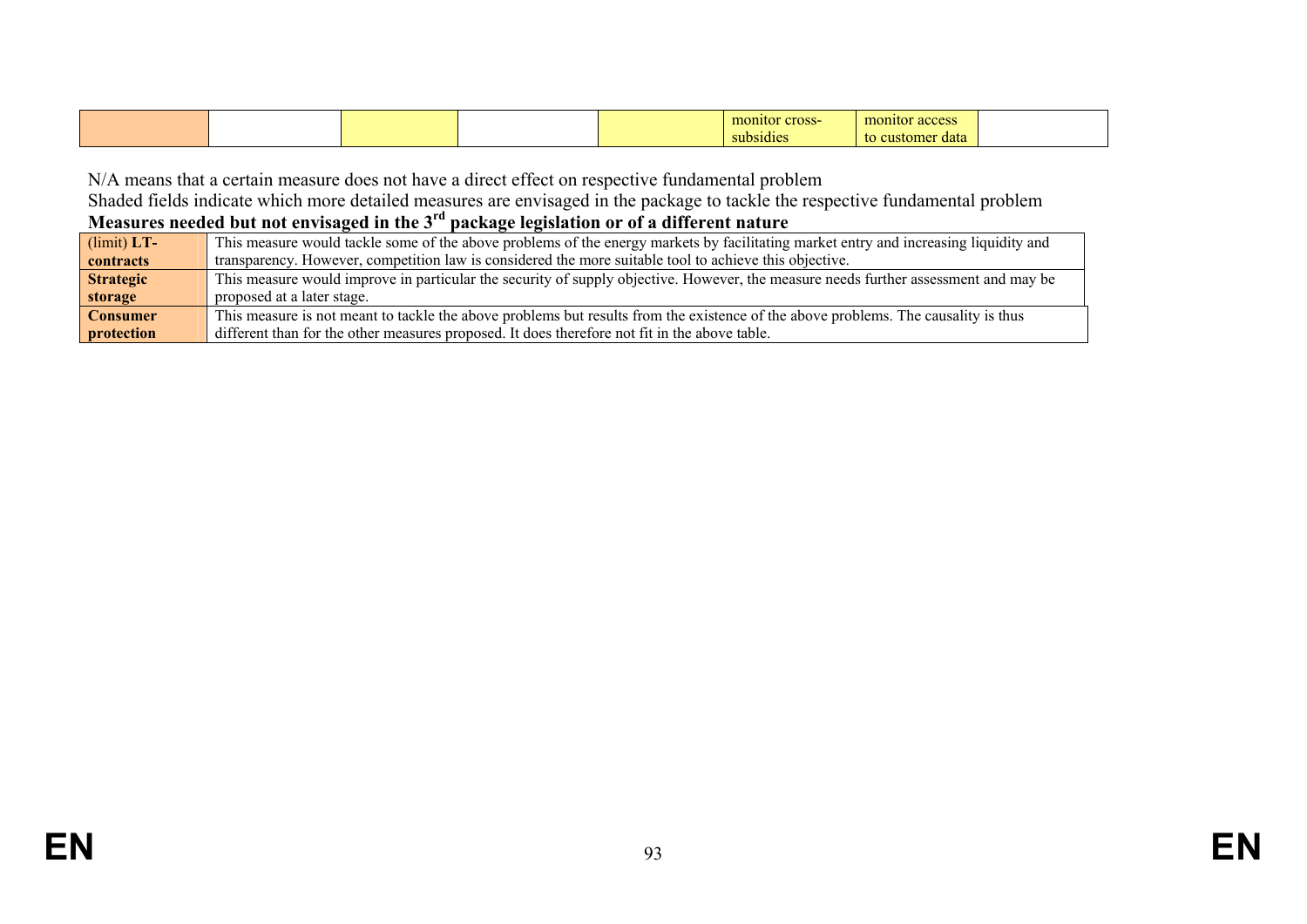#### **Annex V: Views of stakeholders on the impact of proposed policy measures**

The following tables summarise stakeholders' views on the impact of proposed policy measures as collected during the consultation, for each main issue.

| Summary of economic, environmental and social effects              |                |                                                                                                                                                                                                                                                                                                                                                                                                                                                                               |  |  |  |
|--------------------------------------------------------------------|----------------|-------------------------------------------------------------------------------------------------------------------------------------------------------------------------------------------------------------------------------------------------------------------------------------------------------------------------------------------------------------------------------------------------------------------------------------------------------------------------------|--|--|--|
| Economic impacts                                                   |                | Stakeholders views                                                                                                                                                                                                                                                                                                                                                                                                                                                            |  |  |  |
| Public sector cost of regulation (lower<br>$cost = positive)$      | $\sigma/$      | Enforcing full ownership unbundling or the creation of independent transmission<br>system operators will initially lead to moderate extra costs of regulation.<br>Subsequently the need for regulatory intervention may be less what will lead to<br>lower costs of regulation. The consultation results however show that doubt may<br>exist as to this latter effect.                                                                                                       |  |  |  |
| Private sector (compliance) costs (lower<br>$cost = positive)$     | $\sigma/$      | Regarding the costs of compliance the picture is not clear. The effect on<br>transmission costs may be moderate (in the range of 1-5%). It is however not<br>clear what divesting TSO assets will have on the 'donor' companies.                                                                                                                                                                                                                                              |  |  |  |
| Private sector investments (arithmetic<br>indicator)               | $++$ / $+$     | The restructuring of the energy transmission sector invoked by the amended legal<br>framework may result in additional investments in transborder capacity in order<br>to remove current shortages. For a substantial period this could result in higher<br>investment levels. Doubts have been raised regarding the size of this effect.<br>Interviews show that the effect may be less strong in the case of full ownership<br>unbundling than in the case of ISO creation. |  |  |  |
| Public sector spending (lower spending =<br>positive)              | $\mathbf{o}$   | Public sector spending probably will not be influenced by the identified policy<br>initiatives.                                                                                                                                                                                                                                                                                                                                                                               |  |  |  |
| markets<br>contestability<br>Energy<br>(contestability = positive) | $+$ / $\alpha$ |                                                                                                                                                                                                                                                                                                                                                                                                                                                                               |  |  |  |
| Economic growth $(growth = positive)$                              | $+/-$          | The amended regulation probably will result in lower transborder problems and<br>better integrated EU energy markets. If this is the case this will improve markets<br>contestability and will have a positive effect on economic growth.                                                                                                                                                                                                                                     |  |  |  |
| Energy prices (lower prices = positive)                            | $+$ / $\alpha$ | Better integration and increased contestability of the EU energy markets probably<br>will have a positive effect on energy prices.                                                                                                                                                                                                                                                                                                                                            |  |  |  |
| Environmental impacts                                              |                | Stakeholders views                                                                                                                                                                                                                                                                                                                                                                                                                                                            |  |  |  |
| Modal shift (sustainable = positive)                               | $+/-$          | Better integrated high capacity transmission networks may foster the use of<br>sustainable energy.                                                                                                                                                                                                                                                                                                                                                                            |  |  |  |
| $E$ missions (lower emission = positive)                           | $0/-$          |                                                                                                                                                                                                                                                                                                                                                                                                                                                                               |  |  |  |
|                                                                    |                | More reliable and lower priced provision of energy may have a positive effect on<br>the volume of consumption. This effect may not be compensated by the positive<br>effects of the amended regulation on the modal shift.                                                                                                                                                                                                                                                    |  |  |  |
| Social impacts                                                     |                | Stakeholders views                                                                                                                                                                                                                                                                                                                                                                                                                                                            |  |  |  |
| Employment (arithmetic indicator)                                  | $+ / o$        | As a result of increased efficiency of the energy sectors employment in the sector<br>may go down. It is likely that this effect will be more than compensated by the<br>positive effects of economic growth on employment.                                                                                                                                                                                                                                                   |  |  |  |
| Consumer protection (public aid $=$<br>positive)                   | $\mathbf O$    | The amended regulation does not effect consumer protection.                                                                                                                                                                                                                                                                                                                                                                                                                   |  |  |  |

#### **Further TSO unbundling**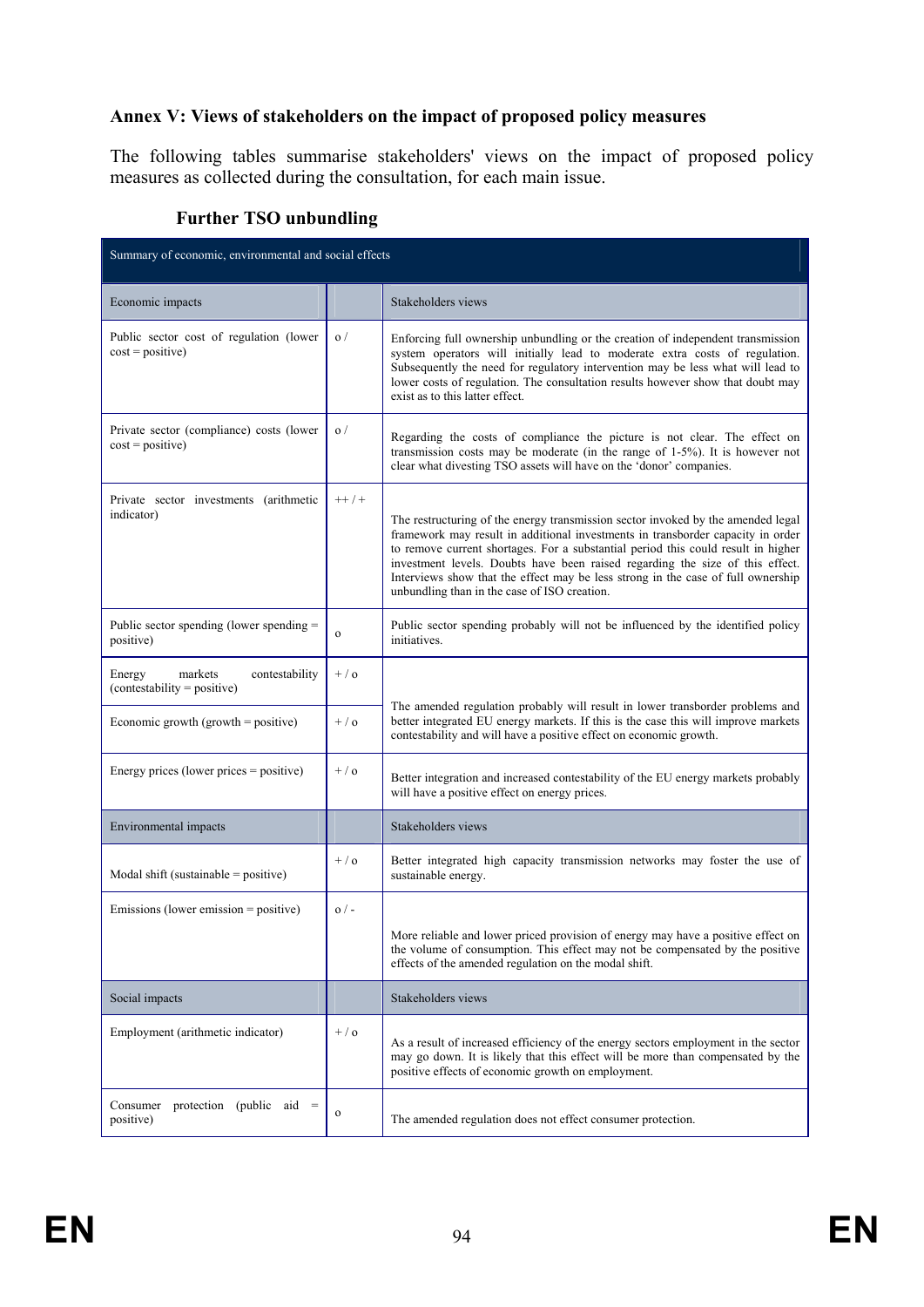| Security of supply (secure supply $=   + / \text{o} $<br>positive)                |  | The improved integration and capacity of energy transmission networks resulting<br>from the amended regulation may have a positive effect on security of supply. |  |  |  |
|-----------------------------------------------------------------------------------|--|------------------------------------------------------------------------------------------------------------------------------------------------------------------|--|--|--|
| $++$ = strong positive + = positive $o$ = neutral -= negative --= strong negative |  |                                                                                                                                                                  |  |  |  |

# **Enhancing the role of national regulators**

| Summary of economic, environmental and social effects              |                 |                                                                                                                                                                                                                                                                                                                                                                                                                                                     |  |  |  |
|--------------------------------------------------------------------|-----------------|-----------------------------------------------------------------------------------------------------------------------------------------------------------------------------------------------------------------------------------------------------------------------------------------------------------------------------------------------------------------------------------------------------------------------------------------------------|--|--|--|
| Economic impacts                                                   |                 | Stakeholders views                                                                                                                                                                                                                                                                                                                                                                                                                                  |  |  |  |
| Public sector cost of regulation (lower<br>$cost = positive)$      |                 | The public sector cost of regulation may increase substantially. Regulators need<br>additional staff, housing, management, IT, etc. Notification of certain regulator<br>decisions to the Commission will lead to (rather low) extra costs for the regulator<br>and for the Commission.                                                                                                                                                             |  |  |  |
| Private sector (compliance) costs (lower<br>$cost = positive)$     | $\mathbf{o}$    | More regulator powers probably will have no significant effect on private sector<br>compliance costs. In fact regulators get more power to enforce what is already<br>required from the current Directives.                                                                                                                                                                                                                                         |  |  |  |
| Private sector costs /<br>investments<br>(arithmetic indicator)    | $\mathbf{o}$    | Probably the defined actions will have no significant influence.                                                                                                                                                                                                                                                                                                                                                                                    |  |  |  |
| Public sector spending (lower spending<br>$=$ positive)            | $\mathbf{o}$    |                                                                                                                                                                                                                                                                                                                                                                                                                                                     |  |  |  |
| markets<br>contestability<br>Energy<br>(contestability = positive) | $+ / o$         | Strengthened regulator powers may decrease market distortions resulting in more<br>competitive energy markets. However some doubt regarding the necessity and<br>proportionality has been observed.                                                                                                                                                                                                                                                 |  |  |  |
| Economic growth (growth $=$ positive)                              | $+$ / $\alpha$  | If the considered intervention leads to enhanced competition this will have a<br>positive effect on energy prices and economic growth.                                                                                                                                                                                                                                                                                                              |  |  |  |
| Energy prices (lowerprices $=$ positive)                           | $+/-$           |                                                                                                                                                                                                                                                                                                                                                                                                                                                     |  |  |  |
| Environmental impacts                                              |                 | Stakeholders views                                                                                                                                                                                                                                                                                                                                                                                                                                  |  |  |  |
| Modal shift (sustainable $=$ positive)                             | $\mathbf{o}$    | Probably no effects.                                                                                                                                                                                                                                                                                                                                                                                                                                |  |  |  |
| Emissions (loweremission = positive)                               | $\sigma$ /-     | Lower energy prices may lead to some extra consumption of energy. However,<br>other costs (oil, taxes) will influence this pattern.                                                                                                                                                                                                                                                                                                                 |  |  |  |
| Social impacts                                                     |                 | Stakeholders views                                                                                                                                                                                                                                                                                                                                                                                                                                  |  |  |  |
| Employment (arithmetic indicator)                                  | $+ / o$         | Due to consolidation and increased competitiveness employment on the internal<br>energy markets may decrease. However, this effect is coherent to the desired<br>competitive markets, forcing companies to work more efficient. This negative<br>impact on the employment will be exceeded by the positive impact the better<br>functioning markets may have on other markets and the trans-European<br>competitive position of European economies. |  |  |  |
| Consumer protection (public aid $=$<br>positive)                   | $\! + \!\!\!\!$ | The considered strengthening of regulator powers will enlarge regulator options<br>for effective consumer protection.                                                                                                                                                                                                                                                                                                                               |  |  |  |
| Security of supply (secure supply $=$<br>positive)                 | $^{+}$          | A more effective functioning energy market is better capable of allocating scarce<br>resources (on time), and therefore improves investment decision making on<br>generation and infrastructure assets. Hence, security of supply increases.                                                                                                                                                                                                        |  |  |  |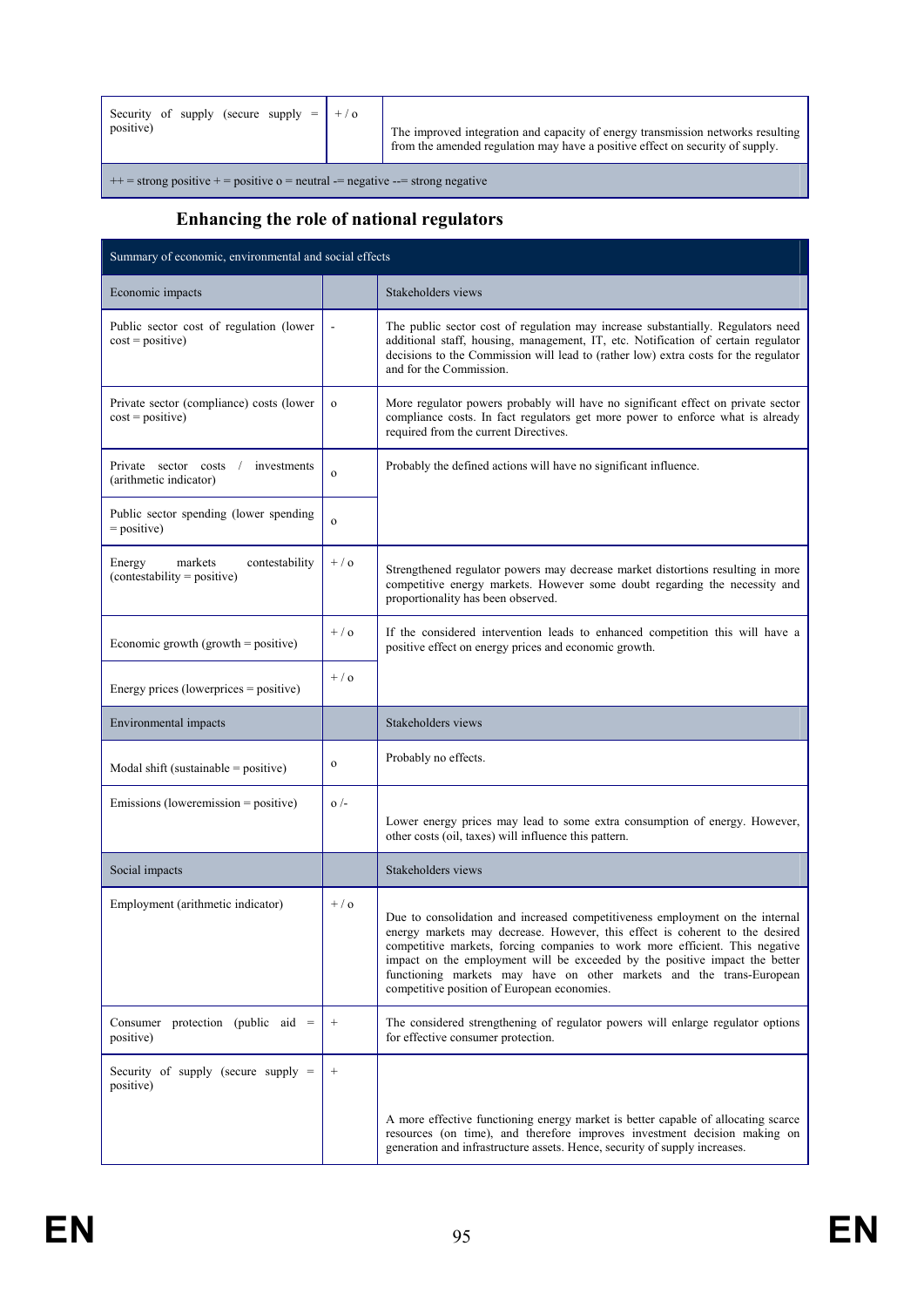$++$  = strong positive + = positive  $o$  = neutral -= negative --= strong negative

#### **Increased coordination of regulators at EU level**

| Summary of economic, environmental and social effects                             |              |                                                                                                                                                                                                                                                                                                                     |
|-----------------------------------------------------------------------------------|--------------|---------------------------------------------------------------------------------------------------------------------------------------------------------------------------------------------------------------------------------------------------------------------------------------------------------------------|
| Economic impacts                                                                  |              | Stakeholders views                                                                                                                                                                                                                                                                                                  |
| Public sector cost of regulation<br>$(lower cost = positive)$                     | $\sigma/$    | Changing the regulatory structure will cause the central costs regulation to go up<br>whereas the regulatory costs in member states may (in the long run) go down.                                                                                                                                                  |
| Private sector (compliance) costs<br>$(lower cost = positive)$                    | $o/-$        | Adding central functions to the regulation may result in costs of compliance that are<br>not fully compensated by lower national costs of compliance.                                                                                                                                                               |
| Private sector investments arithmetic<br>indicator                                | $++$ / +     | The revised regulatory arrangements are designed to boost investments in (transborder-<br>) transmission capacity.                                                                                                                                                                                                  |
| Public<br>spending<br>(lower)<br>sector<br>$spending = positive)$                 | $\sigma/$    | Government may support the effects of modified regulatory intervention by creating<br>co-funding and risk sharing arrangements. This will probably increase public spending.                                                                                                                                        |
| Energy<br>markets<br>contestability<br>(contestability = positive)                | $+ / o$      | Removing (transborder-) bottlenecks in the energy transmission networks will improve<br>the contestability of energy markets and will result in a better conditions for competing<br>market players.                                                                                                                |
| Economic growth (growth $=$ positive)                                             | $+ / o$      |                                                                                                                                                                                                                                                                                                                     |
| Energy prices (lower prices<br>positive)                                          | $+/-$        | More competition driven energy markets will be beneficial for economic growth.<br>Higher transmission costs will probably be more than compensated by the effects of<br>enhanced competition on energy prices.                                                                                                      |
| Environmental impacts                                                             |              | Stakeholders views                                                                                                                                                                                                                                                                                                  |
| Modal shift (sustainable $=$ positive)                                            | $+/-$        | An integrated and reliable energy network with sufficient capacity will support an<br>increase of the use of sustainable energy sources.                                                                                                                                                                            |
| Emissions<br>(lower)<br>emission<br>$=$<br>positive)                              | $O/-$        | Lower energy prices resulting from more efficient energy markets may lead to lower<br>pressure to reduce energy consumption. However, other costs (oil, taxes) will influence<br>this pattern.                                                                                                                      |
| Social impacts                                                                    |              | Stakeholders views                                                                                                                                                                                                                                                                                                  |
| Employment (arithmetic indicator)                                                 | $0/$ +       | Employment in more contestable and more competitive energy markets may go down<br>as a result of increased efficiency. This effect probably will be exceeded by the<br>positive effect of better functioning energy markets on other markets and the trans-<br>European competitive position of European economies. |
| Consumer protection (public aid $=$<br>positive)                                  | $\mathbf{o}$ | The amended regulation does not affect consumer protection.                                                                                                                                                                                                                                                         |
| Security of supply (secure supply $=$<br>positive)                                | $+ / o$      | Better transmission networks will result in improved security of supply.                                                                                                                                                                                                                                            |
| $++$ = strong positive + = positive $o$ = neutral -= negative --= strong negative |              |                                                                                                                                                                                                                                                                                                                     |

#### **Increased TSO coordination**

| Summary of economic, environmental and social effects |  |                                                                                         |
|-------------------------------------------------------|--|-----------------------------------------------------------------------------------------|
| Economic impacts                                      |  | Stakeholders views                                                                      |
| Public sector cost of regulation (lower               |  | The public sector costs are limited to the introduction of new regulation and therefore |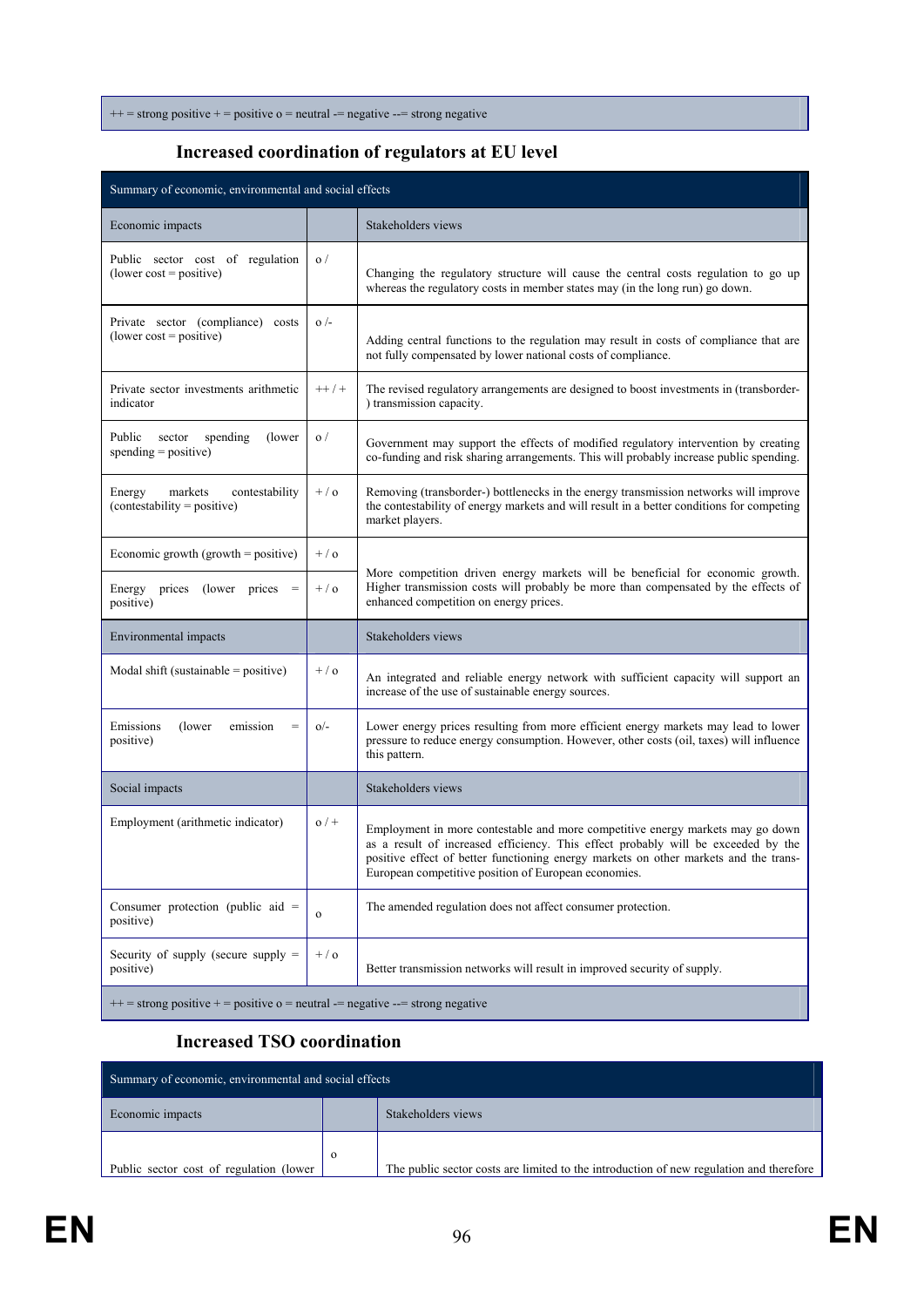| $cost = positive)$                                                                |                 | are expected to be (very) low.                                                                                                                                                                                                                                         |
|-----------------------------------------------------------------------------------|-----------------|------------------------------------------------------------------------------------------------------------------------------------------------------------------------------------------------------------------------------------------------------------------------|
| Private sector (compliance) costs (lower<br>$cost = positive)$                    |                 | The sector co-ordination and co-operation costs will increase but the amount of extra<br>costs will be limited.                                                                                                                                                        |
| Private sector investments (arithmetic<br>indicator)                              | $++$ / +        | If successful, the implementation of enhanced co-operation arrangements will lead to<br>considerable extra investments in transmission capacity.                                                                                                                       |
| Public sector spending (lower spending)<br>$=$ positive)                          | $\mathbf{o}$    | No impact expected.                                                                                                                                                                                                                                                    |
| markets<br>Energy<br>contestability<br>$(contextability = positive)$              | $++$ / +        | If successful, the implementation of enhanced co-operation arrangements will lead to<br>considerable contribute to creating conditions favourable for developing competition<br>driven energy markets.                                                                 |
| Economic growth (growth = positive)                                               | $\! + \!\!\!\!$ | Better functioning energy markets will have a positive influence on economic growth.                                                                                                                                                                                   |
| Energy prices (lower prices = positive)                                           | $\! + \!\!\!\!$ | Further, as a result of better functioning energy markets energy prices will get closer<br>to the cost of energy sources.                                                                                                                                              |
| Environmental impacts                                                             |                 | Stakeholders views                                                                                                                                                                                                                                                     |
| Modal shift (sustainable $=$ positive)                                            | $\mathbf{o}$    | Improved market efficiency probably will not have a significant effect on the use of<br>renewable energy sources.                                                                                                                                                      |
| Emissions (lower emission = positive)                                             | $\mathbf{o}$    | Lower prices resulting from more efficient energy markets may lead to somewhat<br>lower pressure to reduce energy consumption. However, other costs (oil, taxes) will<br>influence this pattern.                                                                       |
| Social impacts                                                                    |                 | Stakeholders views                                                                                                                                                                                                                                                     |
| Employment (arithmetic indicator)                                                 | $0/$ +          |                                                                                                                                                                                                                                                                        |
|                                                                                   |                 | The improved efficiency of energy markets resulting from the policy package may<br>have a negative effect on employment in the sector. This negative effect is however<br>expected to be more than compensated by employment effects of economic growth in<br>general. |
| Consumer protection (public aid $=$<br>positive)                                  | $\mathbf 0$     | The amended regulation does not affect consumer protection.                                                                                                                                                                                                            |
| Security of supply (secure supply $=$<br>positive)                                | $++$ / +        | Better market information will foster better planning of allocation of capacities and<br>thus may have a significant positive effect on security of supply.                                                                                                            |
| $++$ = strong positive + = positive $o$ = neutral -= negative --= strong negative |                 |                                                                                                                                                                                                                                                                        |

# **Increased transparency for wholesale markets**

| Summary of economic, environmental and social effects         |           |                                                                                                                                                          |
|---------------------------------------------------------------|-----------|----------------------------------------------------------------------------------------------------------------------------------------------------------|
| Economic impacts                                              |           | Stakeholders views                                                                                                                                       |
| Public sector cost of regulation (lower<br>$cost = positive)$ | $\sigma/$ | Apart from the design of regulation and the costs of implementation, the cost of<br>regulation will be limited to adding some pages to existing website. |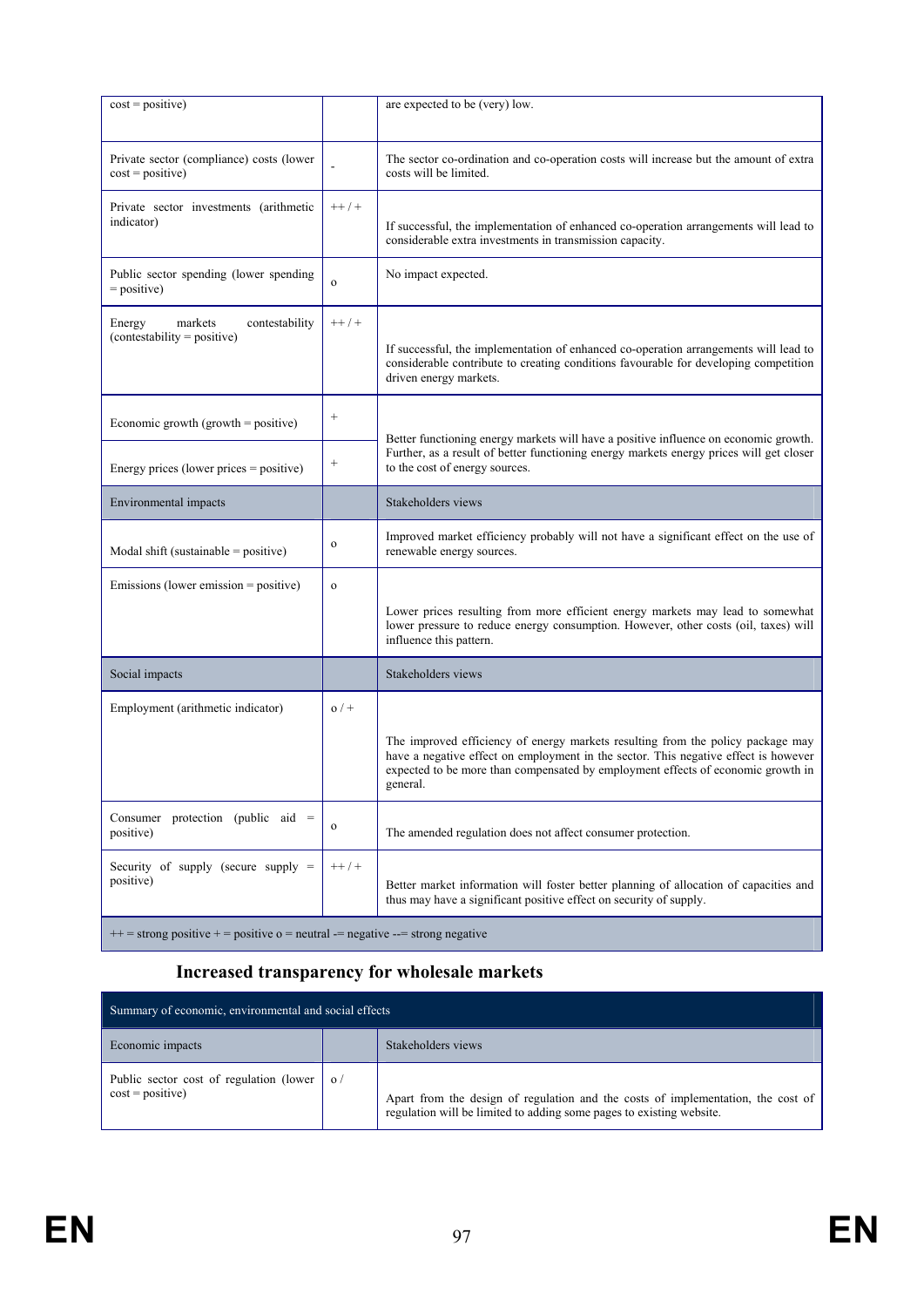| Private sector (compliance) costs (lower<br>$cost = positive)$       |              | Assuming that the information requirements will be limited to communicating<br>information that already is available, the costs of compliance needed can be (very)<br>limited.                                                                                         |
|----------------------------------------------------------------------|--------------|------------------------------------------------------------------------------------------------------------------------------------------------------------------------------------------------------------------------------------------------------------------------|
| Private sector investments (arithmetic<br>indicator)                 | $\mathbf{o}$ | The amended regulation does not affect private sector investments.                                                                                                                                                                                                     |
| Public sector spending (lower spending)<br>$=$ positive)             | $\mathbf{o}$ | The amended regulation does not affect public sector spending.                                                                                                                                                                                                         |
| markets<br>contestability<br>Energy<br>$(contextability = positive)$ | $++$ / +     |                                                                                                                                                                                                                                                                        |
| Economic growth (growth $=$ positive)                                | $+ / o$      | Implementing the transparency package is expected to have a strong positive effect of<br>the contestability of the energy markets and development of competition which will<br>have a positive effect on economic growth.                                              |
| Energy prices (lower prices $=$ positive)                            | $+ / 0$      | As a result of better functioning energy markets energy prices will be closer to the<br>cost of energy sources.                                                                                                                                                        |
| Environmental impacts                                                |              | Stakeholders views                                                                                                                                                                                                                                                     |
| Modal shift (sustainable $=$ positive)                               | $\mathbf{o}$ | Improved market efficiency probably will not have a significant effect on the use of<br>renewable energy sources.                                                                                                                                                      |
| $E$ missions (lower emission = positive)                             | $\mathbf{o}$ | Lower prices resulting from more efficient energy markets may lead to somewhat<br>lower pressure to reduce energy consumption.                                                                                                                                         |
| Social impacts                                                       |              | Stakeholders views                                                                                                                                                                                                                                                     |
| Employment (arithmetic indicator)                                    | $0/$ +       |                                                                                                                                                                                                                                                                        |
|                                                                      |              | The improved efficiency of energy markets resulting from the policy package may<br>have a negative effect on employment in the sector. This negative effect is however<br>expected to be more than compensated by employment effects of economic growth in<br>general. |
| Consumer protection (public aid $=$<br>positive)                     | $\mathbf{o}$ | The amended regulation does not affect consumer protection.                                                                                                                                                                                                            |
| Security of supply (secure supply $=$<br>positive)                   | $++$ / +     | Better market information will foster better planning of allocation of capacities and<br>thus may have a significant positive effect on security of supply.                                                                                                            |
|                                                                      |              |                                                                                                                                                                                                                                                                        |

 $+$  = strong positive + = positive o = neutral -= negative --= strong negative

# **Actions to regulate long-term contracts in gas**

| Summary of economic, environmental and social effects          |                          |                                                                                                                                                                                                                                                                                                                                      |
|----------------------------------------------------------------|--------------------------|--------------------------------------------------------------------------------------------------------------------------------------------------------------------------------------------------------------------------------------------------------------------------------------------------------------------------------------|
| Economic impacts                                               |                          | Stakeholders views                                                                                                                                                                                                                                                                                                                   |
| Public sector cost of regulation (lower)<br>$cost = positive)$ | $\overline{\phantom{a}}$ | In the short term, policy implementation leads to some additional cost (one-time cost).<br>In the long term, cost of regulation increases somewhat due to monitoring of<br>compliance.                                                                                                                                               |
| Private sector cost of compliance<br>$(lower cost = positive)$ | $\overline{\phantom{a}}$ | Differs over the proposed policy actions. Gas release programs pose considerable costs<br>for private companies, while a number of the other proposed policy actions should<br>induce efficiency savings with these private companies.                                                                                               |
| Private sector investment (arithmetic<br>indicator)            | $+/-$                    | Impact of open season procedure on investment level is unknown, while the deletion<br>of deleting Art. 32 and limiting downstream supply contracts has a possible negative<br>impact on the level of infrastructure investments. However, the impact of More<br>transparency on capacity usage might compensate any negative impact. |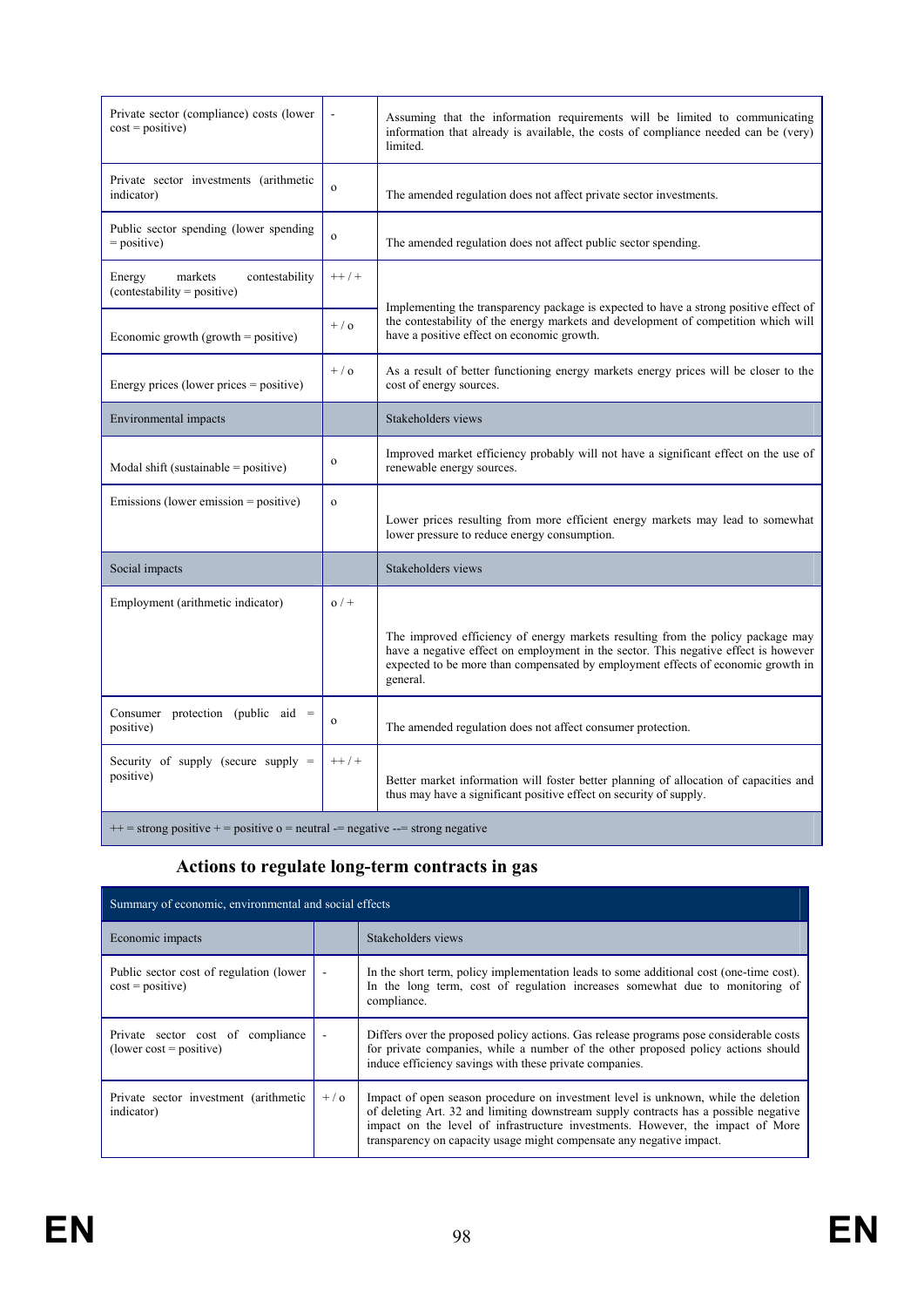| Public sector spending (lower spending)<br>$=$ positive)                                                                                                                                                                                                                                                  | $\Omega$          | The amended regulation does not affect public sector spending.                                                                                                                                                                                                                                                |
|-----------------------------------------------------------------------------------------------------------------------------------------------------------------------------------------------------------------------------------------------------------------------------------------------------------|-------------------|---------------------------------------------------------------------------------------------------------------------------------------------------------------------------------------------------------------------------------------------------------------------------------------------------------------|
| markets<br>contestability<br>Energy<br>$(contextability = positive)$                                                                                                                                                                                                                                      | $^{+}$            | Contestability in the gas transmission and gas wholesale and retail markets increases.<br>Higher efficiency of energy market has positive impact on economic growth.<br>Increasing efficiency on the gas transmission market and the gas wholesale and retail                                                 |
| Economic growth (growth $=$ positive)                                                                                                                                                                                                                                                                     | $+$               | market put, ceteris paribus, a downward pressure on prices.                                                                                                                                                                                                                                                   |
| Energy prices (lower prices $=$ positive)                                                                                                                                                                                                                                                                 | $\qquad \qquad +$ |                                                                                                                                                                                                                                                                                                               |
| Environmental impacts                                                                                                                                                                                                                                                                                     |                   | Stakeholders views                                                                                                                                                                                                                                                                                            |
| Modal shift (sustainable $=$ positive)                                                                                                                                                                                                                                                                    | $\Omega$          | Higher gas sector efficiency improves the competitive position of gas as fuel input in<br>the electricity sector, and hence, can discourage renewable electricity generation. The<br>impact, however, is expected to be very small.                                                                           |
| Emissions (lower emission $=$ positive)                                                                                                                                                                                                                                                                   | $\mathbf{o}$      | Higher efficiency on the overall gas market can reduce emissions.                                                                                                                                                                                                                                             |
| Social impacts                                                                                                                                                                                                                                                                                            |                   | Stakeholders views                                                                                                                                                                                                                                                                                            |
| Employment (arithmetic indicator)                                                                                                                                                                                                                                                                         | $+/-$             | In the long term, a more efficiently functioning gas market will see decrease in gas<br>sector employment. However, through positive impact on economic growth,<br>employment can increase in other sectors.                                                                                                  |
| Consumer protection (public aid $=$<br>positive)                                                                                                                                                                                                                                                          | $\mathbf{O}$      | The amended regulation does not affect consumer protection.                                                                                                                                                                                                                                                   |
| Security of supply (secure supply $=$<br>positive)                                                                                                                                                                                                                                                        | $+$ / $\alpha$    | In general, the impact on security of supply (through overall investment) can be<br>neutral or slightly positive. However, this presumes that countermeasures are taken<br>that maintain ability for marker parties to hedge investment risks (through long term<br>contracting or other hedging techniques). |
| $\frac{1}{2}$ = $\frac{1}{2}$ = $\frac{1}{2}$ = $\frac{1}{2}$ = $\frac{1}{2}$ = $\frac{1}{2}$ = $\frac{1}{2}$ = $\frac{1}{2}$ = $\frac{1}{2}$ = $\frac{1}{2}$ = $\frac{1}{2}$ = $\frac{1}{2}$ = $\frac{1}{2}$ = $\frac{1}{2}$ = $\frac{1}{2}$ = $\frac{1}{2}$ = $\frac{1}{2}$ = $\frac{1}{2}$ = $\frac{1$ |                   |                                                                                                                                                                                                                                                                                                               |

#### $++$  = strong positive + = positive  $o$  = neutral -= negative --= strong negative

# **Access to gas storage facilities**

| Summary of economic, environmental and social effects          |          |                                                                                                                                                                                                                      |
|----------------------------------------------------------------|----------|----------------------------------------------------------------------------------------------------------------------------------------------------------------------------------------------------------------------|
| Economic impacts                                               |          | Stakeholders views                                                                                                                                                                                                   |
| Public sector cost of regulation (lower<br>$cost = positive)$  | $-/-$    | In the short term, policy implementation leads to some additional cost (one-time<br>cost). In the long term, cost of regulation decreases due to less regulatory<br>intervention (structural cost).                  |
| Private sector (compliance) costs (lower<br>$cost = positive)$ | $\theta$ | Short-term costs of compliance are moderate. In the long term, the structural cost<br>of complying with overall legislation remains unchanged or will increase<br>somewhat due to increased compliance requirements. |
| Private sector investments (arithmetic<br>indicator)           | $^{+}$   | More transparency, market based capacity allocation, secondary market, etc. result<br>in clearer investment signals (decreasing market risk). Hence, positively affects<br>investment.                               |
| Public sector spending (lower spending)<br>$=$ positive)       | $0/+$    | Possibility of increased revenues through selling/auctioning of property rights or<br>leases for depleted gas fields and the like.                                                                                   |
| Energy markets contestability                                  | $+$      | Contestability in both the gas storage market and the gas                                                                                                                                                            |
| $(contextability = positive)$                                  |          |                                                                                                                                                                                                                      |
| Economic growth (growth $=$ positive)                          | $^{+}$   | Wholesale market increase. Higher efficiency of energy market has positive<br>impact on economic growth. Further, increasing efficiency on the gas storage                                                           |
| Energy prices (lower prices $=$ positive)                      | $^{+}$   | market and the gas wholesale market put, ceteris paribus, a downward pressure on<br>prices. In addition, increase in gas storage can reduce price volatility.                                                        |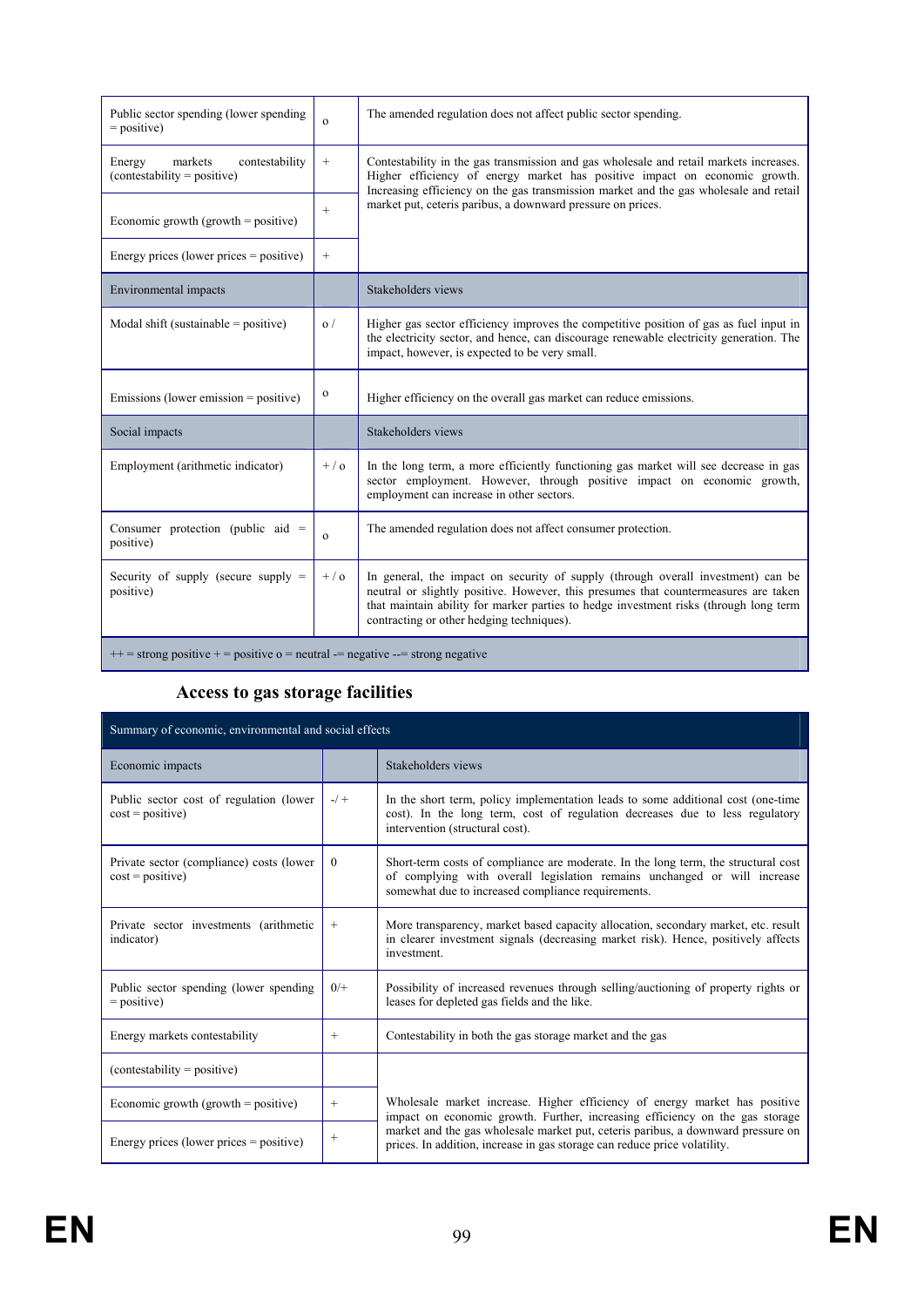| Environmental impacts                              |          | Stakeholders views                                                                                                                                                                                                                                                                           |
|----------------------------------------------------|----------|----------------------------------------------------------------------------------------------------------------------------------------------------------------------------------------------------------------------------------------------------------------------------------------------|
| Modal shift (sustainable = positive)               |          | A more competitive gas storage market increases overall gas market efficiency and<br>thus improves the competitive position of gas as the fuel input in electricity<br>generation versus renewable fuels.                                                                                    |
| Emissions (lower emission $=$ positive)            | $\Omega$ | Higher efficiency on the overall gas market can reduce emissions. May be<br>compensated by higher emissions due to increase in gas storage activity.                                                                                                                                         |
| Social impacts                                     |          | Stakeholders views                                                                                                                                                                                                                                                                           |
| Employment (arithmetic indicator)                  | $0/$ +   | In short term increase in employment due to new storage investment projects. In<br>the long term, a more efficiently functioning gas market will see decrease in gas<br>sector employment. However, through positive impact on economic growth,<br>employment can increase in other sectors. |
| Consumer protection (public aid $=$<br>positive)   | $\Omega$ | The amended regulation does not affect consumer protection.                                                                                                                                                                                                                                  |
| Security of supply (secure supply $=$<br>positive) | $^{++}$  | Less price volatility due to larger arbitrage opportunities. Increase in gas storage<br>capacity benefits the security of supply level.                                                                                                                                                      |
|                                                    |          |                                                                                                                                                                                                                                                                                              |

 $++$  = strong positive + = positive  $o$  = neutral  $-$  negative  $--$  strong negative

### **Strategic gas stocks**

| Summary of economic, environmental and social effects                |                          |                                                                                                                                                                                                                                           |
|----------------------------------------------------------------------|--------------------------|-------------------------------------------------------------------------------------------------------------------------------------------------------------------------------------------------------------------------------------------|
| Economic impacts                                                     |                          | Stakeholders views                                                                                                                                                                                                                        |
| Public sector cost of regulation (lower<br>$cost = positive)$        |                          | Monitor compliance with obligation                                                                                                                                                                                                        |
| Private sector (compliance) costs (lower<br>$cost = positive)$       | $\overline{\phantom{a}}$ | Transaction costs (for storage contracts) $\&$ development costs (for own storage).<br>Costs vary over the Member States. Costs vary over suppliers (with/without storage,<br>scale, incumbent/new entrant).                              |
| Private sector investments (arithmetic<br>indicator)                 | $^{+}$                   | Increase in gas storage investment projects.                                                                                                                                                                                              |
| Public sector spending (lower spending)<br>$=$ positive)             | $\mathbf{o}$             | Possibility of increased revenues through selling/auctioning of property rights or<br>leases for depleted gas fields and the like.                                                                                                        |
| markets<br>contestability<br>Energy<br>$(contextability = positive)$ | $\mathbf{o}$             | Possibly, specific legislative details can induce an 'uneven playing field' on the gas<br>wholesale market.                                                                                                                               |
| Economic growth (growth $=$ positive)                                |                          | Small increase in overall energy cost for final consumers can have small impact on<br>rate of economic growth.                                                                                                                            |
| Energy prices (lower prices $=$ positive)                            | $\overline{a}$           | Costs of additional gas storage facilities will be passed on to final consumers.<br>Allocation between type of consumers can differ.                                                                                                      |
| Environmental impacts                                                |                          | Stakeholders views                                                                                                                                                                                                                        |
| Modal shift (sustainable = positive)                                 | $^{+}$                   | Additional gas storage facilities increase total gas sector costs, and hence, end-user<br>prices. This decreases the competitive advantage of gas as fuel for electricity<br>generation.                                                  |
| Emissions (lower emission $=$ positive)                              | $\Omega$                 | Increase in gas storage activity has small impact on overall level of gas sector energy<br>input. Can partly be compensated by induced electricity generation portfolio shift<br>following the increase in gas price for final consumers. |
| Social impacts                                                       |                          | Stakeholders views                                                                                                                                                                                                                        |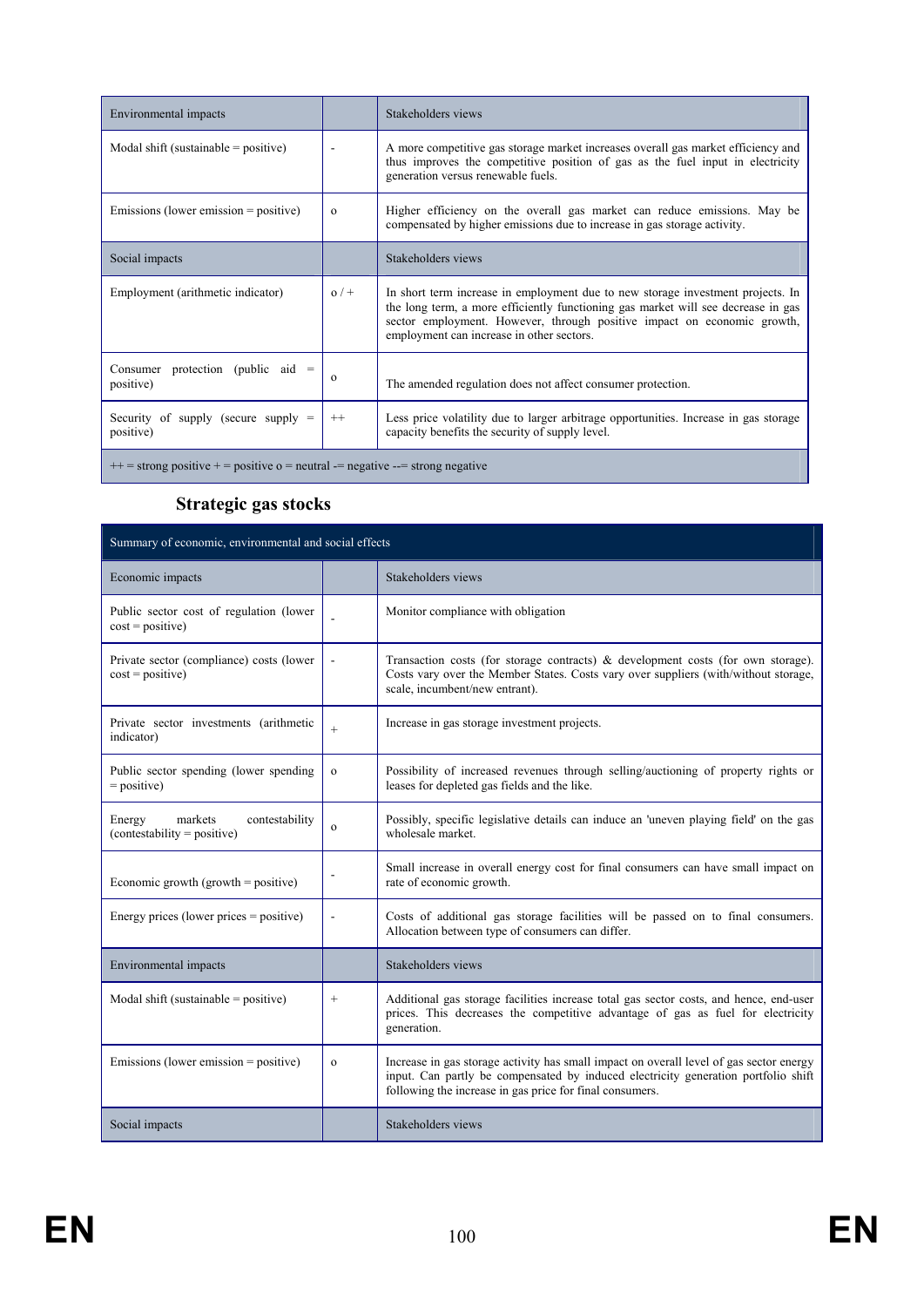| Employment (arithmetic indicator)                                                 | $\Omega$ | In short term increase in employment due to new storage investment projects. In the<br>long term, a more efficiently functioning gas market will see decrease in gas sector<br>employment. However, through positive impact on economic growth, employment<br>can increase in other sectors. |
|-----------------------------------------------------------------------------------|----------|----------------------------------------------------------------------------------------------------------------------------------------------------------------------------------------------------------------------------------------------------------------------------------------------|
| protection (public aid<br>Consumer<br>positive)                                   | $\Omega$ | Short term: building of new storage. Long term: more gas storage operations. Any<br>small negative impact on economic growth implies less employment.                                                                                                                                        |
| Security of supply (secure supply $=$<br>positive)                                | $^{++}$  | Increase in gas storage capacity benefits the security of supply level.                                                                                                                                                                                                                      |
| $++$ = strong positive + = positive $o$ = neutral -= negative --= strong negative |          |                                                                                                                                                                                                                                                                                              |

#### **Changes to the framework for investments in gas import infrastructures**

| Summary of economic, environmental and social effects                             |              |                                                                                                                                                                                                   |
|-----------------------------------------------------------------------------------|--------------|---------------------------------------------------------------------------------------------------------------------------------------------------------------------------------------------------|
| Economic impacts                                                                  |              | Stakeholders views                                                                                                                                                                                |
| Public sector cost of regulation (lower<br>$cost = positive)$                     |              | Small increase related to monitoring of compliance and additional coordinating role.                                                                                                              |
| Private sector (compliance) cost (lower<br>$cost = positive)$                     | $+$          | Decrease in transaction cost related to regulatory procedures.                                                                                                                                    |
| Private sector investment (arithmetic<br>indicator)                               | $^{+}$       | Increase in gas infrastructure investment projects.                                                                                                                                               |
| Public sector spending (lower spending)<br>$=$ positive)                          | $\mathbf{o}$ | Not applicable                                                                                                                                                                                    |
| Energy<br>markets<br>contestability<br>(contestability = positive)                | $^{++}$      | Potential for increasing competition between different gas infrastructure projects.<br>New infrastructure enhances competition on gas wholesale markets.                                          |
| Economic growth $(growth = positive)$                                             | $\theta$     | Small increase in overall energy cost for final consumers has negligible impact on<br>rate of economic growth.                                                                                    |
| Energy prices (lower prices = positive)                                           | $\mathbf{0}$ | Costs of new gas infrastructure passed on to final consumers. Possibly, increasing<br>competition on wholesale market can put downward pressure on prices.                                        |
| Environmental impacts                                                             |              | Stakeholders views                                                                                                                                                                                |
| Modal shift (sustainable $=$ positive)                                            | $\mathbf{o}$ | Not applicable                                                                                                                                                                                    |
| Emissions (lower emission = positive)                                             | $\mathbf{o}$ | Increase in gas transmission activity has small impact on overall level of gas sector<br>energy input. Can partly be compensated by increased efficiency elsewhere in the gas<br>market.          |
| Social impacts                                                                    |              | Stakeholders views                                                                                                                                                                                |
| Employment (arithmetic indicator)                                                 | $\mathbf{o}$ | In short term increase in employment due to new infrastructure investment projects.<br>In the long term, a more efficiently functioning gas market will see decrease in gas<br>sector employment. |
| Consumer protection (public aid $=$<br>positive)                                  | $\mathbf{o}$ | The amended regulation does not affect consumer protection.                                                                                                                                       |
| Security of supply (secure supply $=$<br>positive)                                | $++$         | Increase in gas import infrastructure increases the robustness of the EU gas supply<br>system.                                                                                                    |
| $++$ = strong positive + = positive $o$ = neutral -= negative --= strong negative |              |                                                                                                                                                                                                   |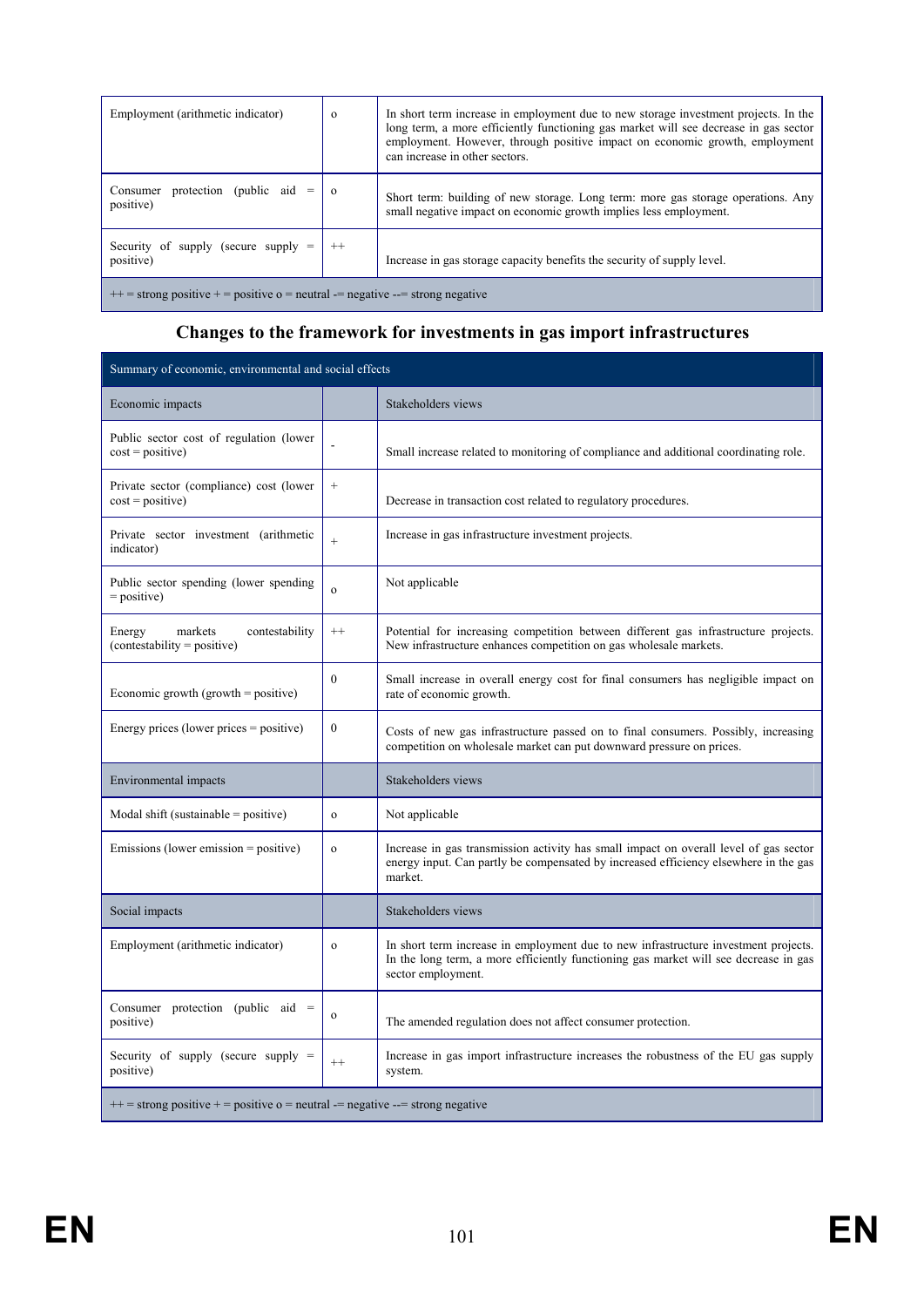# **DSO unbundling**

| Summary of economic, environmental and social effects                |                 |                                                                                                                                                                                                                                                                                                                                                                                                  |  |  |
|----------------------------------------------------------------------|-----------------|--------------------------------------------------------------------------------------------------------------------------------------------------------------------------------------------------------------------------------------------------------------------------------------------------------------------------------------------------------------------------------------------------|--|--|
| Economic impacts                                                     |                 | Stakeholders views                                                                                                                                                                                                                                                                                                                                                                               |  |  |
| Public sector cost of regulation (lower<br>$cost = positive)$        | $+$ / $\alpha$  | Strengthening regulator powers will simplify enforcement of compliance with<br>regulation. Moreover withdrawal of the 100.000 threshold will lead to more<br>transparency, simplifying the regulator control. However, the enforcement needs time<br>and capacity of the regulator, and the withdrawal of the 100.000 threshold is an<br>enlargement of the regulator tasks.                     |  |  |
| Private sector (compliance) costs (lower<br>$cost = positive)$       |                 | The main reason to exempt DSO's serving less than 100.000 sites was the<br>administrative burden. Reconsidering the threshold will increase the compliance<br>costs. The actual enforcement of the legal unbundling criteria will force all DSO's<br>(serving less than 100.000 customers) to split and restructure, resulting in one-off and<br>structural costs which differ per Member State. |  |  |
| Private sector investments (arithmetic<br>indicator)                 | $\! +$          | Proper unbundling may result in a more independent focus of the DSO management<br>on their own activities, resulting in stronger incentives to perform better. This may<br>increase the investments in the network.                                                                                                                                                                              |  |  |
| Public sector spending (lower spending<br>$=$ positive)              | $+ / o$         | These measures will not influence public spending. It's possible that legal unbundling<br>will lead to the extraction of public money (e.g. municipalities) from the commercial<br>supply activities.                                                                                                                                                                                            |  |  |
| markets<br>contestability<br>Energy<br>$(contextability = positive)$ | $^{+}$          | The considered actions will probably improve the contestability of the energy markets<br>resulting in enhanced competition and, ceteris paribus, better (price) offerings for<br>clients.                                                                                                                                                                                                        |  |  |
| Economic growth (growth = positive)                                  | $\! + \!\!\!\!$ |                                                                                                                                                                                                                                                                                                                                                                                                  |  |  |
| Energy prices (lower prices = positive)                              | $\! + \!\!\!\!$ |                                                                                                                                                                                                                                                                                                                                                                                                  |  |  |
| Environmental impacts                                                |                 | Stakeholders views                                                                                                                                                                                                                                                                                                                                                                               |  |  |
| Modal shift (sustainable $=$ positive)                               | $\mathbf{o}$    | We do not expect that these measures will influence the modal shift, although<br>improved TPA may improve the market position of sustainable generators.                                                                                                                                                                                                                                         |  |  |
| Emissions (lower emission $=$ positive)                              | $\sigma/$       | Lower energy prices resulting from more efficient energy markets may lead to lower<br>pressure to reduce energy consumption. However, other costs (oil, taxes) will<br>influence this pattern.                                                                                                                                                                                                   |  |  |
| Social impacts                                                       |                 | Stakeholders views                                                                                                                                                                                                                                                                                                                                                                               |  |  |
| Employment (arithmetic indicator)                                    | $+/-$           | Due to consolidation and increased competitiveness employment on the internal<br>energy markets may decrease. However, this effect is coherent to the desired<br>competitive markets, forcing companies to work more efficient. This negative impact<br>on the employment probably will be overcompensated by the positive effects of better<br>energy offerings.                                |  |  |
| Consumer protection (public aid $=$<br>positive)                     | $+/-$           | Increased contestability of energy markets will have a positive effect on the position<br>of consumers (e.g. improved TPA and easy switching procedures).                                                                                                                                                                                                                                        |  |  |
| Security of supply (secure supply $=$<br>positive)                   | $\mathbf{o}$    | We do not expect that these measures will influence the security of supply.                                                                                                                                                                                                                                                                                                                      |  |  |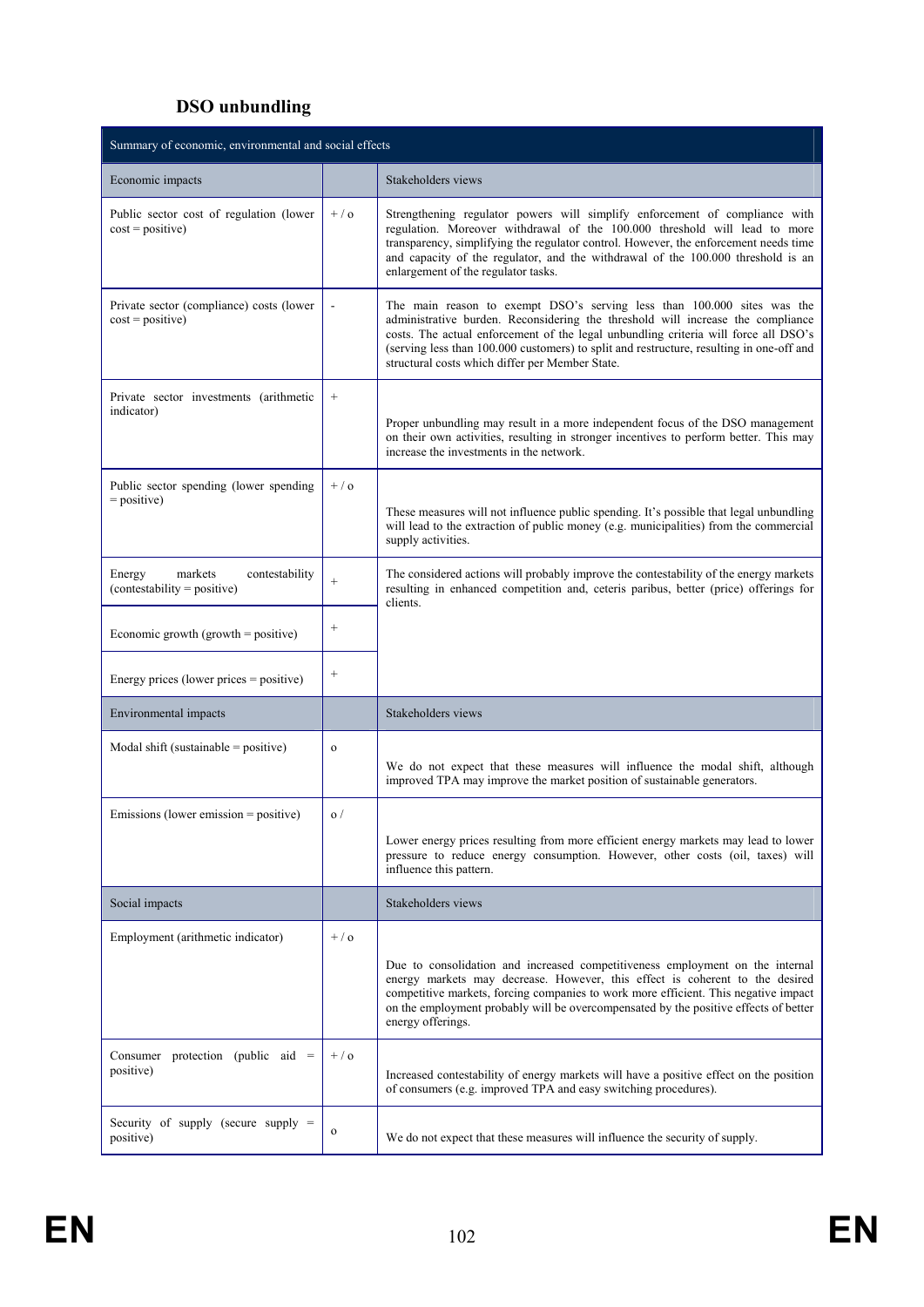$++$  = strong positive + = positive  $o$  = neutral -= negative --= strong negative

#### **Further measures on consumer issues and energy poverty**

| Summary of economic, environmental and social effects                |                 |                                                                                                                                                                                                                                                                                                                                                                                                                                                                                                                                                                                                                                                                                                                      |  |  |
|----------------------------------------------------------------------|-----------------|----------------------------------------------------------------------------------------------------------------------------------------------------------------------------------------------------------------------------------------------------------------------------------------------------------------------------------------------------------------------------------------------------------------------------------------------------------------------------------------------------------------------------------------------------------------------------------------------------------------------------------------------------------------------------------------------------------------------|--|--|
| Economic impacts                                                     |                 | Stakeholders views                                                                                                                                                                                                                                                                                                                                                                                                                                                                                                                                                                                                                                                                                                   |  |  |
| Public sector cost of regulation (lower<br>$cost = positive)$        |                 | The modifications to the regulatory arrangements enclose the obligation to provide<br>websites with (information about) comparable prices, protection to unfair selling<br>practices and switching procedures. Beside that, the regulators need to develop these<br>switching procedures. These activities need of course time and capacity of the regulator,<br>although we expect these costs to be rather low. Actual interference (if desired) will<br>increase regulator costs in the short run. We do not expect that smart metering and<br>protection of vulnerable customers will influence the cost of regulation.                                                                                          |  |  |
| Private sector (compliance) costs<br>$(lower cost = positive)$       | $+$             | The protection of vulnerable customers may lead to private sector compliance costs,<br>although that depends on the legislative details. In most Member States the energy<br>companies must present their prices to the NRA's. Therefore, we expect that the<br>obligation for NRA's to provide price information does not result in large additional<br>costs for the private sector. Smart metering may increase the costs for feedback to the<br>households due to the fact that the frequency is raised. On the other hand, the<br>information available on the regulator website may decrease the (transaction) costs for<br>searching information. Better switching procedures may decrease transaction costs. |  |  |
| Private sector investments                                           | $++$            | Enhancing smart metering to every customer will increase                                                                                                                                                                                                                                                                                                                                                                                                                                                                                                                                                                                                                                                             |  |  |
| (arithmetic indicator)                                               |                 | the private sector investments increasingly (meters, data infrastructure, feedback<br>infrastructure). In principle, the consumers and society as a whole will benefit from<br>these investments. It depends on the chosen financing structure (higher prices,<br>subsidies, etc.) whether the industry can gain back these investments.                                                                                                                                                                                                                                                                                                                                                                             |  |  |
| Public sector spending                                               | $\overline{a}$  | The same is true for the public spending. The commercial                                                                                                                                                                                                                                                                                                                                                                                                                                                                                                                                                                                                                                                             |  |  |
| $(lower spending = positive)$                                        |                 | Business case for smart metering seems not to be valid. Therefore, (large) public<br>investments need to be taken into consideration. Better protection of vulnerable<br>customers will increase social costs, although that depends on the legislative details.                                                                                                                                                                                                                                                                                                                                                                                                                                                     |  |  |
| Economic impacts                                                     |                 | Stakeholders views                                                                                                                                                                                                                                                                                                                                                                                                                                                                                                                                                                                                                                                                                                   |  |  |
| markets<br>contestability<br>Energy<br>$(contextability = positive)$ | $+$             | Providing all this information on the regulator website may strengthen the position of<br>the household consumer. He will be able to gain comparable information about prices<br>and knows how to protect himself against mis-selling. Beside that he may benefit from<br>the easy switching procedures. Introduction of smart metering will lower the<br>information asymmetry, because the consumer has the possibility to obtain up-to-date<br>information about his consumption pattern.                                                                                                                                                                                                                         |  |  |
| Economic growth (growth = positive)                                  | $\! + \!\!\!\!$ | Strengthening of the consumer's position will contribute to the competitiveness of the<br>internal energy market, what will be beneficial for the economic growth of Europe. The                                                                                                                                                                                                                                                                                                                                                                                                                                                                                                                                     |  |  |
| (lower prices)<br>Energy<br>prices<br>positive)                      | $+$             | increased contestability and competition on the energy markets will, ceteris paribus,<br>probably lead to a decreasing effect on the energy (retail) prices, although the regulator<br>policy regarding the tariffs will be essential here.                                                                                                                                                                                                                                                                                                                                                                                                                                                                          |  |  |
| Environmental impacts                                                |                 | Stakeholders views                                                                                                                                                                                                                                                                                                                                                                                                                                                                                                                                                                                                                                                                                                   |  |  |
| Modal shift (sustainable = positive)                                 | $\mathbf{o}$    | These measures will not have a large impact on the modal shift, although the awareness<br>of consumption patterns (smart meters) may increase the use of sustainable energy<br>sources and improved switching procedures may result in higher switching to<br>sustainable energy.                                                                                                                                                                                                                                                                                                                                                                                                                                    |  |  |
| Emissions (lower emission = positive)                                | $\mathbf{o}$    | Lower energy prices may lead to extra consumption of energy, although other costs (oil,<br>taxes) will influence this pattern. However, some argue that smart metering will<br>influence the energy consumption and will reduce CO2 emission.                                                                                                                                                                                                                                                                                                                                                                                                                                                                        |  |  |
| Social impacts                                                       |                 | Stakeholders views                                                                                                                                                                                                                                                                                                                                                                                                                                                                                                                                                                                                                                                                                                   |  |  |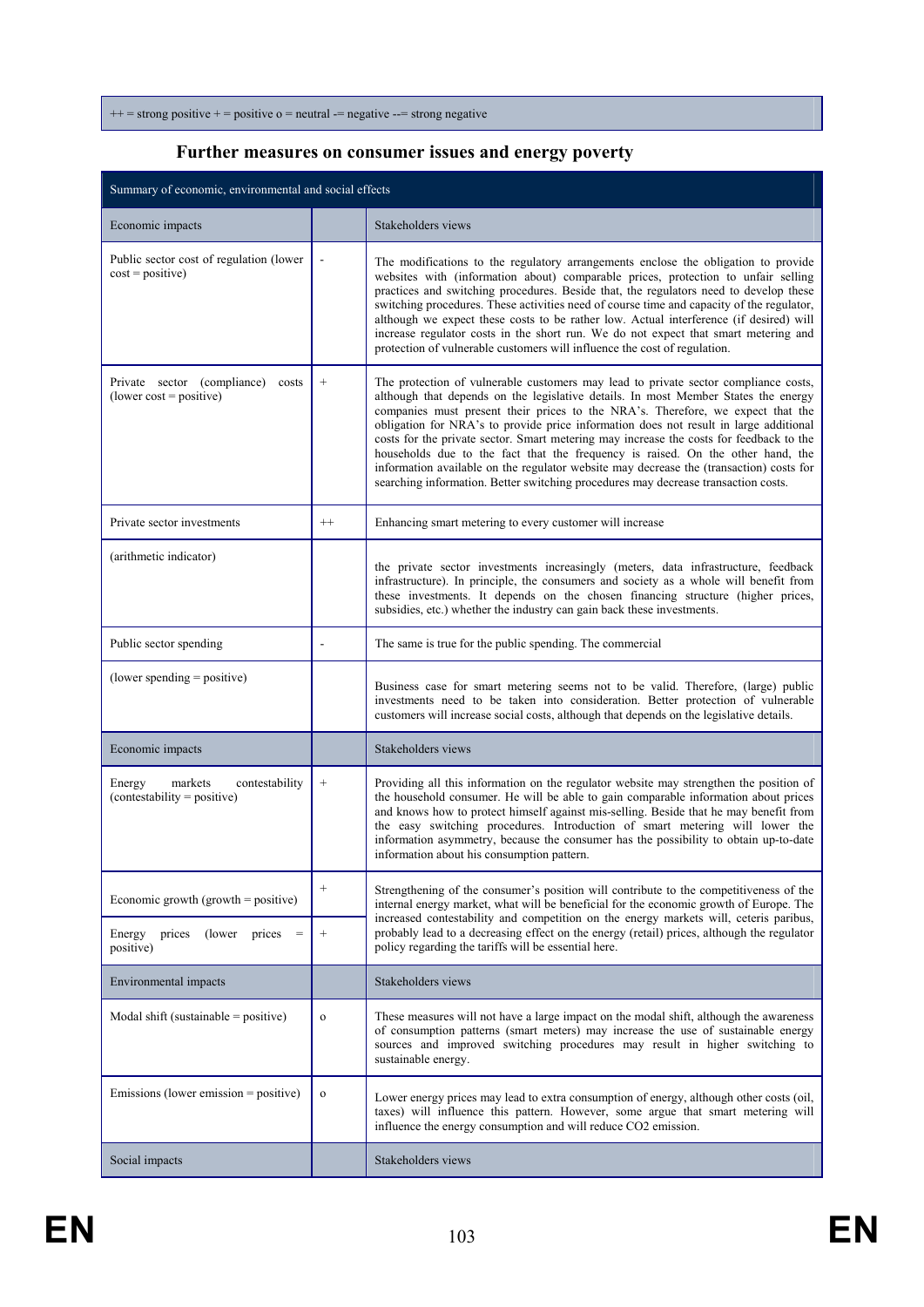| Employment (arithmetic indicator)                                                 | $\Omega$ | These measures should not have large impact on employment. Due to consolidation and<br>increased competitiveness employment on the internal energy markets may decrease.<br>However, this effect is coherent to the desired competitive markets, forcing companies<br>to work more efficient. This negative impact on the employment will be exceeded by<br>the positive impact the better functioning markets may have on other markets and the<br>trans-European competitive position of European economies. Pertaining to smart<br>metering, the roll out of the meters may increase employability in the short run, and<br>decrease in the long run (efficient smart metering using telecommunications instead of<br>employees). |  |  |
|-----------------------------------------------------------------------------------|----------|--------------------------------------------------------------------------------------------------------------------------------------------------------------------------------------------------------------------------------------------------------------------------------------------------------------------------------------------------------------------------------------------------------------------------------------------------------------------------------------------------------------------------------------------------------------------------------------------------------------------------------------------------------------------------------------------------------------------------------------|--|--|
| Consumer protection (public aid $=$<br>positive)                                  | $^{++}$  | These measures will definitely contribute to the consumer protection. Customer can<br>obtain more information, e.g. on protection against unfair selling practices, prices and<br>consumption pattern. Beside that, vulnerable customers will be better protected.                                                                                                                                                                                                                                                                                                                                                                                                                                                                   |  |  |
| Security of supply (secure supply $=$<br>positive)                                | $\Omega$ | We do not expect that these measures will influence the security of supply.                                                                                                                                                                                                                                                                                                                                                                                                                                                                                                                                                                                                                                                          |  |  |
| $++$ = strong positive + = positive $o$ = neutral -= negative --= strong negative |          |                                                                                                                                                                                                                                                                                                                                                                                                                                                                                                                                                                                                                                                                                                                                      |  |  |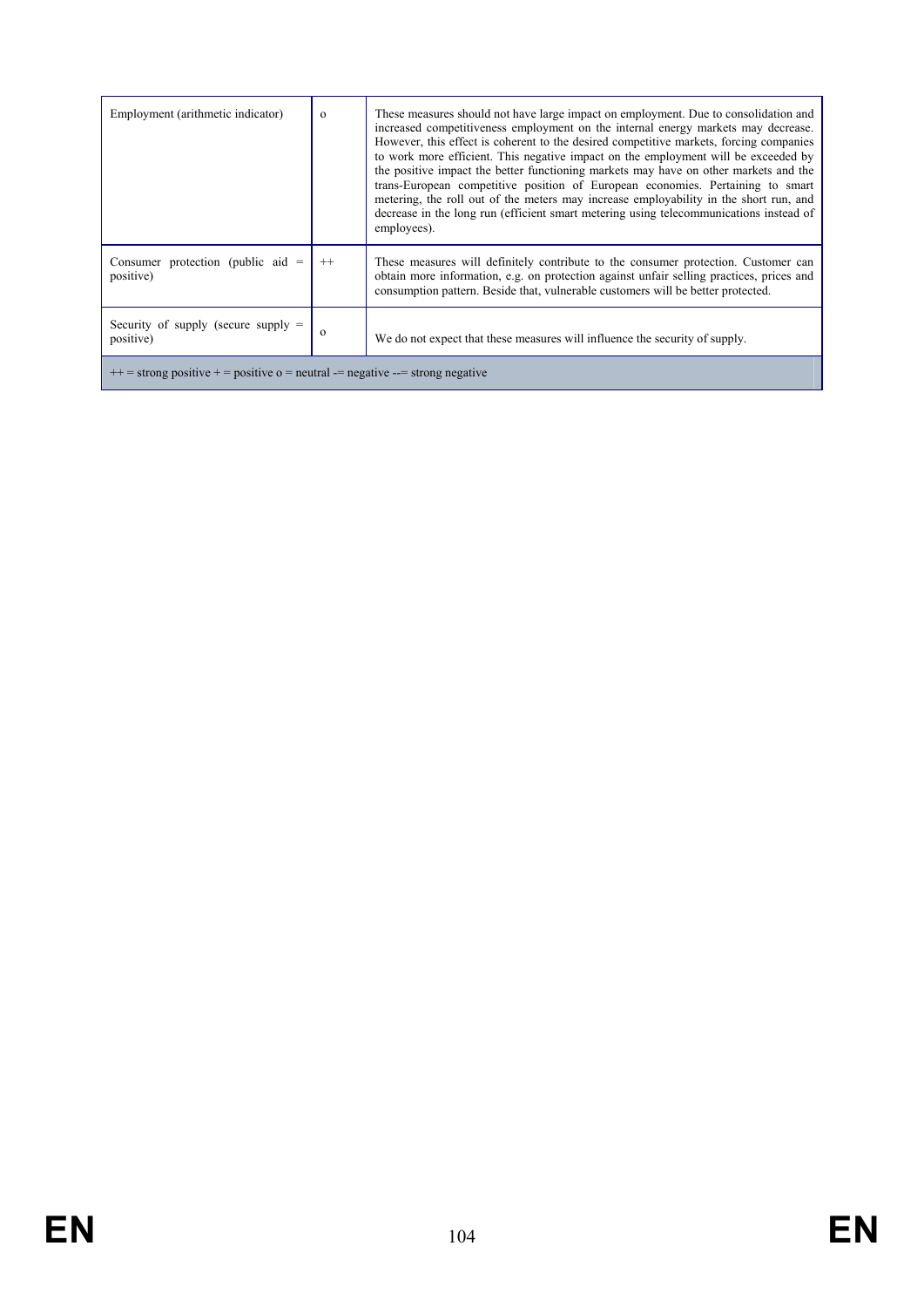|                                                | 18.6.<br>2007 | 1.1.<br>2007 | 1.1.<br>2006 | 1.1.<br>2005 | 1.1.<br>2004 | 1.1.<br>2003   | 1.1.<br>2002   | 1.1.<br>2001 | 1.1.<br>2000   |
|------------------------------------------------|---------------|--------------|--------------|--------------|--------------|----------------|----------------|--------------|----------------|
| ownership unbundled TSOs                       |               |              |              |              |              |                |                |              |                |
| <b>Enagas</b>                                  | $AA-$         | AA-          | $AA-$        | $AA-$        | $A+$         | $A+$           | <b>NR</b>      | <b>NR</b>    | NR             |
| <b>N.V. Nederlandse</b><br><b>Gasunie</b>      | AA+           | $AA+$        | AA+          | <b>NR</b>    | <b>NR</b>    | <b>NR</b>      | <b>NR</b>      | NR.          | <b>NR</b>      |
| <b>National Grid PLC</b>                       | A             | A            | A            | A            | $\mathsf{A}$ | A              | A              | <b>NR</b>    | N <sub>R</sub> |
| <b>Terna SpA</b>                               | $AA-$         | $AA-$        | $AA-$        | AA-          | <b>NR</b>    | N <sub>R</sub> | N <sub>R</sub> | <b>NR</b>    | <b>NR</b>      |
| <b>Red Eléctrica de</b><br><b>Espana (REE)</b> | AA-           | AA-          | AA-          | AA-          | AA-          | AA-            | AA-            | AA-          | N <sub>R</sub> |
| companies without transmission network         |               |              |              |              |              |                |                |              |                |
| <b>Centrica PLC</b>                            | A             | A            | A            | A            | A            | A              | $\mathsf{A}$   | A            | A              |
| Endesa S.A.                                    | A             | A            | A            | A            | A            | A              | A              | $A+$         | $A+$           |
| <b>Enel Spa</b>                                | A             | $A+$         | $A+$         | $A+$         | $A+$         | $A+$           | $A+$           | $A+$         | <b>NR</b>      |
| <b>Energias de</b><br>Portugal S.A.            | A             | A            | A            | A            | A            | $A+$           | AA-            | AA           | AA             |
| <b>ESSENT N.V.</b>                             | $A+$          | $A+$         | $A+$         | $A+$         | $A+$         | $A+$           | $A+$           | NR           | <b>NR</b>      |
| <b>Gas Natural</b>                             | $A+$          | $A+$         | $A+$         | $A+$         | $A+$         | $A+$           | $A+$           | AA-          | AA-            |
| Iberdrola S.A.                                 | A             | A            | $A+$         | $A+$         | $A+$         | $A+$           | $A+$           | AA-          | AA-            |
| <b>Union Fenosa SA</b>                         | BBB+          | BBB+         | BBB+         | BBB+         | BBB+         | BBB+           | A              | $A+$         | NR             |
| vertically integrated companies                |               |              |              |              |              |                |                |              |                |
| EDF S.A.                                       | AA-           | AA-          | AA-          | AA-          | AA-          | AA             | AA+            | AA+          | AA+            |
| <b>EnBW AG</b>                                 | A-            | A-           | A-           | A-           | A            | A+             | A+             | A+           | NR.            |
| <b>E.ON AG</b>                                 | $A/A-$<br>1   | AA-          | AA-          | AA-          | AA-          | AA-            | AA             | AA           | AA             |
| <b>Gaz de France SA</b>                        | AA-           | AA-          | AA-          | AA           | AA           | <b>AAA</b>     | AAA            | AAA          | <b>AAA</b>     |
| <b>Public Power</b><br>Corp. SA (Greece)       | BBB+          | BBB+         | BBB+         | BBB+         | BBB+         | BBB+           | BBB+           | BBB+         | BBB+           |
| <b>RWE AG</b>                                  | A+            | A+           | A+           | A+           | A+           | $A+$           | AA-            | AA-          | NR.            |
| <b>Scottish Power</b>                          | A-            | A-           | A-           | A-           | A-           | A-             | A-             | A            | A              |
| Scottish &<br><b>Southern Energy</b>           | A+            | A+           | A+           | AA-          | AA-          | AA-            | AA-            | A+           | A+             |
| <b>Vattenfall AB</b>                           | A-            | A-           | A-           | A-           | А-           | A-             | A-             | A+           | AA-            |

**Annex VI: Credit ratings of large European energy companies (S&P ratings)** 

Sources: Standard & Poor's, except for Rede Eléctrica Nacional (REN) rated by Companhia Portuguesa de Rating, S.A.;  $NR = not$  rated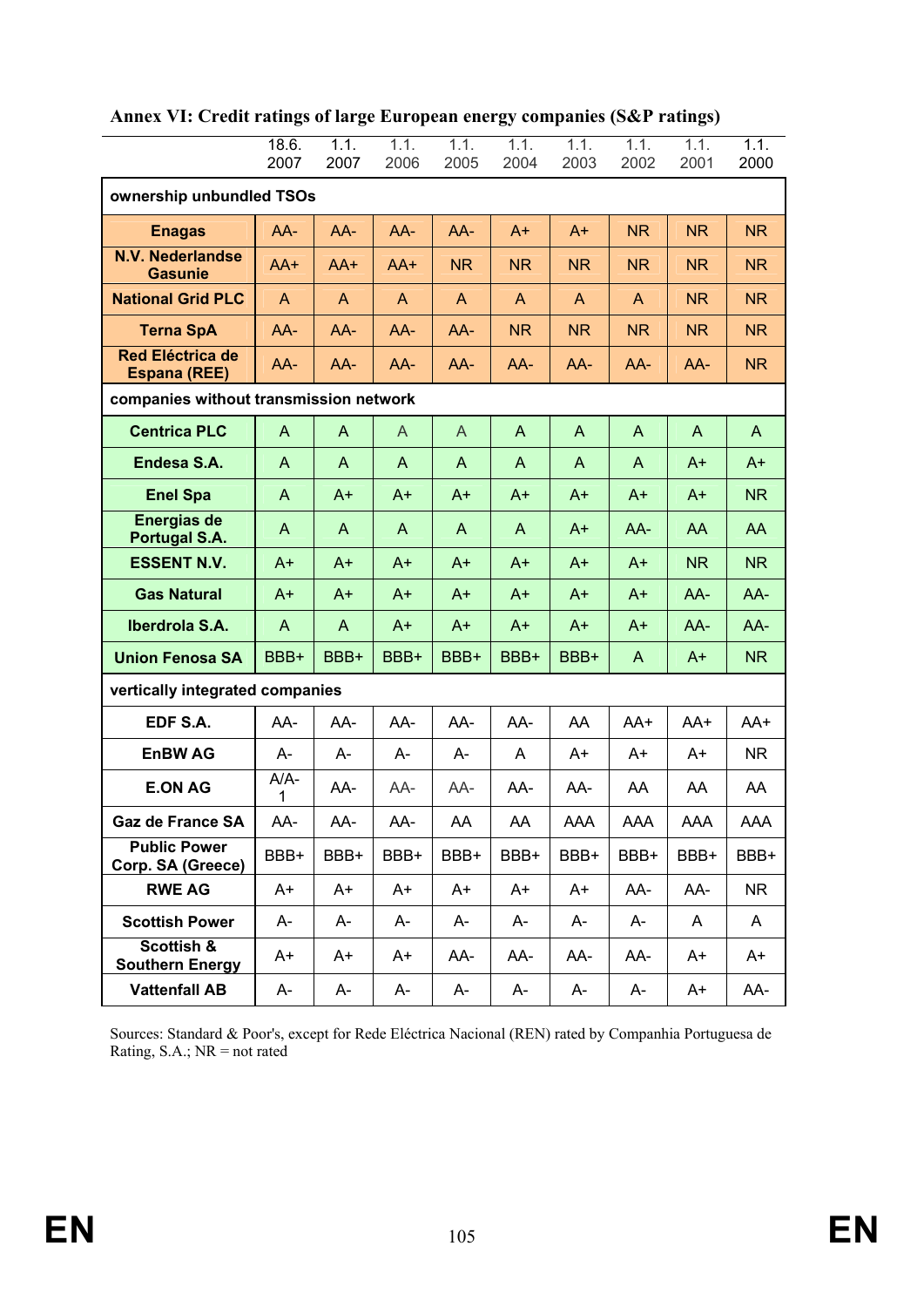|               | <b>Electricity prices</b> |                      |                      |             |  |  |
|---------------|---------------------------|----------------------|----------------------|-------------|--|--|
|               |                           | <b>Industry</b>      | <b>Households</b>    |             |  |  |
|               |                           | (Annual consumption: | (Annual consumption: |             |  |  |
|               |                           | 30 MWh)              | 600 kWh)             |             |  |  |
|               | MS with                   | MS with              | MS with              | MS with     |  |  |
|               | ownership                 | integrated           | ownership            | integrated  |  |  |
|               | unbundling                | <b>TSOs</b>          | unbundling           | <b>TSOs</b> |  |  |
| 1998 1st half | 100,00                    | 100,00               | 100,00               | 100,00      |  |  |
| 1998 2nd half | 97,38                     | 98,88                | 99,75                | 99,68       |  |  |
| 1999 1st half | 92,88                     | 99,25                | 93,72                | 101,51      |  |  |
| 1999 2nd half | 92,18                     | 97,60                | 92,17                | 101,57      |  |  |
| 2000 1st half | 88,77                     | 97,59                | 94,98                | 102,02      |  |  |
| 2000 2nd half | 88,71                     | 94,56                | 93,77                | 101,73      |  |  |
| 2001 1st half | 85,69                     | 93,92                | 92,59                | 103,00      |  |  |
| 2001 2nd half | 85,59                     | 95,79                | 95,05                | 101,78      |  |  |
| 2002 1st half | 74,76                     | 96,28                | 97,54                | 110,12      |  |  |
| 2002 2nd half | 73,01                     | 93,60                | 93,52                | 109,66      |  |  |
| 2003 1st half | 79,86                     | 99,36                | 93,91                | 114,80      |  |  |
| 2003 2nd half | 73,82                     | 101,59               | 93,97                | 112,70      |  |  |
| 2004 1st half | 81,00                     | 101,85               | 94,32                | 113,84      |  |  |
| 2004 2nd half | 79,25                     | 106,23               | 92,64                | 115,55      |  |  |
| 2005 1st half | 83,78                     | 104,86               | 96,10                | 122,31      |  |  |
| 2005 2nd half | 85,47                     | 106,41               | 96,28                | 124,49      |  |  |
| 2006 1st half | 93,63                     | 111,92               | 103,23               | 128,29      |  |  |
| 2006 2nd half | 96,99                     | 106,01               | 105,91               | 129,46      |  |  |

Annex VII: Electricty price evolution in EU-27 for the period 1998-2006 according to ownership structure of TSO

Source: Eurostat, own calculations